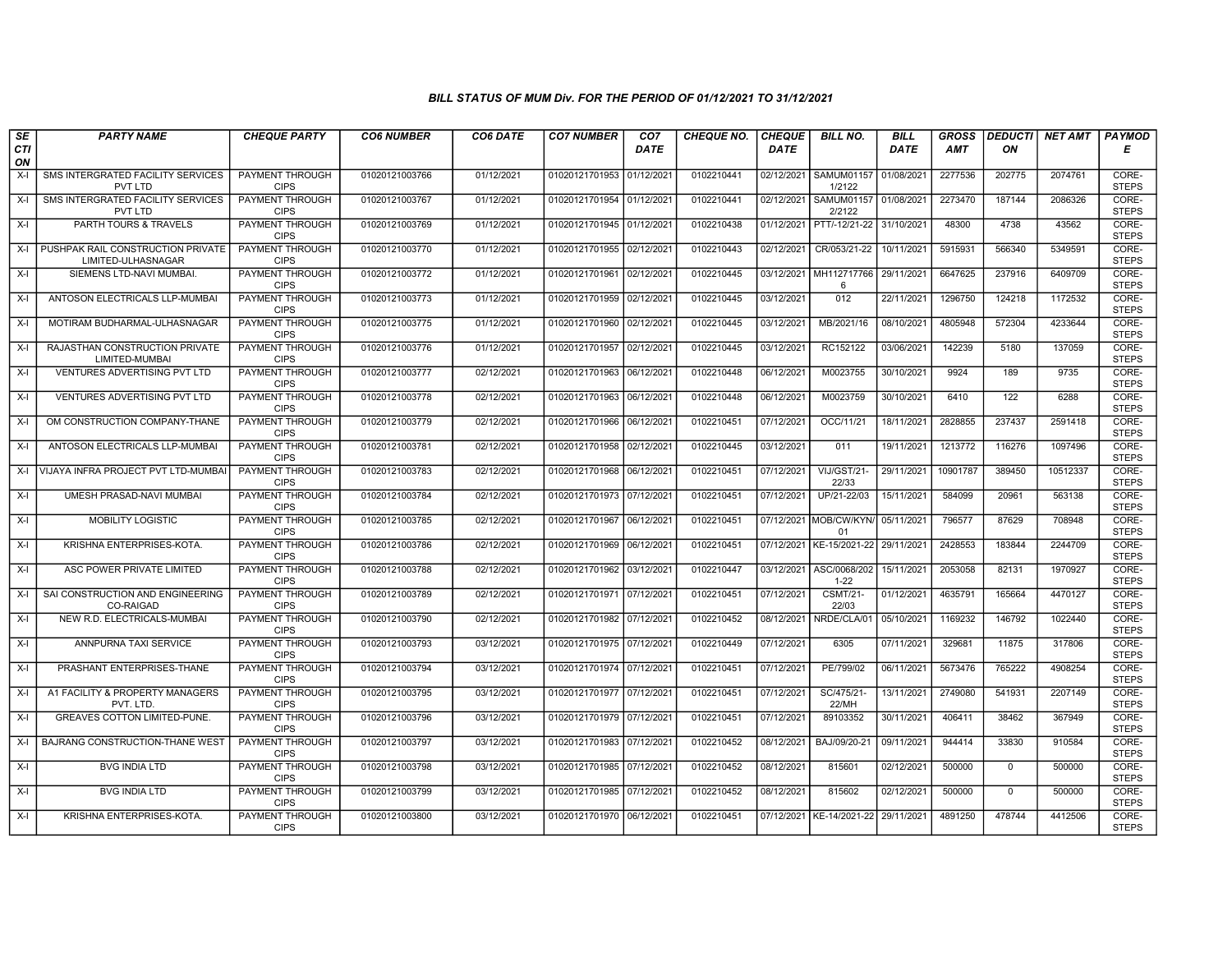| SE        | <b>PARTY NAME</b>                                 | <b>CHEQUE PARTY</b>                   | <b>CO6 NUMBER</b> | CO6 DATE   | <b>CO7 NUMBER</b>         | CO <sub>7</sub> | <b>CHEQUE NO.</b> | <b>CHEQUE</b> | <b>BILL NO.</b>             | <b>BILL</b> | <b>GROSS</b> | <b>DEDUCTI</b> | NET AMT  | <b>PAYMOD</b>         |
|-----------|---------------------------------------------------|---------------------------------------|-------------------|------------|---------------------------|-----------------|-------------------|---------------|-----------------------------|-------------|--------------|----------------|----------|-----------------------|
| CTI<br>ON |                                                   |                                       |                   |            |                           | <b>DATE</b>     |                   | <b>DATE</b>   |                             | <b>DATE</b> | <b>AMT</b>   | ON             |          | Е                     |
| $X-I$     | <b>BVG INDIA LTD</b>                              | PAYMENT THROUGH<br><b>CIPS</b>        | 01020121003801    | 03/12/2021 | 01020121701985 07/12/2021 |                 | 0102210452        | 08/12/2021    | 815603                      | 02/12/2021  | 250000       | $\mathbf 0$    | 250000   | CORE-<br><b>STEPS</b> |
| $X-I$     | SAP ENGINEERING-MUMBAI                            | <b>PAYMENT THROUGH</b><br><b>CIPS</b> | 01020121003802    | 03/12/2021 | 01020121701980 07/12/2021 |                 | 0102210452        | 08/12/2021    | 252502                      | 21/09/2021  | 21100        | $\mathbf{0}$   | 21100    | CORE-<br><b>STEPS</b> |
| X-I       | <b>BVG INDIA LTD</b>                              | PAYMENT THROUGH<br><b>CIPS</b>        | 01020121003803    | 03/12/2021 | 01020121701985 07/12/2021 |                 | 0102210452        | 08/12/2021    | 815604                      | 02/12/2021  | 250000       | $\mathbf 0$    | 250000   | CORE-<br><b>STEPS</b> |
| $X-I$     | SAPHALYA TRADING CORPORATION                      | PAYMENT THROUGH<br><b>CIPS</b>        | 01020121003804    | 03/12/2021 | 01020121701980 07/12/2021 |                 | 0102210452        | 08/12/2021    | 281051                      | 11/11/2021  | 1462848      | $\mathbf 0$    | 1462848  | CORE-<br><b>STEPS</b> |
| $X-I$     | <b>HIRAVATI ENTERPRISES</b>                       | <b>PAYMENT THROUGH</b><br><b>CIPS</b> | 01020121003805    | 03/12/2021 | 01020121701980 07/12/2021 |                 | 0102210452        | 08/12/2021    | 249312                      | 11/11/2021  | 437292       | $\mathbf 0$    | 437292   | CORE-<br><b>STEPS</b> |
| X-I       | Vijaywargi infra Engineers Pvt Ltd                | <b>PAYMENT THROUGH</b><br><b>CIPS</b> | 01020121003806    | 03/12/2021 | 01020121701980 07/12/2021 |                 | 0102210452        | 08/12/2021    | 273275                      | 12/07/2021  | 3268800      | $\overline{0}$ | 3268800  | CORE-<br><b>STEPS</b> |
| $X-I$     | Vijaywargi infra Engineers Pvt Ltd                | PAYMENT THROUGH<br><b>CIPS</b>        | 01020121003807    | 03/12/2021 | 01020121701980 07/12/2021 |                 | 0102210452        | 08/12/2021    | 273276                      | 12/07/2021  | 458611       | $\mathbf{0}$   | 458611   | CORE-<br><b>STEPS</b> |
| X-I       | ANNPURNA TAXI SERVICE                             | PAYMENT THROUGH<br><b>CIPS</b>        | 01020121003808    | 03/12/2021 | 01020121701976 07/12/2021 |                 | 0102210449        | 07/12/2021    | 6282                        | 19/10/2021  | 125260       | 4772           | 120488   | CORE-<br><b>STEPS</b> |
| $X-I$     | ANNPURNA TAXI SERVICE                             | <b>PAYMENT THROUGH</b><br><b>CIPS</b> | 01020121003809    | 03/12/2021 | 01020121701976 07/12/2021 |                 | 0102210449        | 07/12/2021    | 6307                        | 18/11/2021  | 125260       | 4772           | 120488   | CORE-<br><b>STEPS</b> |
| X-I       | V S SERVICES AND TRADING LLP                      | <b>PAYMENT THROUGH</b><br><b>CIPS</b> | 01020121003810    | 06/12/2021 | 01020121701972 07/12/2021 |                 | 0102210451        | 07/12/2021    | <b>VS/CR/21-</b><br>22/0022 | 10/11/2021  | 275416       | 59128          | 216288   | CORE-<br><b>STEPS</b> |
| $X-I$     | <b>B.L ENTERPRISES</b>                            | PAYMENT THROUGH<br><b>CIPS</b>        | 01020121003812    | 06/12/2021 | 01020121702012            | 10/12/2021      | 0102210458        | 10/12/2021    | 31                          | 01/09/2021  | 490123       | 44210          | 445913   | CORE-<br><b>STEPS</b> |
| $X-I$     | <b>BVG INDIA LTD</b>                              | PAYMENT THROUGH<br><b>CIPS</b>        | 01020121003813    | 06/12/2021 | 01020121701981 07/12/2021 |                 | 0102210452        | 08/12/2021    | OA021270849<br>9            | 15/11/2021  | 2449780      | 83144          | 2366636  | CORE-<br><b>STEPS</b> |
| X-I       | M/s Genious Infotech                              | <b>PAYMENT THROUGH</b><br><b>CIPS</b> | 01020121003814    | 06/12/2021 | 01020121702010            | 10/12/2021      | 0102210458        | 10/12/2021    | Ann/30/06                   | 22/11/2021  | 2479650      | 91721          | 2387929  | CORE-<br><b>STEPS</b> |
| $X-I$     | <b>RAM ENTERPRISE</b>                             | <b>PAYMENT THROUGH</b><br><b>CIPS</b> | 01020121003815    | 06/12/2021 | 01020121701989 07/12/2021 |                 | 0102210452        | 08/12/2021    | 162/2021                    | 02/12/2021  | 42000        | 1700           | 40300    | CORE-<br><b>STEPS</b> |
| X-I       | M/s Genious Infotech                              | PAYMENT THROUGH<br><b>CIPS</b>        | 01020121003816    | 06/12/2021 | 01020121702011            | 10/12/2021      | 0102210458        | 10/12/2021    | Ann/26/06                   | 22/11/2021  | 2870146      | 106150         | 2763996  | CORE-<br><b>STEPS</b> |
| $X-I$     | <b>GRIP ENTERPRISES</b>                           | <b>PAYMENT THROUGH</b><br><b>CIPS</b> | 01020121003817    | 06/12/2021 | 01020121701988 07/12/2021 |                 | 0102210452        | 08/12/2021    | GE/CR/21-<br>22/19          | 01/10/2021  | 63495        | 5400           | 58095    | CORE-<br><b>STEPS</b> |
| X-I       | <b>KASHISH SERVICES</b>                           | <b>PAYMENT THROUGH</b><br><b>CIPS</b> | 01020121003818    | 06/12/2021 | 01020121702022            | 10/12/2021      | 0102210458        | 10/12/2021    | 108/2021                    | 05/05/2021  | 142200       | 5518           | 136682   | CORE-<br><b>STEPS</b> |
| X-I       | HINDUSTAN CONSTRUCTION<br>CORPORATION-MUMBAI      | <b>PAYMENT THROUGH</b><br><b>CIPS</b> | 01020121003820    | 06/12/2021 | 01020121701986 07/12/2021 |                 | 0102210452        | 08/12/2021    | HCC/2021/02                 | 30/11/2021  | 1590581      | 155751         | 1434830  | CORE-<br><b>STEPS</b> |
| $X-I$     | PRASHANT ENTERPRISES-THANE                        | <b>PAYMENT THROUGH</b><br><b>CIPS</b> | 01020121003821    | 06/12/2021 | 01020121701978 07/12/2021 |                 | 0102210451        | 07/12/2021    | PE/810/21/01                | 23/11/2021  | 8338920      | 1632944        | 6705976  | CORE-<br><b>STEPS</b> |
| $X-I$     | <b>RAM ENTERPRISE</b>                             | PAYMENT THROUGH<br><b>CIPS</b>        | 01020121003822    | 06/12/2021 | 01020121701993 07/12/2021 |                 | 0102210452        | 08/12/2021    | 124/2021                    | 27/07/2021  | 45950        | 1851           | 44099    | CORE-<br><b>STEPS</b> |
| $X-I$     | <b>RAM ENTERPRISE</b>                             | <b>PAYMENT THROUGH</b><br><b>CIPS</b> | 01020121003824    | 06/12/2021 | 01020121701994 07/12/2021 |                 | 0102210452        | 08/12/2021    | 148/2021                    | 26/10/2021  | 137850       | 5352           | 132498   | CORE-<br><b>STEPS</b> |
| $X-I$     | RADHAKRISHAN CONSTRUCTION CO-<br><b>MUMBAI</b>    | <b>PAYMENT THROUGH</b><br><b>CIPS</b> | 01020121003826    | 06/12/2021 | 01020121701997 07/12/2021 |                 | 0102210452        | 08/12/2021    | 520/21-22                   | 06/12/2021  | 12424087     | 1189263        | 11234824 | CORE-<br><b>STEPS</b> |
| $X-I$     | ZEENAT CONSTRUCTION-THANE                         | PAYMENT THROUGH<br><b>CIPS</b>        | 01020121003827    | 07/12/2021 | 01020121701998 07/12/2021 |                 | 0102210452        | 08/12/2021    | ZEENAT/S/27<br>21           | 02/12/2021  | 801768       | 30453          | 771315   | CORE-<br><b>STEPS</b> |
| $X-I$     | MONDHE MOTORS-SOLAPUR                             | PAYMENT THROUGH<br><b>CIPS</b>        | 01020121003828    | 07/12/2021 | 01020121702009            | 10/12/2021      | 0102210458        | 10/12/2021    | <b>MM/CR/21-</b><br>22/03C  | 04/03/2021  | 228945       | 8822           | 220123   | CORE-<br><b>STEPS</b> |
| $X-I$     | GENERAL TRAVELS (INDIA) PRIVATE<br>LIMITED        | PAYMENT THROUGH<br><b>CIPS</b>        | 01020121003829    | 07/12/2021 | 01020121701991 07/12/2021 |                 | 0102210452        | 08/12/2021    | GST/21-<br>22/8/725         | 07/09/2021  | 92400        | 3620           | 88780    | CORE-<br><b>STEPS</b> |
| $X-I$     | VENTURES ADVERTISING PVT LTD                      | <b>PAYMENT THROUGH</b><br><b>CIPS</b> | 01020121003830    | 07/12/2021 | 01020121702003 08/12/2021 |                 | 0102210456        | 09/12/2021    | M0023744                    | 30/10/2021  | 16206        | 308            | 15898    | CORE-<br><b>STEPS</b> |
| X-I       | <b>GENERAL TRAVELS (INDIA) PRIVATE</b><br>LIMITED | PAYMENT THROUGH<br><b>CIPS</b>        | 01020121003831    | 07/12/2021 | 01020121701992 07/12/2021 |                 | 0102210452        | 08/12/2021    | GST/21-<br>22/9/744         | 07/10/2021  | 92400        | 68847          | 23553    | CORE-<br><b>STEPS</b> |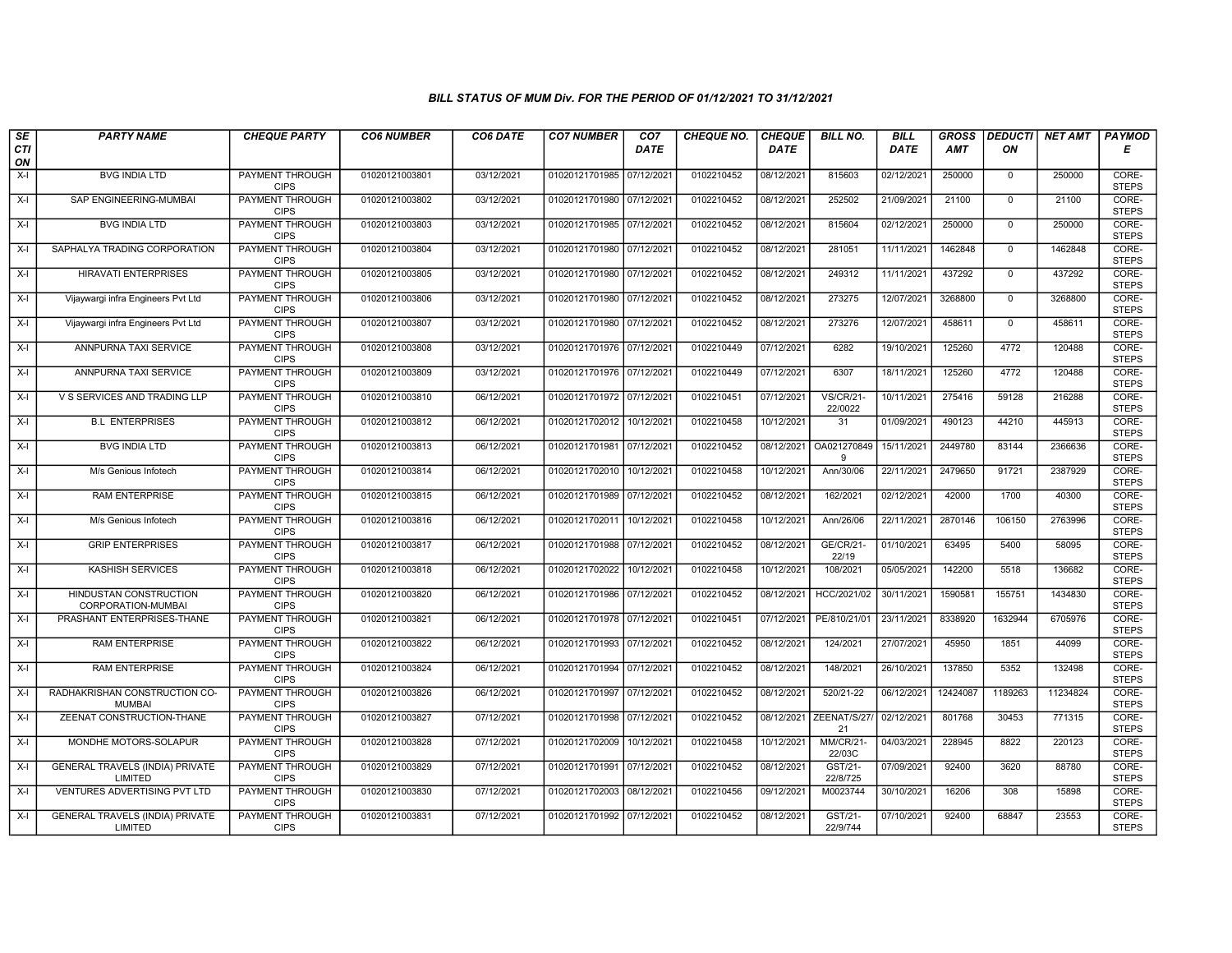| SE        | <b>PARTY NAME</b>                                                                         | <b>CHEQUE PARTY</b>                               | <b>CO6 NUMBER</b> | CO6 DATE   | <b>CO7 NUMBER</b>         | CO <sub>7</sub> | <b>CHEQUE NO.</b> | <b>CHEQUE</b> | <b>BILL NO.</b>                    | <b>BILL</b> | <b>GROSS</b> |                          | <b>DEDUCTI NET AMT</b> | <b>PAYMOD</b>                  |
|-----------|-------------------------------------------------------------------------------------------|---------------------------------------------------|-------------------|------------|---------------------------|-----------------|-------------------|---------------|------------------------------------|-------------|--------------|--------------------------|------------------------|--------------------------------|
| CTI<br>ON |                                                                                           |                                                   |                   |            |                           | <b>DATE</b>     |                   | <b>DATE</b>   |                                    | <b>DATE</b> | <b>AMT</b>   | ON                       |                        | Е                              |
| $X-I$     | MONDHE MOTORS-SOLAPUR                                                                     | <b>PAYMENT THROUGH</b><br><b>CIPS</b>             | 01020121003832    | 07/12/2021 | 01020121702020            | 10/12/2021      | 0102210458        | 10/12/2021    | <b>MM/CR/21-</b><br>22/02B         | 23/03/2021  | 148395       | 5754                     | 142641                 | CORE-<br><b>STEPS</b>          |
| $X-I$     | <b>VIKAS ELECTRICALS</b>                                                                  | <b>PAYMENT THROUGH</b><br><b>CIPS</b>             | 01020121003833    | 07/12/2021 | 01020121702019 10/12/2021 |                 | 0102210458        | 10/12/2021    | VES/03/2021-<br>22                 | 19/11/2021  | 374635       | 13480                    | 361155                 | CORE-<br><b>STEPS</b>          |
| $X-I$     | MONDHE MOTORS-SOLAPUR                                                                     | PAYMENT THROUGH<br><b>CIPS</b>                    | 01020121003834    | 07/12/2021 | 01020121702016 10/12/2021 |                 | 0102210458        | 10/12/2021    | <b>MM/CR/21-</b><br>22/02A         | 06/02/2021  | 158804       | 6150                     | 152654                 | CORE-<br><b>STEPS</b>          |
| $X-I$     | RSG ELECTRONICS-PUNE                                                                      | PAYMENT THROUGH<br><b>CIPS</b>                    | 01020121003835    | 07/12/2021 | 01020121702017            | 10/12/2021      | 0102210458        | 10/12/2021    | RSG/CR/21-<br>22/02B               | 15/11/2021  | 839600       | 41708                    | 797892                 | CORE-<br><b>STEPS</b>          |
| X-I       | <b>KIRIT ENGINEERING</b>                                                                  | <b>PAYMENT THROUGH</b><br><b>CIPS</b>             | 01020121003836    | 07/12/2021 | 01020121702005            | 10/12/2021      | 0102210458        | 10/12/2021    | 19                                 | 16/09/2021  | 117000       | 4067                     | 112933                 | CORE-<br><b>STEPS</b>          |
| $X-I$     | <b>LAKASHYA ENTERPRISES</b>                                                               | <b>PAYMENT THROUGH</b><br><b>CIPS</b>             | 01020121003837    | 07/12/2021 | 01020121702054            | 14/12/2021      | 0102210464        | 15/12/2021    | 046                                | 07/10/2021  | 147085.82    | 24695.82                 | 122390                 | CORE-<br><b>STEPS</b>          |
| $X-I$     | SHREE KRISHNA CONSTRUCTION-<br><b>MUMBAI</b>                                              | PAYMENT THROUGH<br><b>CIPS</b>                    | 01020121003838    | 07/12/2021 | 01020121701996 07/12/2021 |                 | 0102210452        | 08/12/2021    | <b>SKC/S/26/21</b><br>22           | 03/12/2021  | 5552313      | 216905                   | 5335408                | CORE-<br><b>STEPS</b>          |
| $X-I$     | SOLAR LED SOLUTIONS-DELHI                                                                 | PAYMENT THROUGH<br><b>CIPS</b>                    | 01020121003839    | 07/12/2021 | 01020121701984 07/12/2021 |                 | 0102210452        | 08/12/2021    | SLS/21-22/23                       | 01/12/2021  | 2173034      | 218298                   | 1954736                | CORE-<br><b>STEPS</b>          |
| $X-I$     | <b>BVG INDIA LTD</b>                                                                      | <b>PAYMENT THROUGH</b><br><b>CIPS</b>             | 01020121003840    | 07/12/2021 | 01020121702002 08/12/2021 |                 | 0102210452        | 08/12/2021    | OA021270917<br>$\overline{4}$      | 03/12/2021  | 10031927     | 525666                   | 9506261                | CORE-<br><b>STEPS</b>          |
| $X-I$     | SAI ADVERTISERS                                                                           | <b>PAYMENT THROUGH</b><br><b>CIPS</b>             | 01020121003843    | 07/12/2021 | 01020121702003 08/12/2021 |                 | 0102210456        | 09/12/2021    | 30383                              | 21/10/2021  | 67127        | 1278                     | 65849                  | CORE-<br><b>STEPS</b>          |
| $X-I$     | SUGI SYSTEMS AND CONTROLS-<br><b>BANGALORE</b>                                            | PAYMENT THROUGH<br><b>CIPS</b>                    | 01020121003844    | 07/12/2021 | 01020121702003 08/12/2021 |                 | 0102210456        | 09/12/2021    | 285025                             | 23/10/2020  | 24851        | $\mathbf{0}$             | 24851                  | CORE-<br><b>STEPS</b>          |
| $X-I$     | M S MISTRY AND CO.-MUMBAI                                                                 | PAYMENT THROUGH<br><b>CIPS</b>                    | 01020121003845    | 07/12/2021 | 01020121702000 08/12/2021 |                 | 0102210452        | 08/12/2021    | MSM/01/12/21<br>22                 | 03/12/2021  | 1068339      | 38255                    | 1030084                | CORE-<br><b>STEPS</b>          |
| $X-I$     | SUPREME CONSTRUCTION                                                                      | PAYMENT THROUGH<br><b>CIPS</b>                    | 01020121003846    | 07/12/2021 | 01020121702001 08/12/2021 |                 | 0102210452        | 08/12/2021    | CSMT/64/01                         | 06/12/2021  | 4724277      | 505391                   | 4218886                | CORE-<br><b>STEPS</b>          |
| $X-I$     | SHREERAM MAZOOR KAMGAR SAHKARI<br>SOCIETY LTD-THANE                                       | <b>PAYMENT THROUGH</b><br><b>CIPS</b>             | 01020121003847    | 07/12/2021 | 01020121701987            | 07/12/2021      | 0102210452        | 08/12/2021    | <b>SMKSS/21-</b><br>22/11          | 16/11/2021  | 610471       | 68233                    | 542238                 | CORE-<br><b>STEPS</b>          |
| $X-I$     | OM CONSTRUCTION COMPANY-THANE                                                             | PAYMENT THROUGH<br><b>CIPS</b>                    | 01020121003849    | 07/12/2021 | 01020121701995 07/12/2021 |                 | 0102210452        | 08/12/2021    | OCC/01/21                          | 06/12/2021  | 14546667     | 1423795                  | 13122872               | CORE-<br><b>STEPS</b>          |
| $X-I$     | UMESH PRASAD-NAVI MUMBAI                                                                  | PAYMENT THROUGH<br><b>CIPS</b>                    | 01020121003850    | 07/12/2021 | 01020121701990 07/12/2021 |                 | 0102210452        | 08/12/2021    | UP/21-22/04                        | 15/11/2021  | 2733086      | 99788                    | 2633298                | CORE-<br><b>STEPS</b>          |
| $X-I$     | N A KHAN                                                                                  | PAYMENT THROUGH<br><b>CIPS</b>                    | 01020121003851    | 07/12/2021 | 01020121701999 08/12/2021 |                 | 0102210452        | 08/12/2021    | 47                                 | 01/12/2021  | 666040       | 23908                    | 642132                 | CORE-<br><b>STEPS</b>          |
| $X-I$     | M/S. DRD ELECTRICALS                                                                      | <b>PAYMENT THROUGH</b><br><b>CIPS</b>             | 01020121003853    | 08/12/2021 | 01020121702007            | 10/12/2021      | 0102210458        | 10/12/2021    | 270082                             | 03/12/2021  | 22248        | $\mathbf 0$              | 22248                  | CORE-<br><b>STEPS</b>          |
| $X-I$     | ASC POWER PRIVATE LIMITED                                                                 | PAYMENT THROUGH<br><b>CIPS</b><br>PAYMENT THROUGH | 01020121003854    | 08/12/2021 | 01020121702013            | 10/12/2021      | 0102210458        | 10/12/2021    | ASC/0073/202<br>$1 - 22$<br>273163 | 03/12/2021  | 776726       | 31680                    | 745046<br>777080       | CORE-<br><b>STEPS</b><br>CORE- |
| $X-I$     | V C RAIL INFRA TECH PVT LTD                                                               | <b>CIPS</b>                                       | 01020121003855    | 08/12/2021 | 01020121702007            | 10/12/2021      | 0102210458        | 10/12/2021    |                                    | 03/12/2021  | 777080       | $\mathbf 0$              |                        | <b>STEPS</b>                   |
|           | X-I ONYX TECHNO SYSTEM PRIVATE LIMITED-<br><b>MUMBAI</b><br><b>INDIAN RESEARCH CENTRE</b> | PAYMENT THROUGH<br><b>CIPS</b>                    | 01020121003856    | 08/12/2021 | 01020121702007            | 10/12/2021      | 0102210458        | 10/12/2021    | 273162                             | 02/12/2021  | 220792       | $\mathbf{0}$<br>$\Omega$ | 220792                 | CORE-<br><b>STEPS</b>          |
| $X-I$     |                                                                                           | <b>PAYMENT THROUGH</b><br><b>CIPS</b>             | 01020121003857    | 08/12/2021 | 01020121702007 10/12/2021 |                 | 0102210458        | 10/12/2021    | 273833                             | 03/12/2021  | 102212       |                          | 102212                 | CORE-<br><b>STEPS</b>          |
| $X-I$     | KRUSHNA RAMA ZUGARE-THANE                                                                 | PAYMENT THROUGH<br><b>CIPS</b>                    | 01020121003858    | 08/12/2021 | 01020121702007            | 10/12/2021      | 0102210458        | 10/12/2021    | 290363                             | 07/12/2021  | 52207        | $\mathbf 0$              | 52207                  | CORE-<br><b>STEPS</b>          |
| $X-I$     | KRUSHNA RAMA ZUGARE-THANE                                                                 | PAYMENT THROUGH<br><b>CIPS</b>                    | 01020121003859    | 08/12/2021 | 01020121702007            | 10/12/2021      | 0102210458        | 10/12/2021    | 290362                             | 07/12/2021  | 95828        | $\Omega$                 | 95828                  | CORE-<br><b>STEPS</b>          |
| $X-I$     | <b>VIKAS ELECTRICALS</b>                                                                  | PAYMENT THROUGH<br><b>CIPS</b>                    | 01020121003860    | 08/12/2021 | 01020121702024            | 10/12/2021      | 0102210458        | 10/12/2021    | <b>VE/CR/307</b>                   | 08/11/2021  | 935238       | 33502                    | 901736                 | CORE-<br><b>STEPS</b>          |
| $X-I$     | PITAMBER VENSI PAM JV-BHUSAWAL                                                            | <b>PAYMENT THROUGH</b><br><b>CIPS</b>             | 01020121003861    | 08/12/2021 | 01020121702034 13/12/2021 |                 | 0102210460        | 14/12/2021    | PV/2021-22/08                      | 25/10/2021  | 2521979      | 90171                    | 2431808                | CORE-<br><b>STEPS</b>          |
| $X-I$     | M/S. ARA ENGINEERING CO.                                                                  | PAYMENT THROUGH<br><b>CIPS</b>                    | 01020121003864    | 08/12/2021 | 01020121702007            | 10/12/2021      | 0102210458        | 10/12/2021    | 273832                             | 25/11/2021  | 24886        | $\mathbf{0}$             | 24886                  | CORE-<br><b>STEPS</b>          |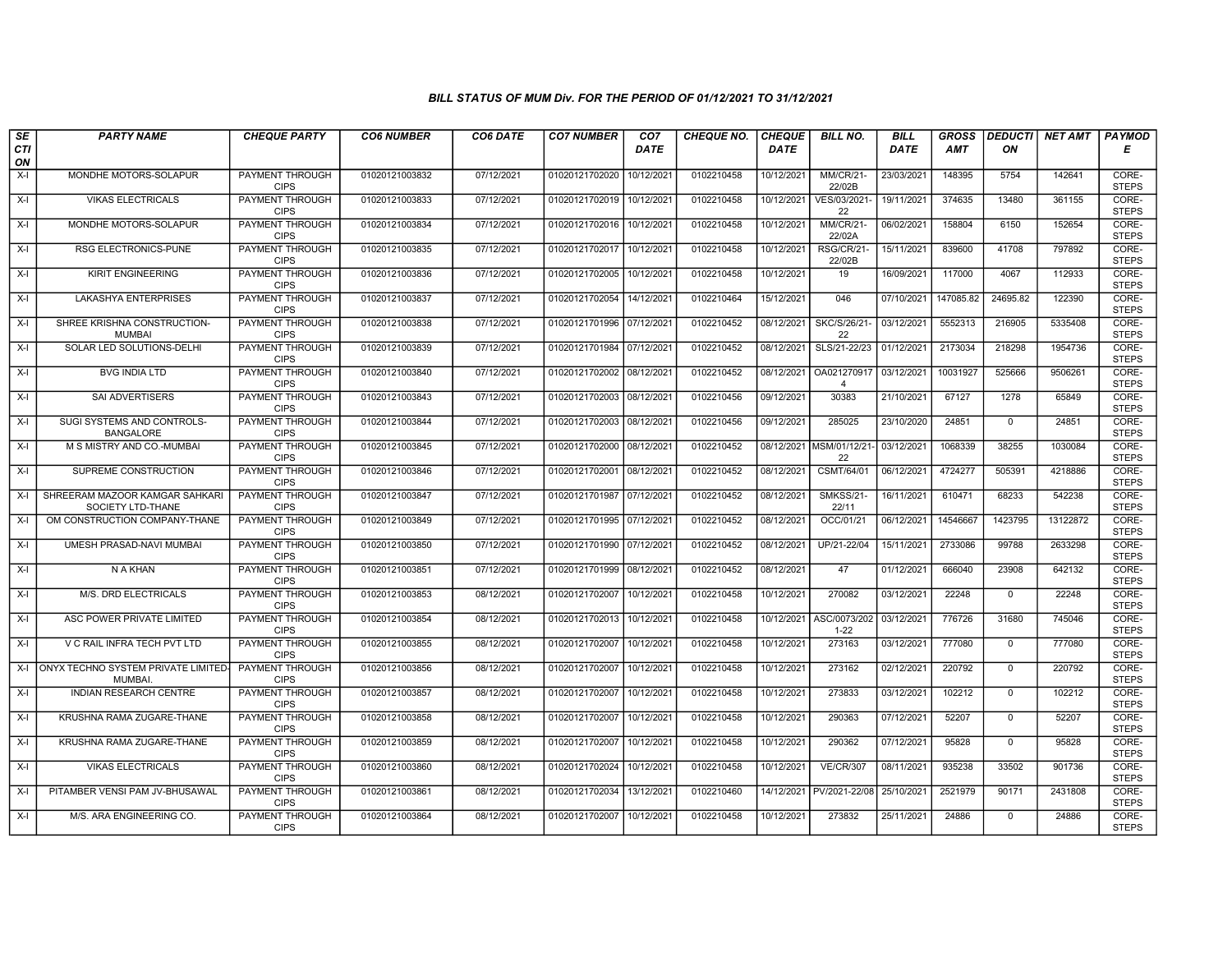| SE        | <b>PARTY NAME</b>                                       | <b>CHEQUE PARTY</b>                   | <b>CO6 NUMBER</b> | CO6 DATE   | <b>CO7 NUMBER</b>         | CO <sub>7</sub> | <b>CHEQUE NO.</b> | <b>CHEQUE</b> | <b>BILL NO.</b>                     | <b>BILL</b> | <b>GROSS</b> |         | <b>DEDUCTI NET AMT</b> | <b>PAYMOD</b>         |
|-----------|---------------------------------------------------------|---------------------------------------|-------------------|------------|---------------------------|-----------------|-------------------|---------------|-------------------------------------|-------------|--------------|---------|------------------------|-----------------------|
| CTI<br>ON |                                                         |                                       |                   |            |                           | <b>DATE</b>     |                   | <b>DATE</b>   |                                     | DATE        | AMT          | ON      |                        | Е                     |
| $X-I$     | ASC POWER PRIVATE LIMITED                               | <b>PAYMENT THROUGH</b><br><b>CIPS</b> | 01020121003865    | 08/12/2021 | 01020121702006            | 10/12/2021      | 0102210458        | 10/12/2021    | ASC/0072/202<br>$1 - 22$            | 02/12/2021  | 1473982      | 56066   | 1417916                | CORE-<br><b>STEPS</b> |
| $X-I$     | ARCTIC AIRCON-MUMBAI                                    | <b>PAYMENT THROUGH</b><br><b>CIPS</b> | 01020121003866    | 08/12/2021 | 01020121702021 10/12/2021 |                 | 0102210458        | 10/12/2021    | AA/13/CR/21-<br>22                  | 15/08/2021  | 48631        | 1837    | 46794                  | CORE-<br><b>STEPS</b> |
| X-I       | K.K.CONSTRUCTION                                        | PAYMENT THROUGH<br><b>CIPS</b>        | 01020121003867    | 08/12/2021 | 01020121702008            | 10/12/2021      | 0102210458        | 10/12/2021    | 2021/BOGIE/O 09/11/2021<br>S        |             | 130567       | 5324    | 125243                 | CORE-<br><b>STEPS</b> |
| X-I       | VIJAYA INFRA PROJECT PVT LTD-MUMBAI                     | <b>PAYMENT THROUGH</b><br><b>CIPS</b> | 01020121003868    | 08/12/2021 | 01020121702015 10/12/2021 |                 | 0102210458        | 10/12/2021    | <b>VIJ/GST/21-</b><br>22/32         | 29/11/2021  | 112136       | 4105    | 108031                 | CORE-<br><b>STEPS</b> |
| $X-I$     | PUSHPAK RAIL CONSTRUCTION PRIVATE<br>LIMITED-ULHASNAGAR | <b>PAYMENT THROUGH</b><br><b>CIPS</b> | 01020121003869    | 08/12/2021 | 01020121702064 14/12/2021 |                 | 0102210464        | 15/12/2021    | CR/060/21-22                        | 03/12/2021  | 2561461      | 250758  | 2310703                | CORE-<br><b>STEPS</b> |
| $X-I$     | <b>K K CONSTRUCTION</b>                                 | <b>PAYMENT THROUGH</b><br><b>CIPS</b> | 01020121003870    | 08/12/2021 | 01020121702014            | 10/12/2021      | 0102210458        | 10/12/2021    | 2021/mat/27                         | 09/11/2021  | 268701       | 19795   | 248906                 | CORE-<br><b>STEPS</b> |
| $X-I$     | A2Z INFRASERVICES LIMITED                               | PAYMENT THROUGH<br><b>CIPS</b>        | 01020121003871    | 09/12/2021 | 01020121702018 10/12/2021 |                 | 0102210458        | 10/12/2021    | A2ZMH/21/11/<br>0001                | 02/12/2021  | 6944519      | 2187826 | 4756693                | CORE-<br><b>STEPS</b> |
| $X-I$     | Stanley transport                                       | <b>PAYMENT THROUGH</b><br><b>CIPS</b> | 01020121003872    | 09/12/2021 | 01020121702025 10/12/2021 |                 | 0102210458        | 10/12/2021    | GEM/CR/LNL/0 13/11/2021             |             | 51484        | 1130    | 50354                  | CORE-<br><b>STEPS</b> |
| $X-I$     | INTER PUBLICITY PVT.LTD.                                | <b>PAYMENT THROUGH</b><br><b>CIPS</b> | 01020121003874    | 09/12/2021 | 01020121702004 09/12/2021 |                 | 0102210458        | 10/12/2021    | PR/166/08/21<br>22                  | 16/09/2021  | 13928        | 265     | 13663                  | CORE-<br><b>STEPS</b> |
| X-I       | SRISHTI SANCHAR ADVERTISING                             | <b>PAYMENT THROUGH</b><br><b>CIPS</b> | 01020121003875    | 09/12/2021 | 01020121702004 09/12/2021 |                 | 0102210458        | 10/12/2021    | 104/2021-22                         | 18/09/2021  | 35277        | 671     | 34606                  | CORE-<br><b>STEPS</b> |
| $X-I$     | APEX ADVERTISING                                        | PAYMENT THROUGH<br><b>CIPS</b>        | 01020121003876    | 09/12/2021 | 01020121702004 09/12/2021 |                 | 0102210458        |               | 10/12/2021 CR/MUM/10/00<br>4/21     | 12/10/2021  | 43449        | 827     | 42622                  | CORE-<br><b>STEPS</b> |
| X-I       | TULSI ENTERPRISES-ULHASNAGAR                            | PAYMENT THROUGH<br><b>CIPS</b>        | 01020121003877    | 09/12/2021 | 01020121702023            | 10/12/2021      | 0102210458        | 10/12/2021    | KYN/ESC/15/1<br>825                 | 08/12/2021  | 6407500      | 561863  | 5845637                | CORE-<br><b>STEPS</b> |
| $X-I$     | POOJA CONSTRUCTION-PUNE                                 | <b>PAYMENT THROUGH</b><br><b>CIPS</b> | 01020121003878    | 09/12/2021 | 01020121702069            | 15/12/2021      | 0102210464        | 15/12/2021    | PC/Hiring/004                       | 12/10/2021  | 650216       | 64503   | 585713                 | CORE-<br><b>STEPS</b> |
|           | X-I SHREE CHANDRAMA WATER SUPPLY CO.<br><b>MUMBAI</b>   | <b>PAYMENT THROUGH</b><br><b>CIPS</b> | 01020121003879    | 09/12/2021 | 01020121702029            | 10/12/2021      | 0102210458        | 10/12/2021    | SCWBP/21-<br>22/02                  | 29/11/2021  | 2424798      | 72418   | 2352380                | CORE-<br><b>STEPS</b> |
| $X-I$     | JAI CONSTRUCTION CO                                     | <b>PAYMENT THROUGH</b><br><b>CIPS</b> | 01020121003882    | 09/12/2021 | 01020121702030            | 10/12/2021      | 0102210458        | 10/12/2021    | JCC/2021-<br>22/11                  | 17/03/2021  | 321657       | 85353   | 236304                 | CORE-<br><b>STEPS</b> |
| $X-I$     | MAHARASHTRA VIKAS GROUP COMPANY                         | PAYMENT THROUGH<br><b>CIPS</b>        | 01020121003883    | 09/12/2021 | 01020121702068            | 15/12/2021      | 0102210464        | 15/12/2021    | 224                                 | 25/08/2021  | 849150       | 140847  | 708303                 | CORE-<br><b>STEPS</b> |
| X-I       | <b>RAM ENTERPRISE</b>                                   | <b>PAYMENT THROUGH</b><br><b>CIPS</b> | 01020121003884    | 09/12/2021 | 01020121702027            | 10/12/2021      | 0102210458        | 10/12/2021    | 154/2021                            | 16/11/2021  | 230650       | 8887    | 221763                 | CORE-<br><b>STEPS</b> |
| $X-I$     | OM CONSTRUCTION COMPANY-THANE                           | <b>PAYMENT THROUGH</b><br><b>CIPS</b> | 01020121003885    | 09/12/2021 | 01020121702033            | 13/12/2021      | 0102210460        | 14/12/2021    | OCC/02T                             | 03/12/2021  | 5748461      | 562629  | 5185832                | CORE-<br><b>STEPS</b> |
| X-I       | A2Z INFRASERVICES LIMITED                               | <b>PAYMENT THROUGH</b><br><b>CIPS</b> | 01020121003886    | 09/12/2021 | 01020121702026            | 10/12/2021      | 0102210458        |               | 10/12/2021 A2ZMH/21/11/<br>0002     | 06/12/2021  | 6846580      | 789133  | 6057447                | CORE-<br><b>STEPS</b> |
| $X-I$     | <b>KASHISH SERVICES</b>                                 | <b>PAYMENT THROUGH</b><br><b>CIPS</b> | 01020121003887    | 09/12/2021 | 01020121702032            | 13/12/2021      | 0102210460        | 14/12/2021    | 151/2021                            | 10/11/2021  | 149960       | 5813    | 144147                 | CORE-<br><b>STEPS</b> |
| X-I       | <b>RAM ENTERPRISE</b>                                   | <b>PAYMENT THROUGH</b><br><b>CIPS</b> | 01020121003888    | 09/12/2021 | 01020121702039            | 13/12/2021      | 0102210460        | 14/12/2021    | 155/2021                            | 18/11/2021  | 212390       | 8192    | 204198                 | CORE-<br><b>STEPS</b> |
| X-I       | E TEC ENGINEERING SERVICES-MUMBA                        | <b>PAYMENT THROUGH</b><br><b>CIPS</b> | 01020121003889    | 09/12/2021 | 01020121702065 14/12/2021 |                 | 0102210464        | 15/12/2021    | SV/21-22/0136                       | 04/05/2021  | 953921       | 76172   | 877749                 | CORE-<br><b>STEPS</b> |
| $X-I$     | RAJASTHAN CONSTRUCTION PRIVATE<br>LIMITED-MUMBAI        | PAYMENT THROUGH<br><b>CIPS</b>        | 01020121003890    | 09/12/2021 | 01020121702035            | 13/12/2021      | 0102210460        | 14/12/2021    | RC602122                            | 29/10/2021  | 3055217      | 109215  | 2946002                | CORE-<br><b>STEPS</b> |
| $X-I$     | ASC POWER PRIVATE LIMITED                               | PAYMENT THROUGH<br><b>CIPS</b>        | 01020121003891    | 09/12/2021 | 01020121702028            | 10/12/2021      | 0102210458        | 10/12/2021    | ASC/0075/202<br>$1 - 22$            | 07/12/2021  | 2834825      | 103546  | 2731279                | CORE-<br><b>STEPS</b> |
| $X-I$     | KRISHNA CONSTRUCTION CO-<br><b>ULHASNAGAR</b>           | PAYMENT THROUGH<br><b>CIPS</b>        | 01020121003892    | 09/12/2021 | 01020121702059            | 14/12/2021      | 0102210464        |               | 15/12/2021 A/1009/PVC/02 02/12/2021 |             | 1104899      | 39561   | 1065338                | CORE-<br><b>STEPS</b> |
| $X-I$     | AGRAWWAAL TELECOMM SERVICESS-<br><b>PUNE</b>            | <b>PAYMENT THROUGH</b><br><b>CIPS</b> | 01020121003894    | 09/12/2021 | 01020121702066 14/12/2021 |                 | 0102210464        | 15/12/2021    | ATS/2021-<br>22/036                 | 01/08/2021  | 3399062      | 194585  | 3204477                | CORE-<br><b>STEPS</b> |
| X-I       | ANTOSON ELECTRICALS LLP-MUMBAI                          | PAYMENT THROUGH<br><b>CIPS</b>        | 01020121003895    | 09/12/2021 | 01020121702036 13/12/2021 |                 | 0102210460        | 14/12/2021    | 014                                 | 07/12/2021  | 576063       | 55238   | 520825                 | CORE-<br><b>STEPS</b> |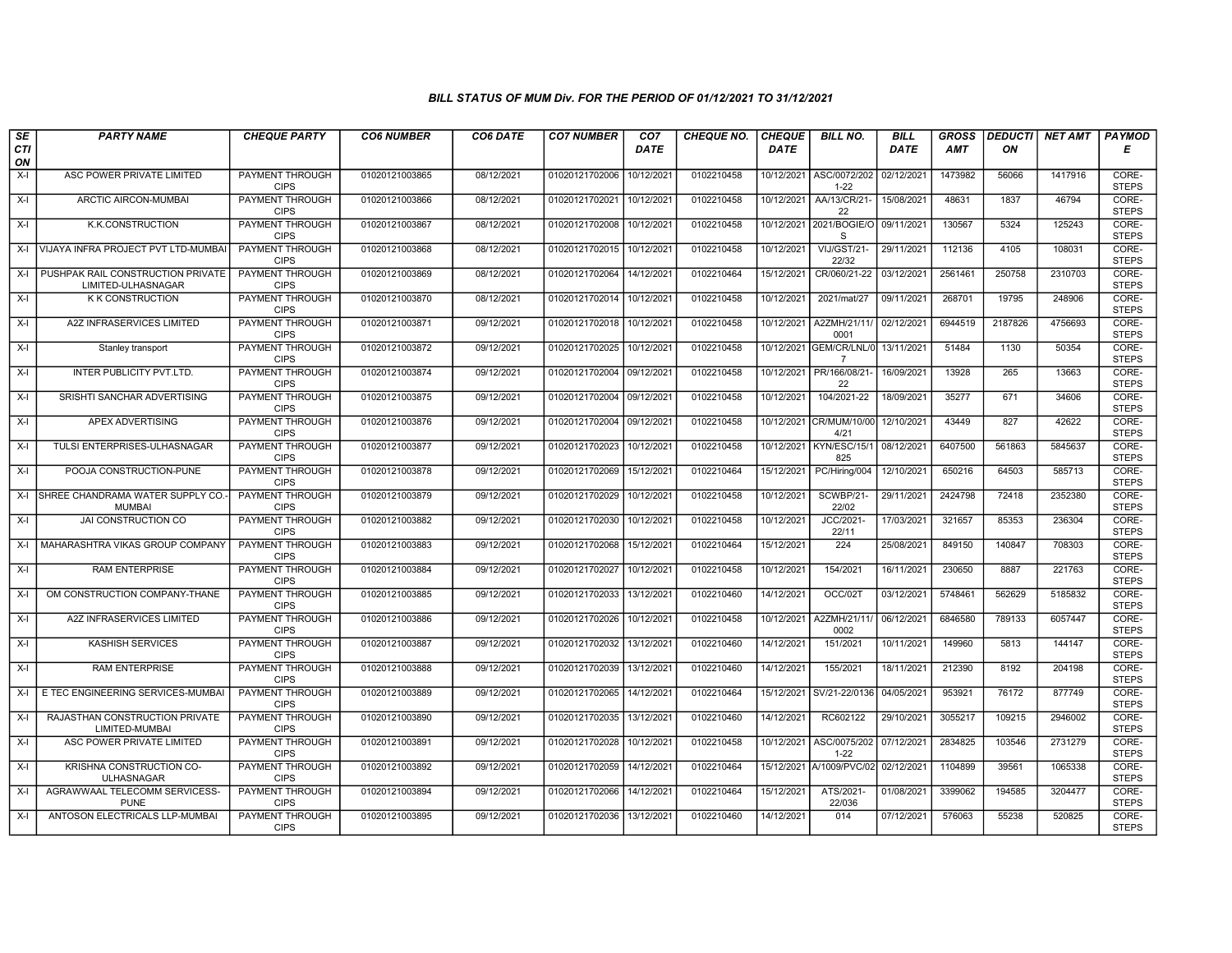| SE<br>CTI      | <b>PARTY NAME</b>                                                      | <b>CHEQUE PARTY</b>                                             | <b>CO6 NUMBER</b>                | CO6 DATE                 | <b>CO7 NUMBER</b>                | CO <sub>7</sub><br><b>DATE</b> | <b>CHEQUE NO.</b>        | <b>CHEQUE</b><br><b>DATE</b> | <b>BILL NO.</b>                       | <b>BILL</b><br><b>DATE</b> | <b>GROSS</b><br>AMT | ON            | <b>DEDUCTI</b> NET AMT | <b>PAYMOD</b><br>Е             |
|----------------|------------------------------------------------------------------------|-----------------------------------------------------------------|----------------------------------|--------------------------|----------------------------------|--------------------------------|--------------------------|------------------------------|---------------------------------------|----------------------------|---------------------|---------------|------------------------|--------------------------------|
| ON<br>$X-I$    | ANTOSON ELECTRICALS LLP-MUMBAI                                         | PAYMENT THROUGH<br><b>CIPS</b>                                  | 01020121003896                   | 09/12/2021               | 01020121702038                   | 13/12/2021                     | 0102210460               | 14/12/2021                   | 013                                   | 07/12/2021                 | 3682914             | 352608        | 3330306                | CORE-<br><b>STEPS</b>          |
| $X-I$          | <b>GHADGE BROTHERS</b>                                                 | <b>PAYMENT THROUGH</b><br><b>CIPS</b>                           | 01020121003897                   | 10/12/2021               | 01020121702037 13/12/2021        |                                | 0102210460               | 14/12/2021                   | GB/NRL/01                             | 02/08/2021                 | 105400              | 4416          | 100984                 | CORE-<br><b>STEPS</b>          |
| $X-I$          | <b>MOHITE TRANSPORT</b>                                                | PAYMENT THROUGH<br><b>CIPS</b>                                  | 01020121003898                   | 10/12/2021               | 01020121702040 13/12/2021        |                                | 0102210460               | 14/12/2021                   | 665                                   | 15/08/2021                 | 7820                | 5504          | 2316                   | CORE-<br><b>STEPS</b>          |
| $X-I$          | SIDDHI                                                                 | PAYMENT THROUGH<br><b>CIPS</b>                                  | 01020121003899                   | 10/12/2021               | 01020121702050                   | 13/12/2021                     | 0102210460               | 14/12/2021                   | <b>PNVL/M/20-</b><br>21/59            | 22/01/2021                 | 169200              | 6143          | 163057                 | CORE-<br><b>STEPS</b>          |
| $X-I$          | HINDUSTAN BUILDERS-MUMBAI                                              | <b>PAYMENT THROUGH</b><br><b>CIPS</b>                           | 01020121003900                   | 10/12/2021               | 01020121702058 14/12/2021        |                                | 0102210464               | 15/12/2021                   | HB/SOUTH/20<br>20/50                  | 24/11/2021                 | 431955              | 61402         | 370553                 | CORE-<br><b>STEPS</b>          |
| $X-I$          | RACHANA ENTERPRISES-MUMBAI                                             | <b>PAYMENT THROUGH</b><br><b>CIPS</b>                           | 01020121003902                   | 10/12/2021               | 01020121702051                   | 13/12/2021                     | 0102210460               | 14/12/2021                   | 12/GST/2021-<br>22                    | 24/11/2021                 | 1027518             | 139750        | 887768                 | CORE-<br><b>STEPS</b>          |
| $X-I$          | EN VISION ENVIRO ENGINEERS PVT LTD                                     | PAYMENT THROUGH<br><b>CIPS</b>                                  | 01020121003909                   | 13/12/2021               | 01020121702041                   | 13/12/2021                     | 0102210460               |                              | 14/12/2021 KYN/H/BMW/B<br><b>ILLS</b> | 26/10/2021                 | 141500              | 2830          | 138670                 | CORE-<br><b>STEPS</b>          |
| $X-I$          | THE INDIA THERMIT CORPORATION LTD.                                     | PAYMENT THROUGH<br><b>CIPS</b>                                  | 01020121003910                   | 13/12/2021               | 01020121702052                   | 13/12/2021                     | 0102210460               | 14/12/2021                   | PNVL/39                               | 31/08/2020                 | 120500              | 4404          | 116096                 | CORE-<br><b>STEPS</b>          |
| $X-I$          | SMEET ENTERPRISES-THANE                                                | <b>PAYMENT THROUGH</b><br><b>CIPS</b>                           | 01020121003911                   | 13/12/2021               | 01020121702053 13/12/2021        |                                | 0102210460               | 14/12/2021                   | <b>SE/CR/21-</b><br>22/06             | 18/05/2021                 | 2902585             | 304881        | 2597704                | CORE-<br><b>STEPS</b>          |
| $X-I$          | VISHAL CONSTRUCTION-THANE                                              | <b>PAYMENT THROUGH</b><br><b>CIPS</b>                           | 01020121003912                   | 13/12/2021               | 01020121702043                   | 13/12/2021                     | 0102210460               | 14/12/2021                   | VC/CR/21-22/7                         | 26/10/2021                 | 4095852             | 401109        | 3694743                | CORE-<br><b>STEPS</b>          |
| X-I            | SECURITY GUARDS BOARD FOR BRIHAN<br><b>MUMBAI &amp; THANE DISTRICT</b> | PAYMENT THROUGH<br><b>CIPS</b>                                  | 01020121003915                   | 13/12/2021               | 01020121702042                   | 13/12/2021                     | 0102210460               | 14/12/2021                   | 2717(21)                              | 01/12/2021                 | 131669              | $\mathbf 0$   | 131669                 | CORE-<br><b>STEPS</b>          |
| $X-I$          | <b>D K SINGH CONSTRUCTION</b>                                          | PAYMENT THROUGH<br><b>CIPS</b>                                  | 01020121003917                   | 13/12/2021               | 01020121702045 13/12/2021        |                                | 0102210460               | 14/12/2021                   | DKSC/S/21/21-<br>22                   | 03/12/2021                 | 7686400             | 406256        | 7280144                | CORE-<br><b>STEPS</b>          |
| $X-I$          | <b>SHAH ENGINEERS</b>                                                  | <b>PAYMENT THROUGH</b><br><b>CIPS</b>                           | 01020121003918                   | 13/12/2021               | 01020121702060 14/12/2021        |                                | 0102210464               | 15/12/2021                   | OHS/21/15                             | 27/08/2021                 | 9227093             | 453686        | 8773407                | CORE-<br><b>STEPS</b>          |
| $X-I$          | UMESH PRASAD-NAVI MUMBAI                                               | <b>PAYMENT THROUGH</b><br><b>CIPS</b>                           | 01020121003919                   | 13/12/2021               | 01020121702047                   | 13/12/2021                     | 0102210460               | 14/12/2021                   | UP/21-22/05                           | 01/12/2021                 | 1469560             | 52585         | 1416975                | CORE-<br><b>STEPS</b>          |
|                | X-I VIJAYA INFRA PROJECT PVT LTD-MUMBAI                                | PAYMENT THROUGH<br><b>CIPS</b>                                  | 01020121003920                   | 13/12/2021               | 01020121702044                   | 13/12/2021                     | 0102210460               | 14/12/2021                   | VIJ/GST/21-<br>22/36                  | 04/12/2021                 | 1656091             | 59247         | 1596844                | CORE-<br><b>STEPS</b>          |
| X-I            | N A KHAN                                                               | PAYMENT THROUGH<br><b>CIPS</b>                                  | 01020121003921                   | 13/12/2021               | 01020121702046                   | 13/12/2021                     | 0102210460               |                              | 14/12/2021 NAK/48/CR/20/<br>21        | 01/12/2021                 | 206176              | 34532         | 171644                 | CORE-<br><b>STEPS</b>          |
| $X-I$          | <b>ZEENAT CONSTRUCTION</b>                                             | PAYMENT THROUGH<br><b>CIPS</b>                                  | 01020121003922                   | 13/12/2021               | 01020121702031                   | 13/12/2021                     | 0102210460               | 14/12/2021                   | 257762                                | 13/12/2021                 | 771315              | $\mathbf{0}$  | 771315                 | CORE-<br><b>STEPS</b>          |
| X-I            | OM CONSTRUCTION COMPANY-THANE                                          | <b>PAYMENT THROUGH</b><br><b>CIPS</b>                           | 01020121003923                   | 13/12/2021               | 01020121702048 13/12/2021        |                                | 0102210460               | 14/12/2021                   | OCC/003                               | 21/10/2021                 | 16227096            | 1028644       | 15198452               | CORE-<br><b>STEPS</b>          |
| $X-I$          | <b>ZEENAT CONSTRUCTION</b>                                             | PAYMENT THROUGH<br><b>CIPS</b>                                  | 01020121003924                   | 13/12/2021               | 01020121702049                   | 13/12/2021                     | 0102210460               | 14/12/2021                   | MNKD-2021-<br>22/20                   | 04/10/2021                 | 3408818             | 292285        | 3116533                | CORE-<br><b>STEPS</b>          |
| $X-I$          | RNR TRADING CO                                                         | <b>PAYMENT THROUGH</b><br><b>CIPS</b><br><b>PAYMENT THROUGH</b> | 01020121003926                   | 13/12/2021               | 01020121702090                   | 17/12/2021                     | 0102210470               | 17/12/2021                   | 2465                                  | 21/09/2021                 | 52500               | $\mathbf{0}$  | 52500                  | CORE-<br><b>STEPS</b>          |
| $X-I$<br>$X-I$ | <b>VINDHYA INFOTECH</b><br><b>D T RATHI-THANE</b>                      | <b>CIPS</b><br>PAYMENT THROUGH                                  | 01020121003928<br>01020121003929 | 13/12/2021<br>13/12/2021 | 01020121702057<br>01020121702063 | 14/12/2021<br>14/12/2021       | 0102210464<br>0102210464 | 15/12/2021<br>15/12/2021     | 25/2021-22<br><b>TRR/006</b>          | 17/09/2021<br>08/12/2021   | 15577<br>3015198    | 412<br>276423 | 15165<br>2738775       | CORE-<br><b>STEPS</b><br>CORE- |
|                |                                                                        | <b>CIPS</b><br>PAYMENT THROUGH                                  |                                  | 13/12/2021               |                                  |                                |                          |                              |                                       |                            |                     |               |                        | <b>STEPS</b><br>CORE-          |
| X-I<br>$X-I$   | VINDHYA INFOTECH<br>MOTIRAM BUDHARMAL-ULHASNAGAR                       | <b>CIPS</b><br>PAYMENT THROUGH                                  | 01020121003930                   |                          | 01020121702056                   | 14/12/2021<br>15/12/2021       | 0102210464<br>0102210464 | 15/12/2021<br>15/12/2021     | 24/2021-22                            | 16/09/2021                 | 6002                | 220<br>60765  | 5782<br>1637818        | <b>STEPS</b><br>CORE-          |
| $X-I$          | URMI TRENCHLESS TECHNOLOGY                                             | <b>CIPS</b><br><b>PAYMENT THROUGH</b>                           | 01020121003931<br>01020121003932 | 14/12/2021<br>14/12/2021 | 01020121702070<br>01020121702073 | 15/12/2021                     | 0102210467               | 16/12/2021                   | MB/2021/14<br>11                      | 01/11/2021<br>09/12/2021   | 1698583<br>590466   | 21189         | 569277                 | <b>STEPS</b><br>CORE-          |
|                | PRIVATE LTD-VADODARA                                                   | <b>CIPS</b><br><b>PAYMENT THROUGH</b>                           |                                  |                          |                                  |                                |                          |                              |                                       |                            |                     | 136473        | 3681947                | <b>STEPS</b><br>CORE-          |
| X-I            | AKANCHHA CONSTRUCTION-MUMBAI                                           | <b>CIPS</b>                                                     | 01020121003933                   | 14/12/2021               | 01020121702067                   | 15/12/2021                     | 0102210464               |                              | 15/12/2021 AKC/07/2021-<br>22         | 28/07/2021                 | 3818420             |               |                        | <b>STEPS</b><br>CORE-          |
| $X-I$          | AKSHITA ENTERPRISES                                                    | PAYMENT THROUGH<br><b>CIPS</b>                                  | 01020121003934                   | 14/12/2021               | 01020121702061                   | 14/12/2021                     | 0102210464               |                              | 15/12/2021 80/DCM/CR20<br>20-21       | 16/11/2021                 | 108000              | 4215          | 103785                 | <b>STEPS</b>                   |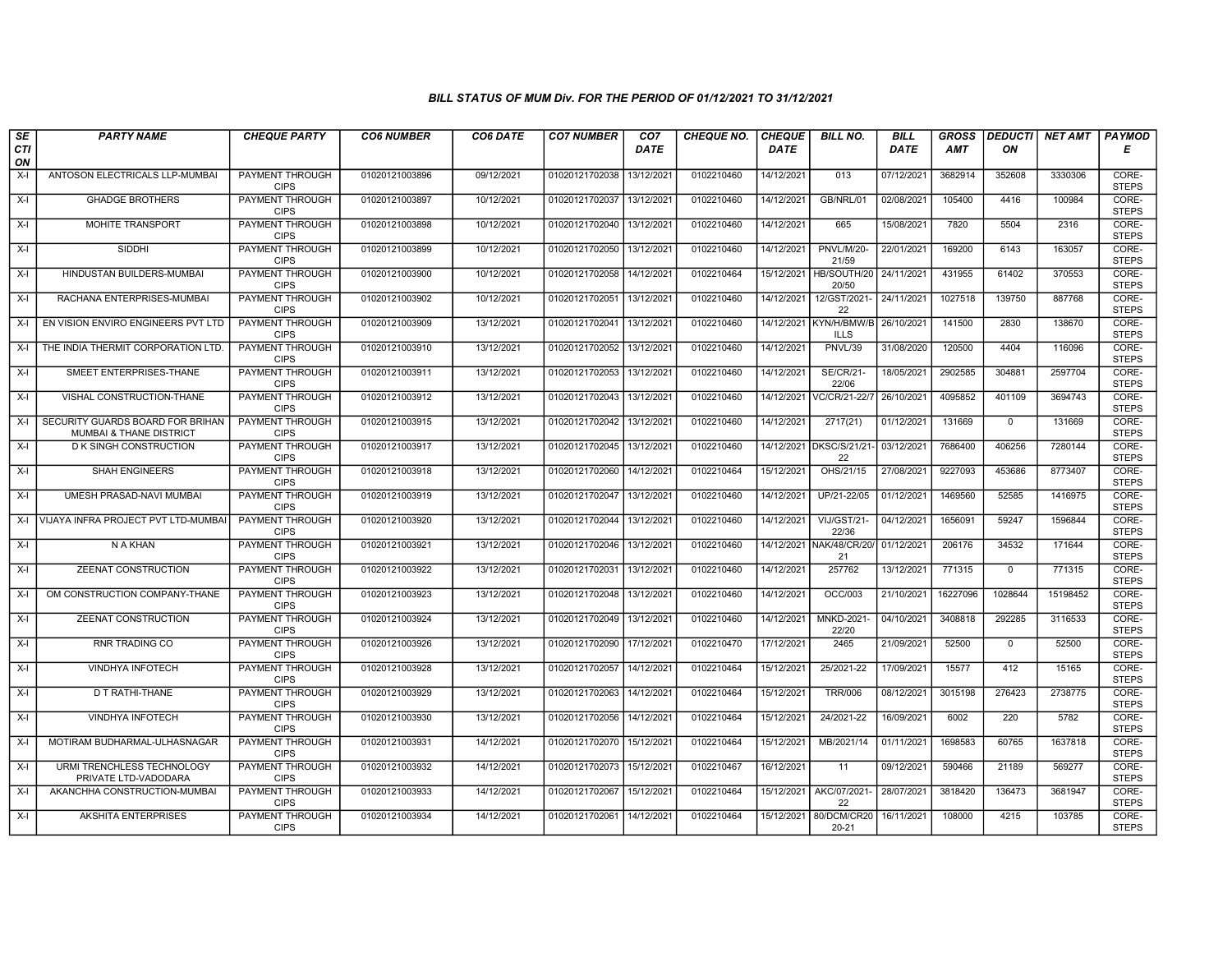| SE        | <b>PARTY NAME</b>                                                      | <b>CHEQUE PARTY</b>                   | <b>CO6 NUMBER</b> | CO6 DATE   | <b>CO7 NUMBER</b>         | CO <sub>7</sub>        | <b>CHEQUE NO.</b> | <b>CHEQUE</b> | <b>BILL NO.</b>                | <b>BILL</b> | <b>GROSS</b> |                | DEDUCTI NET AMT | <b>PAYMOD</b>         |
|-----------|------------------------------------------------------------------------|---------------------------------------|-------------------|------------|---------------------------|------------------------|-------------------|---------------|--------------------------------|-------------|--------------|----------------|-----------------|-----------------------|
| CTI<br>ON |                                                                        |                                       |                   |            |                           | <b>DATE</b>            |                   | <b>DATE</b>   |                                | <b>DATE</b> | <b>AMT</b>   | ON             |                 | Е                     |
| $X-I$     | SIX SIGMA QUALITY INTERNATIONAL-<br><b>MUMBAI</b>                      | <b>PAYMENT THROUGH</b><br><b>CIPS</b> | 01020121003935    | 14/12/2021 | 01020121702062            | 14/12/2021             | 0102210464        | 15/12/2021    | 512A                           | 16/10/2021  | 124161       | 34064          | 90097           | CORE-<br><b>STEPS</b> |
| $X-I$     | CHETAAN INCTHANE                                                       | <b>PAYMENT THROUGH</b><br><b>CIPS</b> | 01020121003936    | 14/12/2021 | 01020121702075 15/12/2021 |                        | 0102210467        | 16/12/2021    | 01                             | 29/11/2021  | 812695       | 39125          | 773570          | CORE-<br><b>STEPS</b> |
| $X-I$     | A1 FACILITY & PROPERTY MANAGERS<br>PVT. LTD                            | PAYMENT THROUGH<br><b>CIPS</b>        | 01020121003939    | 14/12/2021 | 01020121702072            | 15/12/2021             | 0102210464        | 15/12/2021    | SC/544/21-<br>22/MH            | 10/12/2021  | 9789523      | 489071         | 9300452         | CORE-<br><b>STEPS</b> |
| $X-I$     | PRAKASH ENTERPRISES-THANE                                              | PAYMENT THROUGH<br><b>CIPS</b>        | 01020121003940    | 14/12/2021 | 01020121702071            | 15/12/2021             | 0102210464        | 15/12/2021    | 004/21-22                      | 09/10/2021  | 16363260     | 1398111        | 14965149        | CORE-<br><b>STEPS</b> |
| $X-I$     | URMI TRENCHLESS TECHNOLOGY PVT<br>LTD                                  | <b>PAYMENT THROUGH</b><br><b>CIPS</b> | 01020121003941    | 14/12/2021 | 01020121702074            | 15/12/2021             | 0102210467        | 16/12/2021    | CPB/37                         | 18/10/2021  | 2351250      | 84074          | 2267176         | CORE-<br><b>STEPS</b> |
| $X-I$     | <b>VEXIL BUSINESS PROCESS SERVICES</b><br>PRIVATE LIMITED              | <b>PAYMENT THROUGH</b><br><b>CIPS</b> | 01020121003944    | 15/12/2021 | 01020121702079            | 16/12/2021             | 0102210468        | 17/12/2021    | V/2405/2122/0<br>090           | 11/08/2021  | 916860       | 125863         | 790997          | CORE-<br><b>STEPS</b> |
| $X-I$     | R P GROUP                                                              | PAYMENT THROUGH<br><b>CIPS</b>        | 01020121003946    | 15/12/2021 | 01020121702086            | 16/12/2021             | 0102210468        | 17/12/2021    | 9/21                           | 01/12/2021  | 293842       | 9182           | 284660          | CORE-<br><b>STEPS</b> |
| $X-I$     | <b>HH ENGINEERS</b>                                                    | <b>PAYMENT THROUGH</b><br><b>CIPS</b> | 01020121003948    | 15/12/2021 | 01020121702092 17/12/2021 |                        | 0102210471        | 17/12/2021    | 290608                         | 09/12/2021  | 202318       | $\overline{0}$ | 202318          | CORE-<br><b>STEPS</b> |
| $X-I$     | M S MISTRY AND CO                                                      | <b>PAYMENT THROUGH</b><br><b>CIPS</b> | 01020121003949    | 15/12/2021 | 01020121702092 17/12/2021 |                        | 0102210471        | 17/12/2021    | 290187                         | 03/12/2021  | 2558867      | $\mathbf{0}$   | 2558867         | CORE-<br><b>STEPS</b> |
| $X-I$     | <b>ZAK ENGINEERING</b>                                                 | <b>PAYMENT THROUGH</b><br><b>CIPS</b> | 01020121003950    | 15/12/2021 | 01020121702092 17/12/2021 |                        | 0102210471        | 17/12/2021    | 272160                         | 09/12/2021  | 17360        | $\mathbf 0$    | 17360           | CORE-<br><b>STEPS</b> |
| $X-I$     | M S MISTRY AND CO                                                      | PAYMENT THROUGH<br><b>CIPS</b>        | 01020121003951    | 15/12/2021 | 01020121702092 17/12/2021 |                        | 0102210471        | 17/12/2021    | 290185                         | 30/11/2021  | 3987233      | $\mathbf 0$    | 3987233         | CORE-<br><b>STEPS</b> |
| $X-I$     | SECURITY GUARDS BOARD FOR BRIHAN<br><b>MUMBAI &amp; THANE DISTRICT</b> | PAYMENT THROUGH<br><b>CIPS</b>        | 01020121003952    | 15/12/2021 | 01020121702087            | 16/12/2021             | 0102210468        | 17/12/2021    | RPF/2021<br>22/12              | 01/12/2021  | 361661       | $^{\circ}$     | 361661          | CORE-<br><b>STEPS</b> |
| $X-I$     | SONAL ENTERPRISES PVT. LTD.                                            | <b>PAYMENT THROUGH</b><br><b>CIPS</b> | 01020121003953    | 15/12/2021 | 01020121702109 20/12/2021 |                        | 0102210472        | 20/12/2021    | SEPI/2020-<br>21/081           | 08/12/2021  | 5755567      | 444481         | 5311086         | CORE-<br><b>STEPS</b> |
| $X-I$     | E TEC ENGINEERING SERVICES-MUMBAI                                      | <b>PAYMENT THROUGH</b><br><b>CIPS</b> | 01020121003954    | 15/12/2021 | 01020121702077            | 16/12/2021             | 0102210467        | 16/12/2021    | <b>ETEC/21-</b><br>22/0670     | 06/12/2021  | 340986       | 12479          | 328507          | CORE-<br><b>STEPS</b> |
| $X-I$     | <b>MAA CONSTRUCTION</b><br>COMPANYLUCKNOW                              | PAYMENT THROUGH<br><b>CIPS</b>        | 01020121003955    | 15/12/2021 | 01020121702076            | 16/12/2021             | 0102210467        | 16/12/2021    | MCC/2021-<br>22/01             | 26/10/2021  | 3343435      | 327480         | 3015955         | CORE-<br><b>STEPS</b> |
| $X-I$     | NELCO NETWORK PRODUCTS LIMITED                                         | PAYMENT THROUGH<br><b>CIPS</b>        | 01020121003956    | 15/12/2021 | 01020121702129            | 20/12/2021             | 0102210475        | 21/12/2021    | 9272100216                     | 03/12/2021  | 1944409      | 66013          | 1878396         | CORE-<br><b>STEPS</b> |
| $X-I$     | SHRI SADGURU KRUPA ENTERPRISES-<br><b>MUMBAI</b>                       | <b>PAYMENT THROUGH</b><br><b>CIPS</b> | 01020121003959    | 15/12/2021 | 01020121702098 17/12/2021 |                        | 0102210471        | 17/12/2021    | SSKE/CR/21<br>22/06            | 19/11/2021  | 304509       | 30172          | 274337          | CORE-<br><b>STEPS</b> |
| $X-I$     | <b>SHRI ENTERPRISES</b>                                                | <b>PAYMENT THROUGH</b><br><b>CIPS</b> | 01020121003960    | 15/12/2021 | 01020121702094            | 17/12/202 <sup>-</sup> | 0102210471        | 17/12/2021    | SE/003/2021                    | 23/11/2021  | 238276       | 19163          | 219113          | CORE-<br><b>STEPS</b> |
| $X-I$     | SHRI SADGURU KRUPA ENTERPRISES-<br><b>MUMBAI</b>                       | PAYMENT THROUGH<br><b>CIPS</b>        | 01020121003965    | 15/12/2021 | 01020121702091            | 17/12/2021             | 0102210471        |               | 17/12/2021 SSKE/21-22/05       | 22/11/2021  | 153695       | 5956           | 147739          | CORE-<br><b>STEPS</b> |
| $X-I$     | SPEED RAIL TECHNOLOGY-MUMBAI.                                          | PAYMENT THROUGH<br><b>CIPS</b>        | 01020121003967    | 15/12/2021 | 01020121702115 20/12/2021 |                        | 0102210472        |               | 20/12/2021 SRT/21-22/021       | 17/08/2020  | 386556       | 14106          | 372450          | CORE-<br><b>STEPS</b> |
| $X-I$     | SPEED RAIL TECHNOLOGY-MUMBAI.                                          | PAYMENT THROUGH<br><b>CIPS</b>        | 01020121003968    | 15/12/2021 | 01020121702107            | 20/12/2021             | 0102210472        |               | 20/12/2021 SRT/21-22/213       | 17/08/2020  | 172516       | 23714          | 148802          | CORE-<br><b>STEPS</b> |
| $X-I$     | SPEED RAIL TECHNOLOGY-MUMBAI.                                          | <b>PAYMENT THROUGH</b><br><b>CIPS</b> | 01020121003969    | 15/12/2021 | 01020121702106 20/12/2021 |                        | 0102210472        |               | 20/12/2021 SRT/21-22/214       | 17/08/2020  | 85855        | 11952          | 73903           | CORE-<br><b>STEPS</b> |
| $X-I$     | M/S JAI MAA DURGA TOURS & TRAVELS                                      | PAYMENT THROUGH<br><b>CIPS</b>        | 01020121003970    | 15/12/2021 | 01020121702085            | 16/12/2021             | 0102210468        | 17/12/2021    | 03                             | 07/07/2021  | 39885        | 1620           | 38265           | CORE-<br><b>STEPS</b> |
| $X-I$     | RAJASTHAN CONSTRUCTION PRIVATE<br>LIMITED-MUMBAI                       | PAYMENT THROUGH<br><b>CIPS</b>        | 01020121003971    | 15/12/2021 | 01020121702081            | 16/12/2021             | 0102210468        |               | 17/12/2021 RCPL/71/21-22       | 07/12/2021  | 7531391      | 525844         | 7005547         | CORE-<br><b>STEPS</b> |
| $X-I$     | SHREE KRISHNA CONSTRUCTION-<br><b>MUMBAI</b>                           | PAYMENT THROUGH<br><b>CIPS</b>        | 01020121003973    | 15/12/2021 | 01020121702082            | 16/12/2021             | 0102210468        |               | 17/12/2021 SKC/SE/28/21-<br>22 | 09/12/2021  | 3126854      | 309808         | 2817046         | CORE-<br><b>STEPS</b> |
| $X-I$     | S K INFRASTRUCTURE-THANE                                               | <b>PAYMENT THROUGH</b><br><b>CIPS</b> | 01020121003974    | 16/12/2021 | 01020121702144 22/12/2021 |                        | 0102210477        | 22/12/2021    | <b>SKI/IR/21-</b><br>22/09     | 05/08/2021  | 1047547      | 41005          | 1006542         | CORE-<br><b>STEPS</b> |
|           | X-I   PUSHPAK RAIL CONSTRUCTION PRIVATE<br>LIMITED-ULHASNAGAR          | PAYMENT THROUGH<br><b>CIPS</b>        | 01020121003975    | 16/12/2021 | 01020121702083 16/12/2021 |                        | 0102210468        | 17/12/2021    | CR/101/20-21                   | 09/02/2021  | 198051       | 60203          | 137848          | CORE-<br><b>STEPS</b> |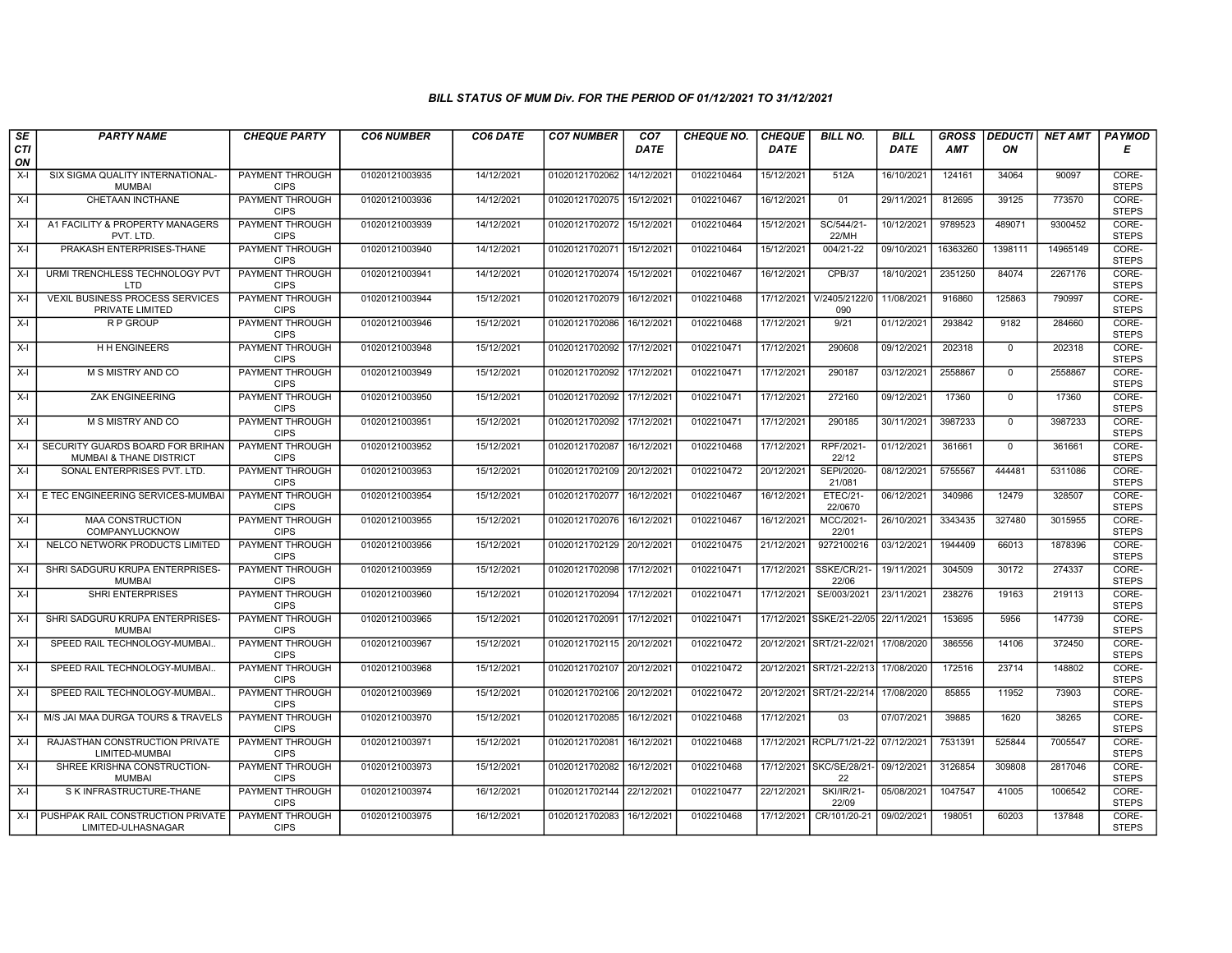| SE        | <b>PARTY NAME</b>                                               | <b>CHEQUE PARTY</b>                                      | <b>CO6 NUMBER</b>                | CO6 DATE                 | <b>CO7 NUMBER</b>                                      | CO <sub>7</sub> | <b>CHEQUE NO.</b>        | <b>CHEQUE</b>            | <b>BILL NO.</b>                 | <b>BILL</b>              | <b>GROSS</b>     |                      | <b>DEDUCTI NET AMT</b> | <b>PAYMOD</b>                  |
|-----------|-----------------------------------------------------------------|----------------------------------------------------------|----------------------------------|--------------------------|--------------------------------------------------------|-----------------|--------------------------|--------------------------|---------------------------------|--------------------------|------------------|----------------------|------------------------|--------------------------------|
| CTI<br>ON |                                                                 |                                                          |                                  |                          |                                                        | <b>DATE</b>     |                          | <b>DATE</b>              |                                 | <b>DATE</b>              | AMT              | ON                   |                        | Е                              |
| $X-I$     | SACHIN ELECTRICALS                                              | PAYMENT THROUGH<br><b>CIPS</b>                           | 01020121003976                   | 16/12/2021               | 01020121702134 21/12/2021                              |                 | 0102210477               |                          | 22/12/2021   PO No.296194       | 29/11/2021               | 18030            | $\mathbf{0}$         | 18030                  | CORE-<br><b>STEPS</b>          |
| $X-I$     | MUMBAI RAILWAY VIKAS CORPORATION<br>LTD                         | <b>PAYMENT THROUGH</b><br><b>CIPS</b>                    | 01020121003977                   | 16/12/2021               | 01020121702078 16/12/2021                              |                 | 0102210467               | 16/12/2021               | 610255                          | 08/12/2021               | 100000000        | $\Omega$             | 100000000              | CORE-<br><b>STEPS</b>          |
| X-I       | MUMBAI RAILWAY VIKAS CORPORATION<br>LTD                         | PAYMENT THROUGH<br><b>CIPS</b>                           | 01020121003978                   | 16/12/2021               | 01020121702078 16/12/2021                              |                 | 0102210467               | 16/12/2021               | 610256                          | 08/12/2021               | 59000000         | $\mathbf 0$          | 59000000               | CORE-<br><b>STEPS</b>          |
| $X-I$     | A1 FACILITY & PROPERTY MANAGERS<br>PVT. LTD.                    | PAYMENT THROUGH<br><b>CIPS</b>                           | 01020121003979                   | 16/12/2021               | 01020121702080                                         | 16/12/2021      | 0102210468               | 17/12/2021               | SC/479/21-<br>22/MH             | 01/12/2021               | 2752561          | 217208               | 2535353                | CORE-<br><b>STEPS</b>          |
| $X-I$     | ASC POWER PRIVATE LIMITED                                       | <b>PAYMENT THROUGH</b><br><b>CIPS</b>                    | 01020121003980                   | 16/12/2021               | 01020121702084                                         | 16/12/2021      | 0102210468               | 17/12/2021               | ASC/0078/202<br>$1 - 22$        | 08/12/2021               | 1986830          | 75280                | 1911550                | CORE-<br><b>STEPS</b>          |
| X-I       | SECURITY GUARDS BOARD FOR BRIHAN<br>MUMBAI & THANE DISTRICT     | <b>PAYMENT THROUGH</b><br><b>CIPS</b>                    | 01020121003981                   | 16/12/2021               | 01020121702088                                         | 16/12/2021      | 0102210471               | 17/12/2021               | RPF/2021-22/7                   | 01/12/2021               | 719190           | $\mathbf{0}$         | 719190                 | CORE-<br><b>STEPS</b>          |
| $X-I$     | <b>KASHISH SERVICES</b>                                         | <b>PAYMENT THROUGH</b><br><b>CIPS</b>                    | 01020121003982                   | 16/12/2021               | 01020121702093 17/12/2021                              |                 | 0102210471               | 17/12/2021               | 147/2021                        | 25/10/2021               | 198300           | 7655                 | 190645                 | CORE-<br><b>STEPS</b>          |
| X-I       | <b>RAM ENTERPRISE</b>                                           | PAYMENT THROUGH<br><b>CIPS</b>                           | 01020121003984                   | 16/12/2021               | 01020121702089 16/12/2021                              |                 | 0102210471               | 17/12/2021               | 146/2021                        | 20/10/2021               | 170500           | 6596                 | 163904                 | CORE-<br><b>STEPS</b>          |
| $X-I$     | HARI OM CONSTRUCTION-MUMBAI                                     | <b>PAYMENT THROUGH</b><br><b>CIPS</b>                    | 01020121003985                   | 16/12/2021               | 01020121702122 20/12/2021                              |                 | 0102210475               | 21/12/2021               | <b>HOC/21-</b><br>22/005        | 13/11/2021               | 1866600          | 164295               | 1702305                | CORE-<br><b>STEPS</b>          |
| $X-I$     | H. H. ENGINEERS-PUNE                                            | <b>PAYMENT THROUGH</b><br><b>CIPS</b>                    | 01020121003986                   | 16/12/2021               | 01020121702097 17/12/2021                              |                 | 0102210471               | 17/12/2021               | HHE/KSRA/03                     | 09/12/2021               | 4489493          | 439430               | 4050063                | CORE-<br><b>STEPS</b>          |
| $X-I$     | ADITYA CONSTRUCTION-KALYAN                                      | PAYMENT THROUGH<br><b>CIPS</b>                           | 01020121003987                   | 16/12/2021               | 01020121702126 20/12/2021                              |                 | 0102210475               | 21/12/2021               | ROB/3nos/Bill-<br>01            | 09/12/2021               | 5372996          | 514573               | 4858423                | CORE-<br><b>STEPS</b>          |
| $X-I$     | PUSHPAK RAIL CONSTRUCTION PRIVATE<br>LIMITED-ULHASNAGAR         | <b>PAYMENT THROUGH</b><br><b>CIPS</b>                    | 01020121003988                   | 16/12/2021               | 01020121702101 17/12/2021                              |                 | 0102210471               | 17/12/2021               | CR/058/21-22                    | 02/12/2021               | 1702304          | 166928               | 1535376                | CORE-<br><b>STEPS</b>          |
| X-I       | ANIL METAL & WIRE INDUSTRIES                                    | <b>PAYMENT THROUGH</b><br><b>CIPS</b>                    | 01020121003989                   | 16/12/2021               | 01020121702171 23/12/2021                              |                 | 0102210483               | 24/12/2021               | WKS-1                           | 18/08/2021               | 915227           | 38691                | 876536                 | CORE-<br><b>STEPS</b>          |
| X-I       | PUSHPAK RAIL CONSTRUCTION PRIVATE<br>LIMITED-ULHASNAGAR         | <b>PAYMENT THROUGH</b><br><b>CIPS</b>                    | 01020121003991                   | 16/12/2021               | 01020121702095 17/12/2021                              |                 | 0102210471               | 17/12/2021               | CR/057/21-22                    | 02/12/2021               | 2569254          | 251520               | 2317734                | CORE-<br><b>STEPS</b>          |
| X-I       | M/s Genious Infotech                                            | <b>PAYMENT THROUGH</b><br><b>CIPS</b>                    | 01020121003993                   | 16/12/2021               | 01020121702128 20/12/2021                              |                 | 0102210475               |                          | 21/12/2021 GI/CR/02/LINE<br>N/2 | 12/11/2021               | 707000           | 30067                | 676933                 | CORE-<br><b>STEPS</b>          |
| $X-I$     | M/s Genious Infotech                                            | <b>PAYMENT THROUGH</b><br><b>CIPS</b>                    | 01020121003994                   | 16/12/2021               | 01020121702123 20/12/2021                              |                 | 0102210475               | 21/12/2021               | GE/15/CR/BB/<br>$20 - 2$        | 03/12/2021               | 2959332          | 156267               | 2803065                | CORE-<br><b>STEPS</b>          |
| $X-I$     | <b>GODAVARI INDUSTRIAL TRADERS-</b><br><b>SOLAPUR</b>           | <b>PAYMENT THROUGH</b><br><b>CIPS</b>                    | 01020121003995                   | 16/12/2021               | 01020121702108 20/12/2021                              |                 | 0102210472               | 20/12/2021               | 50                              | 22/09/2021               | 1735154          | 170358               | 1564796                | CORE-<br><b>STEPS</b>          |
| X-I       | AJAIPAL MANGAL AND CO-MUMBAI                                    | <b>PAYMENT THROUGH</b><br><b>CIPS</b>                    | 01020121003996                   | 16/12/2021               | 01020121702099 17/12/2021                              |                 | 0102210471               | 17/12/2021               | NE/KYN/20-<br>21/07             | 17/07/2021               | 1134683          | 40625                | 1094058                | CORE-<br><b>STEPS</b>          |
| $X-I$     | SUPREME CONSTRUCTIONNAVI MUMBA                                  | <b>PAYMENT THROUGH</b><br><b>CIPS</b>                    | 01020121003997                   | 16/12/2021               | 01020121702105 17/12/2021                              |                 | 0102210472               | 20/12/2021               | <b>CSMT/21-</b><br>22/39        | 19/10/2021               | 6943898          | 845240               | 6098658                | CORE-<br><b>STEPS</b>          |
| $X-I$     | ROHAN MACHINERY SPARES-Kalyan                                   | PAYMENT THROUGH<br><b>CIPS</b><br><b>PAYMENT THROUGH</b> | 01020121003999                   | 16/12/2021               | 01020121702096 17/12/2021                              |                 | 0102210471<br>0102210472 | 17/12/2021<br>20/12/2021 | RMS/004/2020-<br>21<br>283590   | 22/06/2021               | 495163<br>99120  | 66602                | 428561<br>99120        | CORE-<br><b>STEPS</b><br>CORE- |
| X-I       | M.B. AND COMPANY-HOWRAH<br>M S MISTRY AND CO                    | <b>CIPS</b><br><b>PAYMENT THROUGH</b>                    | 01020121004000<br>01020121004001 | 17/12/2021<br>17/12/2021 | 01020121702117 20/12/2021<br>01020121702100 17/12/2021 |                 | 0102210471               | 17/12/2021               | <b>CSMT/20-</b>                 | 16/12/2021<br>12/03/2021 | 486860           | $\mathbf 0$<br>17488 | 469372                 | <b>STEPS</b><br>CORE-          |
| X-I       |                                                                 | <b>CIPS</b>                                              |                                  |                          |                                                        |                 |                          |                          | 21/348                          |                          |                  |                      |                        | <b>STEPS</b>                   |
| X-I       | EFFTRONICS SYSTEMS PRIVATE LIMITED<br><b>MANGALAGIRI GUNTUR</b> | PAYMENT THROUGH<br><b>CIPS</b><br>PAYMENT THROUGH        | 01020121004004                   | 17/12/2021<br>17/12/2021 | 01020121702114 20/12/2021                              |                 | 0102210472               | 20/12/2021               | SI-052<br>153/2021              | 05/08/2021               | 1561822<br>44450 | 73044                | 1488778                | CORE-<br><b>STEPS</b><br>CORE- |
| $X-I$     | <b>RAM ENTERPRISE</b>                                           | <b>CIPS</b>                                              | 01020121004005                   |                          | 01020121702130 20/12/2021                              |                 | 0102210475               | 21/12/2021               |                                 | 12/11/2021               |                  | 1794                 | 42656                  | <b>STEPS</b>                   |
| $X-I$     | <b>VIPRO SERVICES</b>                                           | PAYMENT THROUGH<br><b>CIPS</b>                           | 01020121004006                   | 17/12/2021               | 01020121702116 20/12/2021                              |                 | 0102210475               | 21/12/2021               | 1341                            | 21/07/2021               | 73888            | 2915                 | 70973                  | CORE-<br><b>STEPS</b>          |
| $X-I$     | JAI CONSTRUCTION CO                                             | <b>PAYMENT THROUGH</b><br><b>CIPS</b>                    | 01020121004007                   | 17/12/2021               | 01020121702112 20/12/2021                              |                 | 0102210472               | 20/12/2021               | <b>CPB/53</b>                   | 17/03/2021               | 225687           | 8161                 | 217526                 | CORE-<br><b>STEPS</b>          |
| X-I       | KHANDESHWAR TOWING                                              | <b>PAYMENT THROUGH</b><br><b>CIPS</b>                    | 01020121004008                   | 17/12/2021               | 01020121702124 20/12/2021                              |                 | 0102210475               | 21/12/2021               | 1010/21-22                      | 21/10/2021               | 296611           | 12400                | 284211                 | CORE-<br><b>STEPS</b>          |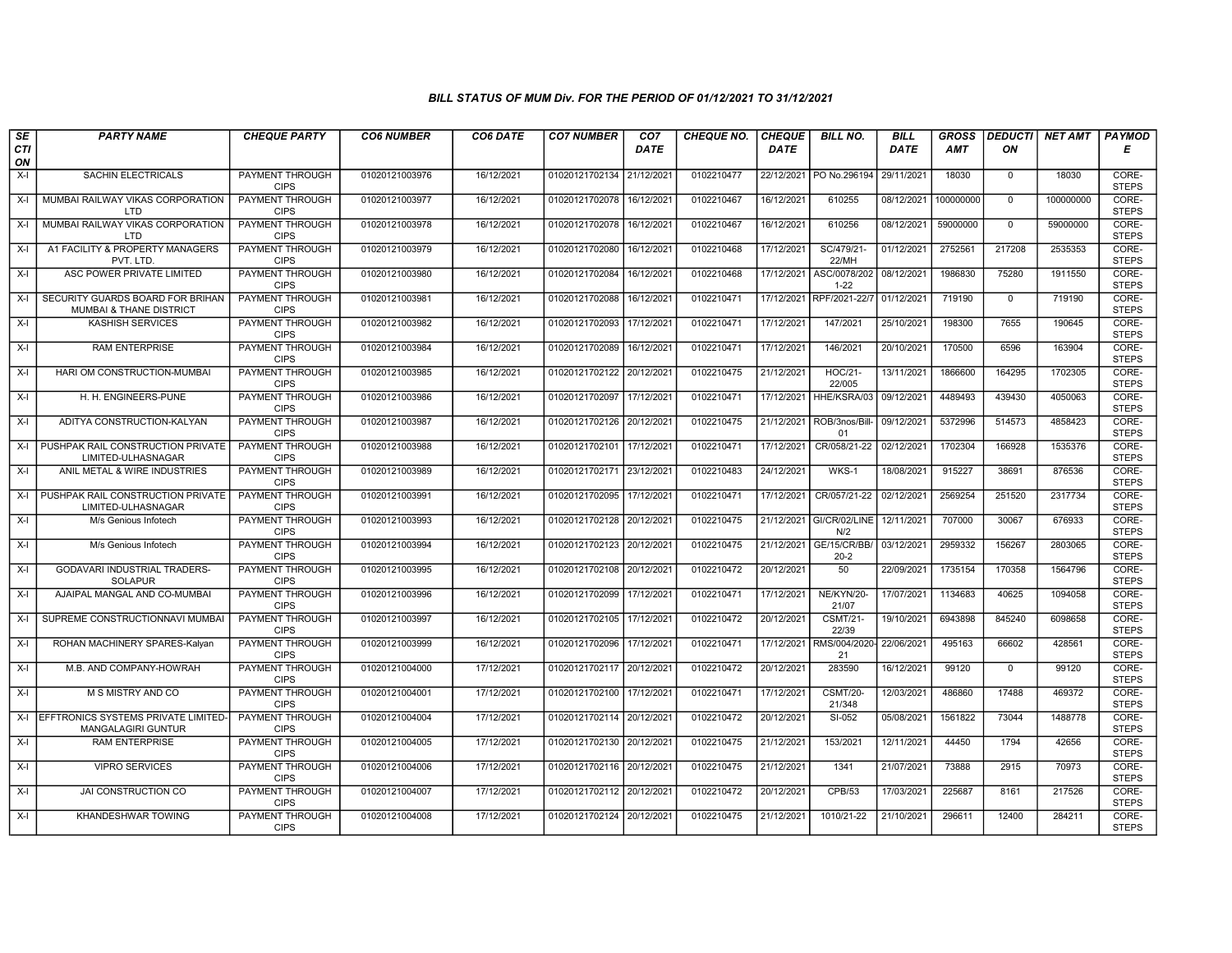| SE        | <b>PARTY NAME</b>                                            | <b>CHEQUE PARTY</b>                   | <b>CO6 NUMBER</b> | CO6 DATE   | <b>CO7 NUMBER</b>         | CO <sub>7</sub> | <b>CHEQUE NO.</b> | <b>CHEQUE</b> | <b>BILL NO.</b>               | <b>BILL</b> | <b>GROSS</b> |         | DEDUCTI NET AMT | <b>PAYMOD</b>         |
|-----------|--------------------------------------------------------------|---------------------------------------|-------------------|------------|---------------------------|-----------------|-------------------|---------------|-------------------------------|-------------|--------------|---------|-----------------|-----------------------|
| CTI<br>ON |                                                              |                                       |                   |            |                           | <b>DATE</b>     |                   | <b>DATE</b>   |                               | <b>DATE</b> | <b>AMT</b>   | ON      |                 | Е                     |
| $X-I$     | BHARAT RAIL AUTOMATIONS PVT. LTD.-<br><b>MUMBAI</b>          | PAYMENT THROUGH<br><b>CIPS</b>        | 01020121004010    | 17/12/2021 | 01020121702102            | 17/12/2021      | 0102210471        | 17/12/2021    | 4/23KAL/RB14                  | 15/12/2021  | 7160415      | 255830  | 6904585         | CORE-<br><b>STEPS</b> |
| $X-I$     | <b>SHREE ENTERPRISES</b>                                     | <b>PAYMENT THROUGH</b><br><b>CIPS</b> | 01020121004011    | 17/12/2021 | 01020121702131 20/12/2021 |                 | 0102210475        | 21/12/2021    | CRHQSD/10/0<br>-1             | 18/10/2021  | 53260        | 2129    | 51131           | CORE-<br><b>STEPS</b> |
| $X-I$     | RAJ ASSOCIATES-THANE                                         | PAYMENT THROUGH<br><b>CIPS</b>        | 01020121004012    | 17/12/2021 | 01020121702113 20/12/2021 |                 | 0102210472        | 20/12/2021    | RA/2021-22/6                  | 14/12/2021  | 2242489      | 219544  | 2022945         | CORE-<br><b>STEPS</b> |
| $X-I$     | SHREE ENTERPRISES                                            | PAYMENT THROUGH<br><b>CIPS</b>        | 01020121004014    | 17/12/2021 | 01020121702131            | 20/12/2021      | 0102210475        | 21/12/2021    | CRHQSD/10/0<br>$\overline{2}$ | 18/10/2021  | 53260        | 2129    | 51131           | CORE-<br><b>STEPS</b> |
| $X-I$     | <b>SHREE ENTERPRISES</b>                                     | <b>PAYMENT THROUGH</b><br><b>CIPS</b> | 01020121004015    | 17/12/2021 | 01020121702131            | 20/12/2021      | 0102210475        | 21/12/2021    | CRHQSD/11/0<br>$\overline{1}$ | 11/11/2021  | 53260        | 2129    | 51131           | CORE-<br><b>STEPS</b> |
| $X-I$     | <b>SHREE ENTERPRISES</b>                                     | <b>PAYMENT THROUGH</b><br><b>CIPS</b> | 01020121004016    | 17/12/2021 | 01020121702131 20/12/2021 |                 | 0102210475        | 21/12/2021    | CRHQSD/11/0<br>$\mathcal{P}$  | 11/11/2021  | 53260        | 2129    | 51131           | CORE-<br><b>STEPS</b> |
| $X-I$     | AJAIPAL MANGAL AND CO-MUMBAI                                 | PAYMENT THROUGH<br><b>CIPS</b>        | 01020121004017    | 17/12/2021 | 01020121702103 17/12/2021 |                 | 0102210472        | 20/12/2021    | APM/21-22/3                   | 07/12/2021  | 792082       | 28389   | 763693          | CORE-<br><b>STEPS</b> |
| $X-I$     | A D ENTERPRISES                                              | PAYMENT THROUGH<br><b>CIPS</b>        | 01020121004019    | 17/12/2021 | 01020121702127            | 20/12/2021      | 0102210475        | 21/12/2021    | s/21                          | 13/09/2021  | 3277670      | 111208  | 3166462         | CORE-<br><b>STEPS</b> |
| $X-I$     | SONAL ENTERPRISES PVT. LTD.                                  | <b>PAYMENT THROUGH</b><br><b>CIPS</b> | 01020121004020    | 17/12/2021 | 01020121702110 20/12/2021 |                 | 0102210472        | 20/12/2021    | SEPL/2020-<br>21/084          | 10/12/2021  | 1036517      | 38283   | 998234          | CORE-<br><b>STEPS</b> |
| $X-I$     | SONAL ENTERPRISES PVT. LTD.                                  | <b>PAYMENT THROUGH</b><br><b>CIPS</b> | 01020121004021    | 17/12/2021 | 01020121702111            | 20/12/2021      | 0102210472        | 20/12/2021    | SEPL/2021-<br>22/83           | 10/12/2021  | 2244926      | 88368   | 2156558         | CORE-<br><b>STEPS</b> |
| $X-I$     | SAGUNA SUSTAINABILITY SOLUTIONS<br>PRIVATE LIMITED           | PAYMENT THROUGH<br><b>CIPS</b>        | 01020121004022    | 17/12/2021 | 01020121702145            | 22/12/2021      | 0102210477        | 22/12/2021    | SPL/CR21-<br>22/CC69          | 08/11/2021  | 996567       | 85520   | 911047          | CORE-<br><b>STEPS</b> |
| $X-I$     | K SHARMA ELECTRICALS                                         | <b>PAYMENT THROUGH</b><br><b>CIPS</b> | 01020121004023    | 17/12/2021 | 01020121702138 22/12/2021 |                 | 0102210477        | 22/12/2021    | <b>KSE/CR/HMT/</b><br>01      | 25/11/2021  | 1570374      | 57399   | 1512975         | CORE-<br><b>STEPS</b> |
| $X-I$     | SEVALAL ENTERPRISES-THANE                                    | <b>PAYMENT THROUGH</b><br><b>CIPS</b> | 01020121004024    | 17/12/2021 | 01020121702104 17/12/2021 |                 | 0102210472        | 20/12/2021    | PN6/21-22                     | 29/10/2021  | 608931       | 21848   | 587083          | CORE-<br><b>STEPS</b> |
| $X-I$     | VISHAL CONSTRUCTION-THANE                                    | <b>PAYMENT THROUGH</b><br><b>CIPS</b> | 01020121004028    | 18/12/2021 | 01020121702118 20/12/2021 |                 | 0102210475        | 21/12/2021    | VC/CR/21-22/6                 | 23/10/2021  | 3209355      | 314358  | 2894997         | CORE-<br><b>STEPS</b> |
| $X-I$     | M/S A1 FACILITY AND PROPERTY<br><b>MANAGERS PVT. LTD</b>     | <b>PAYMENT THROUGH</b><br><b>CIPS</b> | 01020121004029    | 18/12/2021 | 01020121702119 20/12/2021 |                 | 0102210475        | 21/12/2021    | SC/538/21-<br>22/MH           | 08/12/2021  | 2313527      | 78525   | 2235002         | CORE-<br><b>STEPS</b> |
| $X-I$     | UMESH PRASAD-NAVI MUMBAI                                     | PAYMENT THROUGH<br><b>CIPS</b>        | 01020121004030    | 20/12/2021 | 01020121702132 21/12/2021 |                 | 0102210475        | 21/12/2021    | UP/21-22/06                   | 14/12/2021  | 288228       | 10394   | 277834          | CORE-<br><b>STEPS</b> |
| $X-I$     | <b>HELLA INFRATECH</b>                                       | PAYMENT THROUGH<br><b>CIPS</b>        | 01020121004031    | 20/12/2021 | 01020121702139            | 22/12/2021      | 0102210477        | 22/12/2021    | MNKD/67                       | 31/03/2021  | 481440       | 40833   | 440607          | CORE-<br><b>STEPS</b> |
| $X-I$     | MANJULA ENTERPRISES-THANE                                    | <b>PAYMENT THROUGH</b><br><b>CIPS</b> | 01020121004033    | 20/12/2021 | 01020121702121            | 20/12/2021      | 0102210475        | 21/12/2021    | N/19/74                       | 01/10/2021  | 26613        | 1051    | 25562           | CORE-<br><b>STEPS</b> |
| $X-I$     | RAJU CONSTRUCTION CO-MUMBAI                                  | <b>PAYMENT THROUGH</b><br><b>CIPS</b> | 01020121004034    | 20/12/2021 | 01020121702140            | 22/12/2021      | 0102210477        | 22/12/2021    | RC0104/2020<br>21             | 19/07/2021  | 583643       | 72272   | 511371          | CORE-<br><b>STEPS</b> |
| $X-I$     | PRASHANT ENTERPRISES-THANE                                   | PAYMENT THROUGH<br><b>CIPS</b>        | 01020121004035    | 20/12/2021 | 01020121702133 21/12/2021 |                 | 0102210475        | 21/12/2021    | PE/802/01                     | 21/10/2021  | 7087189      | 1092124 | 5995065         | CORE-<br><b>STEPS</b> |
| $X-I$     | VAITARNA CONSTRUCTION                                        | <b>PAYMENT THROUGH</b><br><b>CIPS</b> | 01020121004036    | 20/12/2021 | 01020121702120            | 20/12/2021      | 0102210475        | 21/12/2021    | CR/VAT/2020/<br>01            | 28/08/2020  | 617677       | 12454   | 605223          | CORE-<br><b>STEPS</b> |
| $X-I$     | <b>KASHISH SERVICES</b>                                      | <b>PAYMENT THROUGH</b><br><b>CIPS</b> | 01020121004037    | 20/12/2021 | 01020121702143 22/12/2021 |                 | 0102210477        | 22/12/2021    | 152/2021                      | 12/11/2021  | 43600        | 1761    | 41839           | CORE-<br><b>STEPS</b> |
| $X-I$     | A K ASSOCIATES                                               | PAYMENT THROUGH<br><b>CIPS</b>        | 01020121004039    | 20/12/2021 | 01020121702153            | 23/12/2021      | 0102210479        | 23/12/2021    | pnvl/20-21/70                 | 03/01/2021  | 131200       | 4786    | 126414          | CORE-<br><b>STEPS</b> |
| $X-I$     | <b>BHARAT ENGINEERS-MUMBAI</b>                               | PAYMENT THROUGH<br><b>CIPS</b>        | 01020121004040    | 20/12/2021 | 01020121702154            | 23/12/2021      | 0102210479        | 23/12/2021    | BE/01RB/KJ1                   | 30/11/2021  | 1587800      | 156531  | 1431269         | CORE-<br><b>STEPS</b> |
| $X-I$     | R M S ENTERPRISES-MUMBAI                                     | <b>PAYMENT THROUGH</b><br><b>CIPS</b> | 01020121004044    | 20/12/2021 | 01020121702125 20/12/2021 |                 | 0102210475        | 21/12/2021    | RMS/04/21-22                  | 19/10/2021  | 3562145      | 304723  | 3257422         | CORE-<br><b>STEPS</b> |
| $X-I$     | BOMBARDIER TRANSPORTATION INDIA<br>PRIVATE LIMITED-NEW DELHI | <b>PAYMENT THROUGH</b><br><b>CIPS</b> | 01020121004045    | 20/12/2021 | 01020121702174 24/12/2021 |                 | 0102210483        |               | 24/12/2021 GJ2021722529       | 15/11/2021  | 32454363     | 3077510 | 29376853        | CORE-<br><b>STEPS</b> |
| $X-I$     | <b>VIKIMEDIA SERVICES</b>                                    | <b>PAYMENT THROUGH</b><br><b>CIPS</b> | 01020121004047    | 20/12/2021 | 01020121702142 22/12/2021 |                 | 0102210477        | 22/12/2021    | 20210502                      | 06/05/2021  | 103407       | 3606    | 99801           | CORE-<br><b>STEPS</b> |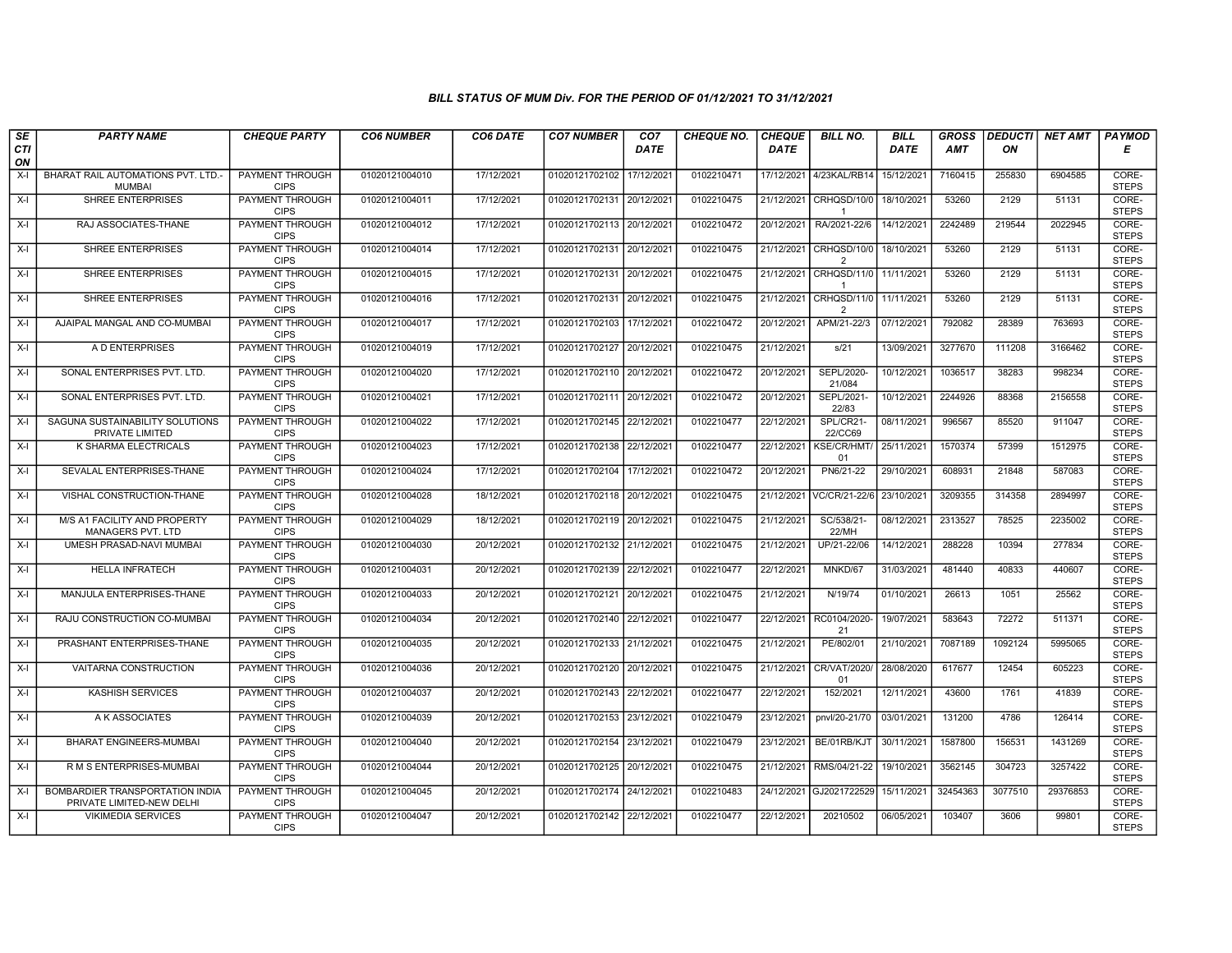| SE               | <b>PARTY NAME</b>                                               | <b>CHEQUE PARTY</b>                   | <b>CO6 NUMBER</b> | CO6 DATE   | <b>CO7 NUMBER</b>         | CO <sub>7</sub> | <b>CHEQUE NO.</b> | <b>CHEQUE</b> | <b>BILL NO.</b>                            | <b>BILL</b> | <b>GROSS</b> |             | <b>DEDUCTI NET AMT</b> | <b>PAYMOD</b>         |
|------------------|-----------------------------------------------------------------|---------------------------------------|-------------------|------------|---------------------------|-----------------|-------------------|---------------|--------------------------------------------|-------------|--------------|-------------|------------------------|-----------------------|
| <b>CTI</b><br>ON |                                                                 |                                       |                   |            |                           | <b>DATE</b>     |                   | <b>DATE</b>   |                                            | <b>DATE</b> | <b>AMT</b>   | ON          |                        | Е                     |
| $X-I$            | N S TOURS AND TRAVELS                                           | PAYMENT THROUGH<br><b>CIPS</b>        | 01020121004051    | 20/12/2021 | 01020121702155 23/12/2021 |                 | 0102210479        | 23/12/2021    | 200                                        | 04/08/2021  | 199996       | 7719        | 192277                 | CORE-<br><b>STEPS</b> |
| $X-I$            | MAHAKALI ENGINEERS-MUMBAI                                       | <b>PAYMENT THROUGH</b><br><b>CIPS</b> | 01020121004053    | 21/12/2021 | 01020121702136 22/12/2021 |                 | 0102210477        | 22/12/2021    | ESTATE/21-<br>22/14                        | 13/11/2021  | 726863       | 70602       | 656261                 | CORE-<br><b>STEPS</b> |
| X-I              | PITAMBER VENSI PAM JV-BHUSAWAL                                  | PAYMENT THROUGH<br><b>CIPS</b>        | 01020121004054    | 21/12/2021 | 01020121702137            | 22/12/2021      | 0102210477        | 22/12/2021    | PV/2021-22/09                              | 08/12/2021  | 4014357      | 143470      | 3870887                | CORE-<br><b>STEPS</b> |
| $X-I$            | RAJ ASSOCIATES-THANE                                            | PAYMENT THROUGH<br><b>CIPS</b>        | 01020121004055    | 21/12/2021 | 01020121702135 21/12/2021 |                 | 0102210477        | 22/12/2021    | WMCSMT/21<br>22/73                         | 16/12/2021  | 3078961      | 116661      | 2962300                | CORE-<br><b>STEPS</b> |
| $X-I$            | VIBHUTI CONSTRUCTION CO-THANA                                   | <b>PAYMENT THROUGH</b><br><b>CIPS</b> | 01020121004056    | 21/12/2021 | 01020121702146 22/12/2021 |                 | 0102210477        | 22/12/2021    | 038/21-22                                  | 10/10/2021  | 2435903      | 262830      | 2173073                | CORE-<br><b>STEPS</b> |
| X-I              | RAJASTHAN CONSTRUCTION PRIVATE<br>LIMITED-MUMBAI                | <b>PAYMENT THROUGH</b><br><b>CIPS</b> | 01020121004057    | 21/12/2021 | 01020121702180 24/12/2021 |                 | 0102210483        | 24/12/2021    | RCPL/72/21-22                              | 13/12/2020  | 1150758      | 41199       | 1109559                | CORE-<br><b>STEPS</b> |
| $X-I$            | <b>MAHADEV MINERALS</b>                                         | <b>PAYMENT THROUGH</b><br><b>CIPS</b> | 01020121004058    | 21/12/2021 | 01020121702157 23/12/2021 |                 | 0102210479        | 23/12/2021    | 919                                        | 16/09/2021  | 95340        | 3732        | 91608                  | CORE-<br><b>STEPS</b> |
| X-I              | JAYESH GARDEN DEVELOPERS                                        | PAYMENT THROUGH<br><b>CIPS</b>        | 01020121004059    | 21/12/2021 | 01020121702173 23/12/2021 |                 | 0102210483        | 24/12/2021    | JGD/04                                     | 30/11/2021  | 494543       | 67463       | 427080                 | CORE-<br><b>STEPS</b> |
| $X-I$            | JAYESH GARDEN DEVELOPERS                                        | <b>PAYMENT THROUGH</b><br><b>CIPS</b> | 01020121004060    | 21/12/2021 | 01020121702167 23/12/2021 |                 | 0102210483        | 24/12/2021    | 10                                         | 22/11/2021  | 291755       | 25804       | 265951                 | CORE-<br><b>STEPS</b> |
| $X-I$            | <b>PEYUSH TRADERS</b>                                           | <b>PAYMENT THROUGH</b><br><b>CIPS</b> | 01020121004062    | 21/12/2021 | 01020121702141 22/12/2021 |                 | 0102210477        |               | 22/12/2021 PNVLWT/08/P<br>T180             | 18/12/2021  | 1664644      | 58837       | 1605807                | CORE-<br><b>STEPS</b> |
| $X-I$            | TRINETRA FINANCIAL SERVICES-THANE                               | <b>PAYMENT THROUGH</b><br><b>CIPS</b> | 01020121004064    | 21/12/2021 | 01020121702175 24/12/2021 |                 | 0102210483        | 24/12/2021    | TFS/2021/002                               | 17/09/2021  | 702006       | 68796       | 633210                 | CORE-<br><b>STEPS</b> |
| $X-I$            | <b>MS N S MANWANI-BHUSAWAL</b>                                  | PAYMENT THROUGH<br><b>CIPS</b>        | 01020121004065    | 21/12/2021 | 01020121702147 22/12/2021 |                 | 0102210477        | 22/12/2021    | A/2021/5                                   | 03/12/2021  | 2606028      | 223474      | 2382554                | CORE-<br><b>STEPS</b> |
| X-I              | TIKU TRANSPORT-MUMBAI                                           | <b>PAYMENT THROUGH</b><br><b>CIPS</b> | 01020121004066    | 21/12/2021 | 01020121702158 23/12/2021 |                 | 0102210479        | 23/12/2021    | WBM/TT/03/21<br>22                         | 10/12/2021  | 455522       | 17454       | 438068                 | CORE-<br><b>STEPS</b> |
| X-I              | ISHRI LAKHAN G CONSTRUCTION PRIVATE<br>LIMITED-NORTH EAST DELHI | <b>PAYMENT THROUGH</b><br><b>CIPS</b> | 01020121004069    | 21/12/2021 | 01020121702148 22/12/2021 |                 | 0102210477        | 22/12/2021    | <b>SLJ/004</b>                             | 09/08/2021  | 3567798      | 349435      | 3218363                | CORE-<br><b>STEPS</b> |
| $X-I$            | VIBHUTI CONSTRUCTION CO-THANA                                   | PAYMENT THROUGH<br><b>CIPS</b>        | 01020121004071    | 21/12/2021 | 01020121702149 22/12/2021 |                 | 0102210477        | 22/12/2021    | 045/21-22                                  | 13/12/2021  | 1680392      | 144134      | 1536258                | CORE-<br><b>STEPS</b> |
| $X-I$            | M/S PHOOLTAS TECHNOLOGIES PVT.LTD                               | <b>PAYMENT THROUGH</b><br><b>CIPS</b> | 01020121004072    | 21/12/2021 | 01020121702169 23/12/2021 |                 | 0102210483        |               | 24/12/2021 PTPL/H/033/19- 31/03/2020<br>20 |             | 1125417      | $\mathbf 0$ | 1125417                | CORE-<br><b>STEPS</b> |
| $X-I$            | OM CONSTRUCTIONS-THANE                                          | <b>PAYMENT THROUGH</b><br><b>CIPS</b> | 01020121004073    | 21/12/2021 | 01020121702150 22/12/2021 |                 | 0102210479        | 23/12/2021    | OMC/02                                     | 16/12/2021  | 2065832      | 202257      | 1863575                | CORE-<br><b>STEPS</b> |
| X-I              | KWALITY SEEDS AND NURSERY-<br><b>PALGHAR</b>                    | <b>PAYMENT THROUGH</b><br><b>CIPS</b> | 01020121004075    | 21/12/2021 | 01020121702156 23/12/2021 |                 | 0102210479        | 23/12/2021    | 0021/21-22                                 | 02/09/2021  | 10385122     | 1018174     | 9366948                | CORE-<br><b>STEPS</b> |
| $X-I$            | ELITE ELECTRICALS AND GROUP OF<br><b>ENGG SERVICES-THANE</b>    | PAYMENT THROUGH<br><b>CIPS</b>        | 01020121004076    | 21/12/2021 | 01020121702151            | 22/12/2021      | 0102210479        | 23/12/2021    | EEE/CR/4                                   | 13/10/2021  | 409120       | 14712       | 394408                 | CORE-<br><b>STEPS</b> |
| X-I              | R K MISHRA AND SONS-Mumbai                                      | <b>PAYMENT THROUGH</b><br><b>CIPS</b> | 01020121004077    | 21/12/2021 | 01020121702159 23/12/2021 |                 | 0102210479        | 23/12/2021    | RKM/476/5                                  | 23/09/2021  | 1300322      | 46541       | 1253781                | CORE-<br><b>STEPS</b> |
| $X-I$            | OM CONSTRUCTIONS-THANE                                          | <b>PAYMENT THROUGH</b><br><b>CIPS</b> | 01020121004078    | 21/12/2021 | 01020121702152 22/12/2021 |                 | 0102210479        | 23/12/2021    | <b>OMC/03</b>                              | 16/12/2021  | 2105908      | 93240       | 2012668                | CORE-<br><b>STEPS</b> |
| $X-I$            | SHARDA ENTERPRISES-THANE.                                       | <b>PAYMENT THROUGH</b><br><b>CIPS</b> | 01020121004080    | 21/12/2021 | 01020121702161 23/12/2021 |                 | 0102210479        | 23/12/2021    | $\overline{1}$                             | 09/11/2021  | 2632003      | 259813      | 2372190                | CORE-<br><b>STEPS</b> |
| X-I              | SHARDA ENTERPRISES-THANE.                                       | PAYMENT THROUGH<br><b>CIPS</b>        | 01020121004081    | 22/12/2021 | 01020121702162 23/12/2021 |                 | 0102210479        | 23/12/2021    | $\overline{4}$                             | 30/11/2021  | 4183698      | 409505      | 3774193                | CORE-<br><b>STEPS</b> |
| $X-I$            | AUTOMETERS ALLIANCE LTD.                                        | PAYMENT THROUGH<br><b>CIPS</b>        | 01020121004082    | 22/12/2021 | 01020121702191 27/12/2021 |                 | 0102210485        | 27/12/2021    | 20211342                                   | 28/09/2021  | 2679369      | 110927      | 2568442                | CORE-<br><b>STEPS</b> |
| $X-I$            | RUCHITA HOSPITALITY SERVICES                                    | <b>PAYMENT THROUGH</b><br><b>CIPS</b> | 01020121004084    | 22/12/2021 | 01020121702163 23/12/2021 |                 | 0102210479        | 23/12/2021    | CR20-<br>21/410/09                         | 10/11/2021  | 15851        | 686         | 15165                  | CORE-<br><b>STEPS</b> |
| $X-I$            | OM CONSTRUCTION CO.-MUMBAI                                      | <b>PAYMENT THROUGH</b><br><b>CIPS</b> | 01020121004085    | 22/12/2021 | 01020121702170 23/12/2021 |                 | 0102210483        | 24/12/2021    | OM/CR/19-<br>20/03                         | 09/02/2020  | 405907       | 13860       | 392047                 | CORE-<br><b>STEPS</b> |
| X-I              | <b>STESALIT LIMITED-BADDI</b>                                   | <b>PAYMENT THROUGH</b><br><b>CIPS</b> | 01020121004087    | 22/12/2021 | 01020121702192 27/12/2021 |                 | 0102210485        | 27/12/2021    | SL/CR/LTT/21/<br>006                       | 11/12/2021  | 15013665     | 607838      | 14405827               | CORE-<br><b>STEPS</b> |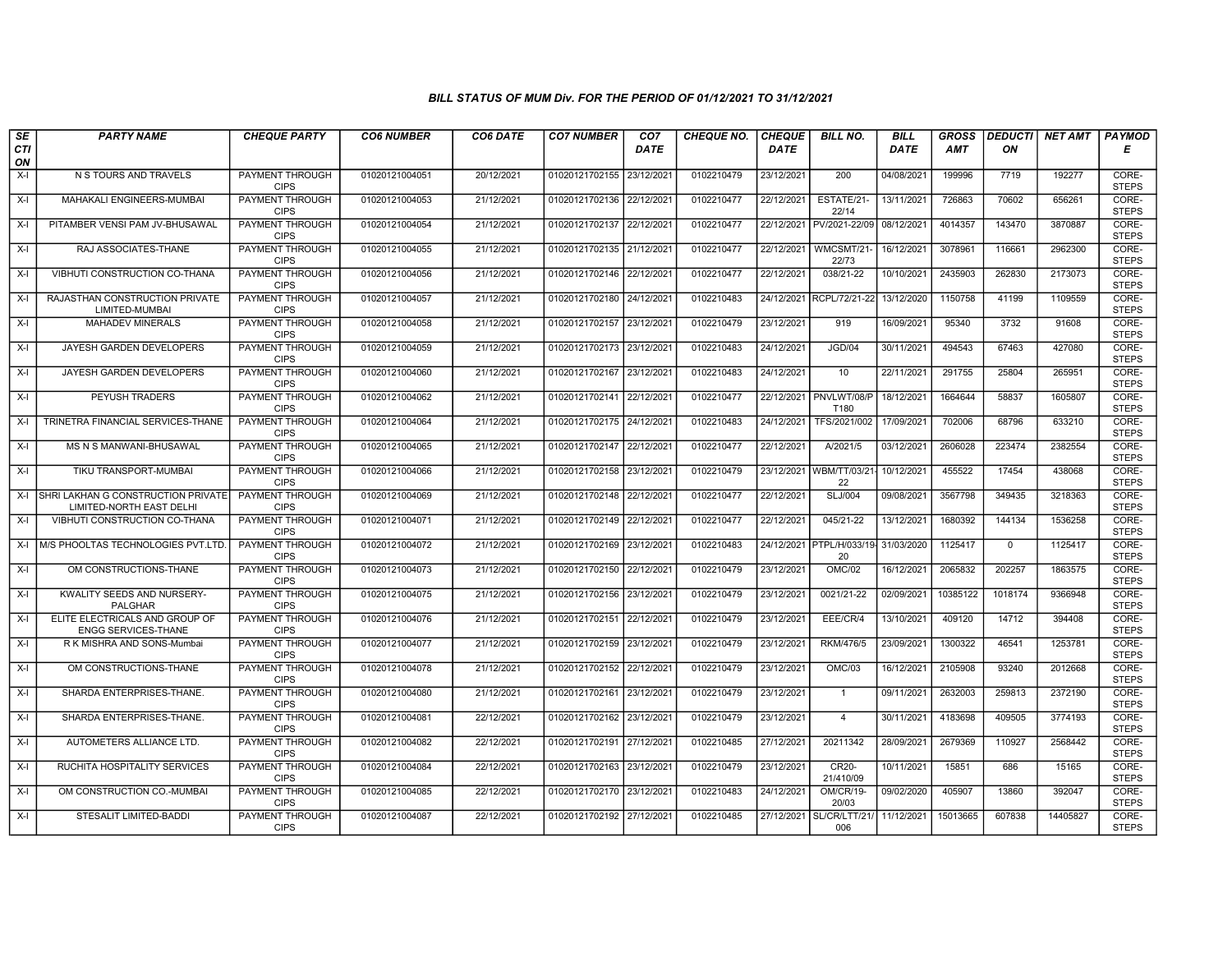| SE        | <b>PARTY NAME</b>                                          | <b>CHEQUE PARTY</b>                   | <b>CO6 NUMBER</b> | CO6 DATE   | <b>CO7 NUMBER</b>         | CO <sub>7</sub> | <b>CHEQUE NO.</b> | <b>CHEQUE</b> | <b>BILL NO.</b>                         | <b>BILL</b> | <b>GROSS</b> |                | DEDUCTI NET AMT | <b>PAYMOD</b>         |
|-----------|------------------------------------------------------------|---------------------------------------|-------------------|------------|---------------------------|-----------------|-------------------|---------------|-----------------------------------------|-------------|--------------|----------------|-----------------|-----------------------|
| CTI<br>ON |                                                            |                                       |                   |            |                           | <b>DATE</b>     |                   | <b>DATE</b>   |                                         | <b>DATE</b> | <b>AMT</b>   | ON             |                 | Е                     |
| X-I       | ELECTRONIC EQUIPMENT COMPANY<br>PVT.LTD.-KOLKATA           | PAYMENT THROUGH<br><b>CIPS</b>        | 01020121004089    | 22/12/2021 | 01020121702160            | 23/12/2021      | 0102210479        | 23/12/2021    | CR/21-22/117                            | 15/12/2021  | 2333648      | 219226         | 2114422         | CORE-<br><b>STEPS</b> |
| $X-I$     | <b>GHADGE BROTHERS</b>                                     | PAYMENT THROUGH<br><b>CIPS</b>        | 01020121004091    | 22/12/2021 | 01020121702193 27/12/2021 |                 | 0102210485        |               | 27/12/2021 GB/KYN/02/PV<br>$\mathsf{C}$ | 05/06/2020  | 61691        | 2451           | 59240           | CORE-<br><b>STEPS</b> |
| $X-I$     | S K INFRADEVELOPERS-THANE                                  | <b>PAYMENT THROUGH</b><br><b>CIPS</b> | 01020121004093    | 22/12/2021 | 01020121702176            | 24/12/2021      | 0102210483        | 24/12/2021    | SK/1/21-22                              | 13/11/2021  | 5561230      | 210633         | 5350597         | CORE-<br><b>STEPS</b> |
| $X-I$     | AARTI ENTERPRISES-KALYAN                                   | PAYMENT THROUGH<br><b>CIPS</b>        | 01020121004094    | 22/12/2021 | 01020121702164            | 23/12/2021      | 0102210479        | 23/12/2021    | 27                                      | 11/11/2021  | 360591       | 16374          | 344217          | CORE-<br><b>STEPS</b> |
| $X-I$     | Ashapura Travel World                                      | <b>PAYMENT THROUGH</b><br><b>CIPS</b> | 01020121004095    | 22/12/2021 | 01020121702199 27/12/2021 |                 | 0102210485        |               | 27/12/2021 KY00965/2021-<br>22          | 20/11/2021  | 48999.3      | 4807.3         | 44192           | CORE-<br><b>STEPS</b> |
| $X-I$     | <b>SHARDA ENTERPRISES</b>                                  | <b>PAYMENT THROUGH</b><br><b>CIPS</b> | 01020121004097    | 22/12/2021 | 01020121702166            | 23/12/2021      | 0102210479        | 23/12/2021    | SE/7                                    | 30/11/2021  | 975548       | 89191          | 886357          | CORE-<br><b>STEPS</b> |
| $X-I$     | ANNPURNA TAXI SERVICE                                      | PAYMENT THROUGH<br><b>CIPS</b>        | 01020121004098    | 22/12/2021 | 01020121702177 24/12/2021 |                 | 0102210483        | 24/12/2021    | 6350                                    | 01/12/2021  | 329681       | 11875          | 317806          | CORE-<br><b>STEPS</b> |
| X-I       | <b>GRIP ENTERPRISES-THANE</b>                              | PAYMENT THROUGH<br><b>CIPS</b>        | 01020121004100    | 22/12/2021 | 01020121702172            | 23/12/2021      | 0102210483        | 24/12/2021    | GE/CR/2021<br>22/21                     | 18/10/2021  | 2223360      | 193730         | 2029630         | CORE-<br><b>STEPS</b> |
| $X-I$     | <b>GHADGE TOURS &amp; TRAVELS</b>                          | PAYMENT THROUGH<br><b>CIPS</b>        | 01020121004101    | 22/12/2021 | 01020121702178 24/12/2021 |                 | 0102210483        | 24/12/2021    | GT2122-<br>000250                       | 02/11/2021  | 54500        | 2177           | 52323           | CORE-<br><b>STEPS</b> |
| X-I       | SIRVEEN CONTROL SYSTEMS PRIVATE<br>LIMITED-HYDERABAD       | <b>PAYMENT THROUGH</b><br><b>CIPS</b> | 01020121004102    | 22/12/2021 | 01020121702194 27/12/2021 |                 | 0102210485        | 27/12/2021    | 2019-20/133                             | 06/02/2020  | 2413014      | 153770         | 2259244         | CORE-<br><b>STEPS</b> |
| $X-I$     | AMARA RAJA POWER SYSTEMS LIMITED                           | PAYMENT THROUGH<br><b>CIPS</b>        | 01020121004103    | 22/12/2021 | 01020121702165 23/12/2021 |                 | 0102210479        | 23/12/2021    | 18SER000265                             | 29/03/2020  | 710016       | 203061         | 506955          | CORE-<br><b>STEPS</b> |
| $X-I$     | <b>GHADGE BROTHERS</b>                                     | <b>PAYMENT THROUGH</b><br><b>CIPS</b> | 01020121004104    | 22/12/2021 | 01020121702193 27/12/2021 |                 | 0102210485        | 27/12/2021    | GB/KYN/01/PV<br>$\mathsf{C}$            | 01/06/2020  | 66927        | 2650           | 64277           | CORE-<br><b>STEPS</b> |
| $X-I$     | <b>GHADGE BROTHERS</b>                                     | PAYMENT THROUGH<br><b>CIPS</b>        | 01020121004105    | 22/12/2021 | 01020121702193 27/12/202  |                 | 0102210485        | 27/12/2021    | GB/KYN/03/PV<br>C                       | 29/04/2021  | 78313        | 3084           | 75229           | CORE-<br><b>STEPS</b> |
| $X-I$     | HITACHI HI REL POWER ELECTRONICS<br>PVT.LTD.               | <b>PAYMENT THROUGH</b><br><b>CIPS</b> | 01020121004108    | 23/12/2021 | 01020121702182 24/12/2021 |                 | 0102210483        | 24/12/2021    | 270086                                  | 21/12/2021  | 476276       | $\mathbf{0}$   | 476276          | CORE-<br><b>STEPS</b> |
| X-I       | JAI CONSTRUCTION CO                                        | PAYMENT THROUGH<br><b>CIPS</b>        | 01020121004109    | 23/12/2021 | 01020121702182 24/12/2021 |                 | 0102210483        | 24/12/2021    | 272161                                  | 15/12/2021  | 393715       | $\mathbf 0$    | 393715          | CORE-<br><b>STEPS</b> |
| $X-I$     | JAGDISH ENGINEERING SERVICES                               | PAYMENT THROUGH<br><b>CIPS</b>        | 01020121004110    | 23/12/2021 | 01020121702182 24/12/2021 |                 | 0102210483        | 24/12/2021    | PO No.296195                            | 21/12/2021  | 730855       | $\overline{0}$ | 730855          | CORE-<br><b>STEPS</b> |
| $X-I$     | UTTAM CONSTRUCTION                                         | PAYMENT THROUGH<br><b>CIPS</b>        | 01020121004111    | 23/12/2021 | 01020121702182 24/12/2021 |                 | 0102210483        | 24/12/2021    | 290489                                  | 12/10/2021  | 32950        | $\mathbf{0}$   | 32950           | CORE-<br><b>STEPS</b> |
| X-I       | OBEROI THERMIT PRIVATE LIMITED-<br><b>NOIDA</b>            | <b>PAYMENT THROUGH</b><br><b>CIPS</b> | 01020121004113    | 23/12/2021 | 01020121702195 27/12/202  |                 | 0102210485        | 27/12/2021    | In21-22/N2-101                          | 27/10/2021  | 2303790      | 312758         | 1991032         | CORE-<br><b>STEPS</b> |
| $X-I$     | R P GROUP                                                  | PAYMENT THROUGH<br><b>CIPS</b>        | 01020121004114    | 23/12/2021 | 01020121702179 24/12/2021 |                 | 0102210483        | 24/12/2021    | 14/21                                   | 01/12/2021  | 276326       | 129097         | 147229          | CORE-<br><b>STEPS</b> |
| $X-I$     | SMEET ENTERPRISES                                          | PAYMENT THROUGH<br><b>CIPS</b>        | 01020121004119    | 23/12/2021 | 01020121702181 24/12/2021 |                 | 0102210483        | 24/12/2021    | <b>SE/CR/21-</b><br><b>22/QUO</b>       | 04/05/2021  | 453120       | 61603          | 391517          | CORE-<br><b>STEPS</b> |
| $X-I$     | SHARDA ENTERPRISES-THANE.                                  | <b>PAYMENT THROUGH</b><br><b>CIPS</b> | 01020121004120    | 23/12/2021 | 01020121702186            | 24/12/2021      | 0102210483        | 24/12/2021    | <b>TNA/W/21-</b><br>22/37               | 16/12/2021  | 2085849      | 199746         | 1886103         | CORE-<br><b>STEPS</b> |
| $X-I$     | SIDDHI FIRE & SAFETY SYSTEMS                               | PAYMENT THROUGH<br><b>CIPS</b>        | 01020121004121    | 23/12/2021 | 01020121702212 28/12/2021 |                 | 0102210486        | 28/12/2021    | 290188                                  | 17/12/2021  | 16963        | $\mathbf{0}$   | 16963           | CORE-<br><b>STEPS</b> |
| $X-I$     | MEDHA SERVO DRIVES PVT LTD                                 | PAYMENT THROUGH<br><b>CIPS</b>        | 01020121004122    | 23/12/2021 | 01020121702182            | 24/12/2021      | 0102210483        | 24/12/2021    | 252508                                  | 14/12/2021  | 88041        | 800            | 87241           | CORE-<br><b>STEPS</b> |
|           | X-I MEDHA SERVO DRIVES PRIVATE LIMITED<br><b>HYDERABAD</b> | PAYMENT THROUGH<br><b>CIPS</b>        | 01020121004123    | 23/12/2021 | 01020121702182 24/12/2021 |                 | 0102210483        | 24/12/2021    | 252507                                  | 14/12/2021  | 350460       | 800            | 349660          | CORE-<br><b>STEPS</b> |
| $X-I$     | MEDHA SERVO DRIVES PVT LTD                                 | PAYMENT THROUGH<br><b>CIPS</b>        | 01020121004124    | 23/12/2021 | 01020121702182 24/12/2021 |                 | 0102210483        | 24/12/2021    | 252509                                  | 14/12/2021  | 375000       | $\mathbf{0}$   | 375000          | CORE-<br><b>STEPS</b> |
| $X-I$     | UMESH PRASAD-NAVI MUMBAI                                   | PAYMENT THROUGH<br><b>CIPS</b>        | 01020121004125    | 23/12/2021 | 01020121702187 24/12/2021 |                 | 0102210483        | 24/12/2021    | UP/21-22/07                             | 20/12/2021  | 744088       | 26675          | 717413          | CORE-<br><b>STEPS</b> |
| $X-I$     | A P ENTERPRISES-THANE                                      | PAYMENT THROUGH<br><b>CIPS</b>        | 01020121004126    | 23/12/2021 | 01020121702196 27/12/2021 |                 | 0102210485        | 27/12/2021    | <b>AP/GST/20-</b><br>21/002             | 28/09/2021  | 1206425      | 118159         | 1088266         | CORE-<br><b>STEPS</b> |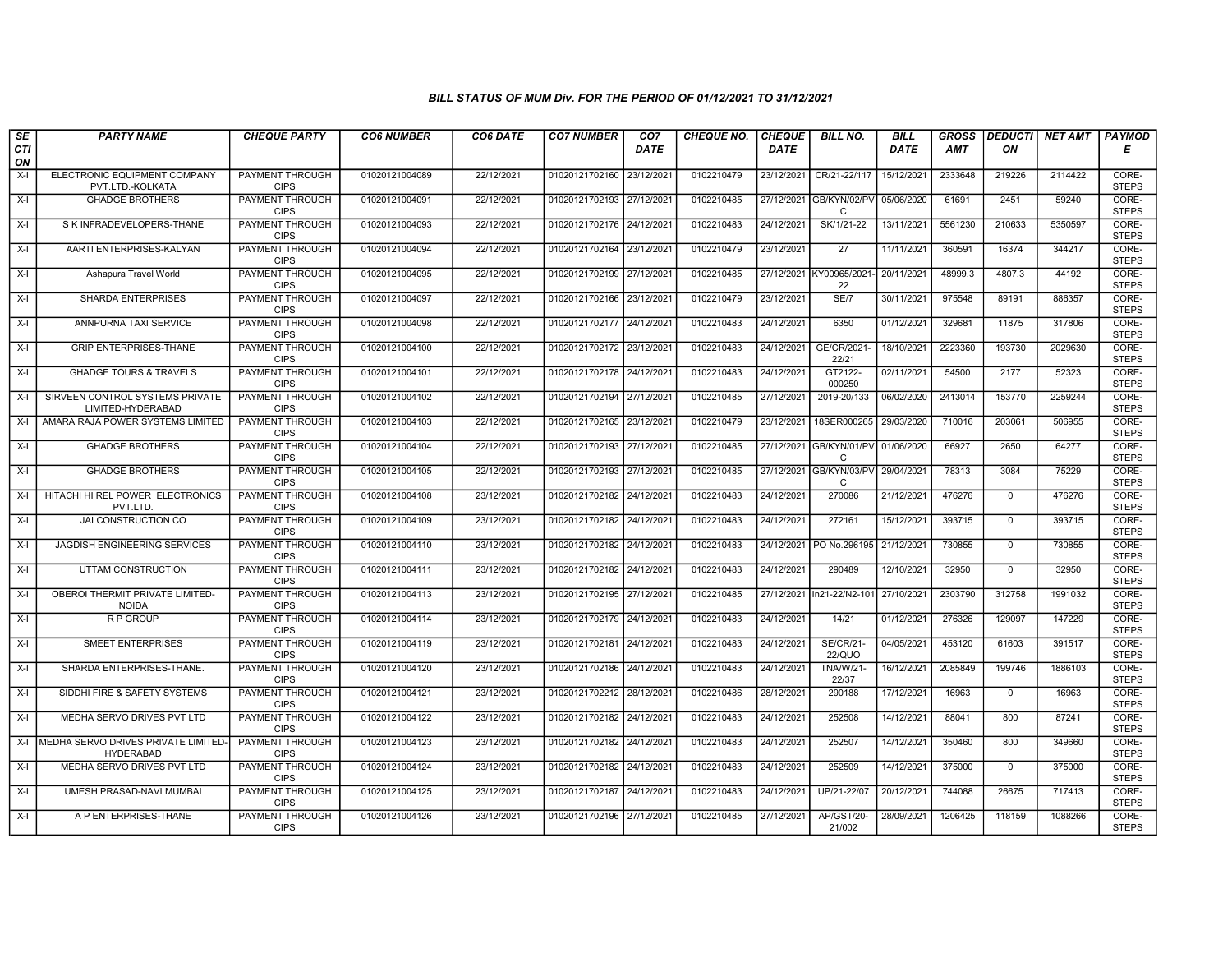| SE        | <b>PARTY NAME</b>                                      | <b>CHEQUE PARTY</b>                   | <b>CO6 NUMBER</b> | CO6 DATE   | <b>CO7 NUMBER</b>         | CO <sub>7</sub> | <b>CHEQUE NO.</b> | <b>CHEQUE</b> | <b>BILL NO.</b>                 | <b>BILL</b> | <b>GROSS</b> |              | DEDUCTI NET AMT | <b>PAYMOD</b>         |
|-----------|--------------------------------------------------------|---------------------------------------|-------------------|------------|---------------------------|-----------------|-------------------|---------------|---------------------------------|-------------|--------------|--------------|-----------------|-----------------------|
| CTI<br>ON |                                                        |                                       |                   |            |                           | <b>DATE</b>     |                   | <b>DATE</b>   |                                 | <b>DATE</b> | <b>AMT</b>   | ON           |                 | Е                     |
| $X-I$     | KUVALA CORPORATION PRIVATE LIMITED                     | PAYMENT THROUGH<br><b>CIPS</b>        | 01020121004127    | 23/12/2021 | 01020121702188            | 24/12/2021      | 0102210483        | 24/12/2021    | KCPL/CR/20-<br>21/6             | 07/01/2021  | 1951461      | 328777       | 1622684         | CORE-<br><b>STEPS</b> |
| $X-I$     | SHIVA ENTERPRISES-MUMBAI                               | <b>PAYMENT THROUGH</b><br><b>CIPS</b> | 01020121004128    | 23/12/2021 | 01020121702168 23/12/2021 |                 | 0102210483        | 24/12/2021    | <b>SH/01</b>                    | 06/09/2021  | 6321833      | 618737       | 5703096         | CORE-<br><b>STEPS</b> |
| $X-I$     | SHREE SOMNATH TRANSPORT SERVICE-<br><b>THANE</b>       | PAYMENT THROUGH<br><b>CIPS</b>        | 01020121004129    | 24/12/2021 | 01020121702200 27/12/2021 |                 | 0102210485        | 27/12/2021    | SSTS/27/21-22                   | 20/12/2021  | 1942890      | 190426       | 1752464         | CORE-<br><b>STEPS</b> |
| $X-I$     | SHREE DATTAGURU TRANSPORT-MUMBA                        | <b>PAYMENT THROUGH</b><br><b>CIPS</b> | 01020121004130    | 24/12/2021 | 01020121702183 24/12/2021 |                 | 0102210483        | 24/12/2021    | LE/15/2020-21                   | 27/10/2021  | 316925       | 37616        | 279309          | CORE-<br><b>STEPS</b> |
|           | X-I ISHREE DATTAGURU TRANSPORT-MUMBA                   | <b>PAYMENT THROUGH</b><br><b>CIPS</b> | 01020121004131    | 24/12/2021 | 01020121702184 24/12/2021 |                 | 0102210483        | 24/12/2021    | LE/2021-22/16                   | 27/10/2021  | 263720       | 27133        | 236587          | CORE-<br><b>STEPS</b> |
| X-I       | RAHUL S DANI-NASHIK                                    | PAYMENT THROUGH<br><b>CIPS</b>        | 01020121004132    | 24/12/2021 | 01020121702197 27/12/2021 |                 | 0102210485        | 27/12/2021    | RD/CR/2021-<br>22/07            | 14/06/2021  | 276432       | 21131        | 255301          | CORE-<br><b>STEPS</b> |
| $X-I$     | M/S HINDUSTAN FIBRE GLASS WORKS                        | PAYMENT THROUGH<br><b>CIPS</b>        | 01020121004133    | 24/12/2021 | 01020121702189            | 24/12/2021      | 0102210483        | 24/12/2021    | 467                             | 21/12/2021  | 32554395     | 1304339      | 31250056        | CORE-<br><b>STEPS</b> |
| $X-I$     | M/S HINDUSTAN FIBRE GLASS WORKS                        | PAYMENT THROUGH<br><b>CIPS</b>        | 01020121004134    | 24/12/2021 | 01020121702190            | 24/12/2021      | 0102210483        | 24/12/2021    | 465                             | 21/12/2021  | 21213511     | 1265850      | 19947661        | CORE-<br><b>STEPS</b> |
| $X-I$     | TUNNELTECH SOLUTIONS PVT LTD                           | <b>PAYMENT THROUGH</b><br><b>CIPS</b> | 01020121004135    | 24/12/2021 | 01020121702209 27/12/2021 |                 | 0102210485        | 27/12/2021    | TT-22/21-22                     | 29/11/2021  | 1142162      | 109422       | 1032740         | CORE-<br><b>STEPS</b> |
| $X-I$     | D K SINGH CONSTRUCTION-MUMBAI                          | <b>PAYMENT THROUGH</b><br><b>CIPS</b> | 01020121004136    | 24/12/2021 | 01020121702185 24/12/2021 |                 | 0102210483        |               | 24/12/2021 DKSC/S/18/21-<br>22  | 05/10/2021  | 3246551      | 320615       | 2925936         | CORE-<br><b>STEPS</b> |
| $X-I$     | VIBHUTI CONSTRUCTION CO-THANA                          | PAYMENT THROUGH<br><b>CIPS</b>        | 01020121004138    | 27/12/2021 | 01020121702202 27/12/2021 |                 | 0102210485        | 27/12/2021    | 015/21-22                       | 30/04/2021  | 150655       | 13029        | 137626          | CORE-<br><b>STEPS</b> |
| $X-I$     | H. H. ENGINEERS-PUNE                                   | PAYMENT THROUGH<br><b>CIPS</b>        | 01020121004139    | 27/12/2021 | 01020121702198 27/12/2021 |                 | 0102210485        | 27/12/2021    | HHE/LNL/004                     | 22/12/2021  | 19079820     | 722408       | 18357412        | CORE-<br><b>STEPS</b> |
| $X-I$     | A & S OUTSOURCING SOLUTIONS                            | <b>PAYMENT THROUGH</b><br><b>CIPS</b> | 01020121004140    | 27/12/2021 | 01020121702204 27/12/2021 |                 | 0102210485        | 27/12/2021    | ANS/2021-<br>22/207             | 12/11/2021  | 7833365      | 385838       | 7447527         | CORE-<br><b>STEPS</b> |
| $X-I$     | TRANSWELL ENGINEERING-, NAGPUR                         | <b>PAYMENT THROUGH</b><br><b>CIPS</b> | 01020121004141    | 27/12/2021 | 01020121702211            | 28/12/2021      | 0102210489        | 30/12/2021    | 274464                          | 28/09/2021  | 30400        | $\mathbf{0}$ | 30400           | CORE-<br><b>STEPS</b> |
| $X-I$     | ENCEE RAIL ENGINEERS AND<br>FABRICATORS PVT LTD-MUMBAI | PAYMENT THROUGH<br><b>CIPS</b>        | 01020121004142    | 27/12/2021 | 01020121702207            | 27/12/2021      | 0102210485        | 27/12/2021    | Kalwa/RA/01                     | 20/12/2021  | 1111062      | 108826       | 1002236         | CORE-<br><b>STEPS</b> |
| $X-I$     | GODAVARI INDUSTRIAL TRADERS-<br><b>SOLAPUR</b>         | PAYMENT THROUGH<br><b>CIPS</b>        | 01020121004144    | 27/12/2021 | 01020121702203 27/12/2021 |                 | 0102210485        | 27/12/2021    | 75                              | 17/12/2021  | 1795928      | 68090        | 1727838         | CORE-<br><b>STEPS</b> |
| $X-I$     | <b>HINDUSTAN BUILDERS</b>                              | <b>PAYMENT THROUGH</b><br><b>CIPS</b> | 01020121004145    | 27/12/2021 | 01020121702208 27/12/2021 |                 | 0102210485        | 27/12/2021    | <b>CSMT/21-</b><br>22/27        | 14/09/2021  | 1579192      | 349964       | 1229228         | CORE-<br><b>STEPS</b> |
| $X-I$     | SAMI MECH ELECT.                                       | PAYMENT THROUGH<br><b>CIPS</b>        | 01020121004146    | 27/12/2021 | 01020121702205            | 27/12/2021      | 0102210485        |               | 27/12/2021 SME/CR/KLV/1<br>021  | 10/11/2021  | 720000       | 46287        | 673713          | CORE-<br><b>STEPS</b> |
| $X-I$     | ASC POWER PRIVATE LIMITED                              | PAYMENT THROUGH<br><b>CIPS</b>        | 01020121004147    | 27/12/2021 | 01020121702210 27/12/2021 |                 | 0102210485        | 27/12/2021    | ASC/0015/202<br>$1 - 22$        | 11/05/2021  | 1517338      | 54286        | 1463052         | CORE-<br><b>STEPS</b> |
| $X-I$     | POOJA CONSTRUCTION-PUNE                                | PAYMENT THROUGH<br><b>CIPS</b>        | 01020121004148    | 27/12/2021 | 01020121702206            | 27/12/2021      | 0102210485        | 27/12/2021    | PC/Hiring/005                   | 18/10/2021  | 265200       | 25232        | 239968          | CORE-<br><b>STEPS</b> |
| $X-I$     | ASC POWER PRIVATE LIMITED                              | <b>PAYMENT THROUGH</b><br><b>CIPS</b> | 01020121004149    | 27/12/2021 | 01020121702210 27/12/2021 |                 | 0102210485        | 27/12/2021    | ASC/0022/202<br>$1 - 22$        | 07/06/2021  | 1567916      | 55750        | 1512166         | CORE-<br><b>STEPS</b> |
| $X-I$     | ASC POWER PRIVATE LIMITED                              | PAYMENT THROUGH<br><b>CIPS</b>        | 01020121004150    | 27/12/2021 | 01020121702210 27/12/2021 |                 | 0102210485        | 27/12/2021    | ASC/0031/202<br>$1 - 22$        | 21/07/2021  | 1517338      | 57660        | 1459678         | CORE-<br><b>STEPS</b> |
| $X-I$     | ASC POWER PRIVATE LIMITED                              | PAYMENT THROUGH<br><b>CIPS</b>        | 01020121004151    | 27/12/2021 | 01020121702210 27/12/202  |                 | 0102210485        | 27/12/2021    | ASC/0039/202<br>$1 - 22$        | 09/08/2021  | 1567916      | 59750        | 1508166         | CORE-<br><b>STEPS</b> |
| $X-I$     | ASC POWER PRIVATE LIMITED                              | PAYMENT THROUGH<br><b>CIPS</b>        | 01020121004152    | 27/12/2021 | 01020121702210 27/12/2021 |                 | 0102210485        | 27/12/2021    | ASC/0052/202<br>$1 - 22$        | 09/09/2021  | 1567916      | 59000        | 1508916         | CORE-<br><b>STEPS</b> |
| $X-I$     | SAEE ENTERPRISES                                       | PAYMENT THROUGH<br><b>CIPS</b>        | 01020121004153    | 27/12/2021 | 01020121702224            | 29/12/2021      | 0102210489        | 30/12/2021    | 16/2021-22                      | 05/10/2021  | 356877       | 39306        | 317571          | CORE-<br><b>STEPS</b> |
| $X-I$     | RAHAT ENTERPRISES-THANE                                | <b>PAYMENT THROUGH</b><br><b>CIPS</b> | 01020121004154    | 27/12/2021 | 01020121702221            | 29/12/2021      | 0102210489        |               | 30/12/2021 PANVEL/W/20-<br>21/2 | 29/09/2021  | 1882928      | 115502       | 1767426         | CORE-<br><b>STEPS</b> |
| $X-I$     | SWASTIK ELECTROTECH PRIVATE<br>LIMITED                 | PAYMENT THROUGH<br><b>CIPS</b>        | 01020121004156    | 27/12/2021 | 01020121702236            | 30/12/2021      | 0102210497        | 31/12/2021    | SEPLMH21220 24/12/2021<br>087   |             | 4136601      | 147836       | 3988765         | CORE-<br><b>STEPS</b> |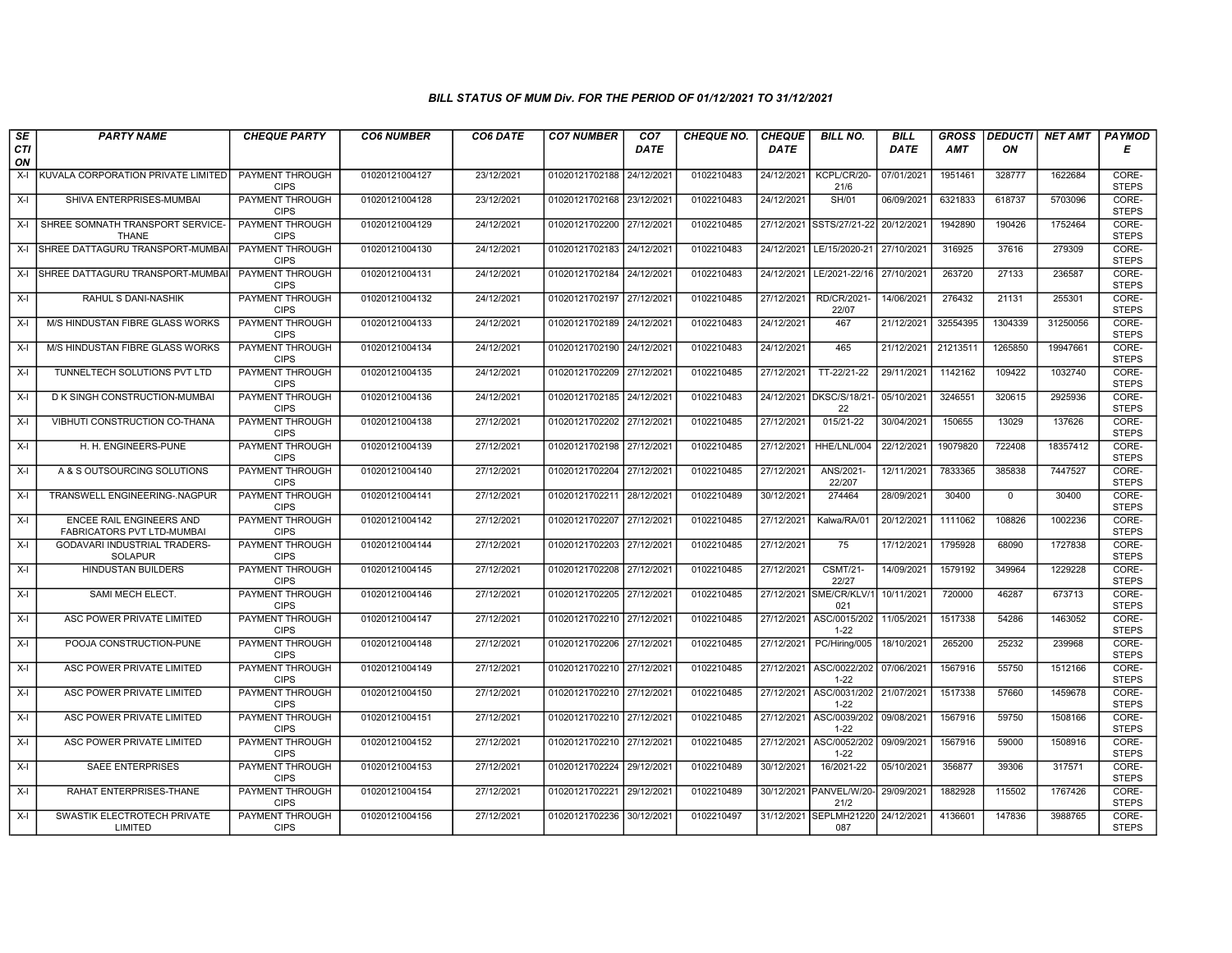| SE        | <b>PARTY NAME</b>                                           | <b>CHEQUE PARTY</b>                                      | <b>CO6 NUMBER</b> | CO6 DATE   | <b>CO7 NUMBER</b>         | CO <sub>7</sub> | <b>CHEQUE NO.</b> | <b>CHEQUE</b> | <b>BILL NO.</b>                    | <b>BILL</b> | <b>GROSS</b> |             | DEDUCTI NET AMT | <b>PAYMOD</b>                  |
|-----------|-------------------------------------------------------------|----------------------------------------------------------|-------------------|------------|---------------------------|-----------------|-------------------|---------------|------------------------------------|-------------|--------------|-------------|-----------------|--------------------------------|
| CTI<br>ON |                                                             |                                                          |                   |            |                           | <b>DATE</b>     |                   | <b>DATE</b>   |                                    | DATE        | <b>AMT</b>   | ON          |                 | Е                              |
| $X-I$     | POOJA CONSTRUCTION-PUNE                                     | <b>PAYMENT THROUGH</b><br><b>CIPS</b>                    | 01020121004157    | 28/12/2021 | 01020121702217            | 29/12/2021      | 0102210489        | 30/12/2021    | PC/H/21-22/07                      | 06/12/2021  | 279798       | 27814       | 251984          | CORE-<br><b>STEPS</b>          |
| $X-I$     | POOJA CONSTRUCTION-PUNE                                     | <b>PAYMENT THROUGH</b><br><b>CIPS</b>                    | 01020121004158    | 28/12/2021 | 01020121702218 29/12/2021 |                 | 0102210489        |               | 30/12/2021 PC/H/21-22/09           | 08/12/2021  | 548824       | 54459       | 494365          | CORE-<br><b>STEPS</b>          |
| $X-I$     | <b>B J AUTOMATION</b>                                       | PAYMENT THROUGH<br><b>CIPS</b>                           | 01020121004159    | 28/12/2021 | 01020121702240            | 30/12/2021      | 0102210496        | 31/12/2021    | 0354/Aug/21-<br>22                 | 11/08/2021  | 222500       | $\mathbf 0$ | 222500          | CORE-<br><b>STEPS</b>          |
| $X-I$     | KUVALA CORPORATION PRIVATE LIMITED                          | <b>PAYMENT THROUGH</b><br><b>CIPS</b>                    | 01020121004160    | 28/12/2021 | 01020121702225            | 29/12/2021      | 0102210489        | 30/12/2021    | KCPL/CR/20-<br>21/05               | 18/12/2020  | 1161066      | 198899      | 962167          | CORE-<br><b>STEPS</b>          |
|           | X-I PUSHPAK RAIL CONSTRUCTION PRIVATE<br>LIMITED-ULHASNAGAR | <b>PAYMENT THROUGH</b><br><b>CIPS</b>                    | 01020121004161    | 28/12/2021 | 01020121702222 29/12/2021 |                 | 0102210489        | 30/12/2021    | CR/062/21-22                       | 15/12/2021  | 2742561      | 268480      | 2474081         | CORE-<br><b>STEPS</b>          |
| $X-I$     | SHREE DATTAGURU TRANSPORT-MUMBA                             | <b>PAYMENT THROUGH</b><br><b>CIPS</b>                    | 01020121004163    | 28/12/2021 | 01020121702226            | 29/12/2021      | 0102210489        | 30/12/2021    | LE/17/2021-22                      | 27/10/2021  | 403213       | 38314       | 364899          | CORE-<br><b>STEPS</b>          |
| $X-I$     | ELDYNE ELECTRO SYSTEMS PVT LTD-<br><b>KOLKATA</b>           | PAYMENT THROUGH<br><b>CIPS</b>                           | 01020121004164    | 28/12/2021 | 01020121702223            | 29/12/2021      | 0102210489        | 30/12/2021    | ELD/SM/2122/<br>31                 | 27/12/2021  | 5540505      | 752027      | 4788478         | CORE-<br><b>STEPS</b>          |
| $X-I$     | PUSHPAK RAIL CONSTRUCTION PRIVATE<br>LIMITED-ULHASNAGAR     | <b>PAYMENT THROUGH</b><br><b>CIPS</b>                    | 01020121004166    | 28/12/2021 | 01020121702222            | 29/12/2021      | 0102210489        | 30/12/2021    | CR/065/21-22                       | 22/12/2021  | 978208       | 95824       | 882384          | CORE-<br><b>STEPS</b>          |
| $X-I$     | <b>MAHAKALI ENGINEERS</b>                                   | <b>PAYMENT THROUGH</b><br><b>CIPS</b>                    | 01020121004168    | 28/12/2021 | 01020121702219            | 29/12/2021      | 0102210489        | 30/12/2021    | <b>CSMT//21-</b><br>22/25          | 18/12/2021  | 491155       | 17642       | 473513          | CORE-<br><b>STEPS</b>          |
| $X-I$     | BHARAT RAIL AUTOMATIONS PVT LTD                             | <b>PAYMENT THROUGH</b><br><b>CIPS</b>                    | 01020121004169    | 28/12/2021 | 01020121702227            | 29/12/2021      | 0102210489        | 30/12/2021    | 273165                             | 16/12/2021  | 17550        | $\mathbf 0$ | 17550           | CORE-<br><b>STEPS</b>          |
| $X-I$     | K.K.CONSTRUCTION                                            | PAYMENT THROUGH<br><b>CIPS</b>                           | 01020121004170    | 28/12/2021 | 01020121702237            | 30/12/2021      | 0102210497        | 31/12/2021    | 2021/BOGIE/0<br>6                  | 08/12/2021  | 135344       | 5256        | 130088          | CORE-<br><b>STEPS</b>          |
| X-I       | BAJRANG CONSTRUCTION-THANE WEST                             | PAYMENT THROUGH<br><b>CIPS</b>                           | 01020121004171    | 28/12/2021 | 01020121702216 29/12/2021 |                 | 0102210489        | 30/12/2021    | BAJ/019/20-21                      | 20/12/2021  | 10664764     | 734526      | 9930238         | CORE-<br><b>STEPS</b>          |
| $X-I$     | <b>MAHAKALI ENGINEERS</b>                                   | <b>PAYMENT THROUGH</b><br><b>CIPS</b>                    | 01020121004172    | 28/12/2021 | 01020121702220            | 29/12/2021      | 0102210489        | 30/12/2021    | <b>CSMT/21-</b><br>22/26           | 18/12/2021  | 499993       | 17957       | 482036          | CORE-<br><b>STEPS</b>          |
| $X-I$     | <b>VISHVAS POWER ENGINEERING</b><br>SERVICES PVT LTD        | <b>PAYMENT THROUGH</b><br><b>CIPS</b>                    | 01020121004174    | 28/12/2021 | 01020121702238 30/12/2021 |                 | 0102210497        | 31/12/2021    | PROJ/21-<br>22/031                 | 16/12/2021  | 5442934      | 289503      | 5153431         | CORE-<br><b>STEPS</b>          |
| $X-I$     | MANOJ STONE INFRA PRIVATE LIMITED-<br>THANE.                | PAYMENT THROUGH<br><b>CIPS</b>                           | 01020121004175    | 28/12/2021 | 01020121702215            | 29/12/2021      | 0102210489        | 30/12/2021    | MSIPL/011/21-<br>22                | 20/12/2021  | 2728010      | 267706      | 2460304         | CORE-<br><b>STEPS</b>          |
| $X-I$     | SHREE KRISHNA CONSTRUCTION-<br><b>MUMBAI</b>                | PAYMENT THROUGH<br><b>CIPS</b>                           | 01020121004176    | 28/12/2021 | 01020121702214            | 29/12/2021      | 0102210489        | 30/12/2021    | <b>SKC/S/29/21</b><br>22           | 24/12/2021  | 2609786      | 102007      | 2507779         | CORE-<br><b>STEPS</b>          |
| $X-I$     | <b>RAM ENTERPRISE</b>                                       | PAYMENT THROUGH<br><b>CIPS</b>                           | 01020121004177    | 28/12/2021 | 01020121702239            | 30/12/2021      | 0102210497        | 31/12/2021    | 165/2021                           | 09/12/2021  | 237750       | 9358        | 228392          | CORE-<br><b>STEPS</b>          |
| $X-I$     | RADHAKRISHAN CONSTRUCTION CO-<br><b>MUMBAI</b>              | <b>PAYMENT THROUGH</b><br><b>CIPS</b>                    | 01020121004178    | 29/12/2021 | 01020121702231            | 29/12/2021      | 0102210489        | 30/12/2021    | Kyn/W/21-<br>22/43                 | 25/10/2021  | 171911       | 6240        | 165671          | CORE-<br><b>STEPS</b>          |
| $X-I$     | NELCO NETWORK PRODUCTS LIMITED                              | PAYMENT THROUGH<br><b>CIPS</b><br>PAYMENT THROUGH        | 01020121004179    | 29/12/2021 | 01020121702241            | 30/12/2021      | 0102210497        | 31/12/2021    | 9272100215                         | 02/12/2021  | 2638609      | 100545      | 2538064         | CORE-<br><b>STEPS</b><br>CORE- |
| $X-I$     | ASC POWER PRIVATE LIMITED                                   | <b>CIPS</b>                                              | 01020121004180    | 29/12/2021 | 01020121702229            | 29/12/2021      | 0102210489        | 30/12/2021    | ASC/0079/202<br>$1 - 22$           | 22/12/2021  | 4073181      | 354801      | 3718380         | <b>STEPS</b>                   |
| $X-I$     | <b>GHADGE BROTHERS</b><br>MAHARASHTRA STATE SECURITY        | PAYMENT THROUGH<br><b>CIPS</b><br><b>PAYMENT THROUGH</b> | 01020121004181    | 29/12/2021 | 01020121702242 30/12/2021 |                 | 0102210497        | 31/12/2021    | GB/SNPD/09                         | 02/12/2021  | 225473       | 8153        | 217320          | CORE-<br><b>STEPS</b><br>CORE- |
| $X-I$     | CORPORATION                                                 | <b>CIPS</b>                                              | 01020121004182    | 29/12/2021 | 01020121702243 30/12/2021 |                 | 0102210497        | 31/12/2021    | RPF/MSSC/2/2<br>$1 - 22$           | 01/11/2021  | 8269604      | 280426      | 7989178         | <b>STEPS</b>                   |
| $X-I$     | SHUBHAM TRANSPORT                                           | PAYMENT THROUGH<br><b>CIPS</b>                           | 01020121004183    | 29/12/2021 | 01020121702249            | 30/12/202       | 0102210497        | 31/12/2021    | 281                                | 25/06/2021  | 208413       | 8040        | 200373          | CORE-<br><b>STEPS</b>          |
| $X-I$     | CHARANJITSINGH CHHABRA-BHUSAWAL                             | PAYMENT THROUGH<br><b>CIPS</b>                           | 01020121004185    | 29/12/2021 | 01020121702247            | 30/12/2021      | 0102210497        | 31/12/2021    | CKC/21-22/34                       | 15/11/2021  | 365925       | 18433       | 347492          | CORE-<br><b>STEPS</b>          |
| X-I       | SAPHALYA TRADING CORPORATION-NAV<br><b>MUMBAI</b>           | <b>PAYMENT THROUGH</b><br><b>CIPS</b>                    | 01020121004186    | 29/12/2021 | 01020121702228            | 29/12/2021      | 0102210489        | 30/12/2021    | STC/21-22/16                       | 15/12/2021  | 3340694      | 270372      | 3070322         | CORE-<br><b>STEPS</b>          |
| $X-I$     | PACKING HOUSE-MUMBAI                                        | <b>PAYMENT THROUGH</b><br><b>CIPS</b>                    | 01020121004187    | 29/12/2021 | 01020121702265 31/12/2021 |                 | 0102210498        |               | 03/01/2022 PH/KPC/CR/05 08/07/2021 |             | 141031       | 4881        | 136150          | CORE-<br><b>STEPS</b>          |
| $X-I$     | PACKING HOUSE-MUMBAI                                        | <b>PAYMENT THROUGH</b><br><b>CIPS</b>                    | 01020121004188    | 29/12/2021 | 01020121702265 31/12/2021 |                 | 0102210498        |               | 03/01/2022 PH/KPC/CR/06            | 08/07/2021  | 144204       | 4989        | 139215          | CORE-<br><b>STEPS</b>          |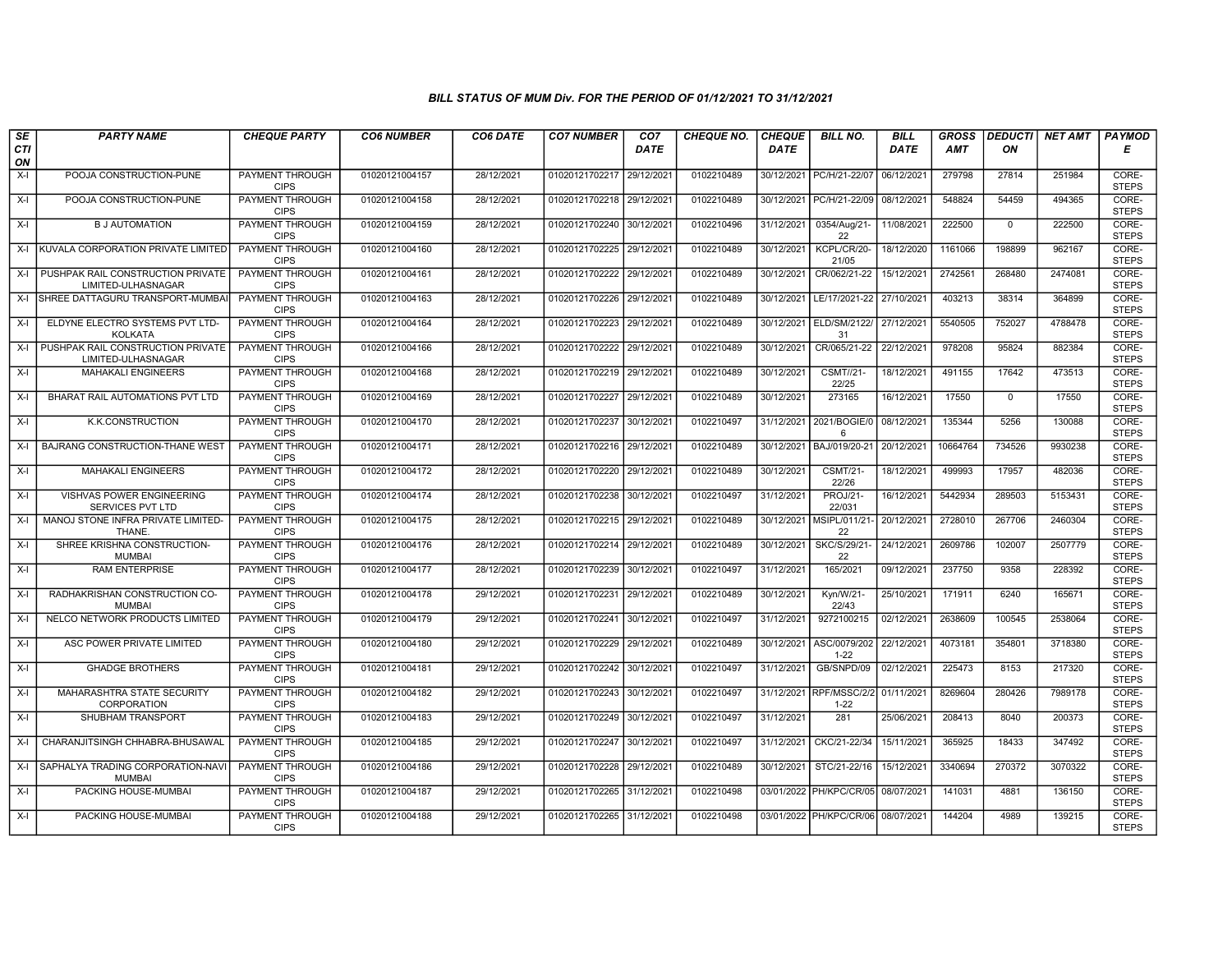| SE               | <b>PARTY NAME</b>                                             | <b>CHEQUE PARTY</b>                   | <b>CO6 NUMBER</b> | CO6 DATE   | <b>CO7 NUMBER</b>         | CO <sub>7</sub> | <b>CHEQUE NO.</b> | <b>CHEQUE</b> | <b>BILL NO.</b>                      | <b>BILL</b> | <b>GROSS</b> | <b>DEDUCTI</b> | NET AMT  | <b>PAYMOD</b>         |
|------------------|---------------------------------------------------------------|---------------------------------------|-------------------|------------|---------------------------|-----------------|-------------------|---------------|--------------------------------------|-------------|--------------|----------------|----------|-----------------------|
| <b>CTI</b><br>ON |                                                               |                                       |                   |            |                           | <b>DATE</b>     |                   | <b>DATE</b>   |                                      | <b>DATE</b> | <b>AMT</b>   | ON             |          | Е                     |
| $X-I$            | N RAMKRISHNA-SANGLI                                           | <b>PAYMENT THROUGH</b><br><b>CIPS</b> | 01020121004189    | 29/12/2021 | 01020121702230            | 29/12/2021      | 0102210489        | 30/12/2021    | 2021/0074/07                         | 25/12/2021  | 3019731      | 321531         | 2698200  | CORE-<br><b>STEPS</b> |
| $X-I$            | <b>ROSE VENTURES</b>                                          | <b>PAYMENT THROUGH</b><br><b>CIPS</b> | 01020121004190    | 29/12/2021 | 01020121702264            | 31/12/2021      | 0102210498        | 03/01/2022    | $RV-42$                              | 09/10/2021  | 1264638      | 42970          | 1221668  | CORE-<br><b>STEPS</b> |
| X-I              | VISHAL CONSTRUCTION-THANE                                     | <b>PAYMENT THROUGH</b><br><b>CIPS</b> | 01020121004192    | 29/12/2021 | 01020121702235            | 30/12/2021      | 0102210497        | 31/12/2021    | VC/CR/21-22/8                        | 27/10/2021  | 3018941      | 107920         | 2911021  | CORE-<br><b>STEPS</b> |
| $X-I$            | PRUTHVI CONSTRUCTION-MUMBAI                                   | <b>PAYMENT THROUGH</b><br><b>CIPS</b> | 01020121004193    | 29/12/2021 | 01020121702234            | 30/12/2021      | 0102210497        | 31/12/2021    | PC/29/2021-22                        | 27/12/2021  | 1573560      | 154085         | 1419475  | CORE-<br><b>STEPS</b> |
| $X-I$            | <b>MANOJ STONE CRUSHING CO</b>                                | <b>PAYMENT THROUGH</b><br><b>CIPS</b> | 01020121004194    | 29/12/2021 | 01020121702233 29/12/2021 |                 | 0102210497        | 31/12/2021    | 257763                               | 23/12/2021  | 584915       | $\mathbf 0$    | 584915   | CORE-<br><b>STEPS</b> |
| $X-I$            | RADHAKRISHAN CONSTRUCTION CO-<br><b>MUMBAI</b>                | <b>PAYMENT THROUGH</b><br><b>CIPS</b> | 01020121004195    | 29/12/2021 | 01020121702244            | 30/12/2021      | 0102210497        | 31/12/2021    | WMCSMT/21-<br>22/60                  | 22/11/2021  | 499153       | 42891          | 456262   | CORE-<br><b>STEPS</b> |
| $X-I$            | RADHAKRISHAN CONSTRUCTION CO-<br><b>MUMBAI</b>                | <b>PAYMENT THROUGH</b><br><b>CIPS</b> | 01020121004197    | 29/12/2021 | 01020121702232            | 29/12/202       | 0102210497        | 31/12/2021    | 524/21-22                            | 27/12/2021  | 956753       | 34270          | 922483   | CORE-<br><b>STEPS</b> |
| $X-I$            | TEROTECH ENGINEERS PVT LTD                                    | PAYMENT THROUGH<br><b>CIPS</b>        | 01020121004198    | 29/12/2021 | 01020121702272 31/12/2021 |                 | 0102210498        | 03/01/2022    | <b>TE/CR/20-</b><br>21/64            | 02/08/2021  | 894400       | 44394          | 850006   | CORE-<br><b>STEPS</b> |
| $X-I$            | M/S. JAYANT INFRA TECH PVT.LTD                                | <b>PAYMENT THROUGH</b><br><b>CIPS</b> | 01020121004201    | 29/12/2021 | 01020121702263            | 31/12/2021      | 0102210498        | 03/01/2022    | JIPL/CR/691/1<br>5ON                 | 12/11/2021  | 1121588      | 40157          | 1081431  | CORE-<br><b>STEPS</b> |
| $X-I$            | KONTACT CONSORTIUM INDIA PVT LTD-<br><b>CHENNAI</b>           | <b>PAYMENT THROUGH</b><br><b>CIPS</b> | 01020121004202    | 30/12/2021 | 01020121702259 30/12/2021 |                 | 0102210497        |               | 31/12/2021 KT/T/144/21-22 20/07/2021 |             | 9190137      | 846741         | 8343396  | CORE-<br><b>STEPS</b> |
| X-I              | <b>UMESH PRASAD</b>                                           | PAYMENT THROUGH<br><b>CIPS</b>        | 01020121004204    | 30/12/2021 | 01020121702261            | 31/12/2021      | 0102210498        | 03/01/2022    | <b>CSMT/21-</b><br>22/67             | 28/12/2021  | 267912       | 23166          | 244746   | CORE-<br><b>STEPS</b> |
| X-I              | RADHAKRISHAN CONSTRUCTION CO-<br><b>MUMBAI</b>                | PAYMENT THROUGH<br><b>CIPS</b>        | 01020121004205    | 30/12/2021 | 01020121702250            | 30/12/2021      | 0102210497        | 31/12/2021    | 521/21-22                            | 15/12/2021  | 1272477      | 45546          | 1226931  | CORE-<br><b>STEPS</b> |
| $X-I$            | A P ENTERPRISES-THANE                                         | <b>PAYMENT THROUGH</b><br><b>CIPS</b> | 01020121004206    | 30/12/2021 | 01020121702248            | 30/12/2021      | 0102210497        | 31/12/2021    | <b>APE/02</b>                        | 15/12/2021  | 1810538      | 110457         | 1700081  | CORE-<br><b>STEPS</b> |
| $X-I$            | URMI TRENCHLESS TECHNOLOGY PVT<br>LTD                         | <b>PAYMENT THROUGH</b><br><b>CIPS</b> | 01020121004207    | 30/12/2021 | 01020121702246            | 30/12/2021      | 0102210497        | 31/12/2021    | 06/21-22                             | 27/12/2021  | 979755       | 35092          | 944663   | CORE-<br><b>STEPS</b> |
| $X-I$            | M/S A1 FACILITY AND PROPERTY<br><b>MANAGERS PVT. LTD</b>      | PAYMENT THROUGH<br><b>CIPS</b>        | 01020121004208    | 30/12/2021 | 01020121702245            | 30/12/2021      | 0102210497        | 31/12/2021    | SC/554/21-<br>22/MH                  | 22/12/2021  | 18895542     | 892897         | 18002645 | CORE-<br><b>STEPS</b> |
| $X-I$            | MAHESH SHRICHAND ROOPCHANDANI-<br><b>SOLAPUR</b>              | PAYMENT THROUGH<br><b>CIPS</b>        | 01020121004210    | 30/12/2021 | 01020121702254            | 30/12/2021      | 0102210497        | 31/12/2021    | 01/21-22                             | 15/11/2021  | 1933148      | 138152         | 1794996  | CORE-<br><b>STEPS</b> |
| X-I              | D T RATHI-THANE                                               | <b>PAYMENT THROUGH</b><br><b>CIPS</b> | 01020121004211    | 30/12/2021 | 01020121702252            | 30/12/202       | 0102210497        | 31/12/2021    | DTR/BB/1905/<br>-5                   | 29/12/2021  | 4038661      | 133360         | 3905301  | CORE-<br><b>STEPS</b> |
| $X-I$            | VISHAL CONSTRUCTION-THANE                                     | <b>PAYMENT THROUGH</b><br><b>CIPS</b> | 01020121004212    | 30/12/2021 | 01020121702251            | 30/12/2021      | 0102210497        | 31/12/2021    | VC/CR/21-22/9                        | 27/10/2021  | 3790805      | 135486         | 3655319  | CORE-<br><b>STEPS</b> |
| $X-I$            | OM CONSTRUCTION CO.                                           | <b>PAYMENT THROUGH</b><br><b>CIPS</b> | 01020121004213    | 30/12/2021 | 01020121702260            | 30/12/2021      | 0102210497        | 31/12/2021    | <b>PNVL/M/21-</b><br>22/11           | 12/11/2021  | 955890       | 80299          | 875591   | CORE-<br><b>STEPS</b> |
| $X-I$            | ZEENAT CONSTRUCTION-THANE                                     | <b>PAYMENT THROUGH</b><br><b>CIPS</b> | 01020121004214    | 30/12/2021 | 01020121702253            | 30/12/2021      | 0102210497        | 31/12/2021    | ZEENAT/S/29/<br>21                   | 29/12/2021  | 5645203      | 213812         | 5431391  | CORE-<br><b>STEPS</b> |
| X-I              | HUBCOM TECHNO SYSEM LLP                                       | <b>PAYMENT THROUGH</b><br><b>CIPS</b> | 01020121004216    | 30/12/2021 | 01020121702262 31/12/2021 |                 | 0102210498        |               | 03/01/2022 HTSLLP/041/2<br>$1 - 22$  | 02/12/2021  | 489600       | 65657          | 423943   | CORE-<br><b>STEPS</b> |
| X-I              | <b>ENCEE RAIL ENGINEERS AND</b><br><b>FABRICATORS PVT LTD</b> | <b>PAYMENT THROUGH</b><br><b>CIPS</b> | 01020121004217    | 30/12/2021 | 01020121702255            | 30/12/2021      | 0102210497        | 31/12/2021    | ER/CR/21-<br>22/28                   | 25/10/2021  | 4378656      | 375414         | 4003242  | CORE-<br><b>STEPS</b> |
| $X-I$            | MS N S MANWANI-BHUSAWAL                                       | PAYMENT THROUGH<br><b>CIPS</b>        | 01020121004219    | 30/12/2021 | 01020121702257            | 30/12/202       | 0102210497        | 31/12/2021    | A/2021/05                            | 06/10/2021  | 3120872      | 447490         | 2673382  | CORE-<br><b>STEPS</b> |
| $X-I$            | SHREE CHANDRAMA WATER SUPPLY CO.<br><b>MUMBAI</b>             | PAYMENT THROUGH<br><b>CIPS</b>        | 01020121004220    | 30/12/2021 | 01020121702276            | 31/12/2021      | 0102210498        |               | 03/01/2022 SCWCSMT/21-<br>22/02      | 20/12/2021  | 8868185      | 509448         | 8358737  | CORE-<br><b>STEPS</b> |
| X-I              | ASC POWER PRIVATE LIMITED                                     | <b>PAYMENT THROUGH</b><br><b>CIPS</b> | 01020121004221    | 30/12/2021 | 01020121702256            | 30/12/202       | 0102210497        | 31/12/2021    | ASC/0074/202<br>$1 - 22$             | 04/12/2021  | 4602591      | 165671         | 4436920  | CORE-<br><b>STEPS</b> |
| $X-I$            | TULSI ENTERPRISES-ULHASNAGAR                                  | <b>PAYMENT THROUGH</b><br><b>CIPS</b> | 01020121004222    | 30/12/2021 | 01020121702258 30/12/2021 |                 | 0102210497        |               | 31/12/2021 KYN/ESC/16/1<br>825       | 28/12/2021  | 2703300      | 233756         | 2469544  | CORE-<br><b>STEPS</b> |
|                  | X-I SHREE DATTAGURU TRANSPORT-MUMBA                           | <b>PAYMENT THROUGH</b><br><b>CIPS</b> | 01020121004224    | 30/12/2021 | 01020121702274 31/12/2021 |                 | 0102210498        | 03/01/2022    | SDT/16/2021-<br>22                   | 24/12/2021  | 183876       | 18193          | 165683   | CORE-<br><b>STEPS</b> |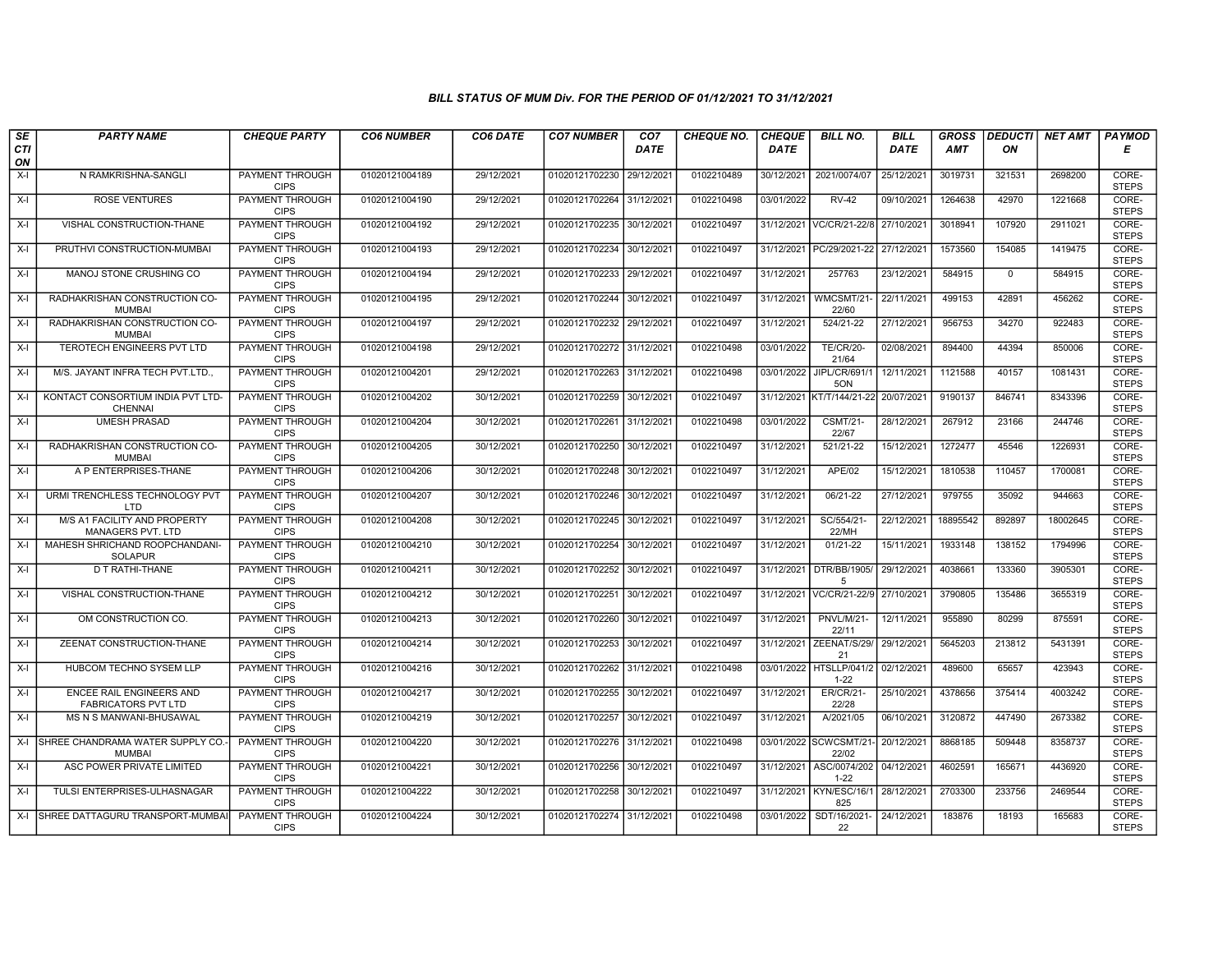| SE               | <b>PARTY NAME</b>                                    | <b>CHEQUE PARTY</b>                   | <b>CO6 NUMBER</b> | CO6 DATE   | <b>CO7 NUMBER</b>         | CO <sub>7</sub> | <b>CHEQUE NO.</b> | <b>CHEQUE</b> | <b>BILL NO.</b>                | <b>BILL</b>           | <b>GROSS</b> |              | <b>DEDUCTI NET AMT</b> | <b>PAYMOD</b>                |
|------------------|------------------------------------------------------|---------------------------------------|-------------------|------------|---------------------------|-----------------|-------------------|---------------|--------------------------------|-----------------------|--------------|--------------|------------------------|------------------------------|
| <b>CTI</b><br>ON |                                                      |                                       |                   |            |                           | <b>DATE</b>     |                   | <b>DATE</b>   |                                | <b>DATE</b>           | AMT          | ON           |                        | Е                            |
| X-I              | AKANCHHA CONSTRUCTION-MUMBAI                         | PAYMENT THROUGH<br><b>CIPS</b>        | 01020121004225    | 30/12/2021 | 01020121702280            | 31/12/2021      | 0102210498        | 03/01/2022    | AKC/21-22/12                   | 14/10/2021            | 1620558      | 160809       | 1459749                | CORE-<br><b>STEPS</b>        |
| $X-I$            | UMESH PRASAD-NAVI MUMBAI                             | <b>PAYMENT THROUGH</b><br><b>CIPS</b> | 01020121004226    | 30/12/2021 | 01020121702279 31/12/2021 |                 | 0102210498        | 03/01/2022    | UP/21-22/08                    | 27/12/2021            | 567989       | 20386        | 547603                 | CORE-<br><b>STEPS</b>        |
| $X-I$            | HIND RECTIFIERS LIMITED-MUMBAI                       | PAYMENT THROUGH<br><b>CIPS</b>        | 01020121004228    | 30/12/2021 | 01020121702277 31/12/2021 |                 | 0102210498        | 03/01/2022    | 2101040133                     | 30/06/2021            | 163778       | 15479        | 148299                 | CORE-<br><b>STEPS</b>        |
| $X-I$            | HIND RECTIFIERS LIMITED-MUMBA                        | <b>PAYMENT THROUGH</b><br><b>CIPS</b> | 01020121004229    | 30/12/2021 | 01020121702277            | 31/12/2021      | 0102210498        | 03/01/2022    | 2101040311                     | 30/09/2021            | 163778       | 17038        | 146740                 | CORE-<br><b>STEPS</b>        |
| $X-I$            | BITS AND BYTES NETWORKING<br><b>SOLUTIONS</b>        | <b>PAYMENT THROUGH</b><br><b>CIPS</b> | 01020121004230    | 30/12/2021 | 01020121702268 31/12/2021 |                 | 0102210498        | 03/01/2022    | BB/01/21-22                    | 01/07/2021            | 477476       | 65104        | 412372                 | CORE-<br><b>STEPS</b>        |
| X-I              | <b>KASHISH SERVICES</b>                              | <b>PAYMENT THROUGH</b><br><b>CIPS</b> | 01020121004231    | 31/12/2021 | 01020121702278 31/12/2021 |                 | 0102210498        | 03/01/2022    | 159/2020                       | 11/12/2021            | 51010        | 2044         | 48966                  | CORE-<br><b>STEPS</b>        |
| X-I              | <b>RAM ENTERPRISE</b>                                | PAYMENT THROUGH<br><b>CIPS</b>        | 01020121004232    | 31/12/2021 | 01020121702270 31/12/2021 |                 | 0102210498        | 03/01/2022    | 166/2021                       | 11/12/2021            | 47960        | 1928         | 46032                  | CORE-<br><b>STEPS</b>        |
| $X-I$            | TRANSWELL ENGINEERING-.NAGPUR                        | PAYMENT THROUGH<br><b>CIPS</b>        | 01020121004233    | 31/12/2021 | 01020121702281            | 31/12/2021      | 0102210498        | 03/01/2022    | 274482                         | 28/12/2021            | 21400        | $\mathbf 0$  | 21400                  | CORE-<br><b>STEPS</b>        |
| $X-I$            | <b>RP GROUP</b>                                      | <b>PAYMENT THROUGH</b><br><b>CIPS</b> | 01020121004234    | 31/12/2021 | 01020121702281            | 31/12/2021      | 0102210498        |               | 03/01/2022 PO NO.258324        | 28/12/2021            | 80800        | $\Omega$     | 80800                  | CORE-<br><b>STEPS</b>        |
| $X-I$            | SHRINATH CONSTRUCTION                                | <b>PAYMENT THROUGH</b><br><b>CIPS</b> | 01020121004235    | 31/12/2021 | 01020121702281            | 31/12/2021      | 0102210498        | 03/01/2022    | 273167                         | 27/12/2021            | 916220       | $\mathbf 0$  | 916220                 | CORE-<br><b>STEPS</b>        |
| $X-I$            | SHRINATH CONSTRUCTION                                | <b>PAYMENT THROUGH</b><br><b>CIPS</b> | 01020121004236    | 31/12/2021 | 01020121702281            | 31/12/2021      | 0102210498        | 03/01/2022    | 273168                         | 27/12/2021            | 74210        | $\mathbf 0$  | 74210                  | CORE-<br><b>STEPS</b>        |
| X-I              | SHRINATH CONSTRUCTION                                | PAYMENT THROUGH<br><b>CIPS</b>        | 01020121004237    | 31/12/2021 | 01020121702281            | 31/12/2021      | 0102210498        | 03/01/2022    | 273166                         | 27/12/2021            | 74210        | $\mathbf 0$  | 74210                  | CORE-<br><b>STEPS</b>        |
| X-I              | <b>RP GROUP</b>                                      | <b>PAYMENT THROUGH</b><br><b>CIPS</b> | 01020121004238    | 31/12/2021 | 01020121702281            | 31/12/2021      | 0102210498        |               | 03/01/2022 PO NO.258327        | 28/12/2021            | 250615       | $\mathbf 0$  | 250615                 | CORE-<br><b>STEPS</b>        |
| X-I              | <b>RP GROUP</b>                                      | <b>PAYMENT THROUGH</b><br><b>CIPS</b> | 01020121004239    | 31/12/2021 | 01020121702281            | 31/12/2021      | 0102210498        |               | 03/01/2022 PO NO.258326        | 30/12/2021            | 201875       | $\mathbf{0}$ | 201875                 | CORE-<br><b>STEPS</b>        |
| $X-I$            | MOTIRAM BUDHARMAL-ULHASNAGAR                         | PAYMENT THROUGH<br><b>CIPS</b>        | 01020121004240    | 31/12/2021 | 01020121702273 31/12/2021 |                 | 0102210498        | 03/01/2022    | A/2021/13                      | 03/07/2021            | 1776758      | 560300       | 1216458                | CORE-<br><b>STEPS</b>        |
| $X-I$            | PEYUSH TRADERS                                       | <b>PAYMENT THROUGH</b><br><b>CIPS</b> | 01020121004242    | 31/12/2021 | 01020121702275 31/12/2021 |                 | 0102210498        |               | 03/01/2022 CSMTIGP/01P<br>T175 | 17/12/2021 3526731.61 |              | 352139.61    | 3174592                | CORE-<br><b>STEPS</b>        |
| X-I              | SHREE SAI SANDBLASTING AND<br>PAINTING SERVIC-RAIGAD | <b>PAYMENT THROUGH</b><br><b>CIPS</b> | 01020121004244    | 31/12/2021 | 01020121702271 31/12/2021 |                 | 0102210498        | 03/01/2022    | 40                             | 14/07/2021            | 1041469      | 63623        | 977846                 | CORE-<br><b>STEPS</b>        |
| X-I              | SHRI SADGURU KRUPA ENTERPRISES-<br><b>MUMBAI</b>     | <b>PAYMENT THROUGH</b><br><b>CIPS</b> | 01020121004252    | 31/12/2021 | 01020121702269 31/12/2021 |                 | 0102210498        | 03/01/2022    | SSKE/21-22/7                   | 07/12/2021            | 170874       | 7526         | 163348                 | CORE-<br><b>STEPS</b>        |
| $X-I$            | <b>MS TANYA ELECTRICALS</b>                          | <b>PAYMENT THROUGH</b><br><b>CIPS</b> | 01020121004253    | 31/12/2021 | 01020121702267            | 31/12/2021      | 0102210498        |               | 03/01/2022 TE/2021-22/04       | 25/10/2021            | 451844       | 61438        | 390406                 | CORE-<br><b>STEPS</b>        |
| $X-II$           | <b>BEST</b>                                          | <b>BEST</b>                           | 01020221009551    | 01/12/2021 | 01020221701089 01/12/2021 |                 | 961326            | 01/12/2021    | c 5610                         | 29/11/2021            | 46260        | $\mathbf{0}$ | 46260                  | <b>BANK</b><br>CHEQUE        |
| $X-H$            | <b>BEST</b>                                          | <b>BEST</b>                           | 01020221009552    | 01/12/2021 | 01020221701089 01/12/2021 |                 | 961328            | 01/12/2021    | c 16040                        | 29/11/2021            | 102440       | $\mathbf 0$  | 102440                 | <b>BANK</b><br><b>CHEQUE</b> |
| $X-H$            | <b>BEST</b>                                          | <b>BEST</b>                           | 01020221009553    | 01/12/2021 | 01020221701089 01/12/2021 |                 | 961325            | 01/12/2021    | c <sub>0</sub>                 | 29/11/2021            | 410          | $\Omega$     | 410                    | <b>BANK</b><br>CHEQUE        |
| $X-II$           | <b>BEST</b>                                          | <b>BEST</b>                           | 01020221009554    | 01/12/2021 | 01020221701089 01/12/2021 |                 | 961329            | 01/12/2021    | R 11321, C<br>173648           | 29/11/2021            | 1171350      | $\mathbf 0$  | 1171350                | <b>BANK</b><br><b>CHEQUE</b> |
| X-II             | <b>BEST</b>                                          | <b>BEST</b>                           | 01020221009555    | 01/12/2021 | 01020221701089 01/12/2021 |                 | 961327            | 01/12/2021    | c 4068                         | 29/11/2021            | 94750        | $\mathbf{0}$ | 94750                  | <b>BANK</b><br><b>CHEQUE</b> |
| X-II             | SM COMML. TILAK NAGAR /STATION<br><b>CLEANLINESS</b> | <b>DIVISIONAL CASHIER.</b><br>C RLY   | 01020221009556    | 01/12/2021 | 01020221701089 01/12/2021 |                 | 980497            | 01/12/2021    | <b>STN CLEAN</b><br>IMP        | 23/11/2021            | 36187        | $\mathbf 0$  | 36187                  | CASH                         |
| $X-H$            | SM GHATKOPAR / STN CLEAN                             | <b>DIVISIONAL CASHIER.</b><br>C RLY   | 01020221009557    | 01/12/2021 | 01020221701089 01/12/2021 |                 | 980497            | 01/12/2021    | stn clean imp                  | 24/11/2021            | 96134        | 0            | 96134                  | <b>CASH</b>                  |
| $X-H$            | SM COMML. CHINCHPOKLI/ STATION<br><b>CLEANLINESS</b> | DIVISIONAL CASHIER,<br>C RLY          | 01020221009558    | 01/12/2021 | 01020221701089 01/12/2021 |                 | 980497            | 01/12/2021    | <b>STN CLEAN</b><br><b>IMP</b> | 24/11/2021            | 29025        | $\mathbf 0$  | 29025                  | CASH                         |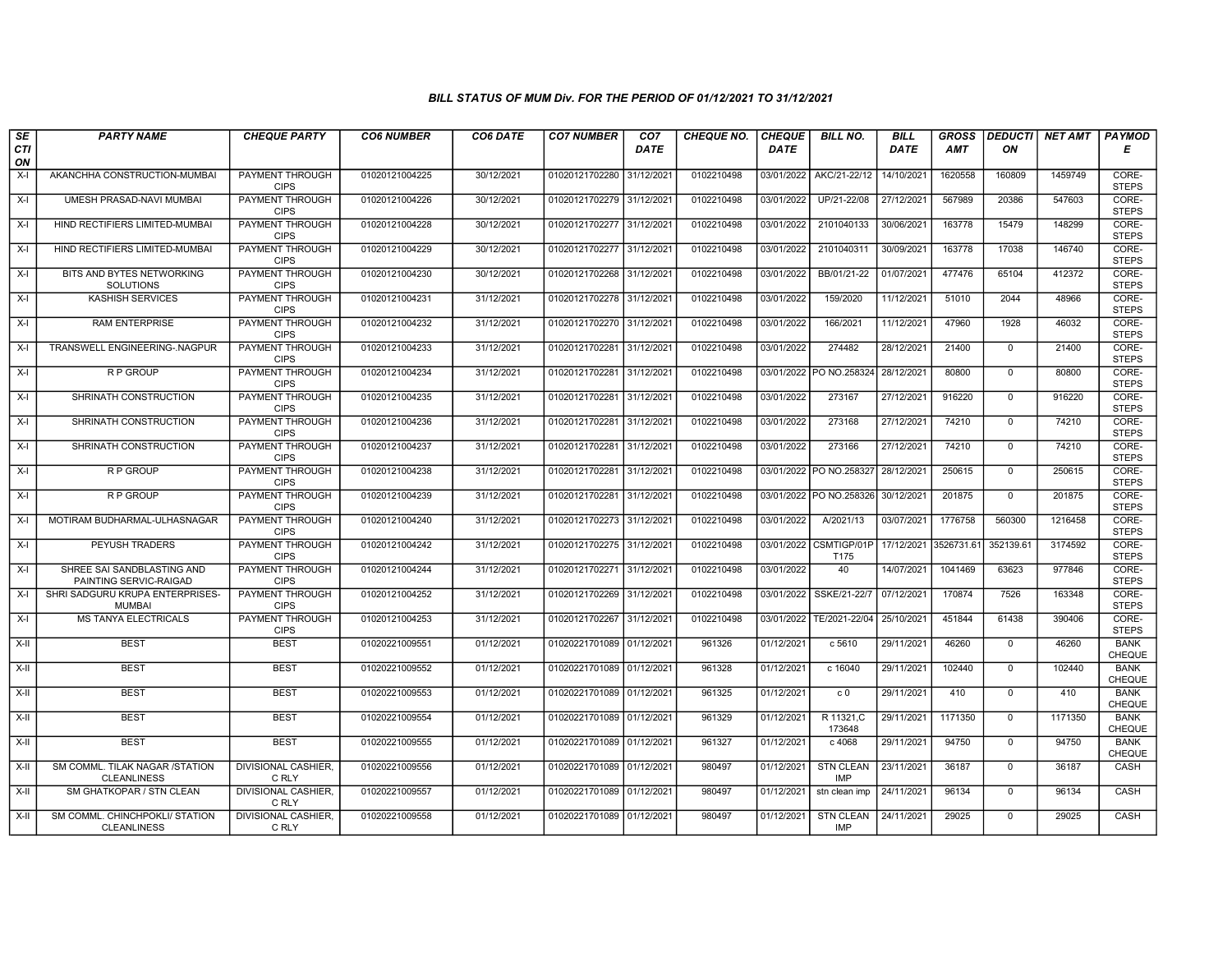| SE<br>CTI       | <b>PARTY NAME</b>                                            | <b>CHEQUE PARTY</b>                                      | <b>CO6 NUMBER</b>                | CO6 DATE                 | <b>CO7 NUMBER</b>                                      | CO <sub>7</sub><br><b>DATE</b> | <b>CHEQUE NO.</b>        | <b>CHEQUE</b><br><b>DATE</b> | <b>BILL NO.</b>                           | <b>BILL</b><br>DATE      | <b>GROSS</b><br><b>AMT</b> | <b>DEDUCTI</b><br>ON     | <b>NET AMT</b> | PAYMOD<br>Е                    |
|-----------------|--------------------------------------------------------------|----------------------------------------------------------|----------------------------------|--------------------------|--------------------------------------------------------|--------------------------------|--------------------------|------------------------------|-------------------------------------------|--------------------------|----------------------------|--------------------------|----------------|--------------------------------|
| ON<br>X-II      | SM MASJID/ STATION CLEANLINESS                               | <b>DIVISIONAL CASHIER,</b><br>C RLY                      | 01020221009559                   | 01/12/2021               | 01020221701089 01/12/2021                              |                                | 980497                   | 01/12/2021                   | <b>STN CLEAN</b><br><b>IMP</b>            | 07/11/2021               | 77013                      | $\mathbf 0$              | 77013          | CASH                           |
| $X-H$           | SM VADALA / STN CLEAN                                        | <b>DIVISIONAL CASHIER,</b><br>C RLY                      | 01020221009560                   | 01/12/2021               | 01020221701089 01/12/2021                              |                                | 980497                   | 01/12/2021                   | <b>STN CLEAN</b><br><b>IMP</b>            | 24/11/2021               | 66821                      | $\mathbf 0$              | 66821          | <b>CASH</b>                    |
| X-II            | <b>MSEDCL</b>                                                | <b>MSEDCL</b>                                            | 01020221009561                   | 01/12/2021               | 01020221701089 01/12/2021                              |                                | 961331                   | 01/12/2021                   | $1-545$                                   | 25/11/2021               | 3280                       | $\Omega$                 | 3280           | <b>BANK</b><br>CHEQUE          |
| X-II            | SM COMML. CURREY ROAD/STATION<br><b>CLEANLINESS</b>          | DIVISIONAL CASHIER,<br>C RLY                             | 01020221009562                   | 01/12/2021               | 01020221701089 01/12/2021                              |                                | 980497                   | 01/12/2021                   | <b>STN CLEAN</b><br><b>IMP</b>            | 26/11/2021               | 36179                      | $\mathbf{0}$             | 36179          | CASH                           |
| X-II            | SM COMML. DOCKYARD RD./ STATION<br><b>CLEANLINESS</b>        | <b>DIVISIONAL CASHIER,</b><br>C RLY                      | 01020221009563                   | 01/12/2021               | 01020221701089 01/12/2021                              |                                | 980497                   | 01/12/2021                   | <b>STN CLEAN</b><br>IMP                   | 29/11/2021               | 45786                      | $\mathbf 0$              | 45786          | CASH                           |
| X-II            | SM COMML, KALVA STATION<br><b>CLEANLINESS</b>                | <b>DIVISIONAL CASHIER,</b><br>C RLY                      | 01020221009564                   | 01/12/2021               | 01020221701089 01/12/2021                              |                                | 980497                   | 01/12/2021                   | <b>STN IMP</b>                            | 23/11/2021               | 47550                      | $\mathbf 0$              | 47550          | CASH                           |
| X-II            | SM COMML. KOPAR/ STATION<br><b>CLEANLINESS</b>               | <b>DIVISIONAL CASHIER.</b><br>C RLY                      | 01020221009565                   | 01/12/2021               | 01020221701089 01/12/2021                              |                                | 980497                   | 01/12/2021                   | <b>STN CLEAN</b><br>IMP                   | 26/11/2021               | 39025                      | $\mathbf 0$              | 39025          | CASH                           |
| $X-H$           | SM KINGCIRCLE/STATION CLEANLINESS                            | <b>DIVISIONAL CASHIER,</b><br>C RLY                      | 01020221009566                   | 01/12/2021               | 01020221701089 01/12/2021                              |                                | 980497                   | 01/12/2021                   | stn clean imp                             | 26/11/2021               | 45840                      | $\overline{0}$           | 45840          | CASH                           |
| X-II            | SM COMML. CHUNABHATTI/STATION<br><b>CLEANLINESS</b>          | <b>DIVISIONAL CASHIER,</b><br>C RLY                      | 01020221009567                   | 01/12/2021               | 01020221701089 01/12/2021                              |                                | 980497                   | 01/12/2021                   | <b>STN CLEAN</b><br><b>IMP</b>            | 26/11/2021               | 27477                      | $\mathbf{0}$             | 27477          | CASH                           |
| X-II            | SM COMML. THAKURLI/ STATION<br><b>CLEANLINESS</b>            | <b>DIVISIONAL CASHIER.</b><br>C RLY                      | 01020221009568                   | 01/12/2021               | 01020221701089 01/12/2021                              |                                | 980497                   | 01/12/2021                   | STN CLEAN<br><b>IMP</b>                   | 24/11/2021               | 39325                      | $\mathbf 0$              | 39325          | CASH                           |
| X-II            | <b>SM SION/ STATION CLEANLINESS</b>                          | <b>DIVISIONAL CASHIER.</b><br>C RLY                      | 01020221009569                   | 01/12/2021               | 01020221701089 01/12/2021                              |                                | 980497                   | 01/12/2021                   | <b>STN CLEAN</b><br><b>IMP</b>            | 23/11/2021               | 57902                      | $\mathbf 0$              | 57902          | CASH                           |
| $X-H$           | SM COMML, GTBN / STATION<br><b>CLEANLINESS</b>               | <b>DIVISIONAL CASHIER.</b><br>C RLY                      | 01020221009570                   | 01/12/2021               | 01020221701089 01/12/2021                              |                                | 980497                   | 01/12/2021                   | <b>STN CLEAN</b><br><b>IMP</b>            | 25/11/2021               | 36201                      | $\mathbf 0$              | 36201          | CASH                           |
| X-II            | SM CHEMBUR / STN CLEAN                                       | <b>DIVISIONAL CASHIER,</b><br>C RLY                      | 01020221009571                   | 01/12/2021               | 01020221701089 01/12/2021                              |                                | 980497                   | 01/12/2021                   | <b>STN CLEAN</b><br><b>IMP</b>            | 26/11/2021               | 50801                      | $\mathbf 0$              | 50801          | CASH                           |
| $X-H$           | SM DIWA / STN CLEAN                                          | <b>DIVISIONAL CASHIER.</b><br>C RLY                      | 01020221009572                   | 01/12/2021               | 01020221701089 01/12/2021                              |                                | 980497                   | 01/12/2021                   | <b>STN CLEAN</b><br>IMP                   | 26/11/2021               | 82090                      | $\mathbf{0}$             | 82090          | <b>CASH</b>                    |
| X-II            | <b>SR DCM WKS</b>                                            | PAYMENT THROUGH<br><b>CIPS</b>                           | 01020221009574                   | 01/12/2021               | 01020221701096 02/12/2021                              |                                | 0102210443               |                              | 02/12/2021 GMPANTRYIM 30/11/2021<br>PREST |                          | 49153                      | $\Omega$                 | 49153          | CORE-<br><b>STEPS</b>          |
|                 | X-II ADANI ELECTRICITY MUMBAI LIMITED CA<br>NO 102059307     | PAYMENT THROUGH<br><b>CIPS</b>                           | 01020221009575                   | 01/12/2021               | 01020221701096 02/12/202                               |                                | 0102210443               | 02/12/2021                   | R 2240                                    | 27/11/2021               | 2240                       | $\mathbf 0$              | 2240           | CORE-<br><b>STEPS</b>          |
| $X-H$           | TORRENT POWER LTD CON NO<br>13011663481                      | PAYMENT THROUGH<br><b>CIPS</b>                           | 01020221009576                   | 01/12/2021               | 01020221701096 02/12/2021                              |                                | 0102210443               | 02/12/2021                   | c239                                      | 27/11/2021               | 1870                       | $\overline{0}$           | 1870           | CORE-<br><b>STEPS</b>          |
| X-II            | SR DME D KYN /FUEL.IMP.                                      | <b>PAYMENT THROUGH</b><br><b>CIPS</b>                    | 01020221009577                   | 01/12/2021               | 01020221701094 02/12/2021                              |                                | 0102210443               | 02/12/2021                   | J0296                                     | 03/10/2021               | 7000                       | $\mathbf 0$              | 7000           | CORE-<br><b>STEPS</b>          |
| X-II<br>$X-H$   | INSPECTOR/RPSF/C-COY/GEN.IMP.<br>ADEN (W) KYN/GEN.IMP.       | PAYMENT THROUGH<br><b>CIPS</b><br><b>PAYMENT THROUGH</b> | 01020221009578<br>01020221009579 | 01/12/2021<br>01/12/2021 | 01020221701094 02/12/2021<br>01020221701094 02/12/2021 |                                | 0102210443<br>0102210443 | 02/12/2021<br>02/12/2021     | 1750, 0598<br>DEP/J/74/21-                | 15/11/2021<br>28/10/2021 | 1450<br>9999               | $\mathbf 0$<br>$\Omega$  | 1450<br>9999   | CORE-<br><b>STEPS</b><br>CORE- |
|                 | SSE/TD/OHE/KJT/PSI/DEPOT/GEN.IMP.                            | <b>CIPS</b><br>PAYMENT THROUGH                           |                                  | 01/12/2021               |                                                        |                                |                          |                              | 22<br>563                                 |                          | 1000                       | $\Omega$                 | 1000           | <b>STEPS</b><br>CORE-          |
| X-II            | ADANI ELECTRICITY MUMBAI LTD CA NO                           | <b>CIPS</b><br>PAYMENT THROUGH                           | 01020221009580                   | 01/12/2021               | 01020221701094 02/12/2021                              |                                | 0102210443               | 02/12/2021                   | C 1031                                    | 02/09/2021               |                            | $\mathbf 0$              |                | <b>STEPS</b><br>CORE-          |
| $X-H$           | 152544442                                                    | <b>CIPS</b><br>PAYMENT THROUGH                           | 01020221009581                   |                          | 01020221701096 02/12/202                               |                                | 0102210443<br>0102210443 | 02/12/2021                   | $C-105$                                   | 27/11/2021               | 50290<br>1010              | $\Omega$                 | 50290<br>1010  | <b>STEPS</b><br>CORE-          |
| $X-H$           | MSEDCL CON NO 032760001910                                   | <b>CIPS</b>                                              | 01020221009582                   | 01/12/2021               | 01020221701096 02/12/2021                              |                                |                          | 02/12/2021                   |                                           | 25/11/2021               |                            |                          |                | <b>STEPS</b>                   |
| $X-II$<br>$X-H$ | MSEDCL CON NO 032520004865<br>SR.CREW CONTROLLER KYN UP YARD | PAYMENT THROUGH<br><b>CIPS</b><br><b>PAYMENT THROUGH</b> | 01020221009583<br>01020221009584 | 01/12/2021<br>01/12/2021 | 01020221701096 02/12/202<br>01020221701103 03/12/2021  |                                | 0102210443<br>0102210445 | 02/12/2021<br>03/12/2021     | $C-122$<br>080333 18                      | 25/11/2021<br>23/11/2021 | 1110<br>3000               | $\mathbf 0$              | 1110<br>3000   | CORE-<br><b>STEPS</b><br>CORE- |
|                 | MSEDCL CON NO 032520012639                                   | <b>CIPS</b><br>PAYMENT THROUGH                           | 01020221009585                   | 01/12/2021               |                                                        |                                | 0102210443               |                              | $C-100$                                   | 25/11/2021               | 990                        | $\mathbf{0}$<br>$\Omega$ | 990            | <b>STEPS</b><br>CORE-          |
| X-II            |                                                              | <b>CIPS</b>                                              |                                  |                          | 01020221701096 02/12/202                               |                                |                          | 02/12/2021                   |                                           |                          |                            |                          |                | <b>STEPS</b>                   |
| X-II            | MSEDCL CON NO 028510831880                                   | PAYMENT THROUGH<br><b>CIPS</b>                           | 01020221009586                   | 01/12/2021               | 01020221701096 02/12/2021                              |                                | 0102210443               | 02/12/2021                   | R-22                                      | 24/11/2021               | 250                        | $\mathbf{0}$             | 250            | CORE-<br><b>STEPS</b>          |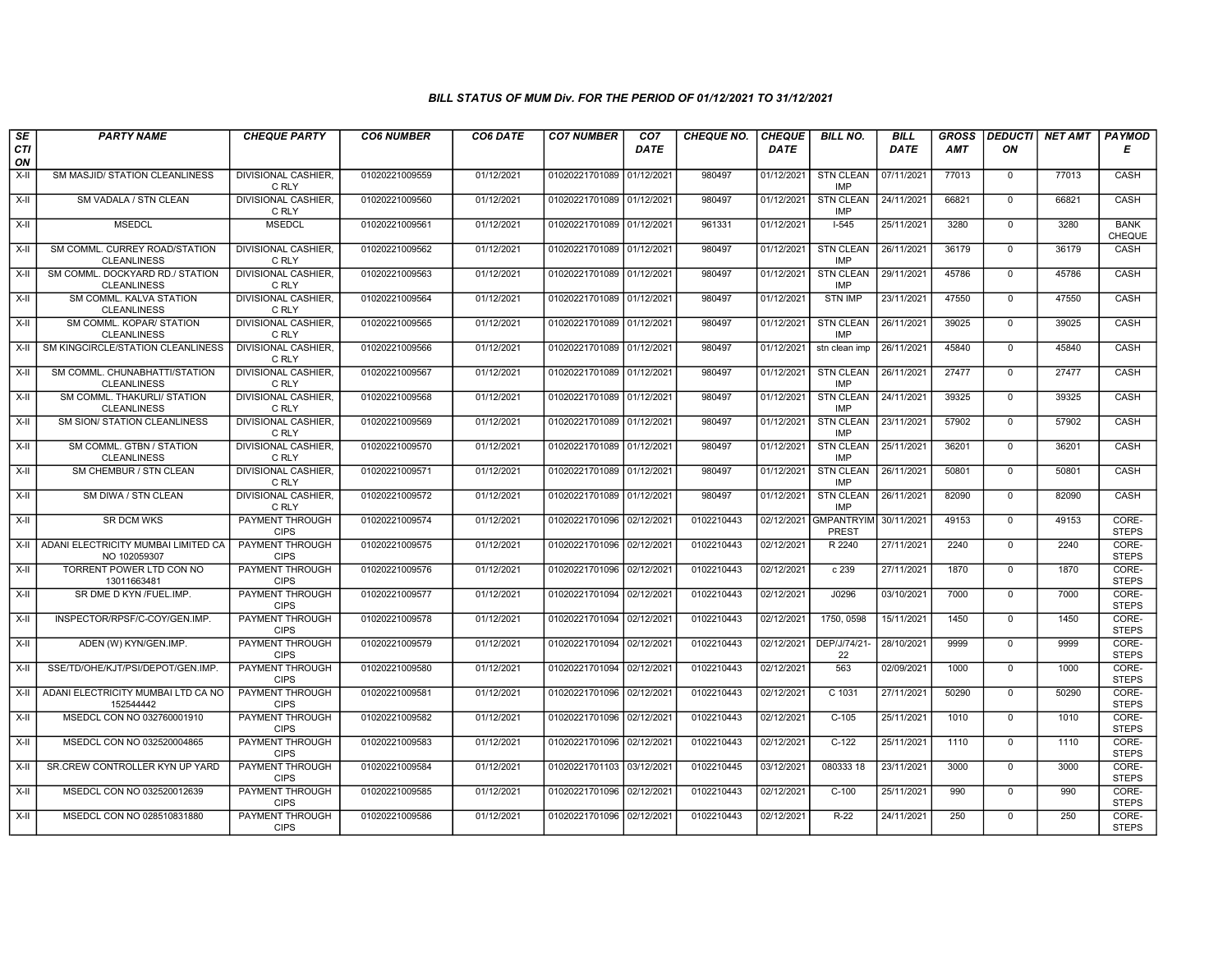| SE                 | <b>PARTY NAME</b>                        | <b>CHEQUE PARTY</b>                   | <b>CO6 NUMBER</b> | CO6 DATE   | <b>CO7 NUMBER</b>         | CO7         | <b>CHEQUE NO.</b> | <b>CHEQUE</b> | <b>BILL NO.</b>                 | <b>BILL</b> | <b>GROSS</b> | <b>DEDUCTI</b> | <b>NET AMT</b> | <b>PAYMOD</b>                |
|--------------------|------------------------------------------|---------------------------------------|-------------------|------------|---------------------------|-------------|-------------------|---------------|---------------------------------|-------------|--------------|----------------|----------------|------------------------------|
| <b>CTI</b><br>ON   |                                          |                                       |                   |            |                           | <b>DATE</b> |                   | <b>DATE</b>   |                                 | DATE        | AMT          | ΟN             |                | Е                            |
| $X-H$              | MSEDCL CON NO 032630004887               | <b>PAYMENT THROUGH</b><br><b>CIPS</b> | 01020221009587    | 01/12/2021 | 01020221701096 02/12/202  |             | 0102210443        | 02/12/2021    | $C-66$                          | 24/11/2021  | 780          | $\mathbf 0$    | 780            | CORE-<br><b>STEPS</b>        |
| $X-H$              | MSEDCL CON NO 031330210519               | <b>PAYMENT THROUGH</b><br><b>CIPS</b> | 01020221009588    | 01/12/2021 | 01020221701096 02/12/2021 |             | 0102210443        | 02/12/2021    | $C-56$                          | 23/11/2021  | 880          | $\overline{0}$ | 880            | CORE-<br><b>STEPS</b>        |
| X-II               | TORRENT POWER LTD CON NO<br>000570750852 | PAYMENT THROUGH<br><b>CIPS</b>        | 01020221009589    | 01/12/2021 | 01020221701096 02/12/2021 |             | 0102210443        | 02/12/2021    | R-670                           | 24/11/2021  | 7960         | $\mathbf 0$    | 7960           | CORE-<br><b>STEPS</b>        |
| X-II               | MSEDCL CON NO 181010095764               | PAYMENT THROUGH<br><b>CIPS</b>        | 01020221009590    | 01/12/2021 | 01020221701096 02/12/2021 |             | 0102210443        | 02/12/2021    | R-796                           | 25/11/2021  | 10360        | $\mathbf 0$    | 10360          | CORE-<br><b>STEPS</b>        |
| $X-H$              | MSEDCL CON NO 028510649194               | <b>PAYMENT THROUGH</b><br><b>CIPS</b> | 01020221009591    | 01/12/2021 | 01020221701096 02/12/2021 |             | 0102210443        | 02/12/2021    | $R-17$                          | 25/11/2021  | 230          | $\mathbf 0$    | 230            | CORE-<br><b>STEPS</b>        |
| $X-H$              | MSEDCL CON NO 028980004246               | <b>PAYMENT THROUGH</b><br><b>CIPS</b> | 01020221009592    | 01/12/2021 | 01020221701096 02/12/2021 |             | 0102210443        | 02/12/2021    | $C-254$                         | 24/11/2021  | 1910         | $\overline{0}$ | 1910           | CORE-<br><b>STEPS</b>        |
| X-II               | MSEDCL CON NO 028600030568               | PAYMENT THROUGH<br><b>CIPS</b>        | 01020221009593    | 01/12/2021 | 01020221701096 02/12/2021 |             | 0102210443        | 02/12/2021    | $C-141$                         | 24/11/2021  | 1220         | $\mathbf 0$    | 1220           | CORE-<br><b>STEPS</b>        |
| $X-H$              | MSEDCL CON NO 029290177730               | PAYMENT THROUGH<br><b>CIPS</b>        | 01020221009594    | 01/12/2021 | 01020221701096 02/12/2021 |             | 0102210443        | 02/12/2021    | $C-50$                          | 25/11/2021  | 1030         | $\overline{0}$ | 1030           | CORE-<br><b>STEPS</b>        |
| $X-H$              | <b>SSE P/W MNKD</b>                      | <b>PAYMENT THROUGH</b><br><b>CIPS</b> | 01020221009595    | 01/12/2021 | 01020221701096 02/12/2021 |             | 0102210443        | 02/12/2021    | safety imp                      | 22/11/2021  | 17372        | $\mathbf 0$    | 17372          | CORE-<br><b>STEPS</b>        |
| $\overline{x}$ -II | SSE (M) PANVEL                           | <b>PAYMENT THROUGH</b><br><b>CIPS</b> | 01020221009596    | 01/12/2021 | 01020221701094 02/12/2021 |             | 0102210443        | 02/12/2021    | <b>DIESEL</b><br><b>IMPRESS</b> | 14/11/2021  | 42000        | $\mathbf 0$    | 42000          | CORE-<br><b>STEPS</b>        |
| X-II               | M/S UPSTREAM MEDIA LLP                   | PAYMENT THROUGH<br><b>CIPS</b>        | 01020221009597    | 01/12/2021 | 01020221701091 01/12/2021 |             | 0102210438        | 01/12/2021    | 06                              | 04/10/2021  | 36047        | 4221           | 31826          | CORE-<br><b>STEPS</b>        |
| $X-H$              | DRM BB (GEN IMP)                         | <b>PAYMENT THROUGH</b><br><b>CIPS</b> | 01020221009598    | 01/12/2021 | 01020221701094 02/12/2021 |             | 0102210443        | 02/12/2021    | 2326                            | 12/11/2021  | 9055         | $\overline{0}$ | 9055           | CORE-<br><b>STEPS</b>        |
| X-II               | <b>SIGMA FIRE SERVICES</b>               | <b>PAYMENT THROUGH</b><br><b>CIPS</b> | 01020221009599    | 01/12/2021 | 01020221701091 01/12/2021 |             | 0102210438        | 01/12/2021    | 1227                            | 19/04/2021  | 34279        | 2295           | 31984          | CORE-<br><b>STEPS</b>        |
| $X-H$              | RELIANCE JOI INFOCOMM LTD                | <b>PAYMENT THROUGH</b><br><b>CIPS</b> | 01020221009600    | 01/12/2021 | 01020221701091 01/12/2021 |             | 0102210438        | 01/12/2021    | 531500076195                    | 02/11/2021  | 743843.82    | 25215.82       | 718628         | CORE-<br><b>STEPS</b>        |
| $X-II$             | <b>ACMS HEALTH PAREL</b>                 | <b>DIVISIONAL CASHIER,</b><br>C RLY   | 01020221009601    | 01/12/2021 | 01020221701090 01/12/2021 |             | 980498            | 02/12/2021    | BB/Cash<br>Imprest              | 23/11/2021  | 20920        | $\mathbf 0$    | 20920          | CASH                         |
| X-II               | AMM COG LTT                              | PAYMENT THROUGH<br><b>CIPS</b>        | 01020221009602    | 01/12/2021 | 01020221701094 02/12/2021 |             | 0102210443        | 02/12/2021    | LTT/COG/IM/1<br>$1 - 21$        | 24/11/2021  | 3000         | $\mathbf 0$    | 3000           | CORE-<br><b>STEPS</b>        |
| $X-H$              | TRIP SHED CSTM                           | <b>PAYMENT THROUGH</b><br><b>CIPS</b> | 01020221009603    | 01/12/2021 | 01020221701094 02/12/2021 |             | 0102210443        |               | 02/12/2021 GEN IMPREST          | 24/11/2021  | 5000         | $\overline{0}$ | 5000           | CORE-<br><b>STEPS</b>        |
| $X-II$             | ADEE/TD/PNVL/GEN.IMP.                    | <b>PAYMENT THROUGH</b><br><b>CIPS</b> | 01020221009604    | 01/12/2021 | 01020221701094 02/12/2021 |             | 0102210443        | 02/12/2021    | General<br>Imprest              | 22/11/2021  | 4957         | $\mathbf 0$    | 4957           | CORE-<br><b>STEPS</b>        |
| X-II               | A V ENTERPRISES                          | PAYMENT THROUGH<br><b>CIPS</b>        | 01020221009605    | 01/12/2021 | 01020221701092 01/12/2021 |             | 0102210440        | 01/12/2021    | 02                              | 28/09/2021  | 96376        | 10326          | 86050          | CORE-<br><b>STEPS</b>        |
| $\overline{x}$ -II | <b>MSEDCL</b>                            | <b>MSEDCL</b>                         | 01020221009606    | 02/12/2021 | 01020221701095 02/12/2021 |             | 961335            | 02/12/2021    | $R-30$                          | 30/11/2021  | 800          | $\mathbf{0}$   | 800            | <b>BANK</b><br><b>CHEQUE</b> |
| X-II               | <b>MSEDCL</b>                            | <b>MSEDCL</b>                         | 01020221009607    | 02/12/2021 | 01020221701095 02/12/2021 |             | 961334            | 02/12/2021    | $R-15$                          | 30/11/2021  | 570          | $\mathbf 0$    | 570            | <b>BANK</b><br>CHEQUE        |
| $X-H$              | <b>BEST</b>                              | <b>BEST</b>                           | 01020221009608    | 02/12/2021 | 01020221701095 02/12/2021 |             | 961333            | 02/12/2021    | R+C-73768                       | 23/11/2021  | 613000       | $\mathbf{0}$   | 613000         | <b>BANK</b><br>CHEQUE        |
| X-II               | <b>BEST</b>                              | <b>BEST</b>                           | 01020221009609    | 02/12/2021 | 01020221701095 02/12/2021 |             | 961332            | 02/12/2021    | R-1770                          | 30/11/2021  | 20040        | $\mathbf 0$    | 20040          | <b>BANK</b><br>CHEQUE        |
| X-II               | MSEDCL CON NO 032940004593               | PAYMENT THROUGH<br><b>CIPS</b>        | 01020221009610    | 02/12/2021 | 01020221701096 02/12/2021 |             | 0102210443        | 02/12/2021    | $C-50$                          | 25/11/2021  | 670          | $\mathbf{0}$   | 670            | CORE-<br><b>STEPS</b>        |
| $X-H$              | MSEDCL CON NO 028510841923               | <b>PAYMENT THROUGH</b><br><b>CIPS</b> | 01020221009611    | 02/12/2021 | 01020221701096 02/12/2021 |             | 0102210443        | 02/12/2021    | R-2115                          | 25/11/2021  | 30310        | $\overline{0}$ | 30310          | CORE-<br><b>STEPS</b>        |
| $X-H$              | MSEDCL CON NO 000360067220               | <b>PAYMENT THROUGH</b><br><b>CIPS</b> | 01020221009612    | 02/12/2021 | 01020221701096 02/12/2021 |             | 0102210443        | 02/12/2021    | $C-952$                         | 25/11/2021  | 10520        | $\overline{0}$ | 10520          | CORE-<br><b>STEPS</b>        |
| X-II               | MSEDCL CON NO 028510840757               | <b>PAYMENT THROUGH</b><br><b>CIPS</b> | 01020221009613    | 02/12/2021 | 01020221701096 02/12/2021 |             | 0102210443        | 02/12/2021    | $C-74$                          | 25/11/2021  | 1270         | $\overline{0}$ | 1270           | CORE-<br><b>STEPS</b>        |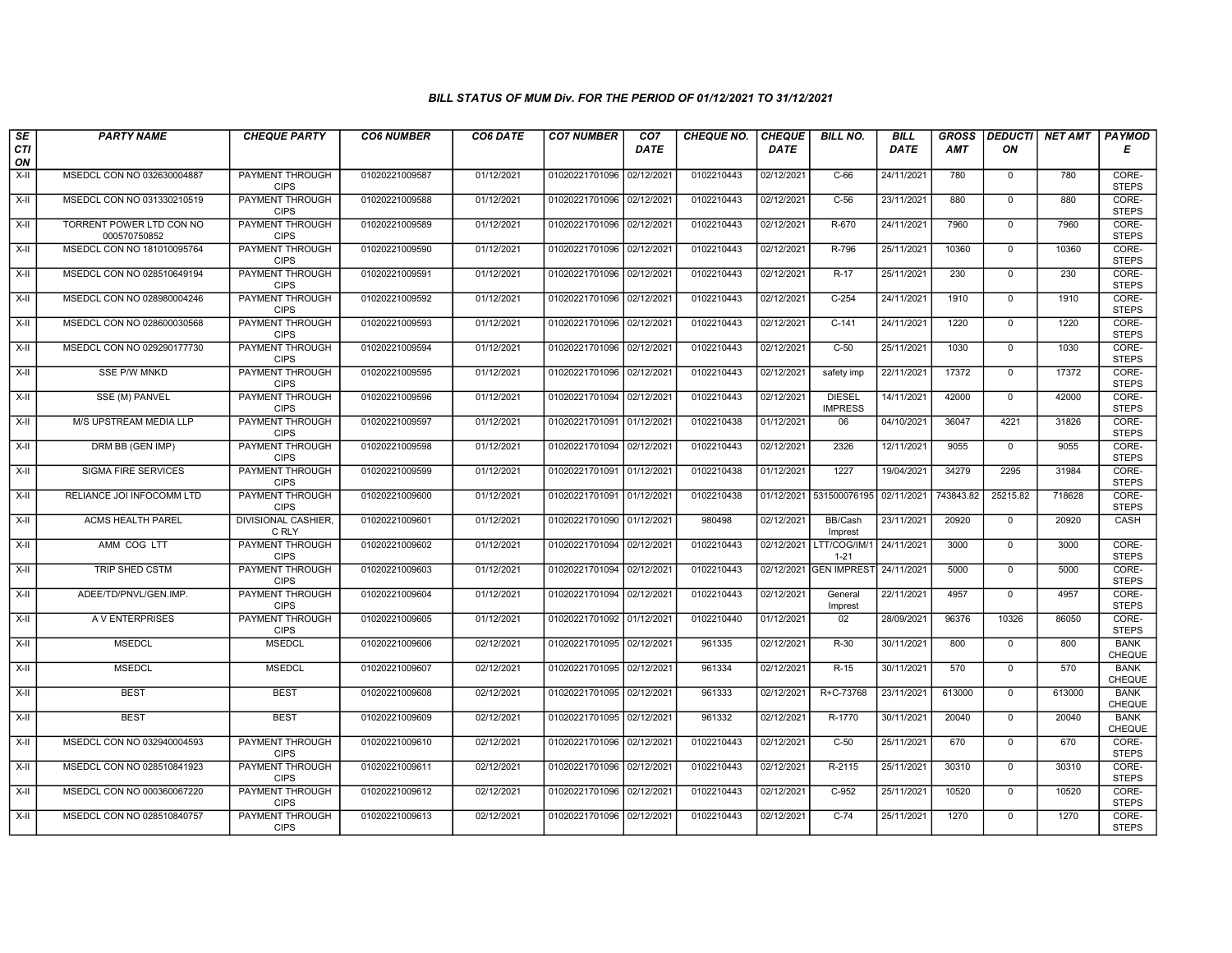| SE                 | <b>PARTY NAME</b>                               | <b>CHEQUE PARTY</b>                   | <b>CO6 NUMBER</b> | CO6 DATE   | <b>CO7 NUMBER</b>         | CO <sub>7</sub> | <b>CHEQUE NO.</b> | <b>CHEQUE</b> | <b>BILL NO.</b>                            | <b>BILL</b> | <b>GROSS</b> |              | DEDUCTI NET AMT | <b>PAYMOD</b>         |
|--------------------|-------------------------------------------------|---------------------------------------|-------------------|------------|---------------------------|-----------------|-------------------|---------------|--------------------------------------------|-------------|--------------|--------------|-----------------|-----------------------|
| <b>CTI</b><br>ON   |                                                 |                                       |                   |            |                           | <b>DATE</b>     |                   | <b>DATE</b>   |                                            | <b>DATE</b> | AMT          | ON           |                 | Е                     |
| $X-H$              | MSEDCL CON NO 028960176831                      | <b>PAYMENT THROUGH</b><br><b>CIPS</b> | 01020221009614    | 02/12/2021 | 01020221701096 02/12/2021 |                 | 0102210443        | 02/12/2021    | $C-94$                                     | 25/11/2021  | 1240         | $\mathbf 0$  | 1240            | CORE-<br><b>STEPS</b> |
| $X-H$              | MSEDCL CON NO 036564001354                      | <b>PAYMENT THROUGH</b><br><b>CIPS</b> | 01020221009615    | 02/12/2021 | 01020221701096 02/12/2021 |                 | 0102210443        | 02/12/2021    | $C-125$                                    | 25/11/2021  | 1480         | $\Omega$     | 1480            | CORE-<br><b>STEPS</b> |
| X-II               | MSEDCL CON NO 036564001346                      | PAYMENT THROUGH<br><b>CIPS</b>        | 01020221009616    | 02/12/2021 | 01020221701096 02/12/202  |                 | 0102210443        | 02/12/2021    | $C-71$                                     | 25/11/2021  | 1020         | $\mathbf 0$  | 1020            | CORE-<br><b>STEPS</b> |
| $X-H$              | MSEDCL CON NO 032900001605                      | <b>PAYMENT THROUGH</b><br><b>CIPS</b> | 01020221009617    | 02/12/2021 | 01020221701096 02/12/2021 |                 | 0102210443        | 02/12/2021    | $C-160$                                    | 25/11/2021  | 1340         | $\mathbf 0$  | 1340            | CORE-<br><b>STEPS</b> |
| $X-H$              | MSEDCL CON NO 033300007614                      | PAYMENT THROUGH<br><b>CIPS</b>        | 01020221009618    | 02/12/2021 | 01020221701096 02/12/2021 |                 | 0102210443        | 02/12/2021    | $C-87$                                     | 25/11/2021  | 900          | $\Omega$     | 900             | CORE-<br><b>STEPS</b> |
| $X-II$             | MSEDCL CON NO 032900001591                      | <b>PAYMENT THROUGH</b><br><b>CIPS</b> | 01020221009619    | 02/12/2021 | 01020221701096 02/12/2021 |                 | 0102210443        | 02/12/2021    | $C-116$                                    | 25/11/2021  | 1070         | $\mathbf{0}$ | 1070            | CORE-<br><b>STEPS</b> |
| X-II               | MSEDCL CON NO 028512531361                      | <b>PAYMENT THROUGH</b><br><b>CIPS</b> | 01020221009620    | 02/12/2021 | 01020221701096            | 02/12/2021      | 0102210443        | 02/12/2021    | R-481                                      | 25/11/2021  | 5440         | $\Omega$     | 5440            | CORE-<br><b>STEPS</b> |
| X-II               | TORRENT POWER LTD CON NO<br>000170870859        | PAYMENT THROUGH<br><b>CIPS</b>        | 01020221009621    | 02/12/2021 | 01020221701096 02/12/202  |                 | 0102210443        | 02/12/2021    | c 1155                                     | 27/11/2021  | 9130         | $\mathbf 0$  | 9130            | CORE-<br><b>STEPS</b> |
| $X-H$              | MSEDCL CON NO 028680003833                      | <b>PAYMENT THROUGH</b><br><b>CIPS</b> | 01020221009622    | 02/12/2021 | 01020221701096 02/12/2021 |                 | 0102210443        | 02/12/2021    | $c$ 77                                     | 27/11/2021  | 840          | $\Omega$     | 840             | CORE-<br><b>STEPS</b> |
| $X-H$              | MSEDCL CON NO 020130011579                      | <b>PAYMENT THROUGH</b><br><b>CIPS</b> | 01020221009623    | 02/12/2021 | 01020221701096 02/12/2021 |                 | 0102210443        | 02/12/2021    | c 182                                      | 29/11/2021  | 1480         | $\Omega$     | 1480            | CORE-<br><b>STEPS</b> |
| $X-II$             | MSEDCL CON NO 002150295460                      | PAYMENT THROUGH<br><b>CIPS</b>        | 01020221009624    | 02/12/2021 | 01020221701096 02/12/2021 |                 | 0102210443        | 02/12/2021    | c 6360                                     | 27/11/2021  | 29980        | $\mathbf{0}$ | 29980           | CORE-<br><b>STEPS</b> |
| X-II               | MSEDCL CON NO 020540001511                      | PAYMENT THROUGH<br><b>CIPS</b>        | 01020221009625    | 02/12/2021 | 01020221701096 02/12/2021 |                 | 0102210443        | 02/12/2021    | c 120                                      | 29/11/2021  | 760          | $\Omega$     | 760             | CORE-<br><b>STEPS</b> |
| X-II               | MSEDCL CON NO 022130000961                      | <b>PAYMENT THROUGH</b><br><b>CIPS</b> | 01020221009626    | 02/12/2021 | 01020221701096 02/12/202  |                 | 0102210443        | 02/12/2021    | $c$ 45                                     | 29/11/2021  | 370          | $\mathbf 0$  | 370             | CORE-<br><b>STEPS</b> |
| $X-H$              | MSEDCL CON NO 025870001552                      | <b>PAYMENT THROUGH</b><br><b>CIPS</b> | 01020221009627    | 02/12/2021 | 01020221701096 02/12/2021 |                 | 0102210443        | 02/12/2021    | C <sub>250</sub>                           | 27/11/2021  | 3130         | $\mathbf{0}$ | 3130            | CORE-<br><b>STEPS</b> |
| X-II               | MSEDCL CON NO 029090001432                      | PAYMENT THROUGH<br><b>CIPS</b>        | 01020221009629    | 02/12/2021 | 01020221701096 02/12/2021 |                 | 0102210443        | 02/12/2021    | c 996                                      | 27/11/2021  | 6390         | $\mathbf 0$  | 6390            | CORE-<br><b>STEPS</b> |
| $X-H$              | MSEDCL CON NO 220430356534                      | PAYMENT THROUGH<br><b>CIPS</b>        | 01020221009630    | 02/12/2021 | 01020221701096 02/12/2021 |                 | 0102210443        | 02/12/2021    | $C-355$                                    | 29/11/2021  | 3110         | $\mathbf 0$  | 3110            | CORE-<br><b>STEPS</b> |
| X-II               | MSEDCL CON NO 028690001545                      | PAYMENT THROUGH<br><b>CIPS</b>        | 01020221009631    | 02/12/2021 | 01020221701096 02/12/2021 |                 | 0102210443        | 02/12/2021    | c 93                                       | 27/11/2021  | 930          | $\Omega$     | 930             | CORE-<br><b>STEPS</b> |
| X-II               | MSEDCL CON NO 020540001431                      | <b>PAYMENT THROUGH</b><br><b>CIPS</b> | 01020221009632    | 02/12/2021 | 01020221701096 02/12/202  |                 | 0102210443        | 02/12/2021    | $R-O$                                      | 30/11/2021  | 100          | $\mathbf 0$  | 100             | CORE-<br><b>STEPS</b> |
| $X-H$              | MSEDCL CON NO 320240334601                      | PAYMENT THROUGH<br><b>CIPS</b>        | 01020221009633    | 02/12/2021 | 01020221701096 02/12/2021 |                 | 0102210443        | 02/12/2021    | $C-100$                                    | 30/11/2021  | 1220         | $\Omega$     | 1220            | CORE-<br><b>STEPS</b> |
| X-II               | SM REAY RD./ STATION CLEANLINESS                | DIVISIONAL CASHIER,<br>C RLY          | 01020221009634    | 02/12/2021 | 01020221701095 02/12/2021 |                 | 980498            | 02/12/2021    | stn clean imp.                             | 29/11/2021  | 45815        | $\mathbf 0$  | 45815           | CASH                  |
| $X-H$              | AREA OFFICER KYN/GEN.IMP.                       | <b>DIVISIONAL CASHIER,</b><br>C RLY   | 01020221009635    | 02/12/2021 | 01020221701095 02/12/2021 |                 | 980498            | 02/12/2021    | AO KYN IMP                                 | 25/11/2021  | 2965         | $\mathbf 0$  | 2965            | CASH                  |
| X-II               | SHREE SHIV SAMARTH ELECTRICALS-<br><b>THANE</b> | <b>PAYMENT THROUGH</b><br><b>CIPS</b> | 01020221009636    | 02/12/2021 | 01020221701100 03/12/2021 |                 | 0102210445        | 03/12/2021    | PO 274130                                  | 18/11/2021  | 1058         | $\Omega$     | 1058            | CORE-<br><b>STEPS</b> |
| X-II               | SSE/T/WIRELESS/CSTM                             | DIVISIONAL CASHIER,<br>C RLY          | 01020221009637    | 02/12/2021 | 01020221701099 02/12/2021 |                 | 980499            | 03/12/2021    | BB.N.IMP                                   | 13/11/2021  | 5000         | $\mathbf 0$  | 5000            | CASH                  |
| $X-II$             | SSE/TD/OHE/TLA/PSI/DEPOT/GEN.IMP.               | <b>DIVISIONAL CASHIER,</b><br>C RLY   | 01020221009638    | 02/12/2021 | 01020221701099 02/12/2021 |                 | 980499            | 03/12/2021    | LTD/KYN/118                                | 09/11/2021  | 966          | $\Omega$     | 966             | CASH                  |
| X-II               | SSE/TD/OHE/LNL/DEPOT/GEN.IMP.                   | <b>DIVISIONAL CASHIER,</b><br>C RLY   | 01020221009639    | 02/12/2021 | 01020221701099 02/12/2021 |                 | 980499            | 03/12/2021    | 111                                        | 29/11/2021  | 3000         | $\mathbf 0$  | 3000            | CASH                  |
| $\overline{x}$ -II | <b>VODAFONE IDEA LIMITED</b>                    | <b>PAYMENT THROUGH</b><br><b>CIPS</b> | 01020221009640    | 02/12/2021 | 01020221701100 03/12/2021 |                 | 0102210445        |               | 03/12/2021 MHSO0911216 25/11/2021<br>18855 |             | 3175         | $\mathbf 0$  | 3175            | CORE-<br><b>STEPS</b> |
| X-II               | IPF /RPF/MTN(WS)/                               | <b>DIVISIONAL CASHIER,</b><br>C RLY   | 01020221009641    | 02/12/2021 | 01020221701099 02/12/2021 |                 | 980499            |               | 03/12/2021 MTN. PETROL 27/11/2021<br>IMP.  |             | 2220         | $\mathbf{0}$ | 2220            | CASH                  |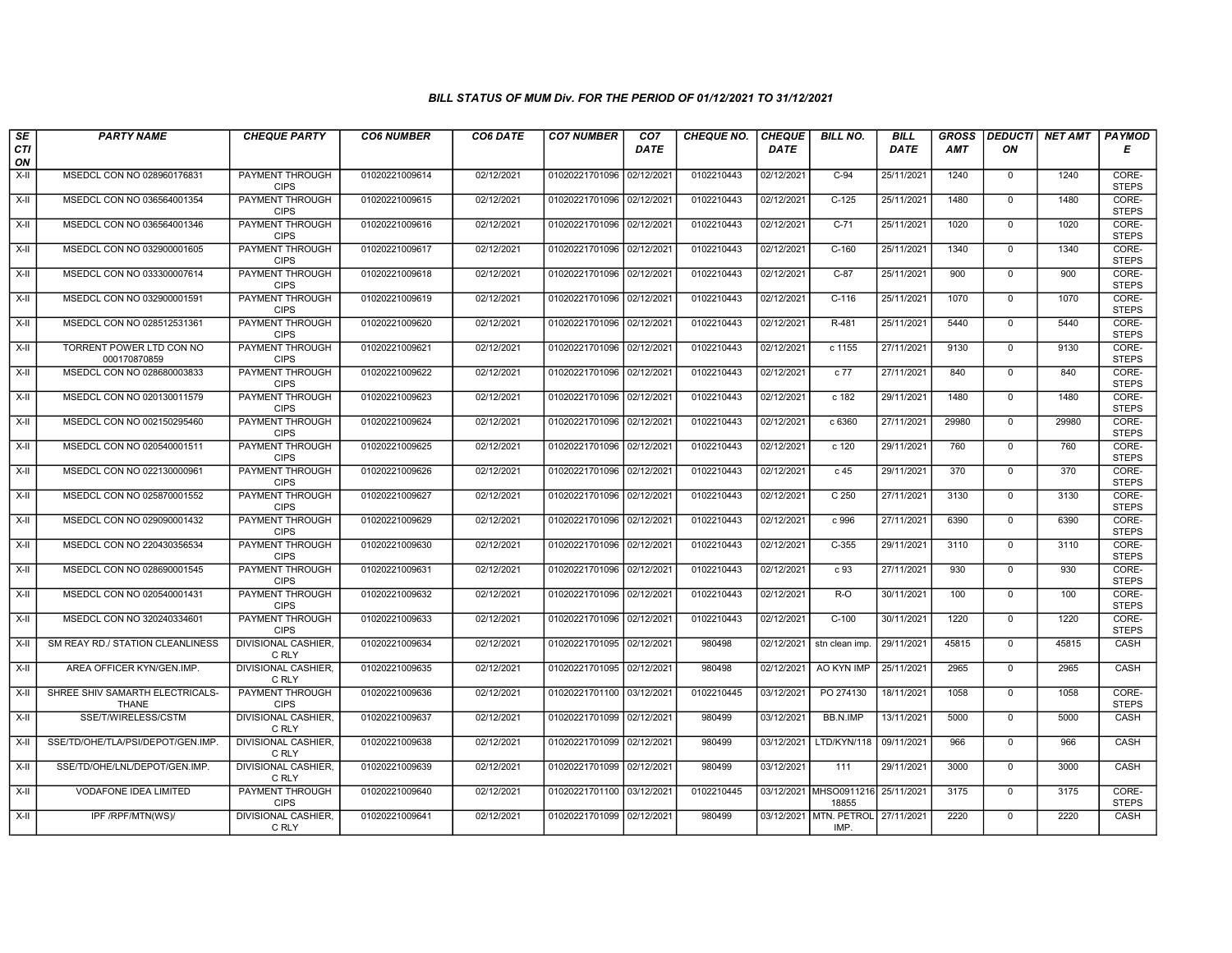| SE<br>CTI  | <b>PARTY NAME</b>                                    | <b>CHEQUE PARTY</b>                   | <b>CO6 NUMBER</b> | CO6 DATE   | <b>CO7 NUMBER</b>         | CO7<br><b>DATE</b> | <b>CHEQUE NO.</b> | <b>CHEQUE</b><br><b>DATE</b> | <b>BILL NO.</b>                  | <b>BILL</b><br>DATE | <b>GROSS</b><br>AMT | <b>DEDUCTI</b><br>ON | <b>NET AMT</b> | <b>PAYMOD</b><br>E    |
|------------|------------------------------------------------------|---------------------------------------|-------------------|------------|---------------------------|--------------------|-------------------|------------------------------|----------------------------------|---------------------|---------------------|----------------------|----------------|-----------------------|
| ON<br>X-II | APO (SHED)                                           | <b>DIVISIONAL CASHIER,</b>            | 01020221009642    | 02/12/2021 | 01020221701099 02/12/2021 |                    | 980499            | 03/12/2021                   | P O 811823                       | 30/11/2021          | 2500                | $\mathbf 0$          | 2500           | CASH                  |
| $X-H$      | DIRECTOR G.P.O. MUMBAI                               | C RLY<br>DIRECTOR G.P.O.              | 01020221009643    | 02/12/2021 | 01020221701099 02/12/2021 |                    | 961336            | 03/12/2021                   | P O 749357                       | 30/11/2021          | 14630               | $\overline{0}$       | 14630          | <b>BANK</b>           |
|            |                                                      | <b>MUMBAI</b>                         |                   |            |                           |                    |                   |                              |                                  |                     |                     |                      |                | CHEQUE                |
| X-II       | SR DSC /RPF/CSTM                                     | <b>DIVISIONAL CASHIER.</b><br>C RLY   | 01020221009644    | 02/12/2021 | 01020221701099 02/12/2021 |                    | 980499            | 03/12/2021                   | PO NO.34392                      | 23/11/2021          | 10000               | $\Omega$             | 10000          | CASH                  |
| X-II       | APO L AND W                                          | DIVISIONAL CASHIER,<br>C RLY          | 01020221009645    | 02/12/2021 | 01020221701099 02/12/2021 |                    | 980499            | 03/12/2021                   | 0820001                          | 01/12/2021          | 10000               | $\mathbf 0$          | 10000          | CASH                  |
| $X-H$      | <b>COMPUTER CENTER</b>                               | <b>PAYMENT THROUGH</b><br><b>CIPS</b> | 01020221009646    | 02/12/2021 | 01020221701100 03/12/2021 |                    | 0102210445        | 03/12/2021                   | 2021/oct/181                     | 27/10/2021          | 14926               | 257                  | 14669          | CORE-<br><b>STEPS</b> |
| X-II       | ADMO JUI NAGAR                                       | <b>DIVISIONAL CASHIER,</b><br>C RLY   | 01020221009647    | 02/12/2021 | 01020221701098 02/12/2021 |                    | 980499            | 03/12/2021                   | 1353                             | 25/11/2021          | 1000                | $\overline{0}$       | 1000           | CASH                  |
| X-II       | THE TATA POWER COMPANY LTD                           | PAYMENT THROUGH<br><b>CIPS</b>        | 01020221009648    | 02/12/2021 | 01020221701102 03/12/2021 |                    | 0102210445        | 03/12/2021                   | 91000149553                      | 01/12/2021          | 19506805            | $\mathbf 0$          | 19506805       | CORE-<br><b>STEPS</b> |
| $X-H$      | SM COMML. VIDYAVIHAR/ STATION<br><b>CLEANLINESS</b>  | <b>DIVISIONAL CASHIER,</b><br>C RLY   | 01020221009649    | 03/12/2021 | 01020221701101 03/12/2021 |                    | 980499            | 03/12/2021                   | <b>STN CLEAN</b><br><b>IMP</b>   | 23/11/2021          | 38340               | $\overline{0}$       | 38340          | CASH                  |
| X-II       | SM COMML. GOVANDI/STATION<br><b>CLEANLINESS</b>      | DIVISIONAL CASHIER,<br>C RLY          | 01020221009650    | 03/12/2021 | 01020221701101 03/12/2021 |                    | 980499            | 03/12/2021                   | <b>STN CLEAN</b><br><b>IMP</b>   | 29/11/2021          | 38340               | $\mathbf{0}$         | 38340          | <b>CASH</b>           |
| X-II       | SM COMML. KANJUR MARG/ STATION<br><b>CLEANLINESS</b> | <b>DIVISIONAL CASHIER.</b><br>C RLY   | 01020221009651    | 03/12/2021 | 01020221701101 03/12/2021 |                    | 980499            | 03/12/2021                   | <b>STN CLEAN</b><br>IMP.         | 29/11/2021          | 34816               | $\mathbf 0$          | 34816          | CASH                  |
| X-II       | SM COMML. COTTON GREEN/STATION<br><b>CLEANLINESS</b> | DIVISIONAL CASHIER,<br>C RLY          | 01020221009652    | 03/12/2021 | 01020221701101 03/12/2021 |                    | 980499            | 03/12/2021                   | <b>STN CLEAN</b><br><b>IMP</b>   | 29/11/2021          | 28755               | $\mathbf 0$          | 28755          | CASH                  |
| $X-II$     | SM SANDHURUST ROAD/ STATION<br><b>CLEANLINESS</b>    | <b>DIVISIONAL CASHIER.</b><br>C RLY   | 01020221009653    | 03/12/2021 | 01020221701101 03/12/2021 |                    | 980499            | 03/12/2021                   | stn clean imp                    | 26/11/2021          | 65010               | $\overline{0}$       | 65010          | CASH                  |
| X-II       | CNC CURREY ROAD                                      | <b>DIVISIONAL CASHIER,</b><br>C RLY   | 01020221009654    | 03/12/2021 | 01020221701101 03/12/2021 |                    | 980499            | 03/12/2021                   | <b>IMPREST</b><br>CASH           | 01/12/2021          | 9675                | $\mathbf 0$          | 9675           | CASH                  |
| $X-H$      | SR SM (GAZ) CSTM                                     | <b>PAYMENT THROUGH</b><br><b>CIPS</b> | 01020221009655    | 03/12/2021 | 01020221701102 03/12/2021 |                    | 0102210445        | 03/12/2021                   | Box boy imp                      | 30/11/2021          | 57510               | $\overline{0}$       | 57510          | CORE-<br><b>STEPS</b> |
| X-II       | SM SUB CSTM                                          | PAYMENT THROUGH<br><b>CIPS</b>        | 01020221009656    | 03/12/2021 | 01020221701102 03/12/2021 |                    | 0102210445        | 03/12/2021                   | <b>STN IMP</b>                   | 29/11/2021          | 10882               | $\Omega$             | 10882          | CORE-<br><b>STEPS</b> |
| X-II       | <b>SM KALVA</b>                                      | PAYMENT THROUGH<br><b>CIPS</b>        | 01020221009657    | 03/12/2021 | 01020221701102 03/12/2021 |                    | 0102210445        | 03/12/2021                   | <b>IMPREST</b><br>CASH           | 16/09/2021          | 98                  | $\mathbf 0$          | 98             | CORE-<br><b>STEPS</b> |
| $X-H$      | <b>SM KALVA</b>                                      | PAYMENT THROUGH<br><b>CIPS</b>        | 01020221009658    | 03/12/2021 | 01020221701102 03/12/2021 |                    | 0102210445        | 03/12/2021                   | <b>IMPREST</b><br>CASH           | 16/09/2021          | 61                  | $\overline{0}$       | 61             | CORE-<br><b>STEPS</b> |
| X-II       | ADEN W PNVL (GEN IMP-10000)                          | <b>PAYMENT THROUGH</b><br><b>CIPS</b> | 01020221009659    | 03/12/2021 | 01020221701102 03/12/2021 |                    | 0102210445        | 03/12/2021                   | <b>GENERAL</b><br><b>IMPREST</b> | 25/11/2021          | 7500                | $\mathbf 0$          | 7500           | CORE-<br><b>STEPS</b> |
| X-II       | SM MOHAPE                                            | PAYMENT THROUGH<br><b>CIPS</b>        | 01020221009660    | 03/12/2021 | 01020221701102 03/12/2021 |                    | 0102210445        | 03/12/2021                   | <b>STN IMP</b>                   | 25/11/2021          | 6955                | $\mathbf 0$          | 6955           | CORE-<br><b>STEPS</b> |
| $X-H$      | <b>DEN LM CSTM</b>                                   | PAYMENT THROUGH<br><b>CIPS</b>        | 01020221009661    | 03/12/2021 | 01020221701102 03/12/2021 |                    | 0102210445        | 03/12/2021                   | <b>BB/W/LEG/IM</b><br>P          | 29/10/2021          | 2505                | $\overline{0}$       | 2505           | CORE-<br><b>STEPS</b> |
| X-II       | STATION DIRECTOR THANE                               | <b>PAYMENT THROUGH</b><br><b>CIPS</b> | 01020221009662    | 03/12/2021 | 01020221701102 03/12/2021 |                    | 0102210445        | 03/12/2021                   | 1411                             | 26/11/2021          | 4765                | $\mathbf 0$          | 4765           | CORE-<br><b>STEPS</b> |
| X-II       | SSE P/W PNVL (W)                                     | <b>PAYMENT THROUGH</b><br><b>CIPS</b> | 01020221009663    | 03/12/2021 | 01020221701102 03/12/2021 |                    | 0102210445        | 03/12/2021                   | safety imprest                   | 30/11/2021          | 24145               | $\mathbf 0$          | 24145          | CORE-<br><b>STEPS</b> |
| X-II       | MSEDCL CON NO 002320296920                           | PAYMENT THROUGH<br><b>CIPS</b>        | 01020221009664    | 03/12/2021 | 01020221701102 03/12/2021 |                    | 0102210445        | 03/12/2021                   | $C-0$                            | 30/11/2021          | 410                 | $\Omega$             | 410            | CORE-<br><b>STEPS</b> |
| $X-H$      | MSEDCL CON NO 032770003601                           | PAYMENT THROUGH<br><b>CIPS</b>        | 01020221009665    | 03/12/2021 | 01020221701102 03/12/2021 |                    | 0102210445        | 03/12/2021                   | $C-302$                          | 30/11/2021          | 2200                | $\mathbf{0}$         | 2200           | CORE-<br><b>STEPS</b> |
| $X-H$      | MSEDCL CON NO 020853910270                           | PAYMENT THROUGH<br><b>CIPS</b>        | 01020221009666    | 03/12/2021 | 01020221701102 03/12/2021 |                    | 0102210445        | 03/12/2021                   | R-10581                          | 30/11/2021          | 53810               | $\overline{0}$       | 53810          | CORE-<br><b>STEPS</b> |
| X-II       | OSD(S)BB                                             | <b>PAYMENT THROUGH</b><br><b>CIPS</b> | 01020221009667    | 03/12/2021 | 01020221701103 03/12/2021 |                    | 0102210445        | 03/12/2021                   | 4190                             | 02/12/2021          | 8000                | $\overline{0}$       | 8000           | CORE-<br><b>STEPS</b> |
| X-II       | TORRENT POWER LTD CON NO<br>13335764247              | PAYMENT THROUGH<br><b>CIPS</b>        | 01020221009668    | 03/12/2021 | 01020221701102 03/12/2021 |                    | 0102210445        | 03/12/2021                   | $C-500$                          | 30/11/2021          | 5770                | $\overline{0}$       | 5770           | CORE-<br><b>STEPS</b> |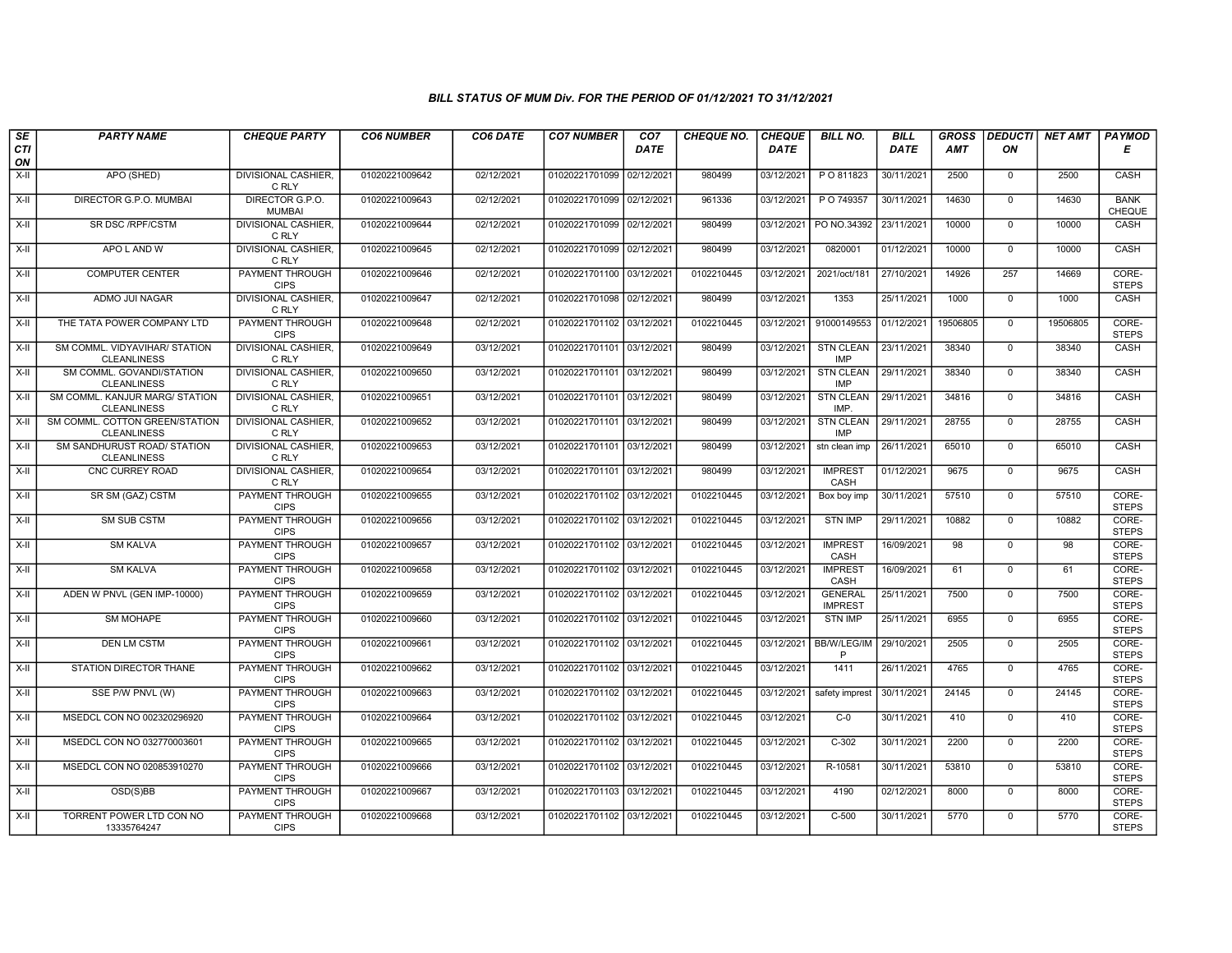| SE               | <b>PARTY NAME</b>                        | <b>CHEQUE PARTY</b>                   | <b>CO6 NUMBER</b> | CO6 DATE   | <b>CO7 NUMBER</b>         | CO7  | <b>CHEQUE NO.</b> | <b>CHEQUE</b> | <b>BILL NO.</b>                   | <b>BILL</b> | <b>GROSS</b> | <b>DEDUCTI</b> | <b>NET AMT</b> | <b>PAYMOD</b>         |
|------------------|------------------------------------------|---------------------------------------|-------------------|------------|---------------------------|------|-------------------|---------------|-----------------------------------|-------------|--------------|----------------|----------------|-----------------------|
| <b>CTI</b><br>ON |                                          |                                       |                   |            |                           | DATE |                   | <b>DATE</b>   |                                   | DATE        | AMT          | ON             |                | Е                     |
| $X-H$            | MSEDCL CON NO 026510005634               | <b>PAYMENT THROUGH</b><br><b>CIPS</b> | 01020221009669    | 03/12/2021 | 01020221701102 03/12/2021 |      | 0102210445        | 03/12/2021    | $C-381$                           | 30/11/2021  | 4450         | $\mathbf 0$    | 4450           | CORE-<br><b>STEPS</b> |
| $X-H$            | MSEDCL CON NO 027715000887               | <b>PAYMENT THROUGH</b><br><b>CIPS</b> | 01020221009670    | 03/12/2021 | 01020221701102 03/12/2021 |      | 0102210445        | 03/12/2021    | $C-106$                           | 30/11/2021  | 1640         | $\Omega$       | 1640           | CORE-<br><b>STEPS</b> |
| X-II             | MSEDCL CON NO 020210330713               | PAYMENT THROUGH<br><b>CIPS</b>        | 01020221009671    | 03/12/2021 | 01020221701102 03/12/2021 |      | 0102210445        | 03/12/2021    | $C-253$                           | 30/11/2021  | 2310         | $\mathbf 0$    | 2310           | CORE-<br><b>STEPS</b> |
| $X-H$            | ASC/RPF/KYN/GEN.IMP.                     | <b>PAYMENT THROUGH</b><br><b>CIPS</b> | 01020221009672    | 03/12/2021 | 01020221701103 03/12/2021 |      | 0102210445        | 03/12/2021    | <b>GENERALO</b><br><b>IMPREST</b> | 02/12/2021  | 3000         | $\overline{0}$ | 3000           | CORE-<br><b>STEPS</b> |
| X-II             | MSEDCL CON NO 026530018350               | <b>PAYMENT THROUGH</b><br><b>CIPS</b> | 01020221009673    | 03/12/2021 | 01020221701102 03/12/2021 |      | 0102210445        | 03/12/2021    | $C-110$                           | 30/11/2021  | 1680         | $\mathbf{0}$   | 1680           | CORE-<br><b>STEPS</b> |
| X-II             | MSEDCL CON NO 020023069181               | <b>PAYMENT THROUGH</b><br><b>CIPS</b> | 01020221009674    | 03/12/2021 | 01020221701102 03/12/2021 |      | 0102210445        | 03/12/2021    | $C-175$                           | 30/11/2021  | 1770         | $\mathbf{0}$   | 1770           | CORE-<br><b>STEPS</b> |
| X-II             | ASC KYN/FUEL.IMP.                        | PAYMENT THROUGH<br><b>CIPS</b>        | 01020221009675    | 03/12/2021 | 01020221701103 03/12/2021 |      | 0102210445        | 03/12/2021    | <b>FUEL</b><br><b>IMPREST</b>     | 02/12/2021  | 5000         | $\Omega$       | 5000           | CORE-<br><b>STEPS</b> |
| X-II             | MSEDCL CON NO 002140463682               | PAYMENT THROUGH<br><b>CIPS</b>        | 01020221009676    | 03/12/2021 | 01020221701102 03/12/2021 |      | 0102210445        | 03/12/2021    | $C-556$                           | 30/11/2021  | 6350         | $\mathbf 0$    | 6350           | CORE-<br><b>STEPS</b> |
| $X-H$            | MSEDCL CON NO 026511004071               | <b>PAYMENT THROUGH</b><br><b>CIPS</b> | 01020221009677    | 03/12/2021 | 01020221701102 03/12/2021 |      | 0102210445        | 03/12/2021    | $C-447$                           | 30/11/2021  | 5210         | $\overline{0}$ | 5210           | CORE-<br><b>STEPS</b> |
| X-II             | INS.RPF/CLA/CS/GEN.IMP.                  | <b>PAYMENT THROUGH</b><br><b>CIPS</b> | 01020221009678    | 03/12/2021 | 01020221701103 03/12/2021 |      | 0102210445        | 03/12/2021    | Generl Imprest                    | 22/11/2021  | 4535         | $\mathbf 0$    | 4535           | CORE-<br><b>STEPS</b> |
| X-II             | TORRENT POWER LTD CON NO<br>13330536718  | <b>PAYMENT THROUGH</b><br><b>CIPS</b> | 01020221009679    | 03/12/2021 | 01020221701102 03/12/2021 |      | 0102210445        | 03/12/2021    | R-12542                           | 30/11/2021  | 189880       | $\mathbf 0$    | 189880         | CORE-<br><b>STEPS</b> |
| X-II             | MSEDCL CON NO 020210331175               | PAYMENT THROUGH<br><b>CIPS</b>        | 01020221009680    | 03/12/2021 | 01020221701102 03/12/2021 |      | 0102210445        | 03/12/2021    | R-1113                            | 30/11/2021  | 14990        | $\Omega$       | 14990          | CORE-<br><b>STEPS</b> |
| $X-II$           | MSEDCL CON NO 026800329221               | <b>PAYMENT THROUGH</b><br><b>CIPS</b> | 01020221009681    | 03/12/2021 | 01020221701102 03/12/2021 |      | 0102210445        | 03/12/2021    | $C-110$                           | 26/11/2021  | 1370         | $\mathbf 0$    | 1370           | CORE-<br><b>STEPS</b> |
| $X-H$            | <b>ACDO DADER</b>                        | <b>PAYMENT THROUGH</b><br><b>CIPS</b> | 01020221009682    | 03/12/2021 | 01020221701103 03/12/2021 |      | 0102210445        | 03/12/2021    | GEN.IMP                           | 17/11/2021  | 14396        | $\mathbf{0}$   | 14396          | CORE-<br><b>STEPS</b> |
| X-II             | TORRENT POWER LTD CON NO<br>000090106058 | PAYMENT THROUGH<br><b>CIPS</b>        | 01020221009683    | 03/12/2021 | 01020221701102 03/12/2021 |      | 0102210445        | 03/12/2021    | C-880                             | 26/11/2021  | 7050         | $\mathbf 0$    | 7050           | CORE-<br><b>STEPS</b> |
| X-II             | TORRENT POWER LTD CON NO<br>000465015071 | <b>PAYMENT THROUGH</b><br><b>CIPS</b> | 01020221009684    | 03/12/2021 | 01020221701102 03/12/2021 |      | 0102210445        | 03/12/2021    | c <sub>123</sub>                  | 27/11/2021  | 1730         | $\overline{0}$ | 1730           | CORE-<br><b>STEPS</b> |
| X-II             | MSEDCL CON NO 027715002367               | PAYMENT THROUGH<br><b>CIPS</b>        | 01020221009685    | 03/12/2021 | 01020221701102 03/12/2021 |      | 0102210445        | 03/12/2021    | $R-74$                            | 26/11/2021  | 540          | $\Omega$       | 540            | CORE-<br><b>STEPS</b> |
| X-II             | MSEDCL CON NO 021110002065               | <b>PAYMENT THROUGH</b><br><b>CIPS</b> | 01020221009686    | 03/12/2021 | 01020221701102 03/12/2021 |      | 0102210445        | 03/12/2021    | $R-83$                            | 26/11/2021  | 510          | $\mathbf 0$    | 510            | CORE-<br><b>STEPS</b> |
| X-II             | SSE/TD/OHE/CLA/SOUTH/GEN.IMP.            | PAYMENT THROUGH<br><b>CIPS</b>        | 01020221009687    | 03/12/2021 | 01020221701103 03/12/2021 |      | 0102210445        | 03/12/2021    | GEN. IMP                          | 23/11/2021  | 1400         | $\Omega$       | 1400           | CORE-<br><b>STEPS</b> |
| $X-H$            | INSPECTOR RPSF/THK/BN<br>OFFICE/GEN.IMP. | PAYMENT THROUGH<br><b>CIPS</b>        | 01020221009688    | 03/12/2021 | 01020221701103 03/12/2021 |      | 0102210445        | 03/12/2021    | 12BN/14/3/78/                     | 25/11/2021  | 4845         | $\mathbf 0$    | 4845           | CORE-<br><b>STEPS</b> |
| $X-H$            | <b>LNL GHAT/BVT</b>                      | <b>PAYMENT THROUGH</b><br><b>CIPS</b> | 01020221009689    | 03/12/2021 | 01020221701103 03/12/2021 |      | 0102210445        | 03/12/2021    | 1234                              | 01/12/2021  | 3000         | $\overline{0}$ | 3000           | CORE-<br><b>STEPS</b> |
| X-II             | ADEN (W) CSTM/ FUEL IMP                  | <b>PAYMENT THROUGH</b><br><b>CIPS</b> | 01020221009690    | 03/12/2021 | 01020221701110 07/12/2021 |      | 0102210451        | 07/12/2021    | ADEN[W]CSM                        | 05/10/2021  | 2000         | $\Omega$       | 2000           | CORE-<br><b>STEPS</b> |
| $X-H$            | ADME/CDO/CSTM/GEN.IMP.                   | PAYMENT THROUGH<br><b>CIPS</b>        | 01020221009691    | 03/12/2021 | 01020221701103 03/12/2021 |      | 0102210445        | 03/12/2021    | 12                                | 01/12/2021  | 9868         | $\mathbf 0$    | 9868           | CORE-<br><b>STEPS</b> |
| X-II             | SSE CSTM (COG)/GEN.IMP.                  | PAYMENT THROUGH<br><b>CIPS</b>        | 01020221009692    | 03/12/2021 | 01020221701103 03/12/2021 |      | 0102210445        | 03/12/2021    | BB.CSMT.M                         | 01/12/2021  | 19908        | $\Omega$       | 19908          | CORE-<br><b>STEPS</b> |
| X-II             | SR DEE (TD) KYN/GEN.IMP.                 | <b>PAYMENT THROUGH</b><br><b>CIPS</b> | 01020221009693    | 03/12/2021 | 01020221701103 03/12/2021 |      | 0102210445        | 03/12/2021    | <b>GEN.IMP</b>                    | 30/11/2021  | 5000         | $\mathbf 0$    | 5000           | CORE-<br><b>STEPS</b> |
| $X-H$            | ADEE (TD)/SS/KYN                         | <b>PAYMENT THROUGH</b><br><b>CIPS</b> | 01020221009694    | 03/12/2021 | 01020221701103 03/12/2021 |      | 0102210445        | 03/12/2021    | GEN.IMP                           | 30/11/2021  | 3000         | 0              | 3000           | CORE-<br><b>STEPS</b> |
| X-II             | SR.EE(TRSO)TRIP SHED LNL/GEN.IMP.        | <b>PAYMENT THROUGH</b><br><b>CIPS</b> | 01020221009695    | 03/12/2021 | 01020221701103 03/12/2021 |      | 0102210445        | 03/12/2021    | <b>GEN/IMP/09/2</b><br>021        | 30/09/2021  | 5000         | $\mathbf{0}$   | 5000           | CORE-<br><b>STEPS</b> |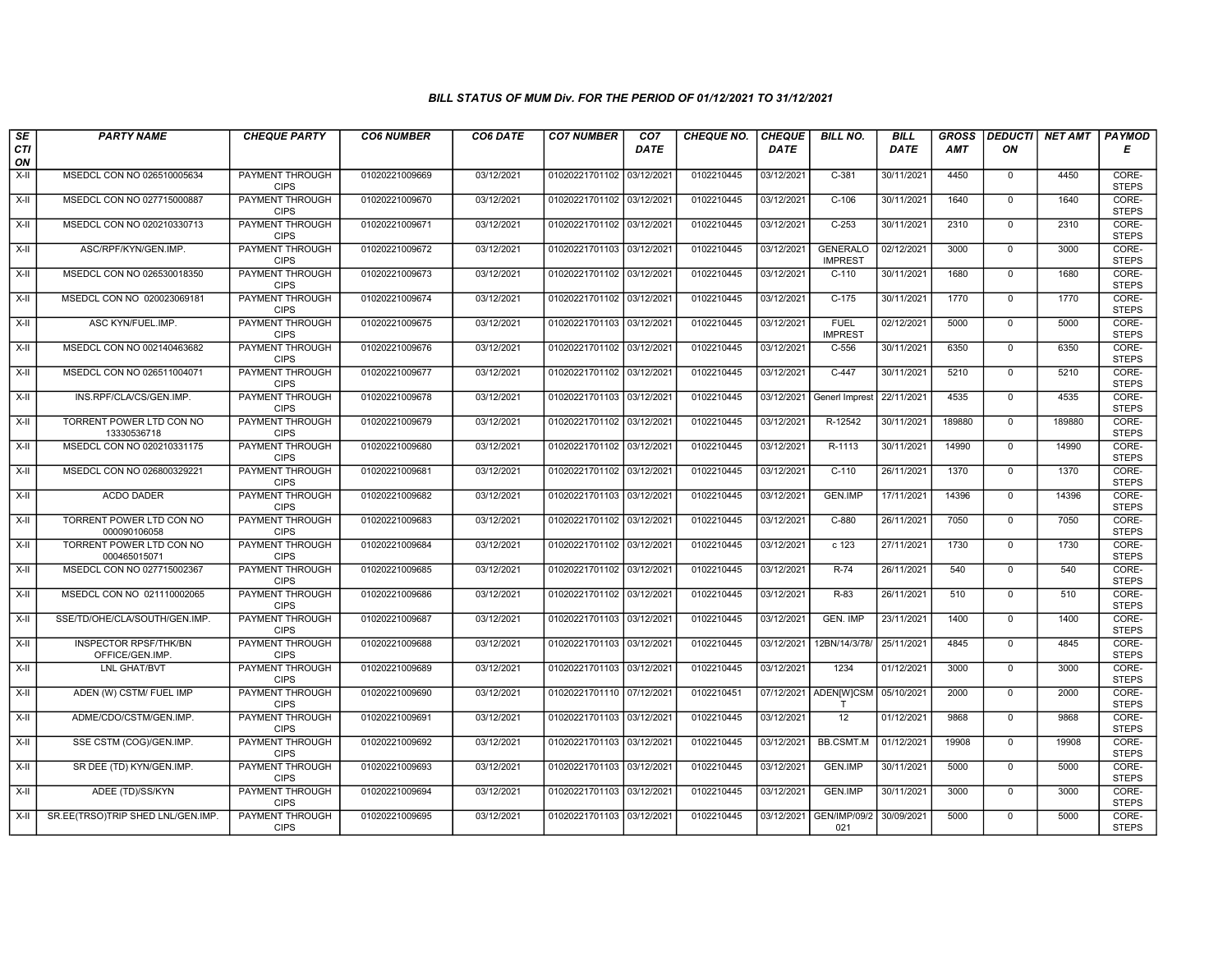| SE               | <b>PARTY NAME</b>                                   | <b>CHEQUE PARTY</b>                   | <b>CO6 NUMBER</b> | CO6 DATE   | <b>CO7 NUMBER</b>         | CO <sub>7</sub> | <b>CHEQUE NO.</b> | <b>CHEQUE</b> | <b>BILL NO.</b>                  | <b>BILL</b> | <b>GROSS</b> |                | DEDUCTI NET AMT | <b>PAYMOD</b>                |
|------------------|-----------------------------------------------------|---------------------------------------|-------------------|------------|---------------------------|-----------------|-------------------|---------------|----------------------------------|-------------|--------------|----------------|-----------------|------------------------------|
| <b>CTI</b><br>ON |                                                     |                                       |                   |            |                           | <b>DATE</b>     |                   | <b>DATE</b>   |                                  | DATE        | AMT          | ON             |                 | Е                            |
| $X-H$            | JAI BHOLENATH LAUNDRY                               | <b>PAYMENT THROUGH</b><br><b>CIPS</b> | 01020221009697    | 03/12/2021 | 01020221701104 03/12/2021 |                 | 0102210445        | 03/12/2021    | 152637                           | 24/06/2021  | 29500        | $\mathbf 0$    | 29500           | CORE-<br><b>STEPS</b>        |
| $X-H$            | SR.DSC RPF/CSTM GEN.IMP.                            | <b>PAYMENT THROUGH</b><br><b>CIPS</b> | 01020221009699    | 03/12/2021 | 01020221701103 03/12/2021 |                 | 0102210445        | 03/12/2021    | <b>GENERAL</b><br><b>IMPREST</b> | 30/09/2021  | 4000         | $\mathbf{0}$   | 4000            | CORE-<br><b>STEPS</b>        |
| X-II             | Vijaywargi infra Engineers Pvt Ltd                  | PAYMENT THROUGH<br><b>CIPS</b>        | 01020221009700    | 03/12/2021 | 01020221701114 07/12/2021 |                 | 0102210452        | 08/12/2021    | 273277                           | 25/11/2021  | 627670       | $\Omega$       | 627670          | CORE-<br><b>STEPS</b>        |
| $X-II$           | <b>CAMEROX</b>                                      | PAYMENT THROUGH<br><b>CIPS</b>        | 01020221009701    | 03/12/2021 | 01020221701105 03/12/2021 |                 | 0102210445        | 03/12/2021    | 22303                            | 01/12/2021  | 4425         | 75             | 4350            | CORE-<br><b>STEPS</b>        |
| $X-H$            | <b>BPCL E CMS</b>                                   | <b>PAYMENT THROUGH</b><br><b>CIPS</b> | 01020221009702    | 03/12/2021 | 01020221701106 03/12/2021 |                 | 0102210446        | 03/12/2021    | 103/46                           | 02/12/2021  | 724192       | $\mathbf{0}$   | 724192          | CORE-<br><b>STEPS</b>        |
| X-II             | <b>BPCL E CMS</b>                                   | <b>PAYMENT THROUGH</b><br><b>CIPS</b> | 01020221009703    | 03/12/2021 | 01020221701106 03/12/2021 |                 | 0102210446        | 03/12/2021    | 103/46                           | 02/12/2021  | 632448       | $\mathbf 0$    | 632448          | CORE-<br><b>STEPS</b>        |
| X-II             | AAYUSHUBH ENTERPRISES                               | PAYMENT THROUGH<br><b>CIPS</b>        | 01020221009704    | 06/12/2021 | 01020221701107 07/12/2021 |                 | 0102210449        | 07/12/2021    | GST/020/21-22                    | 01/12/2021  | 25000        | $\mathbf 0$    | 25000           | CORE-<br><b>STEPS</b>        |
| $X-II$           | SHREE SAMARTH KRUPA CREATION                        | PAYMENT THROUGH<br><b>CIPS</b>        | 01020221009706    | 06/12/2021 | 01020221701107 07/12/2021 |                 | 0102210449        |               | 07/12/2021 SSKC/21-22/28         | 14/10/2021  | 27140        | 2631           | 24509           | CORE-<br><b>STEPS</b>        |
| $X-H$            | AARUSH TRAVELS                                      | <b>PAYMENT THROUGH</b><br><b>CIPS</b> | 01020221009707    | 06/12/2021 | 01020221701107 07/12/2021 |                 | 0102210449        | 07/12/2021    | 2021/AT/20                       | 01/12/2021  | 38800        | 3880           | 34920           | CORE-<br><b>STEPS</b>        |
| $X-H$            | <b>TRENDY CREATION</b>                              | <b>PAYMENT THROUGH</b><br><b>CIPS</b> | 01020221009708    | 06/12/2021 | 01020221701107 07/12/2021 |                 | 0102210449        | 07/12/2021    | 448                              | 28/10/2021  | 75596        | 1281           | 74315           | CORE-<br><b>STEPS</b>        |
| $X-H$            | SR DSC /RPF/CSTM                                    | DIVISIONAL CASHIER<br>C RLY           | 01020221009709    | 06/12/2021 | 01020221701108 07/12/2021 |                 | 980500            | 07/12/2021    | PO NO.34396                      | 01/12/2021  | 7500         | $\mathbf 0$    | 7500            | CASH                         |
| $X-II$           | SR DSC /RPF/CSTM                                    | <b>DIVISIONAL CASHIER.</b><br>C RLY   | 01020221009710    | 06/12/2021 | 01020221701108 07/12/2021 |                 | 980500            | 07/12/2021    | PO NO.34395                      | 01/12/2021  | 15125        | $\mathbf{0}$   | 15125           | CASH                         |
|                  | X-II SUB INS.RPF ABH VEH NO MH-01-CY-9308           | <b>DIVISIONAL CASHIER.</b><br>C RLY   | 01020221009711    | 06/12/2021 | 01020221701108 07/12/2021 |                 | 980500            | 07/12/2021    | FUEL IMP.                        | 29/09/2021  | 4000         | $\mathbf 0$    | 4000            | CASH                         |
| X-II             | INTELLIGENCE OFFICER /RPF/SIB/KYN                   | <b>DIVISIONAL CASHIER,</b><br>C RLY   | 01020221009712    | 06/12/2021 | 01020221701108 07/12/2021 |                 | 980500            | 07/12/2021    | <b>GENERAL</b><br><b>IMPREST</b> | 30/06/2021  | 5000         | $\mathbf{0}$   | 5000            | <b>CASH</b>                  |
| X-II             | SR.CC/KYN SUB                                       | DIVISIONAL CASHIER,<br>C RLY          | 01020221009713    | 06/12/2021 | 01020221701108 07/12/2021 |                 | 980500            | 07/12/2021    | gen11/2021                       | 30/11/2021  | 3000         | $\Omega$       | 3000            | CASH                         |
| X-II             | <b>BEST</b>                                         | <b>BEST</b>                           | 01020221009714    | 06/12/2021 | 01020221701109 07/12/2021 |                 | 961338            | 07/12/2021    | C-4699                           | 02/12/2021  | 33980        | $\mathbf 0$    | 33980           | <b>BANK</b><br><b>CHEQUE</b> |
| $X-II$           | <b>BEST</b>                                         | <b>BEST</b>                           | 01020221009715    | 06/12/2021 | 01020221701109 07/12/2021 |                 | 961337            | 07/12/2021    | $C-4177$                         | 02/12/2021  | 27340        | $\overline{0}$ | 27340           | <b>BANK</b><br><b>CHEQUE</b> |
| X-II             | MSEDCL CON NO 029380166745                          | <b>PAYMENT THROUGH</b><br><b>CIPS</b> | 01020221009716    | 06/12/2021 | 01020221701110 07/12/2021 |                 | 0102210451        | 07/12/2021    | $C-57$                           | 02/12/2021  | 910          | $\mathbf 0$    | 910             | CORE-<br><b>STEPS</b>        |
| X-II             | TORRENT POWER LTD CON NO<br>000020355921            | PAYMENT THROUGH<br><b>CIPS</b>        | 01020221009717    | 06/12/2021 | 01020221701110 07/12/2021 |                 | 0102210451        | 07/12/2021    | $C-355$                          | 02/12/2021  | 4250         | $^{\circ}$     | 4250            | CORE-<br><b>STEPS</b>        |
| X-II             | TORRENT POWER LTD CON NO<br>000020266902            | <b>PAYMENT THROUGH</b><br><b>CIPS</b> | 01020221009718    | 06/12/2021 | 01020221701110 07/12/2021 |                 | 0102210451        | 07/12/2021    | R-1445                           | 02/12/2021  | 19860        | $\Omega$       | 19860           | CORE-<br><b>STEPS</b>        |
| $X-II$           | MSEDCL CON NO 028560042304                          | <b>PAYMENT THROUGH</b><br><b>CIPS</b> | 01020221009719    | 06/12/2021 | 01020221701110 07/12/2021 |                 | 0102210451        | 07/12/2021    | $C-1133$                         | 02/12/2021  | 12420        | $\mathbf 0$    | 12420           | CORE-<br><b>STEPS</b>        |
| $X-H$            | MSEDCL CON NO 036484002163                          | <b>PAYMENT THROUGH</b><br><b>CIPS</b> | 01020221009720    | 06/12/2021 | 01020221701110 07/12/2021 |                 | 0102210451        | 07/12/2021    | $C-80$                           | 02/12/2021  | 1350         | $\mathbf 0$    | 1350            | CORE-<br><b>STEPS</b>        |
| X-II             | MSEDCL CON NO 029740173373                          | PAYMENT THROUGH<br><b>CIPS</b>        | 01020221009721    | 06/12/2021 | 01020221701110 07/12/2021 |                 | 0102210451        | 07/12/2021    | $C-0$                            | 02/12/2021  | 410          | $\mathbf 0$    | 410             | CORE-<br><b>STEPS</b>        |
| X-II             | MSEDCL CON NO 025810003181                          | PAYMENT THROUGH<br><b>CIPS</b>        | 01020221009722    | 06/12/2021 | 01020221701110 07/12/2021 |                 | 0102210451        | 07/12/2021    | $C-200$                          | 02/12/2021  | 1910         | $\mathbf{0}$   | 1910            | CORE-<br><b>STEPS</b>        |
| $X-H$            | MSEDCL CON NO 020490001132                          | <b>PAYMENT THROUGH</b><br><b>CIPS</b> | 01020221009723    | 06/12/2021 | 01020221701110 07/12/2021 |                 | 0102210451        | 07/12/2021    | $C-111$                          | 02/12/2021  | 1670         | $\mathbf 0$    | 1670            | CORE-<br><b>STEPS</b>        |
| $X-H$            | MSEDCL CON NO 000011650147                          | <b>PAYMENT THROUGH</b><br><b>CIPS</b> | 01020221009724    | 06/12/2021 | 01020221701110 07/12/2021 |                 | 0102210451        | 07/12/2021    | $C-1001$                         | 02/12/2021  | 22280        | $\Omega$       | 22280           | CORE-<br><b>STEPS</b>        |
| X-II             | ADANI ELECTRICITY MUMBAI LIMITED CA<br>NO 102700322 | <b>PAYMENT THROUGH</b><br><b>CIPS</b> | 01020221009725    | 06/12/2021 | 01020221701110 07/12/2021 |                 | 0102210451        | 07/12/2021    | $C-21624$                        | 03/12/2021  | 208500       | $\mathbf{0}$   | 208500          | CORE-<br><b>STEPS</b>        |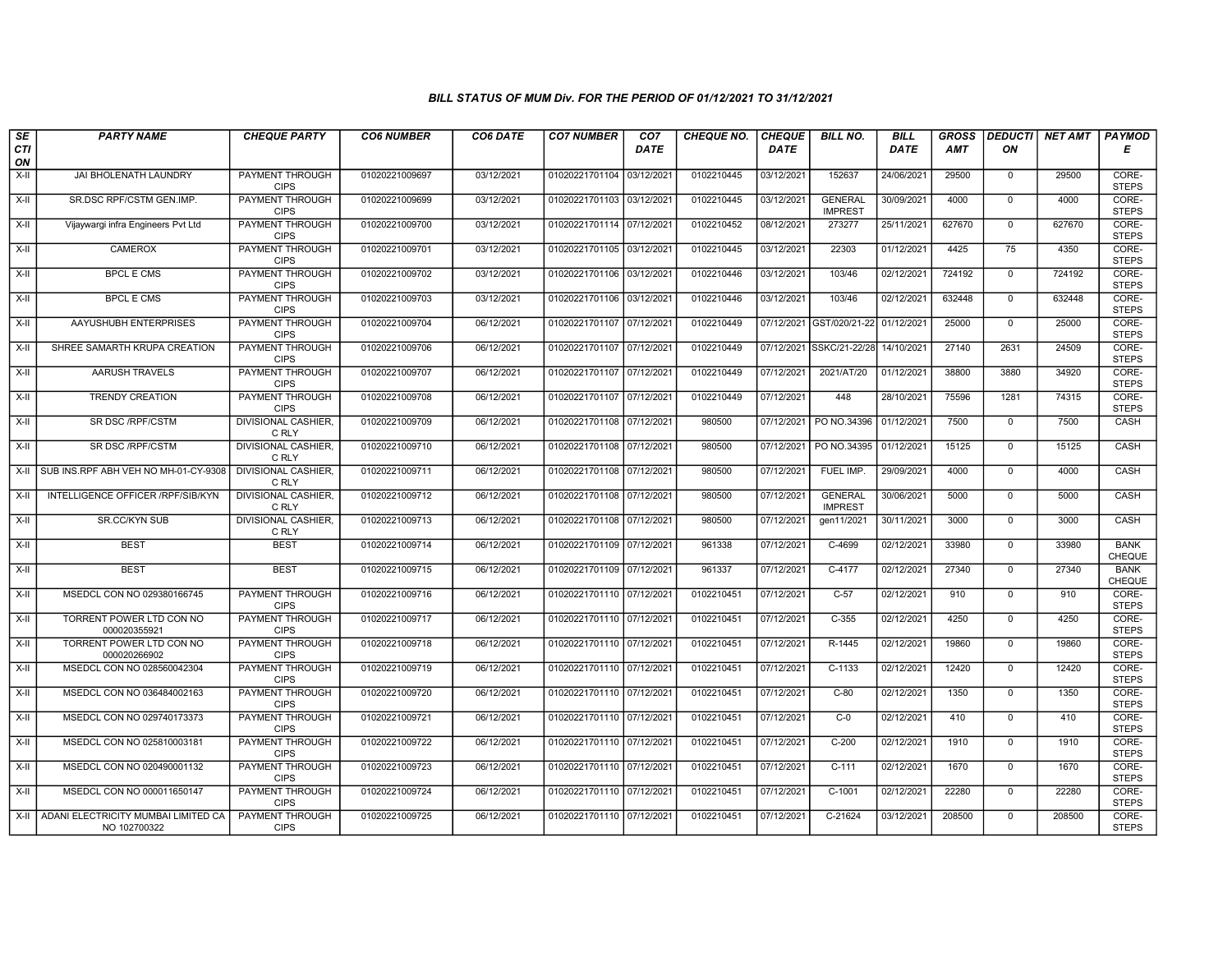| SE        | <b>PARTY NAME</b>                                   | <b>CHEQUE PARTY</b>                   | <b>CO6 NUMBER</b> | CO6 DATE   | <b>CO7 NUMBER</b>         | CO7         | <b>CHEQUE NO.</b> | <b>CHEQUE</b> | <b>BILL NO.</b>                 | <b>BILL</b> | <b>GROSS</b> | <b>DEDUCTI</b> | NET AMT | <b>PAYMOD</b>                |
|-----------|-----------------------------------------------------|---------------------------------------|-------------------|------------|---------------------------|-------------|-------------------|---------------|---------------------------------|-------------|--------------|----------------|---------|------------------------------|
| CTI<br>ON |                                                     |                                       |                   |            |                           | <b>DATE</b> |                   | <b>DATE</b>   |                                 | DATE        | <b>AMT</b>   | ΟN             |         | Е                            |
| X-II      | <b>MSEDCL</b>                                       | <b>MSEDCL</b>                         | 01020221009726    | 06/12/2021 | 01020221701109 07/12/2021 |             | 961339            | 07/12/2021    | R-330                           | 02/12/2021  | 3390         | $\mathbf 0$    | 3390    | <b>BANK</b><br><b>CHEQUE</b> |
| X-II      | MSEDCL CON NO 027674000885                          | <b>PAYMENT THROUGH</b><br><b>CIPS</b> | 01020221009727    | 06/12/2021 | 01020221701110 07/12/2021 |             | 0102210451        | 07/12/2021    | $C-374$                         | 02/12/2021  | 8330         | $\Omega$       | 8330    | CORE-<br><b>STEPS</b>        |
| $X-H$     | ADANI ELECTRICITY MUMBAI LIMITED CA<br>NO 102698738 | PAYMENT THROUGH<br><b>CIPS</b>        | 01020221009729    | 06/12/2021 | 01020221701110 07/12/2021 |             | 0102210451        | 07/12/2021    | C-118692                        | 03/12/2021  | 856650       | $\mathbf 0$    | 856650  | CORE-<br><b>STEPS</b>        |
| $X-II$    | CNC ULHASNAGAR                                      | <b>PAYMENT THROUGH</b><br><b>CIPS</b> | 01020221009732    | 06/12/2021 | 01020221701110 07/12/2021 |             | 0102210451        | 07/12/2021    | <b>IMPREST</b><br>CASH          | 30/11/2021  | 23631        | $\overline{0}$ | 23631   | CORE-<br><b>STEPS</b>        |
| X-II      | SSE(M)LTT                                           | <b>PAYMENT THROUGH</b><br><b>CIPS</b> | 01020221009733    | 06/12/2021 | 01020221701110 07/12/2021 |             | 0102210451        | 07/12/2021    | 07000070481                     | 30/11/2021  | 5000         | $\mathbf 0$    | 5000    | CORE-<br><b>STEPS</b>        |
| X-II      | SSE/TD/OHE/KJT/PSI/DEPOT/GEN.IMP.                   | <b>PAYMENT THROUGH</b><br><b>CIPS</b> | 01020221009734    | 06/12/2021 | 01020221701111 07/12/2021 |             | 0102210451        | 07/12/2021    | 939                             | 05/10/2021  | 1000         | $\mathbf{0}$   | 1000    | CORE-<br><b>STEPS</b>        |
| X-II      | <b>ACDO DADER</b>                                   | PAYMENT THROUGH<br><b>CIPS</b>        | 01020221009735    | 06/12/2021 | 01020221701111 07/12/2021 |             | 0102210451        | 07/12/2021    | <b>GEN.IMP</b>                  | 01/12/2021  | 14769        | $\Omega$       | 14769   | CORE-<br><b>STEPS</b>        |
| X-II      | PRUTHVI DEVELOPERS                                  | <b>PAYMENT THROUGH</b><br><b>CIPS</b> | 01020221009736    | 06/12/2021 | 01020221701130 10/12/2021 |             | 0102210458        | 10/12/2021    | PD/KLVA/2021<br>/02             | 16/11/2021  | 249983       | 8574           | 241409  | CORE-<br><b>STEPS</b>        |
| $X-H$     | INS.RPF TLA VEH NO MH-01-CY-9309                    | <b>PAYMENT THROUGH</b><br><b>CIPS</b> | 01020221009737    | 06/12/2021 | 01020221701111 07/12/2021 |             | 0102210451        | 07/12/2021    | 07/21                           | 30/08/2021  | 4000         | $\mathbf{0}$   | 4000    | CORE-<br><b>STEPS</b>        |
| X-II      | ADEE (M) KYN/GEN.IMP.                               | PAYMENT THROUGH<br><b>CIPS</b>        | 01020221009738    | 06/12/2021 | 01020221701111 07/12/2021 |             | 0102210451        | 07/12/2021    | 12345                           | 27/11/2021  | 7000         | $\overline{0}$ | 7000    | CORE-<br><b>STEPS</b>        |
| X-II      | SSE (M) KALYAN                                      | PAYMENT THROUGH<br><b>CIPS</b>        | 01020221009739    | 06/12/2021 | 01020221701111 07/12/2021 |             | 0102210451        | 07/12/2021    | 12345                           | 30/11/2021  | 10000        | $\mathbf 0$    | 10000   | CORE-<br><b>STEPS</b>        |
| X-II      | INS.RPF BADALAPUR/GEN.IMP.                          | PAYMENT THROUGH<br><b>CIPS</b>        | 01020221009740    | 06/12/2021 | 01020221701111 07/12/202  |             | 0102210451        | 07/12/2021    | <b>GEN.IMP</b>                  | 03/12/2021  | 3750         | $\Omega$       | 3750    | CORE-<br><b>STEPS</b>        |
| $X-H$     | SR.DSC RPF/CSTM GEN.IMP.                            | PAYMENT THROUGH<br><b>CIPS</b>        | 01020221009741    | 06/12/2021 | 01020221701111 07/12/2021 |             | 0102210451        | 07/12/2021    | <b>GENERL</b><br><b>IMPREST</b> | 30/09/2021  | 4000         | $\mathbf 0$    | 4000    | CORE-<br><b>STEPS</b>        |
| $X-H$     | INS.RPF TAPG VEH NO MH-01-CY-9336                   | <b>PAYMENT THROUGH</b><br><b>CIPS</b> | 01020221009742    | 06/12/2021 | 01020221701111 07/12/2021 |             | 0102210451        | 07/12/2021    | 01                              | 25/11/2021  | 4000         | $\overline{0}$ | 4000    | CORE-<br><b>STEPS</b>        |
| X-II      | SR CDO LTT /MISS                                    | PAYMENT THROUGH<br><b>CIPS</b>        | 01020221009743    | 06/12/2021 | 01020221701111 07/12/2021 |             | 0102210451        | 07/12/2021    | SR CDO IMP<br>Nov-2             | 01/11/2021  | 74281        | $\mathbf 0$    | 74281   | CORE-<br><b>STEPS</b>        |
| X-II      | ASC/RPF/PNVL/GEN.IMP.                               | <b>PAYMENT THROUGH</b><br><b>CIPS</b> | 01020221009744    | 06/12/2021 | 01020221701111 07/12/2021 |             | 0102210451        | 07/12/2021    | <b>GEN IMPREST</b>              | 11/10/2021  | 2000         | $\mathbf 0$    | 2000    | CORE-<br><b>STEPS</b>        |
| X-II      | SR DOM/GEN.IMP.                                     | PAYMENT THROUGH<br><b>CIPS</b>        | 01020221009745    | 06/12/2021 | 01020221701111 07/12/2021 |             | 0102210451        | 07/12/2021    | <b>GEN IMP</b>                  | 03/12/2021  | 5796         | $\mathbf{0}$   | 5796    | CORE-<br><b>STEPS</b>        |
| X-II      | <b>INSPECTOR RPF DADER</b>                          | <b>PAYMENT THROUGH</b><br><b>CIPS</b> | 01020221009746    | 06/12/2021 | 01020221701111 07/12/202  |             | 0102210451        | 07/12/2021    | General<br>Imprest              | 12/11/2021  | 5000         | $\mathbf 0$    | 5000    | CORE-<br><b>STEPS</b>        |
| X-II      | INS.RPF PEN VEH NO MH-01-CY-9340                    | PAYMENT THROUGH<br><b>CIPS</b>        | 01020221009747    | 06/12/2021 | 01020221701111 07/12/2021 |             | 0102210451        | 07/12/2021    | Fuel imprest                    | 19/11/2021  | 4000         | $\Omega$       | 4000    | CORE-<br><b>STEPS</b>        |
| X-II      | INSPECTOR RPF DOMBIVALI/GEN.IMP                     | PAYMENT THROUGH<br><b>CIPS</b>        | 01020221009748    | 06/12/2021 | 01020221701111 07/12/2021 |             | 0102210451        | 07/12/2021    | <b>GEN IMP.</b>                 | 06/11/2021  | 3750         | $\mathbf 0$    | 3750    | CORE-<br><b>STEPS</b>        |
| $X-H$     | ROHAN MACHINERY SPARES-Kalyan                       | <b>PAYMENT THROUGH</b><br><b>CIPS</b> | 01020221009749    | 07/12/2021 | 01020221701119 08/12/2021 |             | 0102210456        | 09/12/2021    | RMS/012/21-<br>22               | 23/08/2021  | 253825       | 21497          | 232328  | CORE-<br><b>STEPS</b>        |
| X-II      | <b>STATION DIRECTOR LTT</b>                         | <b>PAYMENT THROUGH</b><br><b>CIPS</b> | 01020221009750    | 07/12/2021 | 01020221701110 07/12/2021 |             | 0102210451        | 07/12/2021    | SD/LTT/Bboy<br>Nov2             | 03/12/2021  | 57510        | $\mathbf 0$    | 57510   | CORE-<br><b>STEPS</b>        |
| X-II      | MSEDCL CONS NO 000019010422                         | PAYMENT THROUGH<br><b>CIPS</b>        | 01020221009751    | 07/12/2021 | 01020221701112 07/12/202  |             | 0102210451        | 07/12/2021    | 202111153932<br>271             | 03/12/2021  | 1155990      | $\mathbf 0$    | 1155990 | CORE-<br><b>STEPS</b>        |
| X-II      | SSE (M) TITWALA                                     | DIVISIONAL CASHIER,<br>C RLY          | 01020221009752    | 07/12/2021 | 01020221701108 07/12/2021 |             | 980500            | 07/12/2021    | 12345                           | 03/12/2021  | 57000        | $\mathbf{0}$   | 57000   | CASH                         |
| X-II      | SR DEE(G)CSTM (FUEL IMP - 15000)                    | PAYMENT THROUGH<br><b>CIPS</b>        | 01020221009753    | 07/12/2021 | 01020221701110 07/12/2021 |             | 0102210451        | 07/12/2021    | Fuel imprest                    | 23/11/2021  | 14000        | $\mathbf 0$    | 14000   | CORE-<br><b>STEPS</b>        |
| $X-H$     | THE INDIA THERMIT CORPORATION<br>LIMITED-KANPUR     | <b>PAYMENT THROUGH</b><br><b>CIPS</b> | 01020221009754    | 07/12/2021 | 01020221701139 15/12/2021 |             | 0102210467        | 16/12/2021    | 290497                          | 24/11/2021  | 170390       | 0              | 170390  | CORE-<br><b>STEPS</b>        |
| X-II      | ACMS THANE(GEN. IMP. 1000/-)                        | <b>PAYMENT THROUGH</b><br><b>CIPS</b> | 01020221009756    | 07/12/2021 | 01020221701113 07/12/2021 |             | 0102210451        |               | 07/12/2021   H/Imprest/TNA      | 23/11/2021  | 1645         | $\mathbf{0}$   | 1645    | CORE-<br><b>STEPS</b>        |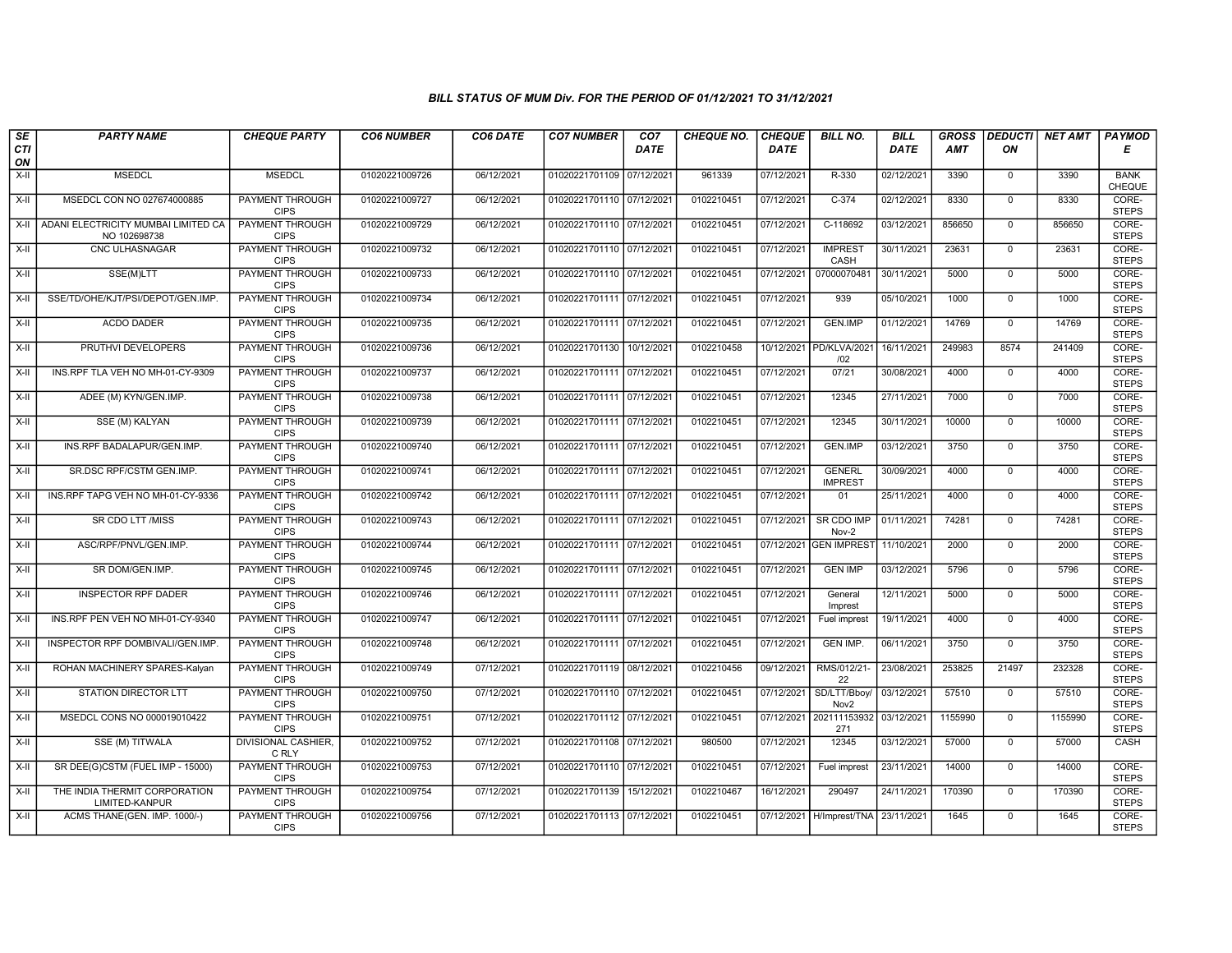| SE               | <b>PARTY NAME</b>                                     | <b>CHEQUE PARTY</b>                   | <b>CO6 NUMBER</b> | CO6 DATE   | <b>CO7 NUMBER</b>         | CO <sub>7</sub> | <b>CHEQUE NO.</b> | <b>CHEQUE</b> | <b>BILL NO.</b>                        | <b>BILL</b> | <b>GROSS</b> |                | <b>DEDUCTI NET AMT</b> | <b>PAYMOD</b>         |
|------------------|-------------------------------------------------------|---------------------------------------|-------------------|------------|---------------------------|-----------------|-------------------|---------------|----------------------------------------|-------------|--------------|----------------|------------------------|-----------------------|
| <b>CTI</b><br>ON |                                                       |                                       |                   |            |                           | <b>DATE</b>     |                   | <b>DATE</b>   |                                        | <b>DATE</b> | <b>AMT</b>   | ON             |                        | Е                     |
| X-II             | ADMO LNL(GEN. IMP Rs.3000/-)                          | PAYMENT THROUGH<br><b>CIPS</b>        | 01020221009757    | 07/12/2021 | 01020221701113 07/12/2021 |                 | 0102210451        | 07/12/2021    | <b>ADMO LNL GI</b><br>DEC <sub>1</sub> | 06/12/2021  | 1040         | 0              | 1040                   | CORE-<br><b>STEPS</b> |
| $X-H$            | <b>SSE C&amp;W MZM</b>                                | <b>PAYMENT THROUGH</b><br><b>CIPS</b> | 01020221009758    | 07/12/2021 | 01020221701117 08/12/2021 |                 | 0102210454        | 08/12/2021    | <b>GEN IMP</b>                         | 01/12/2021  | 25000        | $\mathbf 0$    | 25000                  | CORE-<br><b>STEPS</b> |
| X-II             | <b>INSPECTOR RPF LTT</b>                              | <b>PAYMENT THROUGH</b><br><b>CIPS</b> | 01020221009759    | 07/12/2021 | 01020221701147 17/12/2021 |                 | 0102210470        | 17/12/2021    | GEN. IMP.                              | 26/05/2021  | 2500         | $\mathbf 0$    | 2500                   | CORE-<br><b>STEPS</b> |
| $X-H$            | INSPECTOR RPF LNL/GEN.IMP.                            | PAYMENT THROUGH<br><b>CIPS</b>        | 01020221009760    | 07/12/2021 | 01020221701117 08/12/2021 |                 | 0102210454        | 08/12/2021    | <b>GENERAL</b><br><b>IMPREST</b>       | 01/09/2021  | 2500         | $\mathbf 0$    | 2500                   | CORE-<br><b>STEPS</b> |
| $X-H$            | <b>BHAGVAN SADASHIV GHARAT</b>                        | <b>PAYMENT THROUGH</b><br><b>CIPS</b> | 01020221009761    | 07/12/2021 | 01020221701139 15/12/2021 |                 | 0102210467        | 16/12/2021    | 282495                                 | 20/10/2021  | 17200        | $\mathbf 0$    | 17200                  | CORE-<br><b>STEPS</b> |
| $X-H$            | SM PAREL/ STATION CLEANLINESS                         | <b>DIVISIONAL CASHIER,</b><br>C RLY   | 01020221009762    | 08/12/2021 | 01020221701115 08/12/2021 |                 | 980501            | 08/12/2021    | stn clean imp                          | 29/11/2021  | 61344        | $\mathbf 0$    | 61344                  | <b>CASH</b>           |
| X-II             | SM COMML. CHINCHPOKLI/ STATION<br><b>CLEANLINESS</b>  | <b>DIVISIONAL CASHIER.</b><br>C RLY   | 01020221009763    | 08/12/2021 | 01020221701115 08/12/2021 |                 | 980501            | 08/12/2021    | stn clean imp.                         | 03/12/2021  | 31666        | $\mathbf{0}$   | 31666                  | CASH                  |
| X-II             | SR.CREW CONTROLLER KYN UP YARD                        | PAYMENT THROUGH<br><b>CIPS</b>        | 01020221009764    | 08/12/2021 | 01020221701117 08/12/2021 |                 | 0102210454        | 08/12/2021    | 080333 18                              | 23/11/2021  | 3000         | $\mathbf 0$    | 3000                   | CORE-<br><b>STEPS</b> |
| X-II             | SM COMML. CHUNABHATTI/STATION<br><b>CLEANLINESS</b>   | <b>DIVISIONAL CASHIER.</b><br>C RLY   | 01020221009765    | 08/12/2021 | 01020221701115 08/12/2021 |                 | 980501            | 08/12/2021    | <b>STN CLEAN</b><br>IMP                | 06/12/2021  | 28755        | $\mathbf 0$    | 28755                  | CASH                  |
| X-II             | SM MATUNGA/ STATION CLEANLINESS                       | <b>DIVISIONAL CASHIER.</b><br>C RLY   | 01020221009766    | 08/12/2021 | 01020221701115 08/12/2021 |                 | 980501            | 08/12/2021    | stn clean imp                          | 25/11/2021  | 36255        | $\mathbf 0$    | 36255                  | <b>CASH</b>           |
| $X-H$            | A V ENTERPRISES                                       | <b>PAYMENT THROUGH</b><br><b>CIPS</b> | 01020221009767    | 08/12/2021 | 01020221701119 08/12/2021 |                 | 0102210456        | 09/12/2021    | AVE/21/04                              | 30/10/2021  | 145286       | 15574          | 129712                 | CORE-<br><b>STEPS</b> |
| $X-II$           | SSE/TD/OHE/IGP/DEPOT/GEN.IMP.                         | <b>PAYMENT THROUGH</b><br><b>CIPS</b> | 01020221009768    | 08/12/2021 | 01020221701117 08/12/2021 |                 | 0102210454        | 08/12/2021    | General<br>Impresh                     | 07/10/2021  | 1500         | $\mathbf{0}$   | 1500                   | CORE-<br><b>STEPS</b> |
| X-II             | SM COMML. NAHUR/ STATION<br><b>CLEANLINESS</b>        | DIVISIONAL CASHIER.<br>C RLY          | 01020221009769    | 08/12/2021 | 01020221701115 08/12/2021 |                 | 980501            | 08/12/2021    | stn clean imp                          | 24/11/2021  | 28755        | $\mathbf 0$    | 28755                  | CASH                  |
| X-II             | SM MASJID/ STATION CLEANLINESS                        | <b>DIVISIONAL CASHIER,</b><br>C RLY   | 01020221009770    | 08/12/2021 | 01020221701115 08/12/2021 |                 | 980501            | 08/12/2021    | stn clean imp                          | 22/11/2021  | 76659        | $\mathbf{0}$   | 76659                  | <b>CASH</b>           |
| X-II             | SM COMML. DOCKYARD RD./ STATION<br><b>CLEANLINESS</b> | <b>DIVISIONAL CASHIER.</b><br>C RLY   | 01020221009771    | 08/12/2021 | 01020221701115 08/12/2021 |                 | 980501            | 08/12/2021    | stn clean imp.                         | 03/12/2021  | 38340        | $\mathbf 0$    | 38340                  | CASH                  |
| $X-II$           | CDO WB                                                | <b>DIVISIONAL CASHIER,</b><br>C RLY   | 01020221009772    | 08/12/2021 | 01020221701115 08/12/2021 |                 | 980501            | 08/12/2021    | SSE/C&W/NC<br>C/04                     | 07/12/2021  | 95396        | $\overline{0}$ | 95396                  | CASH                  |
| X-II             | ADEE (TD)/SS/IGP/GEN.IMP.                             | <b>PAYMENT THROUGH</b><br><b>CIPS</b> | 01020221009773    | 08/12/2021 | 01020221701117 08/12/2021 |                 | 0102210454        | 08/12/2021    | General<br>Impresh                     | 22/10/2021  | 3000         | $\mathbf{0}$   | 3000                   | CORE-<br><b>STEPS</b> |
| X-II             | <b>SM KANJURMARG</b>                                  | <b>DIVISIONAL CASHIER</b><br>C RLY    | 01020221009774    | 08/12/2021 | 01020221701115 08/12/2021 |                 | 980501            | 08/12/2021    | <b>IMPREST</b><br>CASH                 | 03/12/2021  | 4660         | $\mathbf 0$    | 4660                   | CASH                  |
| $X-H$            | <b>INSPECTOR RPF WADIBUNDER/GEN.IMP.</b>              | PAYMENT THROUGH<br><b>CIPS</b>        | 01020221009775    | 08/12/2021 | 01020221701117 08/12/2021 |                 | 0102210454        | 08/12/2021    | <b>GEN IMP</b>                         | 03/12/2021  | 5000         | $\mathbf 0$    | 5000                   | CORE-<br><b>STEPS</b> |
| X-II             | <b>INSPECTOR RPF LTT</b>                              | <b>PAYMENT THROUGH</b><br><b>CIPS</b> | 01020221009776    | 08/12/2021 | 01020221701163 21/12/2021 |                 | 0102210475        | 21/12/2021    | GEN. IMP.                              | 26/06/2021  | 2500         | $\mathbf{0}$   | 2500                   | CORE-<br><b>STEPS</b> |
| X-II             | ADEE TD SS KURLA                                      | <b>PAYMENT THROUGH</b><br><b>CIPS</b> | 01020221009777    | 08/12/2021 | 01020221701117 08/12/2021 |                 | 0102210454        | 08/12/2021    | 03                                     | 04/12/2021  | 2915         | $\mathbf 0$    | 2915                   | CORE-<br><b>STEPS</b> |
| X-II             | ASC/RPF/MULUND                                        | <b>PAYMENT THROUGH</b><br><b>CIPS</b> | 01020221009779    | 08/12/2021 | 01020221701117 08/12/2021 |                 | 0102210454        | 08/12/2021    | <b>GEN IMP</b>                         | 06/12/2021  | 2220         | $\mathbf 0$    | 2220                   | CORE-<br><b>STEPS</b> |
| X-II             | INS.RPF CIB/KYN VEH NO MH-01-CY-9319                  | PAYMENT THROUGH<br><b>CIPS</b>        | 01020221009780    | 08/12/2021 | 01020221701117 08/12/2021 |                 | 0102210454        | 08/12/2021    | FUEL IMP.                              | 02/12/2021  | 3500         | $\mathbf 0$    | 3500                   | CORE-<br><b>STEPS</b> |
| X-II             | <b>INSPECTOR RPF ADMN CSTM</b>                        | PAYMENT THROUGH<br><b>CIPS</b>        | 01020221009781    | 08/12/2021 | 01020221701117 08/12/2021 |                 | 0102210454        | 08/12/2021    | IMP CST(A)                             | 31/08/2021  | 4910         | $\mathbf{0}$   | 4910                   | CORE-<br><b>STEPS</b> |
| X-II             | MOTER TRAINING CENTER KURLA                           | PAYMENT THROUGH<br><b>CIPS</b>        | 01020221009782    | 08/12/2021 | 01020221701117 08/12/2021 |                 | 0102210454        | 08/12/2021    | GEN.IMP.                               | 06/12/2021  | 5000         | $\mathbf 0$    | 5000                   | CORE-<br><b>STEPS</b> |
| X-II             | SR.DSO CSTM/GEN.IMP.                                  | <b>PAYMENT THROUGH</b><br><b>CIPS</b> | 01020221009783    | 08/12/2021 | 01020221701117 08/12/2021 |                 | 0102210454        | 08/12/2021    | 10                                     | 29/11/2021  | 4000         | $\mathbf 0$    | 4000                   | CORE-<br><b>STEPS</b> |
| X-II             | V C RAIL INFRA TECH PVT LTD                           | PAYMENT THROUGH<br><b>CIPS</b>        | 01020221009784    | 08/12/2021 | 01020221701129 10/12/2021 |                 | 0102210458        | 10/12/2021    | 273164                                 | 05/12/2021  | 258690       | $\mathbf 0$    | 258690                 | CORE-<br><b>STEPS</b> |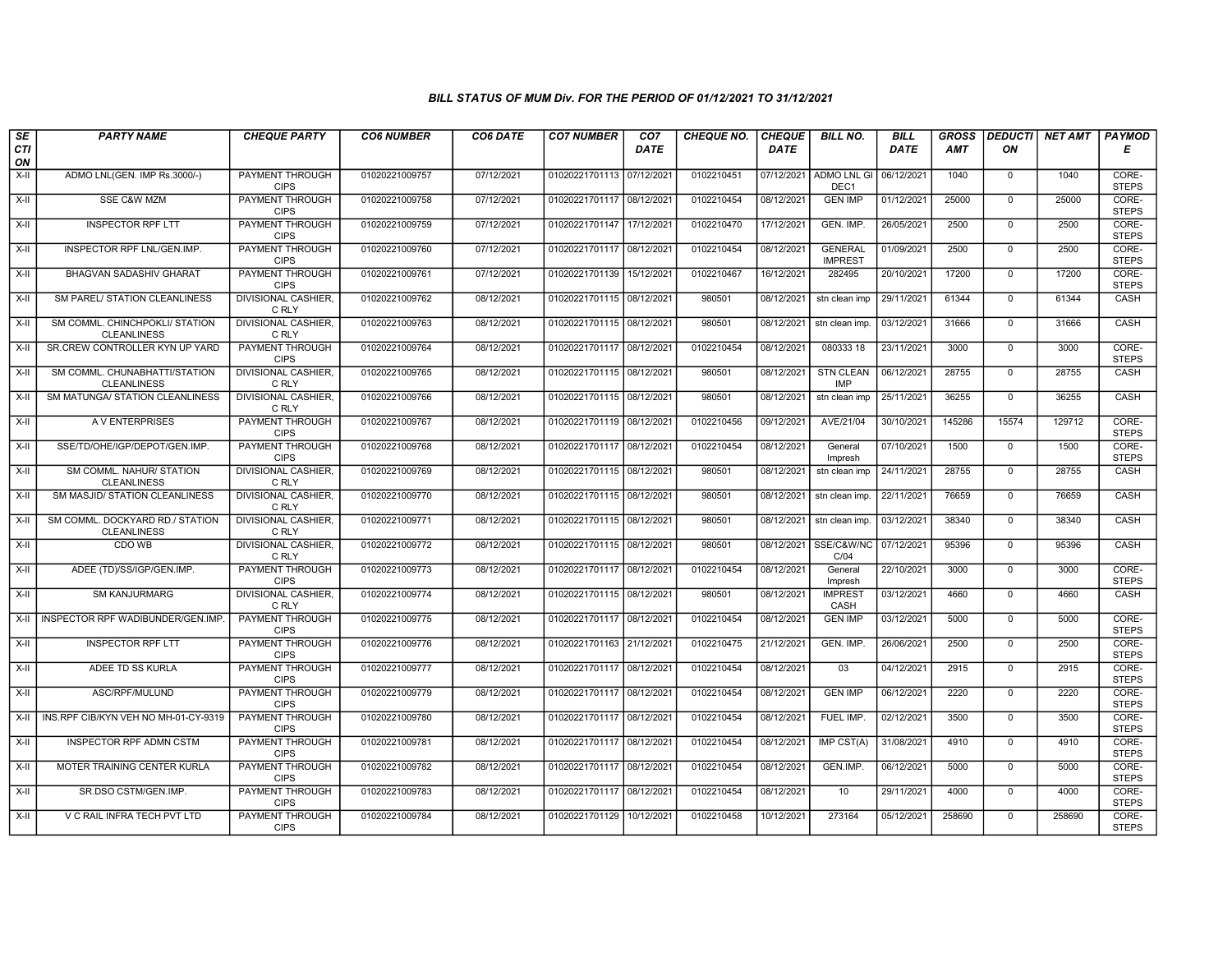| SE        | <b>PARTY NAME</b>                    | <b>CHEQUE PARTY</b>                   | <b>CO6 NUMBER</b> | CO6 DATE   | <b>CO7 NUMBER</b>         | CO <sub>7</sub> | CHEQUE NO. | <b>CHEQUE</b> | <b>BILL NO.</b>                  | <b>BILL</b> | <b>GROSS</b> | <b>DEDUCTI</b> | NET AMT | <b>PAYMOD</b>                |
|-----------|--------------------------------------|---------------------------------------|-------------------|------------|---------------------------|-----------------|------------|---------------|----------------------------------|-------------|--------------|----------------|---------|------------------------------|
| CTI<br>ON |                                      |                                       |                   |            |                           | <b>DATE</b>     |            | <b>DATE</b>   |                                  | DATE        | <b>AMT</b>   | ON             |         | Е                            |
| $X-H$     | INS.RPF IGP VEH NO MH-01-CY-9328     | PAYMENT THROUGH<br><b>CIPS</b>        | 01020221009785    | 08/12/2021 | 01020221701117 08/12/2021 |                 | 0102210454 | 08/12/2021    | 1234                             | 03/12/2021  | 4000         | $\overline{0}$ | 4000    | CORE-<br><b>STEPS</b>        |
| $X-H$     | M/S. DRD ELECTRICALS                 | <b>PAYMENT THROUGH</b><br><b>CIPS</b> | 01020221009786    | 08/12/2021 | 01020221701129 10/12/2021 |                 | 0102210458 | 10/12/2021    | 270081                           | 03/12/2021  | 15400        | $\overline{0}$ | 15400   | CORE-<br><b>STEPS</b>        |
| X-II      | INSPECTOR RPF IGP/GEN.IMP.           | PAYMENT THROUGH<br><b>CIPS</b>        | 01020221009787    | 08/12/2021 | 01020221701117 08/12/2021 |                 | 0102210454 | 08/12/2021    | 1234                             | 03/12/2021  | 3750         | $\mathbf 0$    | 3750    | CORE-<br><b>STEPS</b>        |
| $X-II$    | KRUSHNA RAMA ZUGARE-THANE            | PAYMENT THROUGH<br><b>CIPS</b>        | 01020221009788    | 08/12/2021 | 01020221701129            | 10/12/2021      | 0102210458 | 10/12/2021    | 290361                           | 07/12/2021  | 57100        | $\mathbf 0$    | 57100   | CORE-<br><b>STEPS</b>        |
| $X-H$     | <b>SM IGATPURI</b>                   | <b>PAYMENT THROUGH</b><br><b>CIPS</b> | 01020221009789    | 08/12/2021 | 01020221701116 08/12/2021 |                 | 0102210454 | 08/12/2021    | <b>BOX BOY IMP</b>               | 23/11/2021  | 38340        | $\mathbf 0$    | 38340   | CORE-<br><b>STEPS</b>        |
| $X-H$     | INSPECTOR/RPF/MTN/WORKS/GEN.IMP.     | <b>PAYMENT THROUGH</b><br><b>CIPS</b> | 01020221009791    | 08/12/2021 | 01020221701117 08/12/2021 |                 | 0102210454 |               | 08/12/2021 GEN.IMP.RPF.<br>MTN.  | 02/12/2021  | 4760         | $\overline{0}$ | 4760    | CORE-<br><b>STEPS</b>        |
| X-II      | ADEN (NE) KYN/GEN.IMP.               | PAYMENT THROUGH<br><b>CIPS</b>        | 01020221009792    | 08/12/2021 | 01020221701117 08/12/2021 |                 | 0102210454 | 08/12/2021    | BB/W/KYN/130<br>3/IM             | 06/11/2021  | 3500         | $\mathbf{0}$   | 3500    | CORE-<br><b>STEPS</b>        |
| $X-H$     | ADEN M IGP                           | <b>PAYMENT THROUGH</b><br><b>CIPS</b> | 01020221009793    | 08/12/2021 | 01020221701116 08/12/2021 |                 | 0102210454 | 08/12/2021    | Pet/cr/20-<br>21/116             | 22/11/2021  | 18000        | $\overline{0}$ | 18000   | CORE-<br><b>STEPS</b>        |
| X-II      | <b>SSE P/W VASIND</b>                | <b>PAYMENT THROUGH</b><br><b>CIPS</b> | 01020221009794    | 08/12/2021 | 01020221701116 08/12/2021 |                 | 0102210454 | 08/12/2021    | 11/2021                          | 04/12/2021  | 25000        | $\mathbf 0$    | 25000   | CORE-<br><b>STEPS</b>        |
| $X-H$     | <b>SSE P/W TURBHE</b>                | <b>PAYMENT THROUGH</b><br><b>CIPS</b> | 01020221009795    | 08/12/2021 | 01020221701116 08/12/2021 |                 | 0102210454 | 08/12/2021    | 1018                             | 10/07/2021  | 24760        | $\overline{0}$ | 24760   | CORE-<br><b>STEPS</b>        |
| X-II      | SSE P/W BY                           | PAYMENT THROUGH<br><b>CIPS</b>        | 01020221009796    | 08/12/2021 | 01020221701116 08/12/2021 |                 | 0102210454 | 08/12/2021    | SAFETY<br><b>IMPREST</b>         | 06/12/2021  | 24844        | $\mathbf{0}$   | 24844   | CORE-<br><b>STEPS</b>        |
| X-II      | <b>CMS KYN</b>                       | DIVISIONAL CASHIER.<br>C RLY          | 01020221009798    | 08/12/2021 | 01020221701118 08/12/2021 |                 | 980502     | 09/12/2021    | 473513                           | 15/11/2021  | 86064        | $\mathbf 0$    | 86064   | CASH                         |
| $X-H$     | <b>CMS KYN</b>                       | <b>DIVISIONAL CASHIER,</b><br>C RLY   | 01020221009799    | 08/12/2021 | 01020221701118 08/12/2021 |                 | 980502     | 09/12/2021    | 473518                           | 04/12/2021  | 39999        | $\overline{0}$ | 39999   | CASH                         |
| X-II      | RELIANCE JOI INFOCOMM LTD            | <b>PAYMENT THROUGH</b><br><b>CIPS</b> | 01020221009800    | 08/12/2021 | 01020221701120 08/12/2021 |                 | 0102210456 | 09/12/2021    | 521000107526                     | 01/12/2021  | 743712       | 25211          | 718501  | CORE-<br><b>STEPS</b>        |
| X-II      | INS.RPF PEN VEH NO MH-01-CY-9340     | PAYMENT THROUGH<br><b>CIPS</b>        | 01020221009801    | 08/12/2021 | 01020221701128 10/12/2021 |                 | 0102210458 | 10/12/2021    | Fuel imprest                     | 19/11/2021  | 4000         | $\Omega$       | 4000    | CORE-<br><b>STEPS</b>        |
| X-II      | ASC/RPF/WADIBUNDER/GEN.IMP.          | DIVISIONAL CASHIER.<br>C RLY          | 01020221009802    | 08/12/2021 | 01020221701121 09/12/2021 |                 | 980502     | 09/12/2021    | <b>GENERAL</b><br><b>IMPREST</b> | 01/03/2021  | 954          | $\mathbf 0$    | 954     | CASH                         |
| X-II      | SUB INS.RPF ABH VEH NO MH-01-CY-9308 | <b>DIVISIONAL CASHIER.</b><br>C RLY   | 01020221009803    | 08/12/2021 | 01020221701121 09/12/2021 |                 | 980502     | 09/12/2021    | FUEL IMP.                        | 29/09/2021  | 4000         | $\overline{0}$ | 4000    | CASH                         |
| $X-H$     | APO L AND W                          | <b>DIVISIONAL CASHIER.</b><br>C RLY   | 01020221009804    | 08/12/2021 | 01020221701121 09/12/2021 |                 | 980502     | 09/12/2021    | $\mathbf{1}$                     | 01/11/2021  | 10000        | $\mathbf 0$    | 10000   | CASH                         |
| $X-H$     | PAT AND COMPANY-MUMBAI               | PAYMENT THROUGH<br><b>CIPS</b>        | 01020221009805    | 08/12/2021 | 01020221701120 08/12/2021 |                 | 0102210456 | 09/12/2021    | 10                               | 06/12/2021  | 16319        | 291            | 16028   | CORE-<br><b>STEPS</b>        |
| X-II      | <b>VINDHYA INFOTECH</b>              | PAYMENT THROUGH<br><b>CIPS</b>        | 01020221009806    | 08/12/2021 | 01020221701120 08/12/2021 |                 | 0102210456 | 09/12/2021    | 40/2021-22                       | 04/12/2021  | 19347        | 328            | 19019   | CORE-<br><b>STEPS</b>        |
| X-II      | <b>BPCL E CMS</b>                    | PAYMENT THROUGH<br><b>CIPS</b>        | 01020221009807    | 09/12/2021 | 01020221701123 09/12/2021 |                 | 0102210456 | 09/12/2021    | 103/48                           | 06/12/2021  | 781528       | $\mathbf{0}$   | 781528  | CORE-<br><b>STEPS</b>        |
| X-II      | DCTI CSTM GEN.IMP.                   | <b>PAYMENT THROUGH</b><br><b>CIPS</b> | 01020221009808    | 09/12/2021 | 01020221701128 10/12/2021 |                 | 0102210458 | 10/12/2021    | 1000076                          | 29/10/2021  | 6000         | $\Omega$       | 6000    | CORE-<br><b>STEPS</b>        |
| X-II      | SSE/TD/PSI/DPT/PNVL/GEN.IMP.         | DIVISIONAL CASHIER.<br>C RLY          | 01020221009809    | 09/12/2021 | 01020221701121 09/12/2021 |                 | 980502     | 09/12/2021    | General<br>Imprest               | 22/11/2021  | 1298         | $\mathbf 0$    | 1298    | CASH                         |
| $X-H$     | SSE/TD/OHE/IGP/PSI/DEPOT/GEN.IMP.    | <b>DIVISIONAL CASHIER,</b><br>C RLY   | 01020221009810    | 09/12/2021 | 01020221701121 09/12/2021 |                 | 980502     | 09/12/2021    | Gen Imprest                      | 29/11/2021  | 999          | $\Omega$       | 999     | CASH                         |
| $X-II$    | INSPECTOR RPF/ DS/FEEDING CH.        | <b>DIVISIONAL CASHIER.</b><br>C RLY   | 01020221009811    | 09/12/2021 | 01020221701121 09/12/2021 |                 | 980502     | 09/12/2021    | <b>DS.MTN FEED</b>               | 18/11/2021  | 284100       | $\Omega$       | 284100  | CASH                         |
| $X-H$     | <b>BEST</b>                          | <b>BEST</b>                           | 01020221009812    | 09/12/2021 | 01020221701122 09/12/2021 |                 | 961341     | 15/12/2021    | R-8130                           | 04/12/2021  | 97660        | $\mathbf 0$    | 97660   | <b>BANK</b><br>CHEQUE        |
| X-II      | <b>MSEDCL</b>                        | <b>MSEDCL</b>                         | 01020221009813    | 09/12/2021 | 01020221701122 09/12/2021 |                 | 961342     | 15/12/2021    | R-32, 18                         | 07/12/2021  | 540          | $\mathbf 0$    | 540     | <b>BANK</b><br><b>CHEQUE</b> |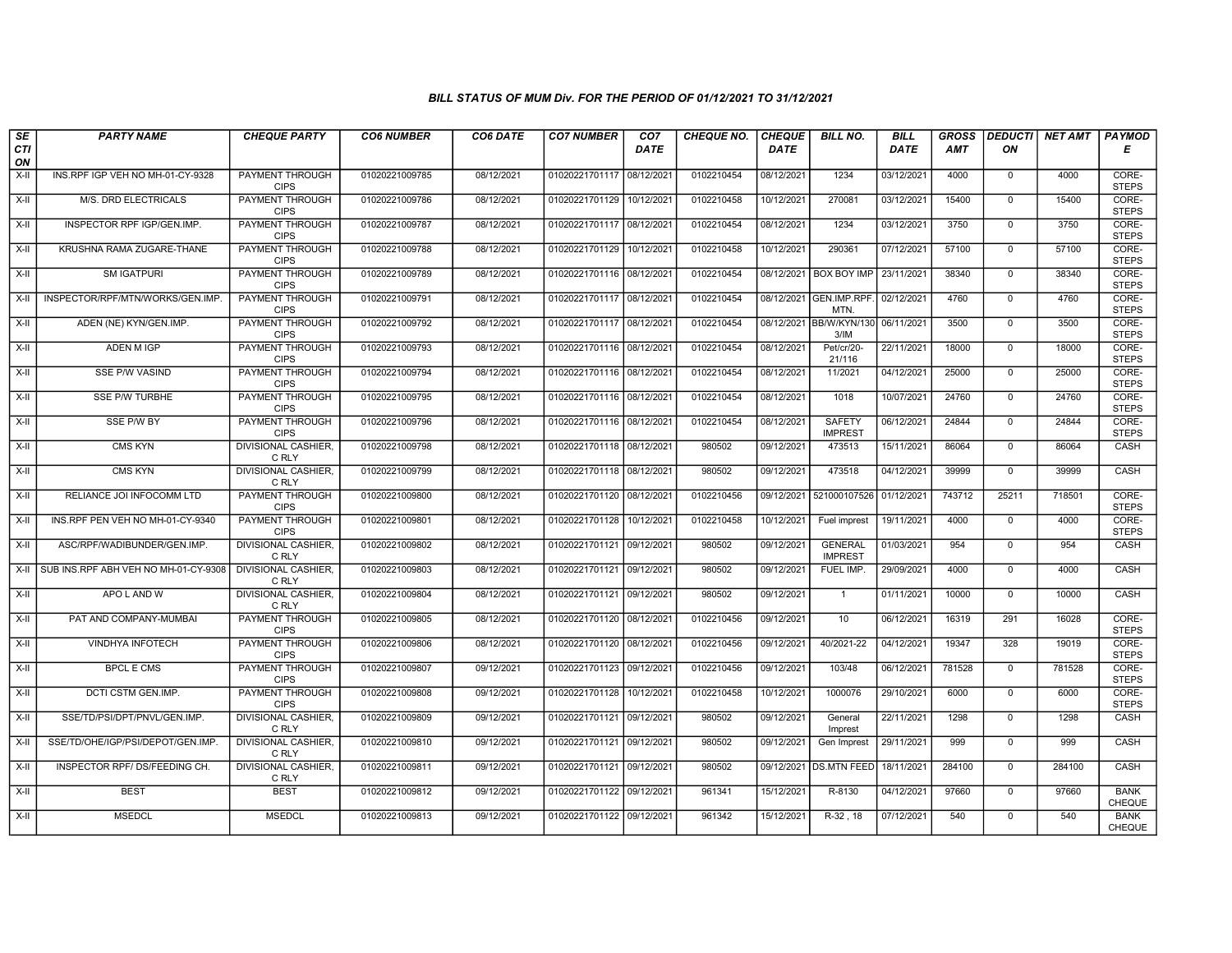| SE        | <b>PARTY NAME</b>                                          | <b>CHEQUE PARTY</b>                   | <b>CO6 NUMBER</b> | CO6 DATE   | <b>CO7 NUMBER</b>         | CO7         | CHEQUE NO. | <b>CHEQUE</b> | <b>BILL NO.</b>               | <b>BILL</b> | <b>GROSS</b> | <b>DEDUCTI</b> | <b>NET AMT</b> | <b>PAYMOD</b>         |
|-----------|------------------------------------------------------------|---------------------------------------|-------------------|------------|---------------------------|-------------|------------|---------------|-------------------------------|-------------|--------------|----------------|----------------|-----------------------|
| CTI<br>ON |                                                            |                                       |                   |            |                           | <b>DATE</b> |            | DATE          |                               | <b>DATE</b> | <b>AMT</b>   | ON             |                | Е                     |
| X-II      | SM COMML. MUMBRA , STATION<br><b>CLEANLINESS</b>           | <b>DIVISIONAL CASHIER.</b><br>C RLY   | 01020221009814    | 09/12/2021 | 01020221701122 09/12/2021 |             | 980504     | 15/12/2021    | stn clean imp                 | 23/11/2021  | 47550        | $\mathbf 0$    | 47550          | CASH                  |
| $X-H$     | SSE/TD/OHE/KYN/PSI/DEPOT/GEN.IMP.                          | <b>PAYMENT THROUGH</b><br><b>CIPS</b> | 01020221009815    | 09/12/2021 | 01020221701128 10/12/2021 |             | 0102210458 | 10/12/2021    | LTD/KYN/118                   | 02/12/2021  | 1000         | $\Omega$       | 1000           | CORE-<br><b>STEPS</b> |
| X-II      | <b>SM TILAK NAGAR</b>                                      | PAYMENT THROUGH<br><b>CIPS</b>        | 01020221009816    | 09/12/2021 | 01020221701123 09/12/2021 |             | 0102210456 | 09/12/2021    | <b>IMPREST</b><br>CASH        | 17/11/2021  | 6943         | $\mathbf 0$    | 6943           | CORE-<br><b>STEPS</b> |
|           | X-II   ADANI ELECTRICITY MUMBAI LIMITED CA<br>NO 102698735 | <b>PAYMENT THROUGH</b><br><b>CIPS</b> | 01020221009818    | 09/12/2021 | 01020221701123 09/12/2021 |             | 0102210456 | 09/12/2021    | $C-0$                         | 04/12/2021  | 53730        | $\overline{0}$ | 53730          | CORE-<br><b>STEPS</b> |
| X-II      | MSEDCL CONS NO 000019024610                                | <b>PAYMENT THROUGH</b><br><b>CIPS</b> | 01020221009819    | 09/12/2021 | 01020221701123 09/12/2021 |             | 0102210456 | 09/12/2021    | I-66756                       | 06/12/2021  | 676460       | $\Omega$       | 676460         | CORE-<br><b>STEPS</b> |
| X-II      | TORRENT POWER CON NO 000189008601                          | <b>PAYMENT THROUGH</b><br><b>CIPS</b> | 01020221009820    | 09/12/2021 | 01020221701123 09/12/2021 |             | 0102210456 | 09/12/2021    | C-50400                       | 06/12/2021  | 522630       | $\mathbf{0}$   | 522630         | CORE-<br><b>STEPS</b> |
| X-II      | ADANI ELECTRICITY MUMBAI LIMITED CA<br>NO 102698731        | PAYMENT THROUGH<br><b>CIPS</b>        | 01020221009822    | 09/12/2021 | 01020221701123 09/12/2021 |             | 0102210456 | 09/12/2021    | $C-24552$                     | 04/12/2021  | 182470       | $\mathbf 0$    | 182470         | CORE-<br><b>STEPS</b> |
| X-II      | MSEDCL CONS NO 028519033500                                | PAYMENT THROUGH<br><b>CIPS</b>        | 01020221009823    | 09/12/2021 | 01020221701123 09/12/2021 |             | 0102210456 | 09/12/2021    | $I-16278$                     | 07/12/2021  | 221900       | $\mathbf{0}$   | 221900         | CORE-<br><b>STEPS</b> |
| $X-H$     | MSEDCL CONS NO 000019001971                                | PAYMENT THROUGH<br><b>CIPS</b>        | 01020221009824    | 09/12/2021 | 01020221701123 09/12/2021 |             | 0102210456 | 09/12/2021    | $I-31977$                     | 06/12/2021  | 261910       | $\overline{0}$ | 261910         | CORE-<br><b>STEPS</b> |
| X-II      | MSEDCL CONS NO 020029010928                                | PAYMENT THROUGH<br><b>CIPS</b>        | 01020221009825    | 09/12/2021 | 01020221701123 09/12/2021 |             | 0102210456 | 09/12/2021    | C 18295                       | 07/12/2021  | 290920       | $\mathbf 0$    | 290920         | CORE-<br><b>STEPS</b> |
| X-II      | MSEDCL CONS NO 020029056180                                | PAYMENT THROUGH<br><b>CIPS</b>        | 01020221009827    | 09/12/2021 | 01020221701123 09/12/2021 |             | 0102210456 | 09/12/2021    | 18210                         | 07/12/2021  | 208340       | $\mathbf 0$    | 208340         | CORE-<br><b>STEPS</b> |
| X-II      | MSEDCL CONS NO 020029010961                                | PAYMENT THROUGH<br><b>CIPS</b>        | 01020221009828    | 09/12/2021 | 01020221701123 09/12/2021 |             | 0102210456 | 09/12/2021    | I 41586                       | 07/12/2021  | 421540       | $\Omega$       | 421540         | CORE-<br><b>STEPS</b> |
| X-II      | MSEDCL CON NO 050499005595                                 | PAYMENT THROUGH<br><b>CIPS</b>        | 01020221009829    | 09/12/2021 | 01020221701123 09/12/2021 |             | 0102210456 | 09/12/2021    | $I-20447$                     | 07/12/2021  | 188620       | $\mathbf 0$    | 188620         | CORE-<br><b>STEPS</b> |
| $X-H$     | MSEDCL CONS NO 028659011371                                | PAYMENT THROUGH<br><b>CIPS</b>        | 01020221009830    | 09/12/2021 | 01020221701123 09/12/2021 |             | 0102210456 | 09/12/2021    | $I-16344$                     | 07/12/2021  | 184600       | $\overline{0}$ | 184600         | CORE-<br><b>STEPS</b> |
| X-II      | MSEDCL CON NO 050499005447                                 | PAYMENT THROUGH<br><b>CIPS</b>        | 01020221009831    | 09/12/2021 | 01020221701123 09/12/2021 |             | 0102210456 | 09/12/2021    | I-58523                       | 07/12/2021  | 486280       | $\Omega$       | 486280         | CORE-<br><b>STEPS</b> |
| X-II      | MSEDCL CON NO 036249014979                                 | <b>PAYMENT THROUGH</b><br><b>CIPS</b> | 01020221009832    | 09/12/2021 | 01020221701123 09/12/2021 |             | 0102210456 | 09/12/2021    | $I-16805$                     | 07/12/2021  | 149150       | $\overline{0}$ | 149150         | CORE-<br><b>STEPS</b> |
| X-II      | MSEDCL CONS NO 028519011362                                | <b>PAYMENT THROUGH</b><br><b>CIPS</b> | 01020221009833    | 09/12/2021 | 01020221701123 09/12/2021 |             | 0102210456 | 09/12/2021    | $I-111501$                    | 07/12/2021  | 992760       | $\mathbf 0$    | 992760         | CORE-<br><b>STEPS</b> |
| X-II      | MAXIMUS SOLUTIONS-THANE                                    | PAYMENT THROUGH<br><b>CIPS</b>        | 01020221009834    | 09/12/2021 | 01020221701124 09/12/2021 |             | 0102210458 |               | 10/12/2021 MS/018B/2021<br>22 | 16/08/2021  | 110860       | 14074          | 96786          | CORE-<br><b>STEPS</b> |
| X-II      | MSEDCL CON NO 050499005340                                 | PAYMENT THROUGH<br><b>CIPS</b>        | 01020221009835    | 09/12/2021 | 01020221701123 09/12/2021 |             | 0102210456 | 09/12/2021    | $1-9747$                      | 07/12/2021  | 121370       | $\Omega$       | 121370         | CORE-<br><b>STEPS</b> |
| X-II      | MSEDCL CON NO 026539012249                                 | PAYMENT THROUGH<br><b>CIPS</b>        | 01020221009836    | 09/12/2021 | 01020221701123 09/12/2021 |             | 0102210456 | 09/12/2021    | $I-12175$                     | 07/12/2021  | 121440       | $\mathbf 0$    | 121440         | CORE-<br><b>STEPS</b> |
| $X-H$     | MSEDCL CONS NO 020029023430                                | PAYMENT THROUGH<br><b>CIPS</b>        | 01020221009837    | 09/12/2021 | 01020221701123 09/12/2021 |             | 0102210456 | 09/12/2021    | 34179                         | 07/12/2021  | 463610       | $\overline{0}$ | 463610         | CORE-<br><b>STEPS</b> |
| X-II      | MSEDCL CONS NO 020029012564                                | <b>PAYMENT THROUGH</b><br><b>CIPS</b> | 01020221009838    | 09/12/2021 | 01020221701123 09/12/2021 |             | 0102210456 | 09/12/2021    | 91410                         | 07/12/2021  | 764320       | $\mathbf{0}$   | 764320         | CORE-<br><b>STEPS</b> |
| X-II      | MSEDCL CON NO 026539016856                                 | PAYMENT THROUGH<br><b>CIPS</b>        | 01020221009839    | 09/12/2021 | 01020221701123 09/12/2021 |             | 0102210456 | 09/12/2021    | I-28742                       | 07/12/2021  | 239360       | $\mathbf 0$    | 239360         | CORE-<br><b>STEPS</b> |
| X-II      | MSEDCL CONS NO 025559015621                                | PAYMENT THROUGH<br><b>CIPS</b>        | 01020221009840    | 09/12/2021 | 01020221701123 09/12/2021 |             | 0102210456 | 09/12/2021    | $1-4821$                      | 07/12/2021  | 190150       | $\mathbf 0$    | 190150         | CORE-<br><b>STEPS</b> |
| X-II      | TORRENT POWER LTD CON NO<br>14830728997                    | PAYMENT THROUGH<br><b>CIPS</b>        | 01020221009841    | 09/12/2021 | 01020221701123 09/12/2021 |             | 0102210456 | 09/12/2021    | $C-3220$                      | 07/12/2021  | 38610        | $\mathbf 0$    | 38610          | CORE-<br><b>STEPS</b> |
| $X-H$     | ADEE/TL/AC/LTT (GEN IMP)                                   | PAYMENT THROUGH<br><b>CIPS</b>        | 01020221009842    | 09/12/2021 | 01020221701128 10/12/2021 |             | 0102210458 | 10/12/2021    | general imprest               | 07/12/2021  | 28149        | $\mathsf{O}$   | 28149          | CORE-<br><b>STEPS</b> |
| X-II      | SR DEE (TD) CSTM/GEN.IMP.                                  | <b>PAYMENT THROUGH</b><br><b>CIPS</b> | 01020221009843    | 09/12/2021 | 01020221701128 10/12/2021 |             | 0102210458 | 10/12/2021    | <b>GEN IMP</b>                | 07/12/2021  | 6000         | $\mathbf 0$    | 6000           | CORE-<br><b>STEPS</b> |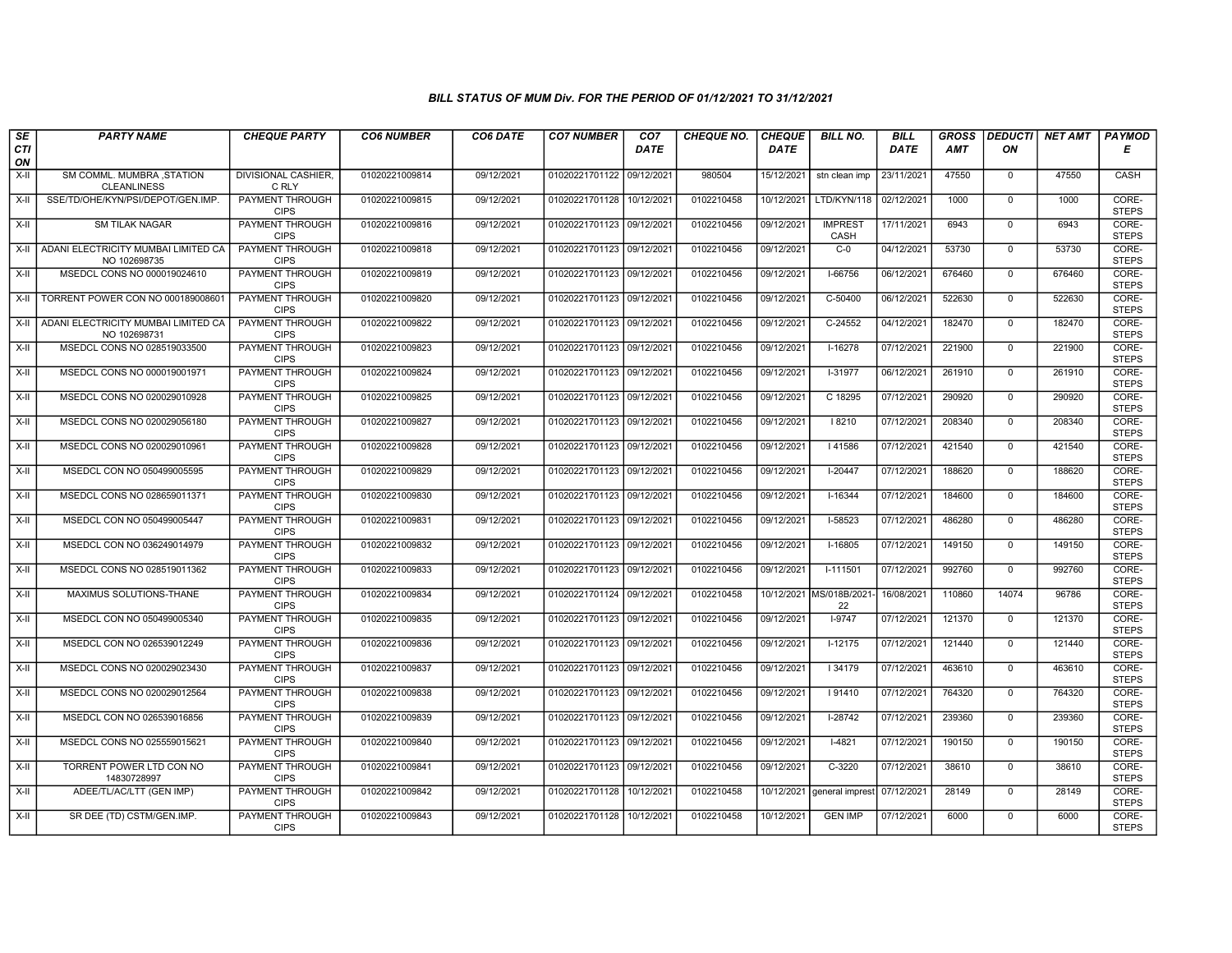| SE               | <b>PARTY NAME</b>                               | <b>CHEQUE PARTY</b>                   | <b>CO6 NUMBER</b> | CO6 DATE   | <b>CO7 NUMBER</b>         | CO7        | <b>CHEQUE NO.</b> | <b>CHEQUE</b> | <b>BILL NO.</b>             | <b>BILL</b> | <b>GROSS</b> |                | DEDUCTI NET AMT | <b>PAYMOD</b>                |
|------------------|-------------------------------------------------|---------------------------------------|-------------------|------------|---------------------------|------------|-------------------|---------------|-----------------------------|-------------|--------------|----------------|-----------------|------------------------------|
| <b>CTI</b><br>ON |                                                 |                                       |                   |            |                           | DATE       |                   | <b>DATE</b>   |                             | DATE        | AMT          | ON             |                 | Е                            |
| $X-H$            | INSPECTOR RPSF/HQ/THK/GEN.IMP                   | <b>PAYMENT THROUGH</b><br><b>CIPS</b> | 01020221009844    | 09/12/2021 | 01020221701128            | 10/12/2021 | 0102210458        | 10/12/2021    | 12BN/IPF-<br>HQ/Imp.        | 06/12/2021  | 1500         | $\mathbf 0$    | 1500            | CORE-<br><b>STEPS</b>        |
| $X-H$            | INSPECTOR/ RPSF/BARRACK/GEN. IMP.               | <b>PAYMENT THROUGH</b><br><b>CIPS</b> | 01020221009845    | 09/12/2021 | 01020221701128 10/12/2021 |            | 0102210458        | 10/12/2021    | 12BN/IPF/B-<br><b>IMP</b>   | 06/12/2021  | 5000         | $\mathbf 0$    | 5000            | CORE-<br><b>STEPS</b>        |
| X-II             | INSPECTOR RPSF/THK /BQM/GEN.IMP.                | PAYMENT THROUGH<br><b>CIPS</b>        | 01020221009846    | 09/12/2021 | 01020221701128 10/12/2021 |            | 0102210458        | 10/12/2021    | 12BN/BQM/IM/<br><b>NOV</b>  | 03/12/2021  | 1437         | $\mathbf 0$    | 1437            | CORE-<br><b>STEPS</b>        |
| $X-H$            | SSE/OHE/CLA/GEN.IMP.                            | <b>PAYMENT THROUGH</b><br><b>CIPS</b> | 01020221009847    | 09/12/2021 | 01020221701128            | 10/12/2021 | 0102210458        | 10/12/2021    | $\overline{A}$              | 02/12/2021  | 1050         | $\overline{0}$ | 1050            | CORE-<br><b>STEPS</b>        |
| X-II             | SR DSTE (N) CSTM/FUEL.IMP.                      | <b>PAYMENT THROUGH</b><br><b>CIPS</b> | 01020221009848    | 09/12/2021 | 01020221701128 10/12/2021 |            | 0102210458        | 10/12/2021    | FUEL.IMP.                   | 07/12/2021  | 12000        | $\mathbf{0}$   | 12000           | CORE-<br><b>STEPS</b>        |
| X-II             | MSEDCL CON NO 032570002316                      | <b>PAYMENT THROUGH</b><br><b>CIPS</b> | 01020221009849    | 09/12/2021 | 01020221701123 09/12/2021 |            | 0102210456        | 09/12/2021    | C 1729                      | 08/11/2021  | 10820        | $\mathbf{0}$   | 10820           | CORE-<br><b>STEPS</b>        |
| X-II             | INSPECTOR RPF/KARJET/GEN.IMP                    | <b>PAYMENT THROUGH</b><br><b>CIPS</b> | 01020221009850    | 09/12/2021 | 01020221701133            | 14/12/2021 | 0102210463        | 14/12/2021    | <b>GEN Imprest</b>          | 03/12/2021  | 4302         | $\Omega$       | 4302            | CORE-<br><b>STEPS</b>        |
| $X-II$           | INS.RPF KJT VEH NO MH-01-CY-9313                | PAYMENT THROUGH<br><b>CIPS</b>        | 01020221009851    | 09/12/2021 | 01020221701128            | 10/12/2021 | 0102210458        | 10/12/2021    | <b>FUEL IMP</b>             | 03/12/2021  | 3800         | $\mathbf 0$    | 3800            | CORE-<br><b>STEPS</b>        |
| $X-H$            | SIPF/RPF/NERAL/FUEL.IMP.                        | <b>PAYMENT THROUGH</b><br><b>CIPS</b> | 01020221009853    | 09/12/2021 | 01020221701128 10/12/2021 |            | 0102210458        | 10/12/2021    | <b>FUEL IMP</b>             | 03/12/2021  | 4000         | $\overline{0}$ | 4000            | CORE-<br><b>STEPS</b>        |
| X-II             | <b>INSPECTOR RPSF/THK/BN</b><br>OFFICE/GEN.IMP. | <b>PAYMENT THROUGH</b><br><b>CIPS</b> | 01020221009854    | 09/12/2021 | 01020221701128 10/12/2021 |            | 0102210458        | 10/12/2021    | 12BN/14/78                  | 04/12/2021  | 4900         | $\mathbf 0$    | 4900            | CORE-<br><b>STEPS</b>        |
| X-II             | MOTORMEN TRAINING CENTER<br>KYN/GEN.IMP         | PAYMENT THROUGH<br><b>CIPS</b>        | 01020221009855    | 09/12/2021 | 01020221701128            | 10/12/2021 | 0102210458        | 10/12/2021    | TRSO/PROP                   | 25/11/2021  | 4985         | $\mathbf{0}$   | 4985            | CORE-<br><b>STEPS</b>        |
| X-II             | SR DEE (TRS) SNPD/GEN.IMP.                      | PAYMENT THROUGH<br><b>CIPS</b>        | 01020221009856    | 09/12/2021 | 01020221701128 10/12/2021 |            | 0102210458        | 10/12/2021    | <b>BB/AC/FX/TRS</b><br>/PRO | 02/12/2021  | 9633         | $\Omega$       | 9633            | CORE-<br><b>STEPS</b>        |
| X-II             | <b>ADSTE TELE BY</b>                            | <b>PAYMENT THROUGH</b><br><b>CIPS</b> | 01020221009857    | 09/12/2021 | 01020221701128            | 10/12/2021 | 0102210458        | 10/12/2021    | GENL.IMP                    | 01/12/2021  | 5000         | $\mathbf 0$    | 5000            | CORE-<br><b>STEPS</b>        |
| $X-H$            | SR DEE TRS/KLAVA/GEN.IMP.                       | <b>PAYMENT THROUGH</b><br><b>CIPS</b> | 01020221009858    | 09/12/2021 | 01020221701128 10/12/2021 |            | 0102210458        | 10/12/2021    | 088 to 169                  | 25/10/2021  | 9303         | $\mathbf{0}$   | 9303            | CORE-<br><b>STEPS</b>        |
| X-II             | <b>M/S SHARMA ENTERPRISE</b>                    | PAYMENT THROUGH<br><b>CIPS</b>        | 01020221009859    | 10/12/2021 | 01020221701137 14/12/2021 |            | 0102210464        | 15/12/2021    | 20/21-10/02                 | 15/11/2021  | 233640       | 15683          | 217957          | CORE-<br><b>STEPS</b>        |
| X-II             | AKHTAR ENTERPRISES-MUMBAI                       | <b>PAYMENT THROUGH</b><br><b>CIPS</b> | 01020221009860    | 10/12/2021 | 01020221701139 15/12/2021 |            | 0102210467        | 16/12/2021    | 144421                      | 09/12/2021  | 549500       | $\overline{0}$ | 549500          | CORE-<br><b>STEPS</b>        |
| X-II             | <b>SR DCM WKS</b>                               | <b>PAYMENT THROUGH</b><br><b>CIPS</b> | 01020221009861    | 10/12/2021 | 01020221701127 10/12/2021 |            | 0102210458        | 10/12/2021    | gmpantryimpre<br>st         | 08/12/2021  | 49844        | $\mathbf{0}$   | 49844           | CORE-<br><b>STEPS</b>        |
| X-II             | SR DOM (G) CSTM/GEN.IMP.                        | <b>PAYMENT THROUGH</b><br><b>CIPS</b> | 01020221009862    | 10/12/2021 | 01020221701127            | 10/12/2021 | 0102210458        | 10/12/2021    | sr dom g                    | 06/12/2021  | 4999         | $\mathbf 0$    | 4999            | CORE-<br><b>STEPS</b>        |
| $X-H$            | <b>STATION DIRECTOR CSMT</b>                    | <b>PAYMENT THROUGH</b><br><b>CIPS</b> | 01020221009863    | 10/12/2021 | 01020221701127            | 10/12/2021 | 0102210458        | 10/12/2021    | General<br>imprest          | 08/12/2021  | 41284        | $\Omega$       | 41284           | CORE-<br><b>STEPS</b>        |
| $X-II$           | LALJI KEWALA PRASAD TRIPATHI                    | PAYMENT THROUGH<br><b>CIPS</b>        | 01020221009864    | 10/12/2021 | 01020221701127            | 10/12/2021 | 0102210458        | 10/12/2021    | 25 to 50 of<br>2021         | 23/11/2021  | 221020       | 22102          | 198918          | CORE-<br><b>STEPS</b>        |
| $X-II$           | <b>SS RABADA</b>                                | <b>PAYMENT THROUGH</b><br><b>CIPS</b> | 01020221009865    | 10/12/2021 | 01020221701127            | 10/12/2021 | 0102210458        | 10/12/2021    | <b>IMPREST</b><br>CASH      | 03/12/2021  | 3246         | $\overline{0}$ | 3246            | CORE-<br><b>STEPS</b>        |
| X-II             | R.P.OJHA                                        | <b>PAYMENT THROUGH</b><br><b>CIPS</b> | 01020221009866    | 10/12/2021 | 01020221701127 10/12/2021 |            | 0102210458        | 10/12/2021    | R/1/2021 TO<br>R/22         | 01/11/2021  | 98460        | 9846           | 88614           | CORE-<br><b>STEPS</b>        |
| $X-H$            | APO (SHED)                                      | DIVISIONAL CASHIER.<br>C RLY          | 01020221009867    | 10/12/2021 | 01020221701125 10/12/2021 |            | 980503            | 10/12/2021    | P O 811824                  | 09/12/2021  | 2000         | $\mathbf 0$    | 2000            | CASH                         |
| X-II             | SSE(TL/AC)WB                                    | PAYMENT THROUGH<br><b>CIPS</b>        | 01020221009868    | 10/12/2021 | 01020221701127            | 10/12/2021 | 0102210458        | 10/12/2021    | Gen. Imp                    | 03/12/2021  | 12556        | $\Omega$       | 12556           | CORE-<br><b>STEPS</b>        |
| X-II             | ADEN W KYN FUEL.IMP.                            | <b>DIVISIONAL CASHIER.</b><br>C RLY   | 01020221009869    | 10/12/2021 | 01020221701125            | 10/12/2021 | 980503            | 10/12/2021    | BB.W.KYN.Die<br>s Im        | 30/11/2021  | 12175        | $\mathbf 0$    | 12175           | <b>CASH</b>                  |
| $X-H$            | SSE (M) LTT                                     | <b>PAYMENT THROUGH</b><br><b>CIPS</b> | 01020221009870    | 10/12/2021 | 01020221701127 10/12/2021 |            | 0102210458        | 10/12/2021    | 07000070481                 | 01/12/2021  | 2000         | 0              | 2000            | CORE-<br><b>STEPS</b>        |
| X-II             | THE DIRECTOR G.P.O. MUMBAI                      | THE DIRECTOR G.P.O.<br><b>MUMBAI</b>  | 01020221009871    | 10/12/2021 | 01020221701125 10/12/2021 |            | 961340            | 10/12/2021    | 755038                      | 26/11/2021  | 5000         | $\mathbf 0$    | 5000            | <b>BANK</b><br><b>CHEQUE</b> |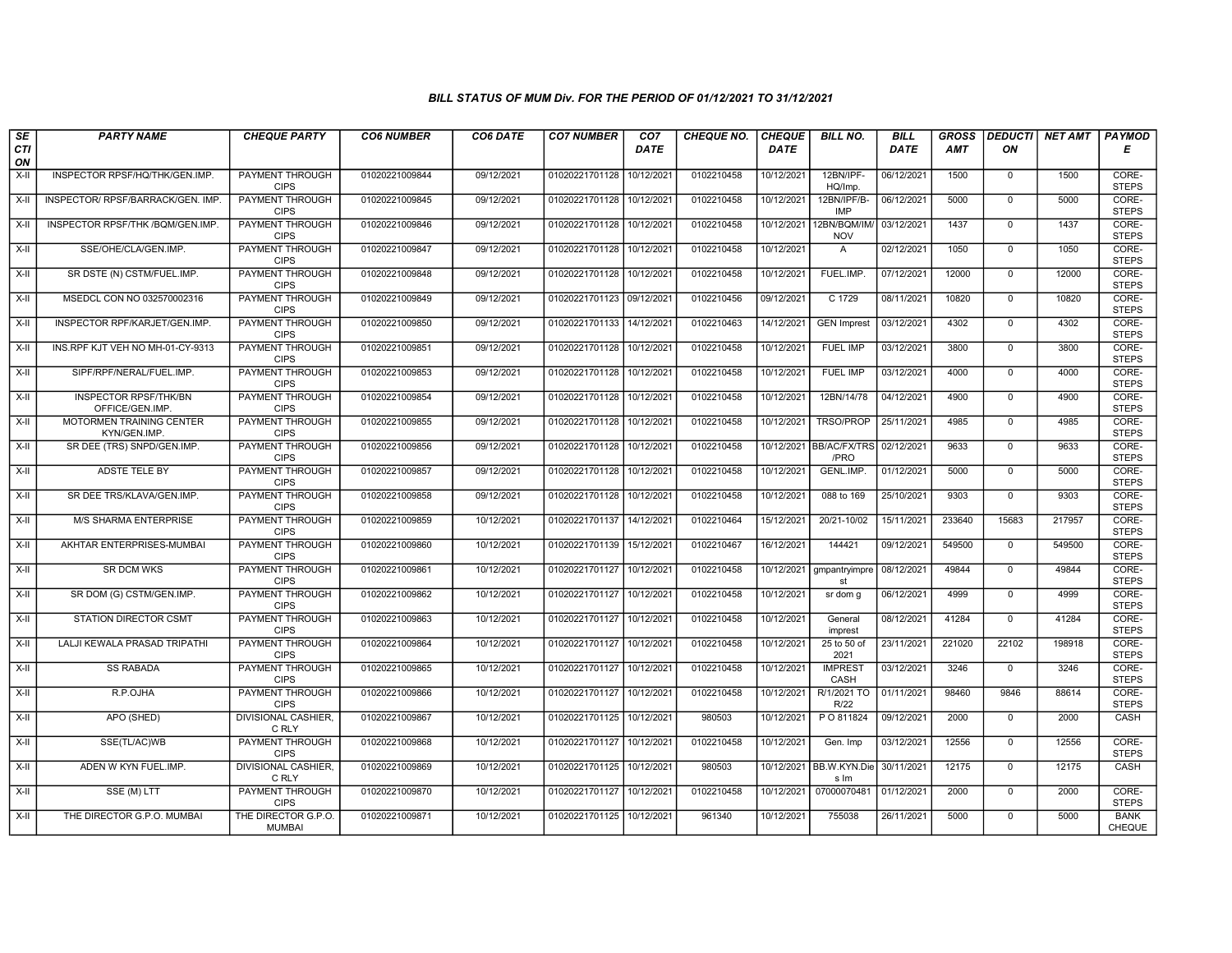| SE               | <b>PARTY NAME</b>                                        | <b>CHEQUE PARTY</b>                                             | <b>CO6 NUMBER</b> | CO6 DATE                 | <b>CO7 NUMBER</b>         | CO7        | <b>CHEQUE NO.</b>        | <b>CHEQUE</b>            | <b>BILL NO.</b>                  | <b>BILL</b> | <b>GROSS</b> | <b>DEDUCTI</b>                | <b>NET AMT</b> | PAYMOD                         |
|------------------|----------------------------------------------------------|-----------------------------------------------------------------|-------------------|--------------------------|---------------------------|------------|--------------------------|--------------------------|----------------------------------|-------------|--------------|-------------------------------|----------------|--------------------------------|
| <b>CTI</b><br>ON |                                                          |                                                                 |                   |                          |                           | DATE       |                          | <b>DATE</b>              |                                  | DATE        | <b>AMT</b>   | ON                            |                | Е                              |
| X-II             | MTO/12BN/FUEL IMPREST/MH05EM8299                         | <b>DIVISIONAL CASHIER,</b><br>C RLY                             | 01020221009872    | 10/12/2021               | 01020221701125            | 10/12/2021 | 980503                   | 10/12/2021               | 12BN/MTO/IM<br>PREST             | 06/12/2021  | 2490         | $\mathbf 0$                   | 2490           | CASH                           |
| $X-H$            | SSE(M)LTT                                                | <b>PAYMENT THROUGH</b><br><b>CIPS</b>                           | 01020221009873    | 10/12/2021               | 01020221701127            | 10/12/2021 | 0102210458               | 10/12/2021               | 07000070481                      | 01/12/2021  | 5000         | $\Omega$                      | 5000           | CORE-<br><b>STEPS</b>          |
| X-II             | SM MANKHURD / STN CLEAN                                  | DIVISIONAL CASHIER.<br>C RLY                                    | 01020221009874    | 10/12/2021               | 01020221701126 10/12/2021 |            | 980503                   | 10/12/2021               | stn clean imp                    | 03/12/2021  | 69795        | $\mathbf 0$                   | 69795          | CASH                           |
| $X-H$            | ADEN T BY (PETROL IMP)                                   | <b>DIVISIONAL CASHIER,</b><br>C RLY                             | 01020221009875    | 10/12/2021               | 01020221701126            | 10/12/2021 | 980503                   | 10/12/2021               | petrol imprest                   | 05/12/2021  | 44347        | $\overline{0}$                | 44347          | CASH                           |
| X-II             | ADEN (NE) KYN/FUEL.IMP.                                  | <b>DIVISIONAL CASHIER,</b><br>C RLY                             | 01020221009876    | 10/12/2021               | 01020221701125 10/12/2021 |            | 980503                   |                          | 10/12/2021   BB.N.KYN.Petr<br>ol | 08/12/2021  | 36802        | $\mathbf 0$                   | 36802          | CASH                           |
| X-II             | MSEDCL CON NO 028652732358                               | <b>PAYMENT THROUGH</b><br><b>CIPS</b>                           | 01020221009877    | 10/12/2021               | 01020221701127            | 10/12/2021 | 0102210458               | 10/12/2021               | R 20                             | 08/11/2021  | 240          | $\mathbf{0}$                  | 240            | CORE-<br><b>STEPS</b>          |
| $X-H$            | MSEDCL CON NO 036180001322                               | PAYMENT THROUGH<br><b>CIPS</b>                                  | 01020221009878    | 10/12/2021               | 01020221701127            | 10/12/202  | 0102210458               | 10/12/2021               | $C$ 728                          | 08/11/2021  | 5780         | $\Omega$                      | 5780           | CORE-<br><b>STEPS</b>          |
| $X-II$           | MSEDCL CON NO 036186001855                               | PAYMENT THROUGH<br><b>CIPS</b>                                  | 01020221009879    | 10/12/2021               | 01020221701127            | 10/12/202  | 0102210458               | 10/12/2021               | C 97                             | 08/11/2021  | 950          | $\mathbf 0$                   | 950            | CORE-<br><b>STEPS</b>          |
| $X-H$            | MSEDCL CON NO 028652849441                               | <b>PAYMENT THROUGH</b><br><b>CIPS</b>                           | 01020221009880    | 10/12/2021               | 01020221701127            | 10/12/2021 | 0102210458               | 10/12/2021               | C <sub>37</sub>                  | 08/11/2021  | 330          | $\overline{0}$                | 330            | CORE-<br><b>STEPS</b>          |
| $X-H$            | MSEDCL CON NO 036336305271                               | <b>PAYMENT THROUGH</b><br><b>CIPS</b>                           | 01020221009881    | 10/12/2021               | 01020221701127            | 10/12/2021 | 0102210458               | 10/12/2021               | $C$ 108                          | 08/11/2021  | 1030         | $\mathbf 0$                   | 1030           | CORE-<br><b>STEPS</b>          |
| $X-H$            | MSEDCL CON NO 028652849450                               | PAYMENT THROUGH<br><b>CIPS</b>                                  | 01020221009882    | 10/12/2021               | 01020221701127            | 10/12/2021 | 0102210458               | 10/12/2021               | R 99                             | 08/11/2021  | 680          | $\mathbf{0}$                  | 680            | CORE-<br><b>STEPS</b>          |
| X-II             | MSEDCL CON NO 036106004093                               | PAYMENT THROUGH<br><b>CIPS</b>                                  | 01020221009883    | 10/12/2021               | 01020221701127            | 10/12/2021 | 0102210458               | 10/12/2021               | C 97<br>$R-90$                   | 08/11/2021  | 960          | $\Omega$                      | 960<br>1260    | CORE-<br><b>STEPS</b>          |
| $X-H$            | MSEDCL CON NO 015610399000<br>MSEDCL CON NO 022010503314 | <b>PAYMENT THROUGH</b><br><b>CIPS</b><br><b>PAYMENT THROUGH</b> | 01020221009884    | 10/12/2021<br>10/12/2021 | 01020221701127            | 10/12/202  | 0102210458<br>0102210458 | 10/12/2021<br>10/12/2021 | $C-134$                          | 07/12/2021  | 1260<br>1460 | $\mathbf 0$<br>$\overline{0}$ | 1460           | CORE-<br><b>STEPS</b><br>CORE- |
| $X-H$            |                                                          | <b>CIPS</b>                                                     | 01020221009885    |                          | 01020221701127            | 10/12/2021 |                          |                          |                                  | 07/12/2021  |              |                               |                | <b>STEPS</b>                   |
| X-II             | MSEDCL CON NO 700000851274                               | PAYMENT THROUGH<br><b>CIPS</b>                                  | 01020221009886    | 10/12/2021               | 01020221701127            | 10/12/2021 | 0102210458               | 10/12/2021               | C-20155                          | 07/12/2021  | 367020       | $\mathbf 0$                   | 367020         | CORE-<br><b>STEPS</b>          |
| $X-H$            | MSEDCL CON NO 022130000961                               | <b>PAYMENT THROUGH</b><br><b>CIPS</b>                           | 01020221009887    | 10/12/2021               | 01020221701127            | 10/12/2021 | 0102210458               | 10/12/2021               | $R-45$                           | 07/12/2021  | 370          | $\overline{0}$                | 370            | CORE-<br><b>STEPS</b>          |
| X-II             | MSEDCL CON NO 020290040010                               | <b>PAYMENT THROUGH</b><br><b>CIPS</b>                           | 01020221009888    | 10/12/2021               | 01020221701127            | 10/12/202  | 0102210458               | 10/12/2021               | $C-142$                          | 07/12/2021  | 1510         | $\mathbf{0}$                  | 1510           | CORE-<br><b>STEPS</b>          |
| X-II             | MSEDCL CON NO 000050014851                               | <b>PAYMENT THROUGH</b><br><b>CIPS</b>                           | 01020221009889    | 10/12/2021               | 01020221701127            | 10/12/2021 | 0102210458               | 10/12/2021               | $C-6284$                         | 07/12/2021  | 67380        | $\mathbf 0$                   | 67380          | CORE-<br><b>STEPS</b>          |
| $X-II$           | MSEDCL CON NO 000010269067                               | <b>PAYMENT THROUGH</b><br><b>CIPS</b>                           | 01020221009890    | 10/12/2021               | 01020221701127            | 10/12/2021 | 0102210458               | 10/12/2021               | $C-2029$                         | 07/12/2021  | 15660        | $\Omega$                      | 15660          | CORE-<br><b>STEPS</b>          |
| X-II             | MSEDCL CON NO 800000170328                               | PAYMENT THROUGH<br><b>CIPS</b>                                  | 01020221009891    | 10/12/2021               | 01020221701127            | 10/12/202  | 0102210458               | 10/12/2021               | C-15379                          | 07/12/2021  | 144290       | $\mathbf 0$                   | 144290         | CORE-<br><b>STEPS</b>          |
| $X-H$            | ADRM BB (DIESEL IMP)                                     | <b>PAYMENT THROUGH</b><br><b>CIPS</b>                           | 01020221009892    | 10/12/2021               | 01020221701128            | 10/12/2021 | 0102210458               | 10/12/2021               | 11001                            | 25/11/2021  | 8000         | $\overline{0}$                | 8000           | CORE-<br><b>STEPS</b>          |
|                  | X-II MAHARASHTRA RESCO ROOFTOP SOLAR<br>PRIVATE LIMITED  | <b>PAYMENT THROUGH</b><br><b>CIPS</b>                           | 01020221009893    | 10/12/2021               | 01020221701127            | 10/12/2021 | 0102210458               | 10/12/2021               | C-45800                          | 04/12/2021  | 165796       | $\mathbf{0}$                  | 165796         | CORE-<br><b>STEPS</b>          |
| $X-H$            | MSEDCL CONS NO 181019002505                              | PAYMENT THROUGH<br><b>CIPS</b>                                  | 01020221009894    | 10/12/2021               | 01020221701127            | 10/12/202  | 0102210458               | 10/12/2021               | C 17316                          | 08/12/2021  | 161830       | $\mathbf 0$                   | 161830         | CORE-<br><b>STEPS</b>          |
| $X-II$           | MSEDCL CONS NO 181019034630                              | PAYMENT THROUGH<br><b>CIPS</b>                                  | 01020221009895    | 10/12/2021               | 01020221701127            | 10/12/2021 | 0102210458               | 10/12/2021               | C 27719                          | 08/12/2021  | 245600       | $\mathbf{0}$                  | 245600         | CORE-<br><b>STEPS</b>          |
| $X-H$            | MSEDCL CONS NO 174229031870                              | <b>PAYMENT THROUGH</b><br><b>CIPS</b>                           | 01020221009896    | 10/12/2021               | 01020221701127            | 10/12/2021 | 0102210458               | 10/12/2021               | C 9318                           | 08/12/2021  | 115470       | $\mathbf 0$                   | 115470         | CORE-<br><b>STEPS</b>          |
| $X-H$            | MSEDCL CONS NO 020029012467                              | <b>PAYMENT THROUGH</b><br><b>CIPS</b>                           | 01020221009897    | 10/12/2021               | 01020221701127            | 10/12/2021 | 0102210458               | 10/12/2021               | R 33243                          | 08/12/2021  | 316810       | $\mathbf 0$                   | 316810         | CORE-<br><b>STEPS</b>          |
| X-II             | MSEDCL CONS NO 181019032730                              | PAYMENT THROUGH<br><b>CIPS</b>                                  | 01020221009898    | 10/12/2021               | 01020221701127 10/12/2021 |            | 0102210458               | 10/12/2021               | C 16176                          | 08/12/2021  | 154810       | $\mathbf 0$                   | 154810         | CORE-<br><b>STEPS</b>          |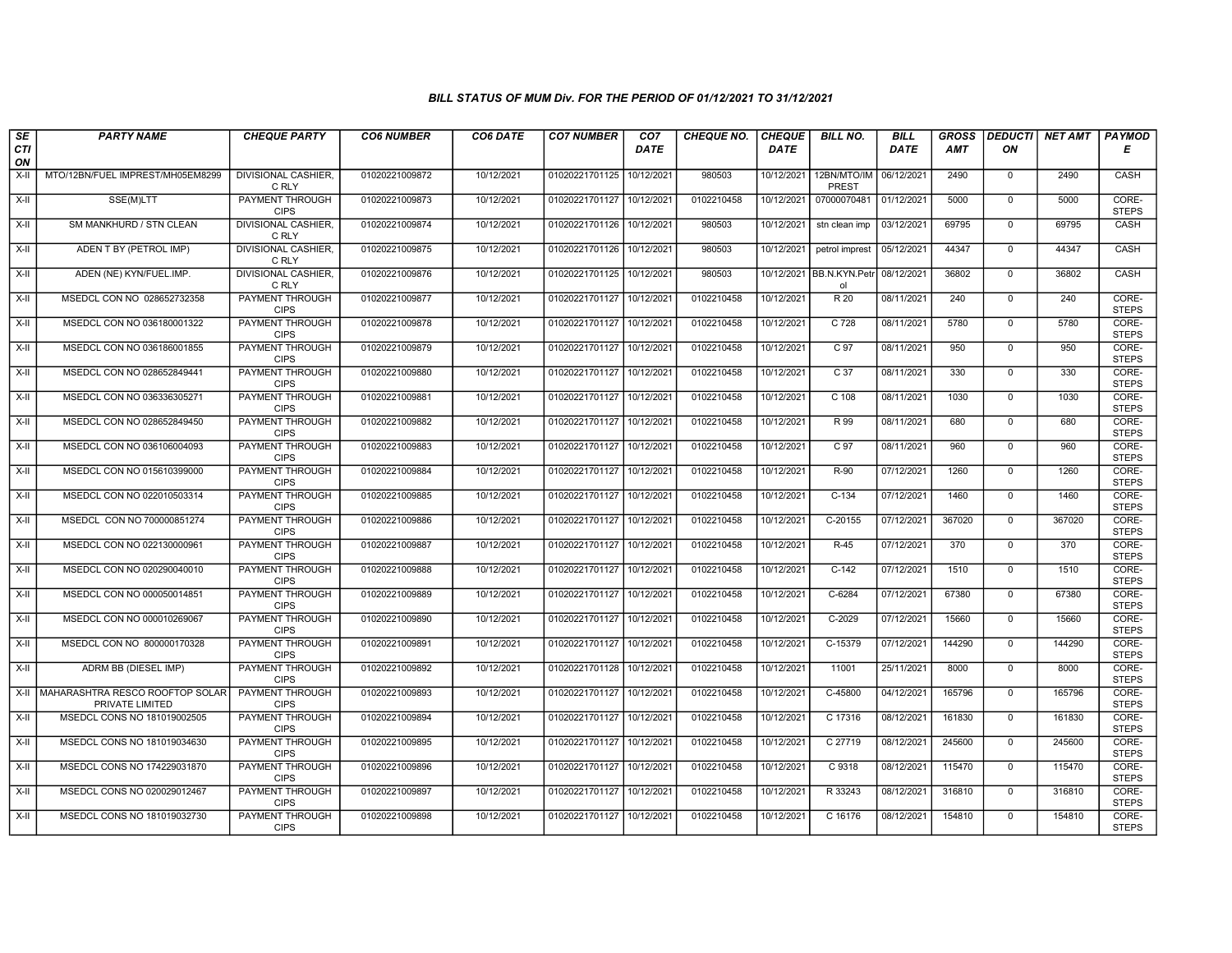| SE        | <b>PARTY NAME</b>                       | <b>CHEQUE PARTY</b>                   | <b>CO6 NUMBER</b> | CO6 DATE   | <b>CO7 NUMBER</b>         | CO <sub>7</sub> | <b>CHEQUE NO.</b> | <b>CHEQUE</b> | <b>BILL NO.</b>                            | <b>BILL</b> | <b>GROSS</b> | <b>DEDUCTI</b> | NET AMT | <b>PAYMOD</b>         |
|-----------|-----------------------------------------|---------------------------------------|-------------------|------------|---------------------------|-----------------|-------------------|---------------|--------------------------------------------|-------------|--------------|----------------|---------|-----------------------|
| CTI<br>ON |                                         |                                       |                   |            |                           | <b>DATE</b>     |                   | DATE          |                                            | <b>DATE</b> | AMT          | ON             |         | Е                     |
| $X-H$     | <b>SR.DFM CSTM</b>                      | DIVISIONAL CASHIER,<br>C RLY          | 01020221009899    | 10/12/2021 | 01020221701126            | 10/12/2021      | 980503            | 10/12/2021    | 257461                                     | 10/12/2021  | 116814       | $\mathbf 0$    | 116814  | CASH                  |
| $X-H$     | SSE/TD/PSI/TNA/GEN.IMP.                 | <b>PAYMENT THROUGH</b><br><b>CIPS</b> | 01020221009900    | 10/12/2021 | 01020221701128 10/12/2021 |                 | 0102210458        | 10/12/2021    | <b>GEN IMP</b>                             | 21/10/2021  | 1500         | $\overline{0}$ | 1500    | CORE-<br><b>STEPS</b> |
| X-II      | ADEN (T) KYN/GEN.IMP.                   | PAYMENT THROUGH<br><b>CIPS</b>        | 01020221009901    | 10/12/2021 | 01020221701128 10/12/2021 |                 | 0102210458        |               | 10/12/2021 DEP/L/12of 21<br>22             | 06/12/2021  | 14233        | $\mathbf 0$    | 14233   | CORE-<br><b>STEPS</b> |
| $X-H$     | SR.SSE(S&W)IGP/GEN.IMP                  | PAYMENT THROUGH<br><b>CIPS</b>        | 01020221009902    | 10/12/2021 | 01020221701128            | 10/12/2021      | 0102210458        | 10/12/2021    | 18872                                      | 02/12/2021  | 18872        | $\overline{0}$ | 18872   | CORE-<br><b>STEPS</b> |
| $X-H$     | <b>GOKUL AUTO WORKS</b>                 | <b>PAYMENT THROUGH</b><br><b>CIPS</b> | 01020221009903    | 10/12/2021 | 01020221701134 14/12/2021 |                 | 0102210463        | 14/12/2021    | $\frac{242}{ }$                            | 27/11/2021  | 38850        | 658            | 38192   | CORE-<br><b>STEPS</b> |
| $X-H$     | HIND RECTIFIERS LIMITED-MUMBAI          | PAYMENT THROUGH<br><b>CIPS</b>        | 01020221009904    | 10/12/2021 | 01020221701139 15/12/2021 |                 | 0102210467        | 16/12/2021    | 2700855                                    | 10/12/2021  | 403400       | $\overline{0}$ | 403400  | CORE-<br><b>STEPS</b> |
| X-II      | <b>ASHOK AIRWAYS</b>                    | PAYMENT THROUGH<br><b>CIPS</b>        | 01020221009905    | 10/12/2021 | 01020221701139 15/12/2021 |                 | 0102210467        | 16/12/2021    | 282364                                     | 09/11/2021  | 299880       | $\mathbf{0}$   | 299880  | CORE-<br><b>STEPS</b> |
| X-II      | SAI AKASH FORWARDS                      | PAYMENT THROUGH<br><b>CIPS</b>        | 01020221009906    | 10/12/2021 | 01020221701139 15/12/2021 |                 | 0102210467        | 16/12/2021    | 282358                                     | 23/08/2021  | 45333        | $\mathbf 0$    | 45333   | CORE-<br><b>STEPS</b> |
| X-II      | PRISTINE ENGG SERVICES PVT LTD          | <b>PAYMENT THROUGH</b><br><b>CIPS</b> | 01020221009907    | 10/12/2021 | 01020221701137            | 14/12/2021      | 0102210464        | 15/12/2021    | <b>PES/21-</b><br>22/A/0313                | 30/08/2021  | 182487       | 12218          | 170269  | CORE-<br><b>STEPS</b> |
| $X-H$     | <b>M/S.S K RAIL LOGISTICS</b>           | <b>PAYMENT THROUGH</b><br><b>CIPS</b> | 01020221009908    | 10/12/2021 | 01020221701139 15/12/2021 |                 | 0102210467        | 16/12/2021    | 282359                                     | 23/08/2021  | 47818        | $\overline{0}$ | 47818   | CORE-<br><b>STEPS</b> |
| X-II      | BHARAT SANCHAR NIGAM LIMITED, PUNE      | PAYMENT THROUGH<br><b>CIPS</b>        | 01020221009909    | 13/12/2021 | 01020221701132            | 14/12/2021      | 0102210461        | 14/12/2021    | 101945762801<br>19                         | 07/12/2021  | 9191         | $\mathbf 0$    | 9191    | CORE-<br><b>STEPS</b> |
| $X-II$    | <b>VODAFONE IDEA LIMITED</b>            | <b>PAYMENT THROUGH</b><br><b>CIPS</b> | 01020221009910    | 13/12/2021 | 01020221701132 14/12/2021 |                 | 0102210461        |               | 14/12/2021 MHI151218220<br>6292            | 07/12/2021  | 4939         | $\overline{0}$ | 4939    | CORE-<br><b>STEPS</b> |
| X-II      | SACHIN ENTERPRISES-MUMBAI               | PAYMENT THROUGH<br><b>CIPS</b>        | 01020221009911    | 13/12/2021 | 01020221701132 14/12/2021 |                 | 0102210461        | 14/12/2021    | INV20-21/05                                | 30/11/2020  | 14750        | 250            | 14500   | CORE-<br><b>STEPS</b> |
| $X-H$     | IPF/HQR/12BN/BBR-WM-TLR-<br>COB/IMPREST | <b>DIVISIONAL CASHIER,</b><br>C RLY   | 01020221009912    | 13/12/2021 | 01020221701142 16/12/2021 |                 | 980506            | 17/12/2021    | 12BN/IPF-<br><b>HQR/FOL</b>                | 06/12/2021  | 4000         | $\overline{0}$ | 4000    | CASH                  |
| X-II      | SACHIN ENTERPRISE                       | <b>PAYMENT THROUGH</b><br><b>CIPS</b> | 01020221009913    | 13/12/2021 | 01020221701132 14/12/2021 |                 | 0102210461        | 14/12/2021    | INV20-21/02                                | 01/11/2020  | 13098        | 222            | 12876   | CORE-<br><b>STEPS</b> |
| $X-H$     | <b>STATION DIRECTOR LTT</b>             | PAYMENT THROUGH<br><b>CIPS</b>        | 01020221009914    | 13/12/2021 | 01020221701135 14/12/2021 |                 | 0102210463        |               | 14/12/2021 SD/LTT/Imp/No 10/12/2021<br>v21 |             | 49150        | $\overline{0}$ | 49150   | CORE-<br><b>STEPS</b> |
| $X-II$    | SSE P/W PNVL (PORT)                     | <b>PAYMENT THROUGH</b><br><b>CIPS</b> | 01020221009915    | 13/12/2021 | 01020221701135 14/12/2021 |                 | 0102210463        | 14/12/2021    | Safety Imprest                             | 06/12/2021  | 24794        | $\overline{0}$ | 24794   | CORE-<br><b>STEPS</b> |
| X-II      | SR DEE COAG                             | PAYMENT THROUGH<br><b>CIPS</b>        | 01020221009916    | 13/12/2021 | 01020221701135 14/12/2021 |                 | 0102210463        | 14/12/2021    | Genl Imprest                               | 30/11/2021  | 11168        | $\mathbf 0$    | 11168   | CORE-<br><b>STEPS</b> |
| X-II      | <b>ATUL SARAG</b>                       | <b>PAYMENT THROUGH</b><br><b>CIPS</b> | 01020221009917    | 13/12/2021 | 01020221701135 14/12/2021 |                 | 0102210463        | 14/12/2021    | 648875                                     | 29/11/2021  | 11880        | 1188           | 10692   | CORE-<br><b>STEPS</b> |
| X-II      | <b>SS NAHUR</b>                         | <b>PAYMENT THROUGH</b><br><b>CIPS</b> | 01020221009919    | 13/12/2021 | 01020221701135 14/12/2021 |                 | 0102210463        | 14/12/2021    | <b>IMPREST</b><br>CASH                     | 03/12/2021  | 8760         | $\mathbf 0$    | 8760    | CORE-<br><b>STEPS</b> |
| $X-H$     | SSE (M) CSMT                            | PAYMENT THROUGH<br><b>CIPS</b>        | 01020221009920    | 13/12/2021 | 01020221701135 14/12/2021 |                 | 0102210463        | 14/12/2021    | <b>GENERAL</b><br><b>IMPREST</b>           | 07/12/2021  | 14000        | $\overline{0}$ | 14000   | CORE-<br><b>STEPS</b> |
| $X-H$     | SR DSTE (CO) CSTM/GEN.IMP.              | <b>PAYMENT THROUGH</b><br><b>CIPS</b> | 01020221009921    | 13/12/2021 | 01020221701133 14/12/2021 |                 | 0102210463        | 14/12/2021    | GENL.IMP.                                  | 09/12/2021  | 15000        | $\mathbf 0$    | 15000   | CORE-<br><b>STEPS</b> |
| X-II      | SSE (M) LIFT                            | DIVISIONAL CASHIER.<br>C RLY          | 01020221009922    | 13/12/2021 | 01020221701138            | 15/12/2021      | 980504            | 15/12/2021    | GEN. IMP                                   | 19/08/2021  | 4451         | $\mathbf 0$    | 4451    | CASH                  |
| X-II      | SSE (M) LIFT                            | <b>DIVISIONAL CASHIER,</b><br>C RLY   | 01020221009923    | 13/12/2021 | 01020221701138 15/12/2021 |                 | 980504            | 15/12/2021    | <b>GEN. IMP</b>                            | 19/08/2021  | 5294         | $\mathbf{0}$   | 5294    | CASH                  |
| $X-II$    | SR DSTE (CO) CSTM/FUEL.IMP.             | <b>PAYMENT THROUGH</b><br><b>CIPS</b> | 01020221009924    | 13/12/2021 | 01020221701133 14/12/2021 |                 | 0102210463        | 14/12/2021    | FUEL.IMP.                                  | 09/12/2021  | 13000        | $\mathbf 0$    | 13000   | CORE-<br><b>STEPS</b> |
| $X-H$     | SSE (M) LIFT                            | <b>DIVISIONAL CASHIER,</b><br>C RLY   | 01020221009925    | 13/12/2021 | 01020221701155 20/12/2021 |                 | 980508            | 21/12/2021    | GEN. IMP                                   | 19/08/2021  | 5120         | $\overline{0}$ | 5120    | CASH                  |
| X-II      | <b>SR DME D CLA</b>                     | <b>PAYMENT THROUGH</b><br><b>CIPS</b> | 01020221009926    | 13/12/2021 | 01020221701133 14/12/2021 |                 | 0102210463        | 14/12/2021    | Gen Imp                                    | 10/12/2021  | 7487         | $\mathbf 0$    | 7487    | CORE-<br><b>STEPS</b> |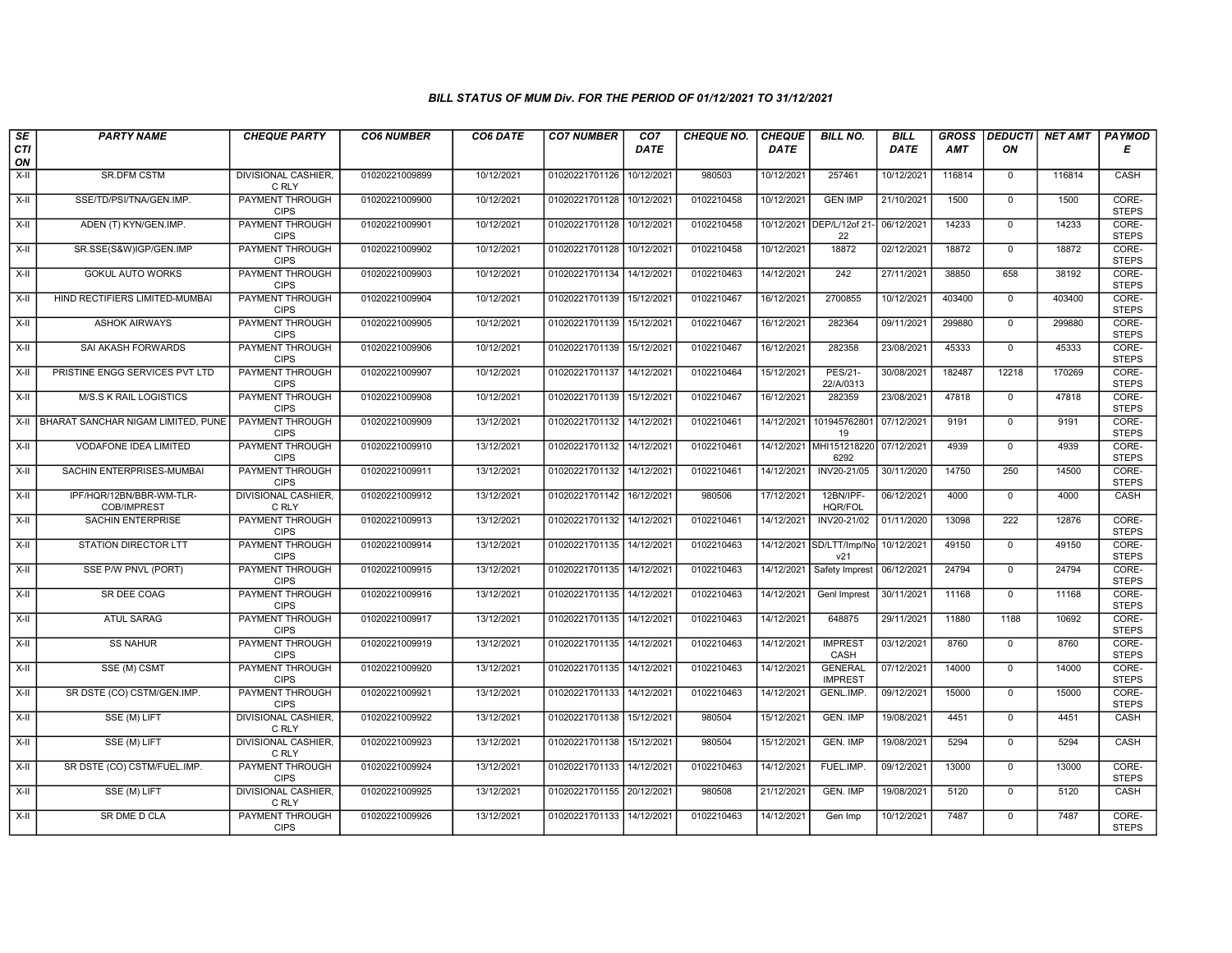| SE        | <b>PARTY NAME</b>                        | <b>CHEQUE PARTY</b>                   | <b>CO6 NUMBER</b> | CO6 DATE   | <b>CO7 NUMBER</b>         | CO <sub>7</sub> | CHEQUE NO. | <b>CHEQUE</b> | <b>BILL NO.</b>        | <b>BILL</b> | <b>GROSS</b>   | <b>DEDUCTI</b>                | NET AMT        | PAYMOD                         |
|-----------|------------------------------------------|---------------------------------------|-------------------|------------|---------------------------|-----------------|------------|---------------|------------------------|-------------|----------------|-------------------------------|----------------|--------------------------------|
| CTI<br>ON |                                          |                                       |                   |            |                           | <b>DATE</b>     |            | <b>DATE</b>   |                        | <b>DATE</b> | <b>AMT</b>     | ON                            |                | Е                              |
| $X-H$     | CNC BAMANDONGRI                          | DIVISIONAL CASHIER,<br>C RLY          | 01020221009927    | 13/12/2021 | 01020221701138            | 15/12/2021      | 980504     | 15/12/2021    | <b>IMPREST</b><br>CASH | 08/12/2021  | 544            | $\mathbf{0}$                  | 544            | CASH                           |
| $X-H$     | <b>CNC BAMANDONGRI</b>                   | <b>DIVISIONAL CASHIER.</b><br>C RLY   | 01020221009928    | 13/12/2021 | 01020221701138 15/12/2021 |                 | 980504     | 15/12/2021    | <b>IMPREST</b><br>CASH | 08/12/2021  | 507            | $\overline{0}$                | 507            | CASH                           |
| X-II      | INS.RPF NGSM VEH NO MH-01-CY-9310        | PAYMENT THROUGH<br><b>CIPS</b>        | 01020221009929    | 13/12/2021 | 01020221701133 14/12/2021 |                 | 0102210463 | 14/12/2021    | Gen. Imp.              | 09/12/2021  | 3700           | $\mathbf 0$                   | 3700           | CORE-<br><b>STEPS</b>          |
| $X-H$     | CNC BAMANDONGRI                          | DIVISIONAL CASHIER,<br>C RLY          | 01020221009930    | 13/12/2021 | 01020221701138            | 15/12/2021      | 980504     | 15/12/2021    | <b>IMPREST</b><br>CASH | 08/12/2021  | 306            | $\overline{0}$                | 306            | CASH                           |
| $X-H$     | INS.RPF BADALAPUR/GEN.IMP.               | <b>PAYMENT THROUGH</b><br><b>CIPS</b> | 01020221009931    | 13/12/2021 | 01020221701147 17/12/2021 |                 | 0102210470 | 17/12/2021    | <b>GEN.IMP</b>         | 09/12/2021  | 3750           | $\overline{0}$                | 3750           | CORE-<br><b>STEPS</b>          |
| $X-H$     | MSEDCL CON NO 000093216687               | <b>PAYMENT THROUGH</b><br><b>CIPS</b> | 01020221009932    | 13/12/2021 | 01020221701135 14/12/2021 |                 | 0102210463 | 14/12/2021    | $c$ 1259               | 10/12/2021  | 8220           | $\overline{0}$                | 8220           | CORE-<br><b>STEPS</b>          |
| X-II      | MSEDCL CON NO 020110152206               | <b>PAYMENT THROUGH</b><br><b>CIPS</b> | 01020221009933    | 13/12/2021 | 01020221701135 14/12/2021 |                 | 0102210463 | 14/12/2021    | C 22787                | 09/12/2021  | 265720         | $\mathbf{0}$                  | 265720         | CORE-<br><b>STEPS</b>          |
| X-II      | MSEDCL CON NO 020012500395               | PAYMENT THROUGH<br><b>CIPS</b>        | 01020221009934    | 13/12/2021 | 01020221701135 14/12/202  |                 | 0102210463 | 14/12/2021    | C 1905                 | 09/12/2021  | 23280          | $\mathbf 0$                   | 23280          | CORE-<br><b>STEPS</b>          |
| $X-H$     | MSEDCL CON NO 020012306238               | <b>PAYMENT THROUGH</b><br><b>CIPS</b> | 01020221009935    | 13/12/2021 | 01020221701135 14/12/2021 |                 | 0102210463 | 14/12/2021    | C 7889                 | 09/12/2021  | 75670          | $\mathbf 0$                   | 75670          | CORE-<br><b>STEPS</b>          |
| $X-H$     | MSEDCL CON NO 021560388486               | <b>PAYMENT THROUGH</b><br><b>CIPS</b> | 01020221009936    | 13/12/2021 | 01020221701135 14/12/2021 |                 | 0102210463 | 14/12/2021    | C 6793                 | 09/12/2021  | 73770          | $\mathbf 0$                   | 73770          | CORE-<br><b>STEPS</b>          |
| $X-H$     | INS.RPF BUD VEH NO MH-01-CY-9332         | PAYMENT THROUGH<br><b>CIPS</b>        | 01020221009937    | 13/12/2021 | 01020221701133            | 14/12/2021      | 0102210463 | 14/12/2021    | FUEL IMP.              | 03/12/2021  | 2830           | $\mathbf 0$                   | 2830           | CORE-<br><b>STEPS</b>          |
| $X-II$    | TORRENT POWER LTD CON NO<br>000020480441 | <b>PAYMENT THROUGH</b><br><b>CIPS</b> | 01020221009938    | 13/12/2021 | 01020221701135 14/12/2021 |                 | 0102210463 | 14/12/2021    | $C$ 273                | 09/12/2021  | 14260          | $\overline{0}$                | 14260          | CORE-<br><b>STEPS</b>          |
| X-II      | INSPECTOR RPF/NERAL/GEN.IMP.             | <b>PAYMENT THROUGH</b><br><b>CIPS</b> | 01020221009939    | 13/12/2021 | 01020221701147 17/12/2021 |                 | 0102210470 | 17/12/2021    | <b>GEN Imprest</b>     | 03/12/2021  | 1500<br>203570 | $\mathbf 0$<br>$\overline{0}$ | 1500<br>203570 | CORE-<br><b>STEPS</b><br>CORE- |
| $X-H$     | MSEDCL CON NO 020019023120               | <b>PAYMENT THROUGH</b><br><b>CIPS</b> | 01020221009940    | 13/12/2021 | 01020221701135 14/12/2021 |                 | 0102210463 | 14/12/2021    | C 18062                | 09/12/2021  |                |                               |                | <b>STEPS</b>                   |
| X-II      | MSEDCL CON NO 020012777257               | PAYMENT THROUGH<br><b>CIPS</b>        | 01020221009941    | 13/12/2021 | 01020221701135 14/12/2021 |                 | 0102210463 | 14/12/2021    | C-3504                 | 10/12/2021  | 22020          | $\Omega$                      | 22020          | CORE-<br><b>STEPS</b>          |
| $X-II$    | <b>SR.DSTE EAST CSTM</b>                 | <b>PAYMENT THROUGH</b><br><b>CIPS</b> | 01020221009942    | 13/12/2021 | 01020221701133 14/12/2021 |                 | 0102210463 | 14/12/2021    | FUEL.IMP.              | 08/12/2021  | 10000          | $\overline{0}$                | 10000          | CORE-<br><b>STEPS</b>          |
| $X-II$    | MSEDCL CON NO 021524075901               | <b>PAYMENT THROUGH</b><br><b>CIPS</b> | 01020221009943    | 13/12/2021 | 01020221701135 14/12/2021 |                 | 0102210463 | 14/12/2021    | C 24086                | 09/12/2021  | 263220         | $\mathbf{0}$                  | 263220         | CORE-<br><b>STEPS</b>          |
| X-II      | MSEDCL CON NO 021514371331               | <b>PAYMENT THROUGH</b><br><b>CIPS</b> | 01020221009944    | 13/12/2021 | 01020221701135 14/12/2021 |                 | 0102210463 | 14/12/2021    | C 12548                | 09/12/2021  | 138390         | $\mathbf 0$                   | 138390         | CORE-<br><b>STEPS</b>          |
| $X-H$     | MSEDCL CON NO 020012872225               | PAYMENT THROUGH<br><b>CIPS</b>        | 01020221009945    | 13/12/2021 | 01020221701135 14/12/2021 |                 | 0102210463 | 14/12/2021    | C 23546                | 09/12/2021  | 226140         | $\Omega$                      | 226140         | CORE-<br><b>STEPS</b>          |
| X-II      | ADEN (W) KYN/GEN.IMP.                    | PAYMENT THROUGH<br><b>CIPS</b>        | 01020221009946    | 13/12/2021 | 01020221701133 14/12/2021 |                 | 0102210463 | 14/12/2021    | DEP/K/06/21-<br>22     | 01/11/2021  | 9871           | $\mathbf 0$                   | 9871           | CORE-<br><b>STEPS</b>          |
| $X-H$     | TORRENT POWER LTD CON NO<br>000170260449 | PAYMENT THROUGH<br><b>CIPS</b>        | 01020221009947    | 13/12/2021 | 01020221701135 14/12/2021 |                 | 0102210463 | 14/12/2021    | C 6339                 | 09/12/2021  | 75130          | $\overline{0}$                | 75130          | CORE-<br><b>STEPS</b>          |
| $X-H$     | MSEDCL CON NO 021520250473               | <b>PAYMENT THROUGH</b><br><b>CIPS</b> | 01020221009948    | 13/12/2021 | 01020221701135 14/12/2021 |                 | 0102210463 | 14/12/2021    | $C$ 75                 | 09/12/2021  | 1010           | $\mathbf 0$                   | 1010           | CORE-<br><b>STEPS</b>          |
| X-II      | MSEDCL CON NO 015510817645               | PAYMENT THROUGH<br><b>CIPS</b>        | 01020221009949    | 13/12/2021 | 01020221701135 14/12/202  |                 | 0102210463 | 14/12/2021    | C 6387                 | 09/12/2021  | 67850          | $\mathbf 0$                   | 67850          | CORE-<br><b>STEPS</b>          |
| X-II      | MSEDCL CON NO 220430356526               | PAYMENT THROUGH<br><b>CIPS</b>        | 01020221009950    | 13/12/2021 | 01020221701135 14/12/2021 |                 | 0102210463 | 14/12/2021    | C 3564                 | 09/12/2021  | 42790          | $\mathbf{0}$                  | 42790          | CORE-<br><b>STEPS</b>          |
| $X-II$    | MSEDCL CON NO 021110117857               | <b>PAYMENT THROUGH</b><br><b>CIPS</b> | 01020221009951    | 13/12/2021 | 01020221701135 14/12/2021 |                 | 0102210463 | 14/12/2021    | C 4102                 | 09/12/2021  | 50120          | $\mathbf 0$                   | 50120          | CORE-<br><b>STEPS</b>          |
| $X-H$     | MSEDCL CON NO 015740356515               | PAYMENT THROUGH<br><b>CIPS</b>        | 01020221009952    | 13/12/2021 | 01020221701135 14/12/2021 |                 | 0102210463 | 14/12/2021    | C 3362                 | 09/12/2021  | 39380          | $\mathbf 0$                   | 39380          | CORE-<br><b>STEPS</b>          |
| X-II      | MSEDCL CON NO 020020046237               | <b>PAYMENT THROUGH</b><br><b>CIPS</b> | 01020221009953    | 13/12/2021 | 01020221701135 14/12/2021 |                 | 0102210463 | 14/12/2021    | $C$ 437                | 09/12/2021  | 3690           | $\mathbf{0}$                  | 3690           | CORE-<br><b>STEPS</b>          |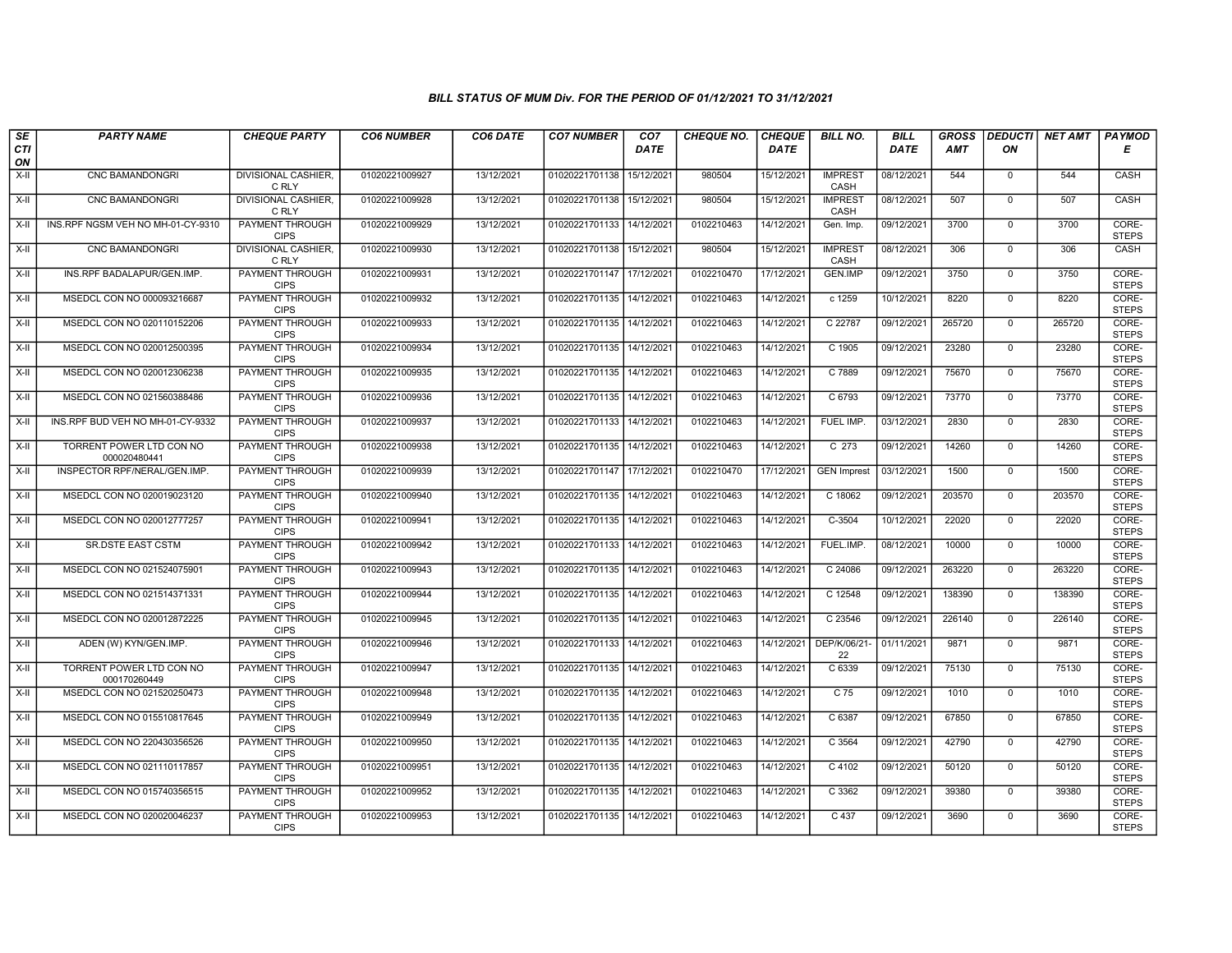| $\sqrt{SE}$ | <b>PARTY NAME</b>                                 | <b>CHEQUE PARTY</b>                   | <b>CO6 NUMBER</b> | CO6 DATE   | <b>CO7 NUMBER</b>         | CO <sub>7</sub>        | <b>CHEQUE NO.</b> | <b>CHEQUE</b> | <b>BILL NO.</b>                  | <b>BILL</b> | <b>GROSS</b> |                | DEDUCTI NET AMT | <b>PAYMOD</b>         |
|-------------|---------------------------------------------------|---------------------------------------|-------------------|------------|---------------------------|------------------------|-------------------|---------------|----------------------------------|-------------|--------------|----------------|-----------------|-----------------------|
| CTI<br>ON   |                                                   |                                       |                   |            |                           | <b>DATE</b>            |                   | <b>DATE</b>   |                                  | <b>DATE</b> | AMT          | ON             |                 | Е                     |
| $X-H$       | DRM BB (GEN IMP)                                  | <b>PAYMENT THROUGH</b><br><b>CIPS</b> | 01020221009954    | 13/12/2021 | 01020221701133            | 14/12/2021             | 0102210463        | 14/12/2021    | 4042                             | 30/11/2021  | 8150         | $\mathbf{0}$   | 8150            | CORE-<br><b>STEPS</b> |
| X-II        | MSEDCL CON NO 020131250399                        | <b>PAYMENT THROUGH</b><br><b>CIPS</b> | 01020221009955    | 13/12/2021 | 01020221701135            | 14/12/2021             | 0102210463        | 14/12/2021    | C 7744                           | 09/12/2021  | 58120        | $\Omega$       | 58120           | CORE-<br><b>STEPS</b> |
| X-II        | MSEDCL CON NO 052018045796                        | PAYMENT THROUGH<br><b>CIPS</b>        | 01020221009956    | 13/12/2021 | 01020221701135            | 14/12/202 <sup>-</sup> | 0102210463        | 14/12/2021    | C-1959                           | 09/12/2021  | 12590        | $\mathbf 0$    | 12590           | CORE-<br><b>STEPS</b> |
| X-II        | TORRENT POWER LTD CON NO<br>000461159079          | <b>PAYMENT THROUGH</b><br><b>CIPS</b> | 01020221009957    | 13/12/2021 | 01020221701135            | 14/12/2021             | 0102210463        | 14/12/2021    | C 22133                          | 09/12/2021  | 269890       | $\mathbf 0$    | 269890          | CORE-<br><b>STEPS</b> |
| X-II        | SSE/PSI/CHG/GEN.IMP.                              | <b>PAYMENT THROUGH</b><br><b>CIPS</b> | 01020221009958    | 13/12/2021 | 01020221701133            | 14/12/2021             | 0102210463        | 14/12/2021    | <b>GEN IMP</b>                   | 05/10/2021  | 1500         | $\mathbf 0$    | 1500            | CORE-<br><b>STEPS</b> |
| X-II        | MSEDCL CON NO 000090212265                        | <b>PAYMENT THROUGH</b><br><b>CIPS</b> | 01020221009959    | 13/12/2021 | 01020221701135            | 14/12/2021             | 0102210463        | 14/12/2021    | c <sub>58</sub>                  | 10/12/2021  | 450          | $\Omega$       | 450             | CORE-<br><b>STEPS</b> |
| X-II        | MSEDCL CON NO 000090212516                        | PAYMENT THROUGH<br><b>CIPS</b>        | 01020221009960    | 13/12/2021 | 01020221701141            | 15/12/202 <sup>-</sup> | 0102210466        | 15/12/2021    | R 104                            | 10/12/2021  | 720          | $\mathbf 0$    | 720             | CORE-<br><b>STEPS</b> |
| $X-H$       | MSEDCL CON NO 015738008003                        | <b>PAYMENT THROUGH</b><br><b>CIPS</b> | 01020221009961    | 13/12/2021 | 01020221701135            | 14/12/2021             | 0102210463        | 14/12/2021    | C-13292                          | 09/12/2021  | 175800       | $\overline{0}$ | 175800          | CORE-<br><b>STEPS</b> |
| X-II        | MSEDCL CON NO 027014002231                        | <b>PAYMENT THROUGH</b><br><b>CIPS</b> | 01020221009962    | 13/12/2021 | 01020221701135            | 14/12/2021             | 0102210463        | 14/12/2021    | $C_84$                           | 09/12/2021  | 580          | $\mathbf{0}$   | 580             | CORE-<br><b>STEPS</b> |
| $X-H$       | MSEDCL CON NO 026530155446                        | <b>PAYMENT THROUGH</b><br><b>CIPS</b> | 01020221009963    | 13/12/2021 | 01020221701135 14/12/2021 |                        | 0102210463        | 14/12/2021    | $\overline{C}$ 50                | 09/12/2021  | 1010         | $\overline{0}$ | 1010            | CORE-<br><b>STEPS</b> |
| X-II        | SR.DSC RPF/CSTM GEN.IMP.                          | <b>PAYMENT THROUGH</b><br><b>CIPS</b> | 01020221009964    | 13/12/2021 | 01020221701133            | 14/12/202 <sup>-</sup> | 0102210463        | 14/12/2021    | <b>GENERAL</b><br><b>IMPREST</b> | 31/10/2021  | 4000         | $\mathbf 0$    | 4000            | CORE-<br><b>STEPS</b> |
| X-II        | BEST Undertaking Authority Code 5021              | PAYMENT THROUGH<br><b>CIPS</b>        | 01020221009965    | 13/12/2021 | 01020221701135            | 14/12/2021             | 0102210463        | 14/12/2021    | R+C-61691                        | 08/12/2021  | 614720       | $\mathbf{0}$   | 614720          | CORE-<br><b>STEPS</b> |
| $X-H$       | MSEDCL CON NO 027404000018                        | <b>PAYMENT THROUGH</b><br><b>CIPS</b> | 01020221009966    | 13/12/2021 | 01020221701135            | 14/12/2021             | 0102210463        | 14/12/2021    | C 2712                           | 09/12/2021  | 44620        | $\overline{0}$ | 44620           | CORE-<br><b>STEPS</b> |
| X-II        | MSEDCL CON NO 021510527302                        | <b>PAYMENT THROUGH</b><br><b>CIPS</b> | 01020221009967    | 13/12/2021 | 01020221701135            | 14/12/2021             | 0102210463        | 14/12/2021    | C 10359                          | 09/12/2021  | 180810       | $\mathbf{0}$   | 180810          | CORE-<br><b>STEPS</b> |
| X-II        | MSEDCL CON NO 021511037431                        | PAYMENT THROUGH<br><b>CIPS</b>        | 01020221009968    | 13/12/2021 | 01020221701135            | 14/12/202 <sup>-</sup> | 0102210463        | 14/12/2021    | C 8009                           | 09/12/2021  | 122600       | $\Omega$       | 122600          | CORE-<br><b>STEPS</b> |
| X-II        | SR DMM/SR EA TO DRM (GEN IMP-308)                 | PAYMENT THROUGH<br><b>CIPS</b>        | 01020221009969    | 13/12/2021 | 01020221701135            | 14/12/2021             | 0102210463        | 14/12/2021    | <b>GEN IMP</b>                   | 07/12/2021  | 23987        | $\mathbf{0}$   | 23987           | CORE-<br><b>STEPS</b> |
| X-II        | GEMINI POWER HYDRAULICS PVT.LTD.                  | <b>PAYMENT THROUGH</b><br><b>CIPS</b> | 01020221009970    | 13/12/2021 | 01020221701137            | 14/12/2021             | 0102210464        | 15/12/2021    | GTI21-<br>22/10630               | 01/06/2021  | 239599       | 32482          | 207117          | CORE-<br><b>STEPS</b> |
| X-II        | VIJAYA TRADING CORPORATION-MIRA<br>ROAD(E), THANE | <b>PAYMENT THROUGH</b><br><b>CIPS</b> | 01020221009971    | 13/12/2021 | 01020221701137            | 14/12/2021             | 0102210464        | 15/12/2021    | 54                               | 16/06/2021  | 297891       | 25193          | 272698          | CORE-<br><b>STEPS</b> |
| X-II        | SHREE SAI METAL PROCESSOR                         | <b>PAYMENT THROUGH</b><br><b>CIPS</b> | 01020221009972    | 13/12/2021 | 01020221701139            | 15/12/2021             | 0102210467        | 16/12/2021    | 290498                           | 24/11/2021  | 270360       | $\mathbf 0$    | 270360          | CORE-<br><b>STEPS</b> |
| X-II        | ADMO JUI NAGAR                                    | DIVISIONAL CASHIER,<br>C RLY          | 01020221009973    | 13/12/2021 | 01020221701131 14/12/2021 |                        | 980504            | 15/12/2021    | 3905                             | 04/12/2021  | 994          | $\Omega$       | 994             | CASH                  |
| X-II        | MSEDCL CON NO 015738479391                        | <b>PAYMENT THROUGH</b><br><b>CIPS</b> | 01020221009974    | 13/12/2021 | 01020221701135            | 14/12/2021             | 0102210463        | 14/12/2021    | $C - 5663$                       | 09/12/2021  | 73270        | $\mathbf 0$    | 73270           | CORE-<br><b>STEPS</b> |
| X-II        | SSE/EM/WB                                         | PAYMENT THROUGH<br><b>CIPS</b>        | 01020221009975    | 14/12/2021 | 01020221701141 15/12/2021 |                        | 0102210466        | 15/12/2021    | 5220, M21-<br>22/2159            | 26/11/2021  | 7000         | $\Omega$       | 7000            | CORE-<br><b>STEPS</b> |
| X-II        | SM MASJID/ STATION CLEANLINESS                    | DIVISIONAL CASHIER,<br>C RLY          | 01020221009976    | 14/12/2021 | 01020221701140            | 15/12/2021             | 980510            | 15/12/2021    | <b>STN CLEAN</b><br><b>IMP</b>   | 07/12/2021  | 77025        | $\mathbf 0$    | 77025           | CASH                  |
| X-II        | SM COMML. GTBN / STATION<br><b>CLEANLINESS</b>    | <b>DIVISIONAL CASHIER,</b><br>C RLY   | 01020221009977    | 14/12/2021 | 01020221701140            | 15/12/2021             | 980510            | 15/12/2021    | <b>STN CLEAN</b><br>IMP          | 09/12/2021  | 36189        | $\Omega$       | 36189           | CASH                  |
| X-II        | SM VIKHROLI/ STATION CLEANLINESS                  | DIVISIONAL CASHIER,<br>C RLY          | 01020221009978    | 14/12/2021 | 01020221701140            | 15/12/2021             | 980510            | 15/12/2021    | <b>STN CLEAN</b><br><b>IMP</b>   | 09/12/2021  | 66107        | $\mathbf 0$    | 66107           | CASH                  |
| X-II        | SM BHANDUP/ STATION CLEANLINESS                   | <b>DIVISIONAL CASHIER,</b><br>C RLY   | 01020221009979    | 14/12/2021 | 01020221701140            | 15/12/2021             | 980510            | 15/12/2021    | <b>STN CLEAN</b><br><b>IMP</b>   | 08/12/2021  | 67196        | $\mathbf 0$    | 67196           | CASH                  |
| X-II        | SM BYCULLA/ STATION CLEANLINESS                   | DIVISIONAL CASHIER,<br>C RLY          | 01020221009980    | 14/12/2021 | 01020221701140 15/12/2021 |                        | 980510            | 15/12/2021    | <b>STN CLEAN</b><br><b>IMP</b>   | 08/12/2021  | 86670        | $\mathbf 0$    | 86670           | CASH                  |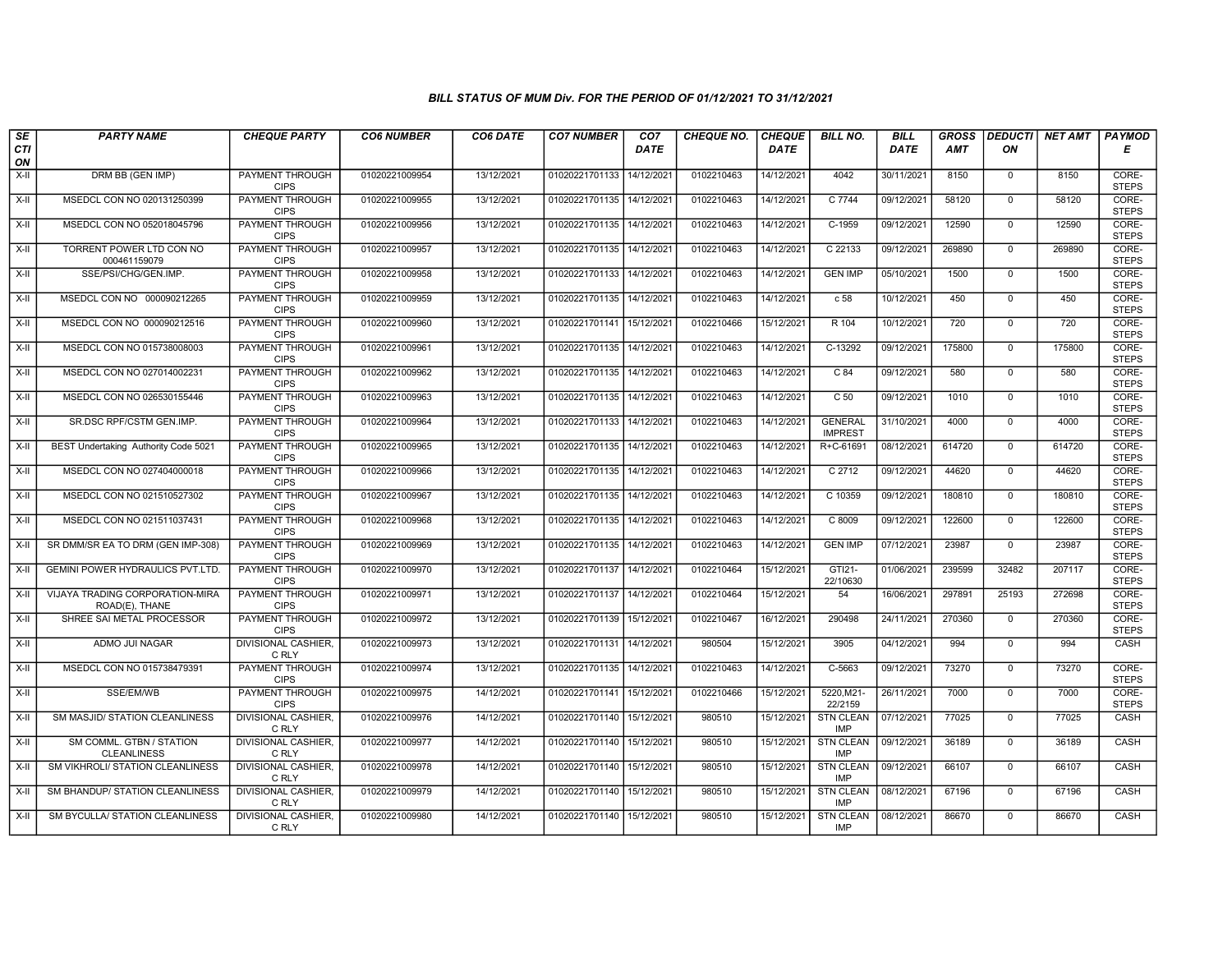| SE<br><b>CTI</b> | <b>PARTY NAME</b>                                    | <b>CHEQUE PARTY</b>                   | <b>CO6 NUMBER</b> | CO6 DATE   | <b>CO7 NUMBER</b>         | CO7<br><b>DATE</b> | <b>CHEQUE NO.</b> | <b>CHEQUE</b><br><b>DATE</b> | <b>BILL NO.</b>                | <b>BILL</b><br>DATE | <b>GROSS</b><br>AMT | <b>DEDUCTI</b><br>ON | <b>NET AMT</b> | <b>PAYMOD</b><br>Е    |
|------------------|------------------------------------------------------|---------------------------------------|-------------------|------------|---------------------------|--------------------|-------------------|------------------------------|--------------------------------|---------------------|---------------------|----------------------|----------------|-----------------------|
| ON               |                                                      |                                       |                   |            |                           |                    |                   |                              |                                |                     |                     |                      |                |                       |
| $X-H$            | SM GHATKOPAR / STN CLEAN                             | <b>DIVISIONAL CASHIER.</b><br>C RLY   | 01020221009981    | 14/12/2021 | 01020221701140            | 15/12/2021         | 980510            | 15/12/2021                   | stn clean imp                  | 10/12/2021          | 96006               | $\mathbf 0$          | 96006          | CASH                  |
| $X-H$            | SM VADALA / STN CLEAN                                | <b>DIVISIONAL CASHIER,</b><br>C RLY   | 01020221009982    | 14/12/2021 | 01020221701140 15/12/2021 |                    | 980510            | 15/12/2021                   | <b>STN CLEAN</b><br><b>IMP</b> | 08/11/2021          | 64540               | $\mathbf 0$          | 64540          | CASH                  |
| X-II             | SM REAY RD./ STATION CLEANLINESS                     | <b>DIVISIONAL CASHIER.</b><br>C RLY   | 01020221009983    | 14/12/2021 | 01020221701140 15/12/2021 |                    | 980510            | 15/12/2021                   | <b>STN CLEAN</b><br><b>IMP</b> | 08/12/2021          | 45833               | $\Omega$             | 45833          | CASH                  |
| $X-II$           | SM SEWRI/ STATION CLEANLINESS                        | DIVISIONAL CASHIER,<br>C RLY          | 01020221009984    | 14/12/2021 | 01020221701140 15/12/2021 |                    | 980510            | 15/12/2021                   | <b>STN CLEAN</b><br><b>IMP</b> | 07/12/2021          | 45840               | $\mathbf 0$          | 45840          | CASH                  |
| $X-H$            | SM COMML. MUMBRA, STATION<br><b>CLEANLINESS</b>      | <b>DIVISIONAL CASHIER,</b><br>C RLY   | 01020221009985    | 14/12/2021 | 01020221701140 15/12/2021 |                    | 980510            | 15/12/2021                   | <b>STN CLEAN</b><br>IMP        | 08/12/2021          | 47550               | $\mathbf 0$          | 47550          | CASH                  |
| $X-H$            | <b>SM SION/ STATION CLEANLINESS</b>                  | <b>DIVISIONAL CASHIER,</b><br>C RLY   | 01020221009986    | 14/12/2021 | 01020221701140 15/12/2021 |                    | 980510            | 15/12/2021                   | <b>STN CLEAN</b><br><b>IMP</b> | 08/12/2021          | 57886               | $\Omega$             | 57886          | CASH                  |
| X-II             | SM COMML. TILAK NAGAR /STATION<br><b>CLEANLINESS</b> | <b>DIVISIONAL CASHIER.</b><br>C RLY   | 01020221009987    | 14/12/2021 | 01020221701140 15/12/2021 |                    | 980510            | 15/12/2021                   | <b>STN CLEAN</b><br><b>IMP</b> | 08/12/2021          | 36087               | $\mathbf 0$          | 36087          | CASH                  |
| $X-H$            | SM COMML. CURREY ROAD/STATION<br><b>CLEANLINESS</b>  | DIVISIONAL CASHIER,<br>C RLY          | 01020221009988    | 14/12/2021 | 01020221701140 15/12/2021 |                    | 980510            | 15/12/2021                   | <b>STN CLEAN</b><br><b>IMP</b> | 10/12/2021          | 36207               | $\overline{0}$       | 36207          | CASH                  |
| $X-H$            | SM COMML. KOPAR/ STATION<br><b>CLEANLINESS</b>       | <b>DIVISIONAL CASHIER,</b><br>C RLY   | 01020221009989    | 14/12/2021 | 01020221701140 15/12/2021 |                    | 980510            | 15/12/2021                   | <b>STN CLEAN</b><br>IMP.       | 10/12/2021          | 38444               | $\mathbf 0$          | 38444          | CASH                  |
| X-II             | SR DEE (G) CSMT                                      | <b>DIVISIONAL CASHIER,</b><br>C RLY   | 01020221009990    | 14/12/2021 | 01020221701144 16/12/2021 |                    | 980506            | 17/12/2021                   | P.O 760308                     | 10/12/2021          | 1517                | $\mathbf 0$          | 1517           | CASH                  |
| $X-H$            | ACM (RESVN) CSTM                                     | PAYMENT THROUGH<br><b>CIPS</b>        | 01020221009991    | 14/12/2021 | 01020221701141            | 15/12/2021         | 0102210466        | 15/12/2021                   | A010200104                     | 20/03/2020          | 3993                | $\mathbf{0}$         | 3993           | CORE-<br><b>STEPS</b> |
| $X-II$           | MSEDCL CON NO 052013049491                           | <b>PAYMENT THROUGH</b><br><b>CIPS</b> | 01020221009992    | 14/12/2021 | 01020221701141 15/12/2021 |                    | 0102210466        | 15/12/2021                   | $C-231$                        | 09/11/2021          | 1810                | $\overline{0}$       | 1810           | CORE-<br><b>STEPS</b> |
| X-II             | MSEDCL CON NO 015738480594                           | <b>PAYMENT THROUGH</b><br><b>CIPS</b> | 01020221009993    | 14/12/2021 | 01020221701141 15/12/202  |                    | 0102210466        | 15/12/2021                   | $C-155$                        | 09/12/2021          | 1590                | $\mathbf 0$          | 1590           | CORE-<br><b>STEPS</b> |
| $X-H$            | MSEDCL CON NO 031100000426                           | PAYMENT THROUGH<br><b>CIPS</b>        | 01020221009994    | 14/12/2021 | 01020221701141            | 15/12/2021         | 0102210466        | 15/12/2021                   | $C$ 301                        | 08/12/2021          | 2250                | $\overline{0}$       | 2250           | CORE-<br><b>STEPS</b> |
| X-II             | MSEDCL CON NO 212492197472                           | <b>PAYMENT THROUGH</b><br><b>CIPS</b> | 01020221009995    | 14/12/2021 | 01020221701141            | 15/12/2021         | 0102210466        | 15/12/2021                   | $C$ 10                         | 08/12/2021          | 430                 | $\mathbf 0$          | 430            | CORE-<br><b>STEPS</b> |
| X-II             | MSEDCL CON NO 181010004432                           | PAYMENT THROUGH<br><b>CIPS</b>        | 01020221009996    | 14/12/2021 | 01020221701141 15/12/2021 |                    | 0102210466        | 15/12/2021                   | C 132                          | 08/12/2021          | 1570                | $\mathbf 0$          | 1570           | CORE-<br><b>STEPS</b> |
| $X-H$            | MSEDCL CON NO 031760000119                           | <b>PAYMENT THROUGH</b><br><b>CIPS</b> | 01020221009997    | 14/12/2021 | 01020221701141 15/12/2021 |                    | 0102210466        | 15/12/2021                   | $C$ 180                        | 08/12/2021          | 1460                | $\overline{0}$       | 1460           | CORE-<br><b>STEPS</b> |
| X-II             | MSEDCL CON NO 181010004203                           | <b>PAYMENT THROUGH</b><br><b>CIPS</b> | 01020221009998    | 14/12/2021 | 01020221701141 15/12/2021 |                    | 0102210466        | 15/12/2021                   | C <sub>386</sub>               | 08/12/2021          | 1020                | $\Omega$             | 1020           | CORE-<br><b>STEPS</b> |
| X-II             | SR DEE.TRS. KYN                                      | DIVISIONAL CASHIER.<br>C RLY          | 01020221010000    | 14/12/2021 | 01020221701142 16/12/2021 |                    | 980506            | 17/12/2021                   | 1108090                        | 10/12/2021          | 10000               | $\mathbf 0$          | 10000          | CASH                  |
| $X-H$            | SSE/TD/OHE/KJT/DEPOT/GEN.IMP.                        | <b>DIVISIONAL CASHIER.</b><br>C RLY   | 01020221010001    | 14/12/2021 | 01020221701142 16/12/2021 |                    | 980506            | 17/12/2021                   | GEN.IMP.2376                   | 02/11/2021          | 2997                | $\Omega$             | 2997           | CASH                  |
| $X-II$           | ACCOUNTS OFFICER, CASH, BSNL<br><b>RAIGAD</b>        | <b>PAYMENT THROUGH</b><br><b>CIPS</b> | 01020221010002    | 14/12/2021 | 01020221701158 20/12/2021 |                    | 0102210472        | 20/12/2021                   | 101314901501<br>32             | 06/12/2021          | 9592                | $\Omega$             | 9592           | CORE-<br><b>STEPS</b> |
| $X-H$            | SR. DEE/TD/BB                                        | <b>DIVISIONAL CASHIER,</b><br>C RLY   | 01020221010003    | 14/12/2021 | 01020221701142 16/12/2021 |                    | 980506            | 17/12/2021                   | 769830                         | 07/12/2021          | 1600                | $\mathbf{0}$         | 1600           | <b>CASH</b>           |
| X-II             | ACCOUNTS OFFICER, BSNL KALYAN                        | <b>PAYMENT THROUGH</b><br><b>CIPS</b> | 01020221010004    | 14/12/2021 | 01020221701158 20/12/2021 |                    | 0102210472        | 20/12/2021                   | 101290721601<br>34             | 06/12/2021          | 29668               | $\Omega$             | 29668          | CORE-<br><b>STEPS</b> |
| X-II             | SUB INS.RPF ABH VEH NO MH-01-CY-9308                 | <b>DIVISIONAL CASHIER.</b><br>C RLY   | 01020221010005    | 14/12/2021 | 01020221701142            | 16/12/2021         | 980506            | 17/12/2021                   | FUEL IMP.                      | 29/09/2021          | 4000                | $\mathbf{0}$         | 4000           | CASH                  |
| $X-II$           | <b>AKSHITA ENTERPRISES</b>                           | <b>PAYMENT THROUGH</b><br><b>CIPS</b> | 01020221010006    | 14/12/2021 | 01020221701149 17/12/2021 |                    | 0102210470        | 17/12/2021                   | 079/CR/20-21                   | 12/11/2021          | 46900               | 6477                 | 40423          | CORE-<br><b>STEPS</b> |
| $X-H$            | <b>BPCL E CMS</b>                                    | <b>PAYMENT THROUGH</b><br><b>CIPS</b> | 01020221010007    | 14/12/2021 | 01020221701136 14/12/2021 |                    | 0102210463        | 14/12/2021                   | 103/50                         | 13/12/2021          | 799188              | $\Omega$             | 799188         | CORE-<br><b>STEPS</b> |
| X-II             | SR DFM CSTM (GEN IMP)                                | <b>PAYMENT THROUGH</b><br><b>CIPS</b> | 01020221010008    | 15/12/2021 | 01020221701141 15/12/2021 |                    | 0102210466        | 15/12/2021                   | 448                            | 23/11/2021          | 14907               | $\overline{0}$       | 14907          | CORE-<br><b>STEPS</b> |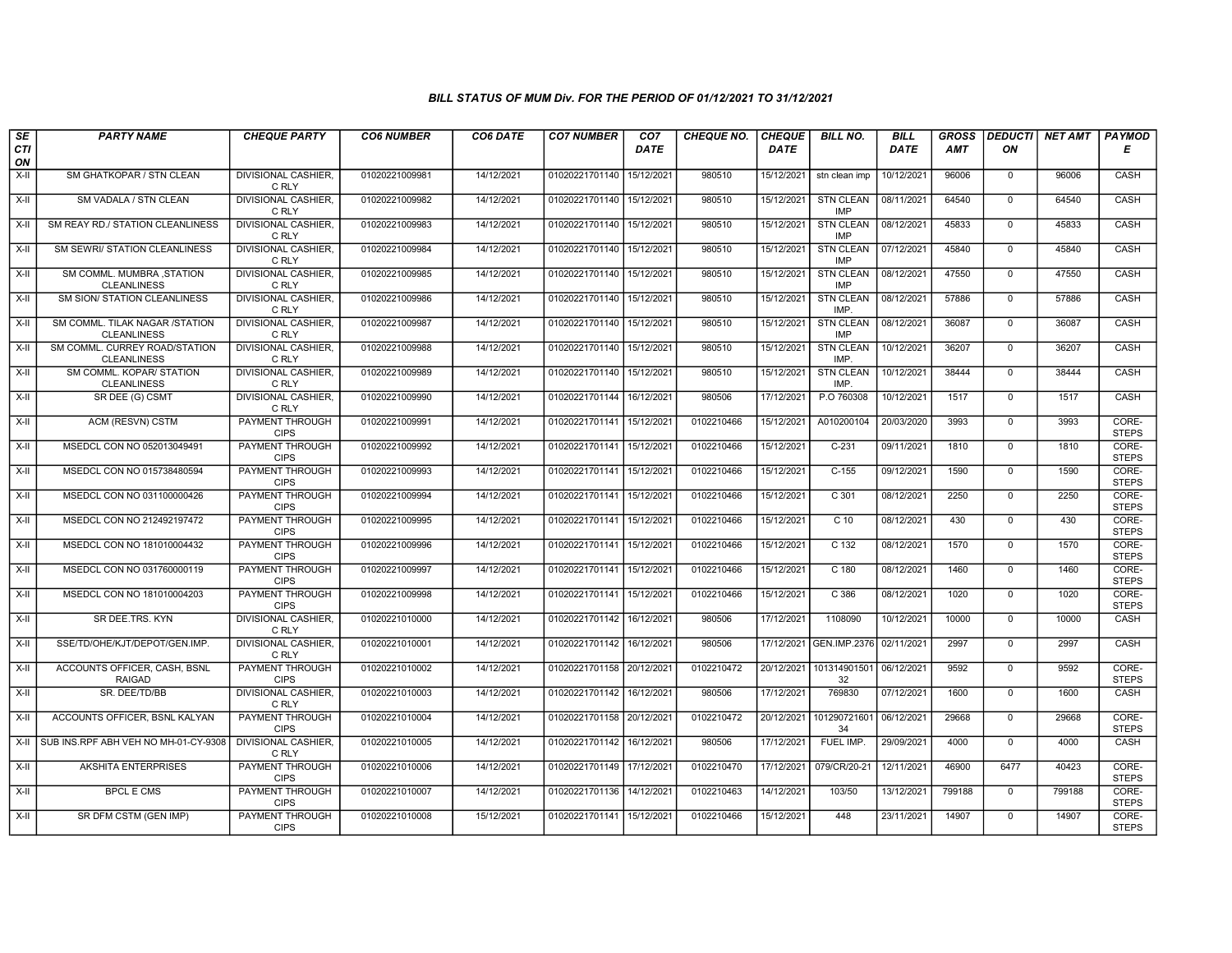| SE        | <b>PARTY NAME</b>                                     | <b>CHEQUE PARTY</b>                   | <b>CO6 NUMBER</b> | CO6 DATE   | <b>CO7 NUMBER</b>         | CO7        | <b>CHEQUE NO.</b> | <b>CHEQUE</b> | <b>BILL NO.</b>                                 | <b>BILL</b> | <b>GROSS</b> | <b>DEDUCTI</b> | <b>NET AMT</b> | <b>PAYMOD</b>         |
|-----------|-------------------------------------------------------|---------------------------------------|-------------------|------------|---------------------------|------------|-------------------|---------------|-------------------------------------------------|-------------|--------------|----------------|----------------|-----------------------|
| CTI<br>ON |                                                       |                                       |                   |            |                           | DATE       |                   | <b>DATE</b>   |                                                 | DATE        | AMT          | ON             |                | Е                     |
| $X-H$     | <b>SS SHAHAD</b>                                      | <b>PAYMENT THROUGH</b><br><b>CIPS</b> | 01020221010009    | 15/12/2021 | 01020221701141            | 15/12/2021 | 0102210466        | 15/12/2021    | <b>IMPREST</b><br>CASH                          | 08/12/2021  | 23410        | $\mathbf 0$    | 23410          | CORE-<br><b>STEPS</b> |
| $X-H$     | DRM W CSTM TRACK MACHINE                              | <b>PAYMENT THROUGH</b><br><b>CIPS</b> | 01020221010010    | 15/12/2021 | 01020221701141 15/12/2021 |            | 0102210466        | 15/12/2021    | <b>TTM GEN IMP</b>                              | 07/12/2021  | 39570        | $\mathbf{0}$   | 39570          | CORE-<br><b>STEPS</b> |
| X-II      | SSE/EM/LNL GEN IMP                                    | PAYMENT THROUGH<br><b>CIPS</b>        | 01020221010011    | 15/12/2021 | 01020221701141 15/12/2021 |            | 0102210466        | 15/12/2021    | <b>GEN IMP</b>                                  | 08/12/2021  | 9636         | $\mathbf 0$    | 9636           | CORE-<br><b>STEPS</b> |
| $X-II$    | SSE (M) LONAVALA                                      | PAYMENT THROUGH<br><b>CIPS</b>        | 01020221010012    | 15/12/2021 | 01020221701141            | 15/12/2021 | 0102210466        | 15/12/2021    | <b>DSL IMP</b>                                  | 08/12/2021  | 10000        | $\mathbf{0}$   | 10000          | CORE-<br><b>STEPS</b> |
| $X-H$     | ADEN HORT CSTM                                        | <b>PAYMENT THROUGH</b><br><b>CIPS</b> | 01020221010013    | 15/12/2021 | 01020221701141 15/12/2021 |            | 0102210466        |               | 15/12/2021 ADEN[HORT]C 03/12/2021<br><b>SMT</b> |             | 19872        | $\mathbf 0$    | 19872          | CORE-<br><b>STEPS</b> |
| X-II      | ADEN M IGP (GEN IMP)                                  | <b>PAYMENT THROUGH</b><br><b>CIPS</b> | 01020221010014    | 15/12/2021 | 01020221701141 15/12/2021 |            | 0102210466        | 15/12/2021    | igp/gen/10-417                                  | 05/10/2021  | 5398         | $\mathbf 0$    | 5398           | CORE-<br><b>STEPS</b> |
| X-II      | ADEN M IGP (GEN IMP)                                  | PAYMENT THROUGH<br><b>CIPS</b>        | 01020221010015    | 15/12/2021 | 01020221701141 15/12/2021 |            | 0102210466        | 15/12/2021    | igp/gen/11/423                                  | 01/11/2021  | 5419         | $\mathbf{0}$   | 5419           | CORE-<br><b>STEPS</b> |
| $X-H$     | <b>SSE P/W KASARA</b>                                 | <b>PAYMENT THROUGH</b><br><b>CIPS</b> | 01020221010016    | 15/12/2021 | 01020221701141 15/12/2021 |            | 0102210466        | 15/12/2021    | 07                                              | 06/09/2021  | 24604        | $\overline{0}$ | 24604          | CORE-<br><b>STEPS</b> |
| X-II      | ADEN T BY (GEN IMP)                                   | <b>PAYMENT THROUGH</b><br><b>CIPS</b> | 01020221010017    | 15/12/2021 | 01020221701141            | 15/12/2021 | 0102210466        | 15/12/2021    | General Imp                                     | 05/12/2021  | 11250        | $\mathbf{0}$   | 11250          | CORE-<br><b>STEPS</b> |
| $X-H$     | ADEN (WKS) TNA                                        | <b>PAYMENT THROUGH</b><br><b>CIPS</b> | 01020221010018    | 15/12/2021 | 01020221701141 15/12/2021 |            | 0102210466        | 15/12/2021    | TNA/WKS/Gen<br>I.Imp                            | 25/11/2021  | 35000        | $\overline{0}$ | 35000          | CORE-<br><b>STEPS</b> |
| X-II      | VINDHYA INFOTECH                                      | PAYMENT THROUGH<br><b>CIPS</b>        | 01020221010019    | 15/12/2021 | 01020221701143            | 16/12/2021 | 0102210468        | 17/12/2021    | 37/2021-22                                      | 04/12/2021  | 47908        | 4791           | 43117          | CORE-<br><b>STEPS</b> |
| $X-II$    | <b>DIGITAL EQUIPMENT SERVICES</b>                     | <b>PAYMENT THROUGH</b><br><b>CIPS</b> | 01020221010020    | 15/12/2021 | 01020221701143 16/12/2021 |            | 0102210468        | 17/12/2021    | <b>BB/P/G/STPO</b><br>E/GES                     | 17/11/2021  | 27300        | $\overline{0}$ | 27300          | CORE-<br><b>STEPS</b> |
| X-II      | JAGDISH ENGINEERING SERVICES                          | <b>PAYMENT THROUGH</b><br><b>CIPS</b> | 01020221010021    | 15/12/2021 | 01020221701150 17/12/2021 |            | 0102210471        | 17/12/2021    | 281052                                          | 07/12/2021  | 261362       | $\mathbf 0$    | 261362         | CORE-<br><b>STEPS</b> |
| $X-H$     | MONISHA TRADING CORPORATION-<br><b>MUMBAI</b>         | <b>PAYMENT THROUGH</b><br><b>CIPS</b> | 01020221010022    | 15/12/2021 | 01020221701150 17/12/2021 |            | 0102210471        | 17/12/2021    | PO 274134                                       | 08/12/2021  | 7900         | $\overline{0}$ | 7900           | CORE-<br><b>STEPS</b> |
| X-II      | M S MISTRY AND CO                                     | PAYMENT THROUGH<br><b>CIPS</b>        | 01020221010023    | 15/12/2021 | 01020221701150 17/12/2021 |            | 0102210471        | 17/12/2021    | 290184                                          | 29/11/2021  | 626400       | $\mathbf{0}$   | 626400         | CORE-<br><b>STEPS</b> |
| X-II      | M S MISTRY AND CO                                     | PAYMENT THROUGH<br><b>CIPS</b>        | 01020221010024    | 15/12/2021 | 01020221701150 17/12/2021 |            | 0102210471        | 17/12/2021    | 290186                                          | 03/12/2021  | 375450       | $\mathbf 0$    | 375450         | CORE-<br><b>STEPS</b> |
| $X-H$     | MONISHA TRADING CORPORATION-<br><b>MUMBAI</b>         | <b>PAYMENT THROUGH</b><br><b>CIPS</b> | 01020221010025    | 15/12/2021 | 01020221701150 17/12/2021 |            | 0102210471        | 17/12/2021    | PO 274133                                       | 08/12/2021  | 20622        | $\overline{0}$ | 20622          | CORE-<br><b>STEPS</b> |
| $X-H$     | ADEN (WKS) TNA                                        | <b>DIVISIONAL CASHIER,</b><br>C RLY   | 01020221010026    | 15/12/2021 | 01020221701144 16/12/2021 |            | 980506            |               | 17/12/2021 BB/W.Genl.Imp                        | 30/11/2021  | 454783       | $\mathbf{0}$   | 454783         | <b>CASH</b>           |
| X-II      | ADEN (W & E) PNVL SMALL TTM FUEL IMP<br>40000         | PAYMENT THROUGH<br><b>CIPS</b>        | 01020221010027    | 15/12/2021 | 01020221701145 16/12/2021 |            | 0102210468        |               | 17/12/2021   PET IMP BILL                       | 25/11/2021  | 33500        | $\mathbf{0}$   | 33500          | CORE-<br><b>STEPS</b> |
| $X-H$     | SR DEE (G) CSMT                                       | <b>DIVISIONAL CASHIER,</b><br>C RLY   | 01020221010028    | 16/12/2021 | 01020221701144            | 16/12/2021 | 980506            | 17/12/2021    | 780307                                          | 10/12/2021  | 3981         | $\overline{0}$ | 3981           | CASH                  |
| $X-II$    | ADME (HQ) HERITAGE CSTM                               | <b>PAYMENT THROUGH</b><br><b>CIPS</b> | 01020221010029    | 16/12/2021 | 01020221701147 17/12/2021 |            | 0102210470        |               | 17/12/2021 BB.M.HERITA<br><b>GE</b>             | 13/12/2021  | 4902         | $\mathbf 0$    | 4902           | CORE-<br><b>STEPS</b> |
| $X-H$     | SR DEE (G) CSMT                                       | <b>DIVISIONAL CASHIER,</b><br>C RLY   | 01020221010030    | 16/12/2021 | 01020221701144 16/12/2021 |            | 980506            | 17/12/2021    | P.O. 760309                                     | 10/12/2021  | 540          | $\mathbf{0}$   | 540            | CASH                  |
| X-II      | <b>INSPECTOR RPSF/D COY</b><br>12BN/RPSF/THK/GEN.IMP. | <b>PAYMENT THROUGH</b><br><b>CIPS</b> | 01020221010031    | 16/12/2021 | 01020221701147 17/12/2021 |            | 0102210470        | 17/12/2021    | 983                                             | 10/12/2021  | 1500         | $\mathbf 0$    | 1500           | CORE-<br><b>STEPS</b> |
| X-II      | DEE(G) CSTM                                           | DIVISIONAL CASHIER,<br>C RLY          | 01020221010032    | 16/12/2021 | 01020221701144            | 16/12/2021 | 980506            | 17/12/2021    | 760310                                          | 10/12/2021  | 841          | $\mathbf{0}$   | 841            | CASH                  |
| $X-H$     | INSPECTOR/RPSF/C-COY/GEN.IMP.                         | <b>PAYMENT THROUGH</b><br><b>CIPS</b> | 01020221010033    | 16/12/2021 | 01020221701147 17/12/2021 |            | 0102210470        | 17/12/2021    | 987                                             | 10/12/2021  | 1460         | $\overline{0}$ | 1460           | CORE-<br><b>STEPS</b> |
| $X-H$     | DSTE (N) KYN CLENING IMP.                             | <b>PAYMENT THROUGH</b><br><b>CIPS</b> | 01020221010034    | 16/12/2021 | 01020221701147 17/12/2021 |            | 0102210470        | 17/12/2021    | 02                                              | 02/12/2021  | 6000         | $\overline{0}$ | 6000           | CORE-<br><b>STEPS</b> |
| $X-H$     | DSTE/KYN/GEN.IMP.                                     | PAYMENT THROUGH<br><b>CIPS</b>        | 01020221010035    | 16/12/2021 | 01020221701147 17/12/2021 |            | 0102210470        | 17/12/2021    | 06                                              | 02/12/2021  | 6885         | $\overline{0}$ | 6885           | CORE-<br><b>STEPS</b> |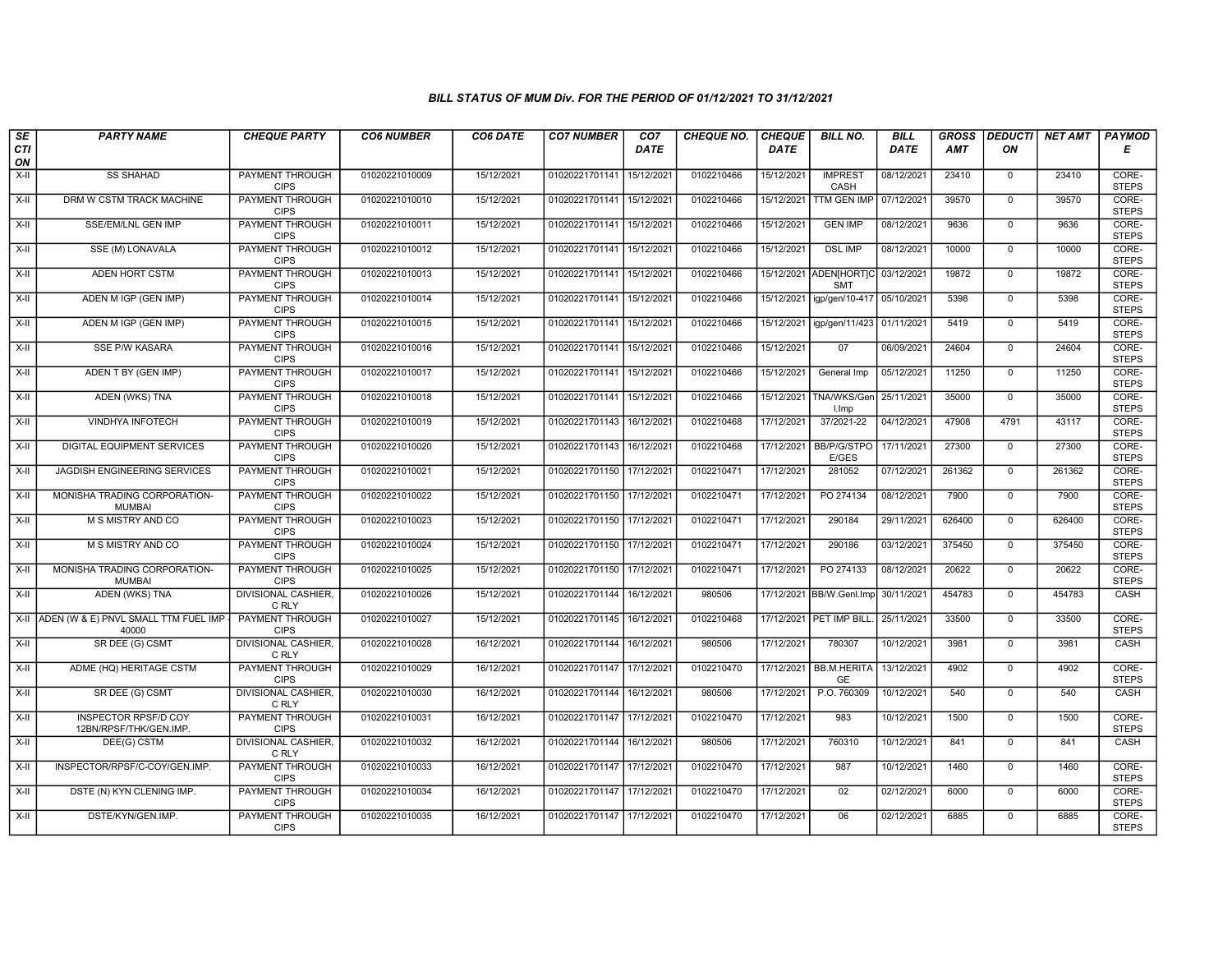| SE               | <b>PARTY NAME</b>                        | <b>CHEQUE PARTY</b>                   | <b>CO6 NUMBER</b> | CO6 DATE   | <b>CO7 NUMBER</b>         | CO <sub>7</sub>        | <b>CHEQUE NO.</b> | <b>CHEQUE</b> | <b>BILL NO.</b>   | <b>BILL</b> | <b>GROSS</b> | <b>DEDUCTI</b> | <b>NET AMT</b> | PAYMOD                |
|------------------|------------------------------------------|---------------------------------------|-------------------|------------|---------------------------|------------------------|-------------------|---------------|-------------------|-------------|--------------|----------------|----------------|-----------------------|
| <b>CTI</b><br>ON |                                          |                                       |                   |            |                           | <b>DATE</b>            |                   | <b>DATE</b>   |                   | DATE        | <b>AMT</b>   | ON             |                | Е                     |
| $X-H$            | ADSTE NE KYN                             | <b>PAYMENT THROUGH</b><br><b>CIPS</b> | 01020221010036    | 16/12/2021 | 01020221701147            | 17/12/2021             | 0102210470        | 17/12/2021    | 06                | 02/12/2021  | 5000         | $\mathbf 0$    | 5000           | CORE-<br><b>STEPS</b> |
| $X-H$            | <b>SR DMM CSTM</b>                       | <b>DIVISIONAL CASHIER.</b><br>C RLY   | 01020221010037    | 16/12/2021 | 01020221701144 16/12/2021 |                        | 980506            | 17/12/2021    | 816919            | 13/12/2021  | 4000         | $\Omega$       | 4000           | CASH                  |
| X-II             | SR DSTE WKS CSTM                         | PAYMENT THROUGH<br><b>CIPS</b>        | 01020221010038    | 16/12/2021 | 01020221701147 17/12/202  |                        | 0102210470        | 17/12/2021    | GENL.IMP.         | 08/12/2021  | 3000         | $\mathbf 0$    | 3000           | CORE-<br><b>STEPS</b> |
| $X-H$            | TORRENT POWER LTD CON NO<br>000170613830 | <b>PAYMENT THROUGH</b><br><b>CIPS</b> | 01020221010039    | 16/12/2021 | 01020221701145            | 16/12/2021             | 0102210468        | 17/12/2021    | C-7795            | 14/12/2021  | 86930        | $\overline{0}$ | 86930          | CORE-<br><b>STEPS</b> |
| $X-H$            | TORRENT POWER LTD CON NO<br>000023402521 | <b>PAYMENT THROUGH</b><br><b>CIPS</b> | 01020221010040    | 16/12/2021 | 01020221701145 16/12/2021 |                        | 0102210468        | 17/12/2021    | C-18087           | 14/12/2021  | 214510       | $\mathbf 0$    | 214510         | CORE-<br><b>STEPS</b> |
| X-II             | INSPECTOR RPF THANA/GEN.IMP.             | <b>PAYMENT THROUGH</b><br><b>CIPS</b> | 01020221010041    | 16/12/2021 | 01020221701147 17/12/2021 |                        | 0102210470        | 17/12/2021    | 01/2021           | 07/12/2021  | 2500         | $\mathbf{0}$   | 2500           | CORE-<br><b>STEPS</b> |
| $X-H$            | MSEDCL CON NO 021524906641               | PAYMENT THROUGH<br><b>CIPS</b>        | 01020221010042    | 16/12/2021 | 01020221701145            | 16/12/2021             | 0102210468        | 17/12/2021    | C-778             | 14/12/2021  | 6240         | $\Omega$       | 6240           | CORE-<br><b>STEPS</b> |
| $X-II$           | MSEDCL CON NO 032510030914               | PAYMENT THROUGH<br><b>CIPS</b>        | 01020221010043    | 16/12/2021 | 01020221701145            | 16/12/202              | 0102210468        | 17/12/2021    | C-9122            | 14/12/2021  | 82920        | $\mathbf 0$    | 82920          | CORE-<br><b>STEPS</b> |
| $X-H$            | MSEDCL CON NO 028610001167               | <b>PAYMENT THROUGH</b><br><b>CIPS</b> | 01020221010044    | 16/12/2021 | 01020221701145 16/12/2021 |                        | 0102210468        | 17/12/2021    | $C-8604$          | 14/12/2021  | 146600       | $\overline{0}$ | 146600         | CORE-<br><b>STEPS</b> |
| $X-H$            | MSEDCL CON NO 700000240178               | <b>PAYMENT THROUGH</b><br><b>CIPS</b> | 01020221010045    | 16/12/2021 | 01020221701145            | 16/12/2021             | 0102210468        | 17/12/2021    | $C-14191$         | 14/12/2021  | 128730       | $\mathbf 0$    | 128730         | CORE-<br><b>STEPS</b> |
| X-II             | SSE/OHE/CLA/GEN.IMP.                     | <b>PAYMENT THROUGH</b><br><b>CIPS</b> | 01020221010046    | 16/12/2021 | 01020221701147 17/12/2021 |                        | 0102210470        | 17/12/2021    | A                 | 02/12/2021  | 1500         | $\mathbf{0}$   | 1500           | CORE-<br><b>STEPS</b> |
| $X-H$            | INS.RPF CIB/KYN VEH NO MH-01-CY-9319     | PAYMENT THROUGH<br><b>CIPS</b>        | 01020221010047    | 16/12/2021 | 01020221701147 17/12/202  |                        | 0102210470        | 17/12/2021    | 1200              | 02/12/2021  | 1200         | $\mathbf 0$    | 1200           | CORE-<br><b>STEPS</b> |
| X-II             | INS.RPF KJT VEH NO MH-01-CY-9313         | <b>PAYMENT THROUGH</b><br><b>CIPS</b> | 01020221010048    | 16/12/2021 | 01020221701147            | 17/12/202 <sup>-</sup> | 0102210470        | 17/12/2021    | <b>FUEL IMP</b>   | 03/12/2021  | 3800         | $\mathbf 0$    | 3800           | CORE-<br><b>STEPS</b> |
| $X-H$            | SSE/PSI/CHG/GEN.IMP.                     | <b>PAYMENT THROUGH</b><br><b>CIPS</b> | 01020221010049    | 16/12/2021 | 01020221701147 17/12/2021 |                        | 0102210470        | 17/12/2021    | <b>GEN IMP</b>    | 30/11/2021  | 1500         | $\mathbf 0$    | 1500           | CORE-<br><b>STEPS</b> |
| X-II             | MSEDCL CON NO 700000859232               | PAYMENT THROUGH<br><b>CIPS</b>        | 01020221010050    | 16/12/2021 | 01020221701145            | 16/12/2021             | 0102210468        | 17/12/2021    | R-20149           | 14/12/2021  | 306740       | $\mathbf 0$    | 306740         | CORE-<br><b>STEPS</b> |
| $X-H$            | MSEDCL CON NO 033050003031               | <b>PAYMENT THROUGH</b><br><b>CIPS</b> | 01020221010051    | 16/12/2021 | 01020221701145 16/12/2021 |                        | 0102210468        | 17/12/2021    | C-1166            | 14/12/2021  | 7440         | $\overline{0}$ | 7440           | CORE-<br><b>STEPS</b> |
| X-II             | MSEDCL CON NO 020490003500               | <b>PAYMENT THROUGH</b><br><b>CIPS</b> | 01020221010052    | 16/12/2021 | 01020221701145 16/12/202  |                        | 0102210468        | 17/12/2021    | $C-1313$          | 14/12/2021  | 22270        | $\mathbf 0$    | 22270          | CORE-<br><b>STEPS</b> |
| X-II             | MSEDCL CON NO 026511007797               | <b>PAYMENT THROUGH</b><br><b>CIPS</b> | 01020221010053    | 16/12/2021 | 01020221701145            | 16/12/2021             | 0102210468        | 17/12/2021    | $C-1731$          | 14/12/2021  | 18730        | $\mathbf 0$    | 18730          | CORE-<br><b>STEPS</b> |
| $X-H$            | MSEDCL CON NO 021540006731               | <b>PAYMENT THROUGH</b><br><b>CIPS</b> | 01020221010054    | 16/12/2021 | 01020221701145            | 16/12/2021             | 0102210468        | 17/12/2021    | C-19519           | 14/12/2021  | 204800       | $\Omega$       | 204800         | CORE-<br><b>STEPS</b> |
| X-II             | MSEDCL CON NO 015518129926               | <b>PAYMENT THROUGH</b><br><b>CIPS</b> | 01020221010055    | 16/12/2021 | 01020221701145            | 16/12/2021             | 0102210468        | 17/12/2021    | C-6417            | 14/12/2021  | 18330        | $\mathbf 0$    | 18330          | CORE-<br><b>STEPS</b> |
| $X-II$           | TORRENT POWER LTD CON NO<br>000028433972 | <b>PAYMENT THROUGH</b><br><b>CIPS</b> | 01020221010056    | 16/12/2021 | 01020221701145            | 16/12/2021             | 0102210468        | 17/12/2021    | R 392             | 14/12/2021  | 3930         | $\overline{0}$ | 3930           | CORE-<br><b>STEPS</b> |
| X-II             | TORRENT POWER LTD CON NO<br>000020375671 | PAYMENT THROUGH<br><b>CIPS</b>        | 01020221010057    | 16/12/2021 | 01020221701145 16/12/202  |                        | 0102210468        | 17/12/2021    | C <sub>2928</sub> | 14/12/2021  | 43130        | $\mathbf 0$    | 43130          | CORE-<br><b>STEPS</b> |
| X-II             | MSEDCL CON NO 210111971387               | PAYMENT THROUGH<br><b>CIPS</b>        | 01020221010058    | 16/12/2021 | 01020221701145            | 16/12/202              | 0102210468        | 17/12/2021    | C-14027           | 14/12/2021  | 156680       | $\mathbf 0$    | 156680         | CORE-<br><b>STEPS</b> |
| $X-II$           | TORRENT POWER LTD CON NO<br>000020157003 | <b>PAYMENT THROUGH</b><br><b>CIPS</b> | 01020221010059    | 16/12/2021 | 01020221701145            | 16/12/2021             | 0102210468        | 17/12/2021    | C 2811            | 14/12/2021  | 41330        | $\mathbf 0$    | 41330          | CORE-<br><b>STEPS</b> |
| $X-H$            | MSEDCL CON NO 020020046300               | PAYMENT THROUGH<br><b>CIPS</b>        | 01020221010060    | 16/12/2021 | 01020221701145            | 16/12/2021             | 0102210468        | 17/12/2021    | C 1445            | 14/12/2021  | 19950        | $\mathbf 0$    | 19950          | CORE-<br><b>STEPS</b> |
| $X-H$            | ADSTE/T/KYN/GEN.IMP.                     | <b>PAYMENT THROUGH</b><br><b>CIPS</b> | 01020221010061    | 16/12/2021 | 01020221701147 17/12/2021 |                        | 0102210470        | 17/12/2021    | 10                | 07/12/2021  | 1480         | $\mathbf 0$    | 1480           | CORE-<br><b>STEPS</b> |
| X-II             | SSE/TD/OHE/DI/FUEL.IMP.                  | PAYMENT THROUGH<br><b>CIPS</b>        | 01020221010062    | 16/12/2021 | 01020221701147 17/12/2021 |                        | 0102210470        | 17/12/2021    | Diesel Imprest    | 06/12/2021  | 5000         | $\mathbf 0$    | 5000           | CORE-<br><b>STEPS</b> |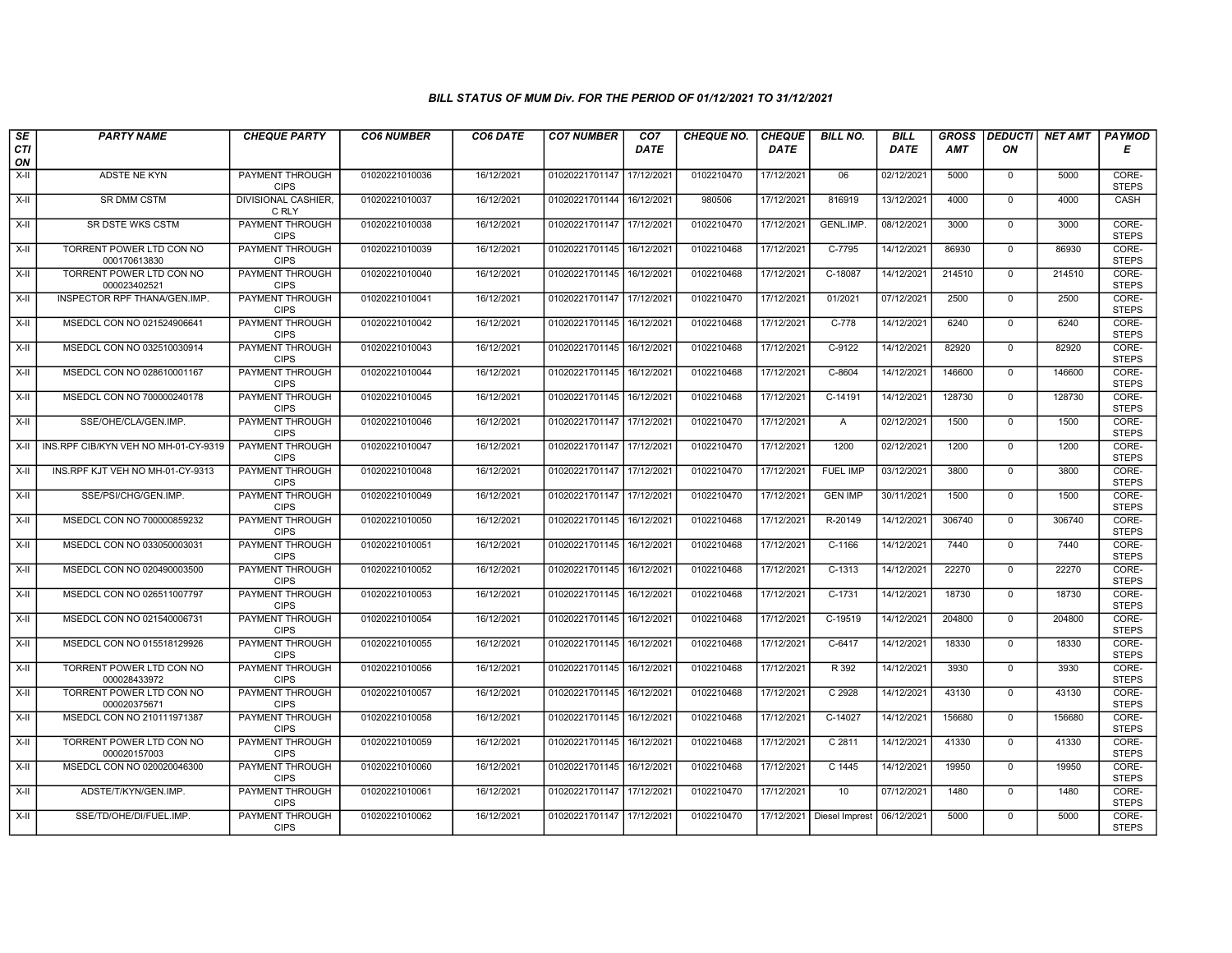| SE                 | <b>PARTY NAME</b>                            | <b>CHEQUE PARTY</b>                   | <b>CO6 NUMBER</b> | CO6 DATE   | <b>CO7 NUMBER</b>         | CO <sub>7</sub> | <b>CHEQUE NO.</b> | <b>CHEQUE</b> | <b>BILL NO.</b>                   | <b>BILL</b> | <b>GROSS</b> |                | DEDUCTI NET AMT | <b>PAYMOD</b>         |
|--------------------|----------------------------------------------|---------------------------------------|-------------------|------------|---------------------------|-----------------|-------------------|---------------|-----------------------------------|-------------|--------------|----------------|-----------------|-----------------------|
| <b>CTI</b><br>ON   |                                              |                                       |                   |            |                           | <b>DATE</b>     |                   | <b>DATE</b>   |                                   | <b>DATE</b> | <b>AMT</b>   | ON             |                 | Е                     |
| $X-H$              | SSE/T/LNL/GEN.IMP.                           | <b>PAYMENT THROUGH</b><br><b>CIPS</b> | 01020221010063    | 16/12/2021 | 01020221701147 17/12/2021 |                 | 0102210470        | 17/12/2021    | 11                                | 03/12/2021  | 1000         | $\overline{0}$ | 1000            | CORE-<br><b>STEPS</b> |
| $X-H$              | SSE/T/KYN/GEN.IMP.                           | <b>PAYMENT THROUGH</b><br><b>CIPS</b> | 01020221010064    | 16/12/2021 | 01020221701147 17/12/2021 |                 | 0102210470        | 17/12/2021    | 007                               | 07/12/2021  | 1485         | $\Omega$       | 1485            | CORE-<br><b>STEPS</b> |
| X-II               | SR DEE (TRS)KYN/GEN.IMP.                     | PAYMENT THROUGH<br><b>CIPS</b>        | 01020221010065    | 16/12/2021 | 01020221701147 17/12/2021 |                 | 0102210470        | 17/12/2021    | ELS/KYN/RS/I<br>MP                | 08/12/2021  | 19883        | $\mathbf 0$    | 19883           | CORE-<br><b>STEPS</b> |
| $X-H$              | SSE (C&W) KLMG/GEN.IMP.                      | PAYMENT THROUGH<br><b>CIPS</b>        | 01020221010066    | 16/12/2021 | 01020221701147 17/12/2021 |                 | 0102210470        | 17/12/2021    | 2831                              | 15/11/2021  | 3950         | $\mathbf 0$    | 3950            | CORE-<br><b>STEPS</b> |
| $X-H$              | <b>SSE ROAD ART PNVL</b>                     | <b>PAYMENT THROUGH</b><br><b>CIPS</b> | 01020221010067    | 16/12/2021 | 01020221701147 17/12/2021 |                 | 0102210470        | 17/12/2021    | General Imp                       | 11/12/2021  | 14857        | $\mathbf 0$    | 14857           | CORE-<br><b>STEPS</b> |
| $X-H$              | <b>SR DPO/PNM</b>                            | <b>PAYMENT THROUGH</b><br><b>CIPS</b> | 01020221010068    | 16/12/2021 | 01020221701147 17/12/2021 |                 | 0102210470        | 17/12/2021    | <b>BB/P/G/PNM</b><br><b>IMPRE</b> | 09/12/2021  | 6780         | $\Omega$       | 6780            | CORE-<br><b>STEPS</b> |
| X-II               | POOJA CONSTRUCTIONS                          | PAYMENT THROUGH<br><b>CIPS</b>        | 01020221010069    | 16/12/2021 | 01020221701149 17/12/2021 |                 | 0102210470        | 17/12/2021    | 01                                | 16/10/2021  | 204738       | 13714          | 191024          | CORE-<br><b>STEPS</b> |
| $X-H$              | AKSHITA ENTERPRISES                          | <b>PAYMENT THROUGH</b><br><b>CIPS</b> | 01020221010070    | 16/12/2021 | 01020221701146 16/12/2021 |                 | 0102210471        | 17/12/2021    | 065/CR/21-22                      | 18/10/2021  | 78000        | 3146           | 74854           | CORE-<br><b>STEPS</b> |
| X-II               | APO L AND W                                  | <b>DIVISIONAL CASHIER,</b><br>C RLY   | 01020221010071    | 16/12/2021 | 01020221701152 17/12/2021 |                 | 980506            | 17/12/2021    | 0820002                           | 16/12/2021  | 10000        | $\mathbf 0$    | 10000           | CASH                  |
| $\overline{x}$ -II | ADSTE/SE/KYN                                 | <b>DIVISIONAL CASHIER,</b><br>C RLY   | 01020221010072    | 16/12/2021 | 01020221701152 17/12/2021 |                 | 980506            | 17/12/2021    | 04                                | 02/12/2021  | 2990         | $\overline{0}$ | 2990            | CASH                  |
| X-II               | POST MASTER KALYAN CITY                      | POST MASTER KALYAN<br><b>CITY</b>     | 01020221010073    | 16/12/2021 | 01020221701152            | 17/12/2021      | 961343            | 17/12/2021    | 752346                            | 25/11/2021  | 800          | $\mathbf 0$    | 800             | <b>BANK</b><br>CHEQUE |
| X-II               | SR.DEE TRS/O CSTM                            | DIVISIONAL CASHIER,<br>C RLY          | 01020221010074    | 16/12/2021 | 01020221701152 17/12/2021 |                 | 980506            | 17/12/2021    | 789265                            | 14/12/2021  | 500          | $\mathbf{0}$   | 500             | CASH                  |
| $X-H$              | A S MULTI SERVICES                           | <b>PAYMENT THROUGH</b><br><b>CIPS</b> | 01020221010075    | 17/12/2021 | 01020221701148 17/12/2021 |                 | 0102210470        | 17/12/2021    | 282707                            | 16/12/2021  | 1405045      | $\overline{0}$ | 1405045         | CORE-<br><b>STEPS</b> |
| X-II               | SUB INSPECTOR RPF CHOWKI<br>KYN/GEN.IMP      | <b>PAYMENT THROUGH</b><br><b>CIPS</b> | 01020221010076    | 17/12/2021 | 01020221701157 20/12/2021 |                 | 0102210472        | 20/12/2021    | 10088                             | 04/06/2021  | 5000         | $\mathbf{0}$   | 5000            | CORE-<br><b>STEPS</b> |
| $X-H$              | ADEE (TD)/SS/KYN                             | PAYMENT THROUGH<br><b>CIPS</b>        | 01020221010077    | 17/12/2021 | 01020221701157 20/12/2021 |                 | 0102210472        | 20/12/2021    | <b>GEN. IMP</b>                   | 16/12/2021  | 3000         | $\Omega$       | 3000            | CORE-<br><b>STEPS</b> |
| X-II               | SR DEE (TD) KYN/GEN.IMP.                     | <b>PAYMENT THROUGH</b><br><b>CIPS</b> | 01020221010079    | 17/12/2021 | 01020221701157 20/12/2021 |                 | 0102210472        | 20/12/2021    | <b>GEN. IMP</b>                   | 16/12/2021  | 5000         | $\mathbf{0}$   | 5000            | CORE-<br><b>STEPS</b> |
| X-II               | SSE/TD/PSI/TNA/GEN.IMP.                      | PAYMENT THROUGH<br><b>CIPS</b>        | 01020221010080    | 17/12/2021 | 01020221701157 20/12/2021 |                 | 0102210472        | 20/12/2021    | <b>GEN IMP</b>                    | 01/12/2021  | 1500         | $\mathbf 0$    | 1500            | CORE-<br><b>STEPS</b> |
| X-II               | INSPECTOR/RPSF/THK/MTO/GEN.IMP.              | <b>PAYMENT THROUGH</b><br><b>CIPS</b> | 01020221010081    | 17/12/2021 | 01020221701157 20/12/2021 |                 | 0102210472        | 20/12/2021    | 12BN/MTO/IM<br>PREST              | 12/11/2021  | 3750         | $\mathbf 0$    | 3750            | CORE-<br><b>STEPS</b> |
| $X-II$             | SSE/OHE/WORK SHOP/KURLA/GEN.IMP.             | PAYMENT THROUGH<br><b>CIPS</b>        | 01020221010082    | 17/12/2021 | 01020221701157 20/12/2021 |                 | 0102210472        | 20/12/2021    | <b>GEN IMP</b>                    | 20/11/2021  | 13230        | $\mathbf 0$    | 13230           | CORE-<br><b>STEPS</b> |
|                    | X-II   INS.RPF CIB/PNVL VEH NO MH-01-CY-9338 | PAYMENT THROUGH<br><b>CIPS</b>        | 01020221010083    | 17/12/2021 | 01020221701157 20/12/2021 |                 | 0102210472        | 20/12/2021    | $\overline{1}$                    | 14/12/2021  | 4000         | $\Omega$       | 4000            | CORE-<br><b>STEPS</b> |
| $X-H$              | <b>BPCL E CMS</b>                            | <b>PAYMENT THROUGH</b><br><b>CIPS</b> | 01020221010084    | 17/12/2021 | 01020221701151 17/12/2021 |                 | 0102210470        | 17/12/2021    | 103/50                            | 13/12/2021  | 704762       | $\mathbf 0$    | 704762          | CORE-<br><b>STEPS</b> |
| X-II               | SSE CSTM (COG)/GEN.IMP.                      | <b>PAYMENT THROUGH</b><br><b>CIPS</b> | 01020221010085    | 17/12/2021 | 01020221701157 20/12/2021 |                 | 0102210472        | 20/12/2021    | <b>BB.CSMT.M</b>                  | 14/12/2021  | 19647        | $\Omega$       | 19647           | CORE-<br><b>STEPS</b> |
| X-II               | SSE LAUNDRY WB                               | PAYMENT THROUGH<br><b>CIPS</b>        | 01020221010086    | 17/12/2021 | 01020221701157 20/12/2021 |                 | 0102210472        | 20/12/2021    | SSE/Laundry<br>WB/I               | 08/12/2021  | 7037         | $\mathbf 0$    | 7037            | CORE-<br><b>STEPS</b> |
| $X-II$             | INS.RPF ROHA VEH NO MH-01-CY-9307            | PAYMENT THROUGH<br><b>CIPS</b>        | 01020221010087    | 17/12/2021 | 01020221701157 20/12/2021 |                 | 0102210472        | 20/12/2021    | Imprest fuel                      | 13/12/2021  | 4000         | $\Omega$       | 4000            | CORE-<br><b>STEPS</b> |
| X-II               | INS.RPF KSRA VEH NO MH-01-CY-9326            | PAYMENT THROUGH<br><b>CIPS</b>        | 01020221010088    | 17/12/2021 | 01020221701157 20/12/2021 |                 | 0102210472        | 20/12/2021    | 1234                              | 14/12/2021  | 3950         | $\Omega$       | 3950            | CORE-<br><b>STEPS</b> |
| $X-H$              | SR DPO FUEL IMP.                             | <b>PAYMENT THROUGH</b><br><b>CIPS</b> | 01020221010089    | 17/12/2021 | 01020221701157 20/12/2021 |                 | 0102210472        | 20/12/2021    | <b>BB/P/G/FUEL</b><br><b>IMP</b>  | 14/12/2021  | 5000         | $\overline{0}$ | 5000            | CORE-<br><b>STEPS</b> |
| X-II               | ACCOUNTS OFFICER, BSNL KALYAN                | <b>PAYMENT THROUGH</b><br><b>CIPS</b> | 01020221010090    | 17/12/2021 | 01020221701158 20/12/2021 |                 | 0102210472        | 20/12/2021    | 465847664                         | 09/12/2021  | 1277         | $\mathbf 0$    | 1277            | CORE-<br><b>STEPS</b> |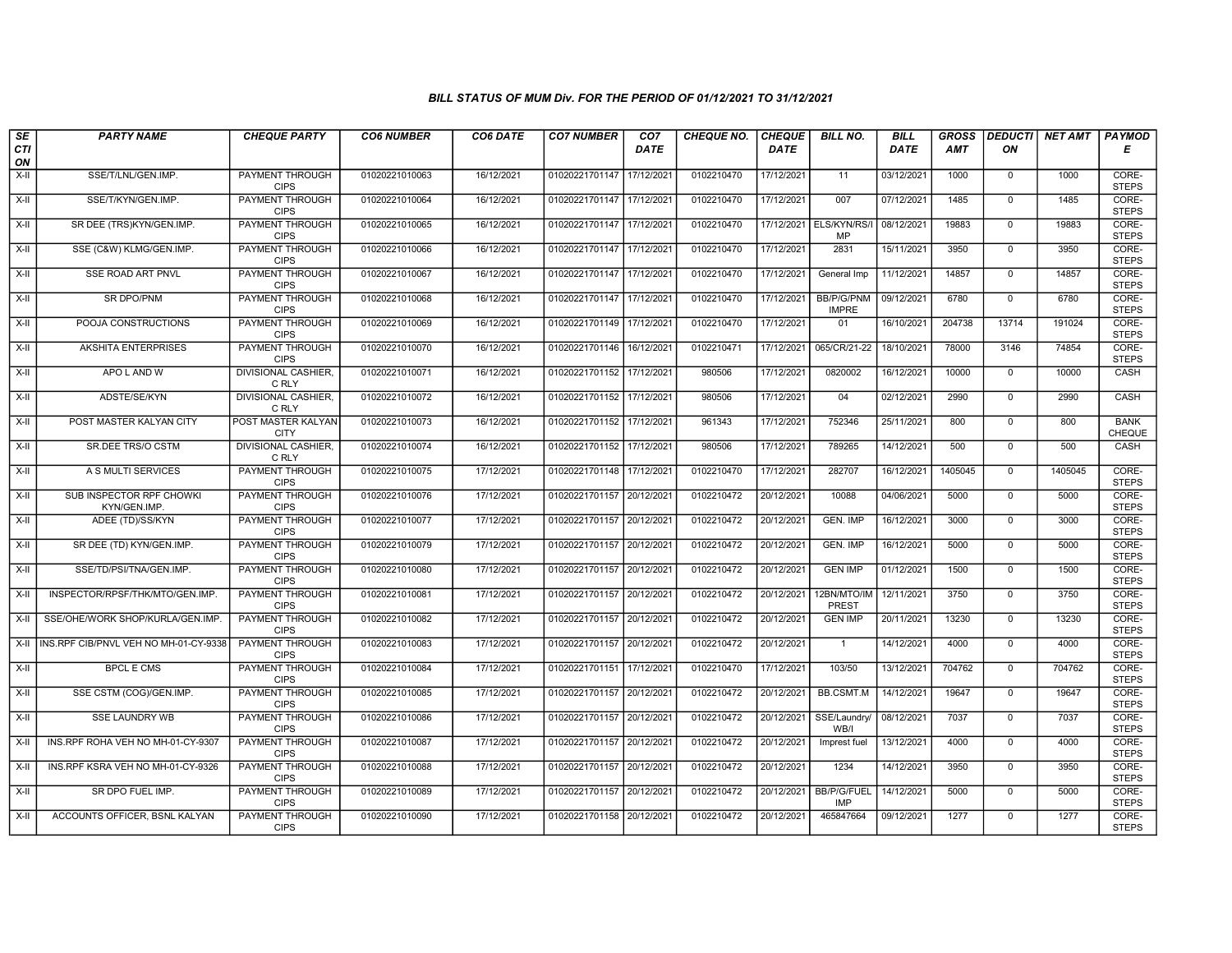| SE               | <b>PARTY NAME</b>                                     | <b>CHEQUE PARTY</b>                   | <b>CO6 NUMBER</b> | CO6 DATE   | <b>CO7 NUMBER</b>         | CO <sub>7</sub> | <b>CHEQUE NO.</b> | <b>CHEQUE</b> | <b>BILL NO.</b>                  | <b>BILL</b> | <b>GROSS</b> | <b>DEDUCTI</b> | NET AMT | <b>PAYMOD</b>                |
|------------------|-------------------------------------------------------|---------------------------------------|-------------------|------------|---------------------------|-----------------|-------------------|---------------|----------------------------------|-------------|--------------|----------------|---------|------------------------------|
| <b>CTI</b><br>ON |                                                       |                                       |                   |            |                           | DATE            |                   | <b>DATE</b>   |                                  | <b>DATE</b> | <b>AMT</b>   | ON             |         | Е                            |
| X-II             | ACCOUNTS OFFICER, BSNL KALYAN                         | <b>PAYMENT THROUGH</b><br><b>CIPS</b> | 01020221010091    | 17/12/2021 | 01020221701158 20/12/2021 |                 | 0102210472        | 20/12/2021    | 463826952                        | 09/11/2021  | 1697         | $\mathbf 0$    | 1697    | CORE-<br><b>STEPS</b>        |
| $X-H$            | <b>EXCEL STATIONER AND PRINTERS</b>                   | <b>PAYMENT THROUGH</b><br><b>CIPS</b> | 01020221010092    | 17/12/2021 | 01020221701159 20/12/2021 |                 | 0102210472        | 20/12/2021    | EPS/21-22/065                    | 07/12/2021  | 88588.5      | 3003.5         | 85585   | CORE-<br><b>STEPS</b>        |
| X-II             | CONTAINER CORPORATION OF INDIA LTD                    | PAYMENT THROUGH<br><b>CIPS</b>        | 01020221010093    | 17/12/2021 | 01020221701153 17/12/2021 |                 | 0102210472        | 20/12/2021    | 254801                           | 16/12/2021  | 1038144      | $\mathbf 0$    | 1038144 | CORE-<br><b>STEPS</b>        |
| $X-II$           | <b>BEST</b>                                           | <b>BEST</b>                           | 01020221010094    | 20/12/2021 | 01020221701155 20/12/2021 |                 | 961347            | 21/12/2021    | R34, 14, 77, 39                  | 14/12/2021  | 990          | $\mathsf{O}$   | 990     | <b>BANK</b><br><b>CHEQUE</b> |
| $X-H$            | <b>MSEDCL</b>                                         | <b>MSEDCL</b>                         | 01020221010095    | 20/12/2021 | 01020221701155 20/12/2021 |                 | 961348            | 21/12/2021    | $R-34$                           | 14/12/2021  | 330          | $\Omega$       | 330     | <b>BANK</b><br><b>CHEQUE</b> |
| X-II             | <b>BEST</b>                                           | <b>BEST</b>                           | 01020221010096    | 20/12/2021 | 01020221701155 20/12/2021 |                 | 961346            | 21/12/2021    | R96,30,31                        | 14/12/2021  | 863          | $\mathbf{0}$   | 863     | <b>BANK</b><br><b>CHEQUE</b> |
| X-II             | <b>BEST</b>                                           | <b>BEST</b>                           | 01020221010097    | 20/12/2021 | 01020221701155 20/12/2021 |                 | 961345            | 21/12/2021    | R-101.30                         | 14/12/2021  | 759          | $\Omega$       | 759     | <b>BANK</b><br>CHEQUE        |
| X-II             | <b>BEST</b>                                           | <b>BEST</b>                           | 01020221010098    | 20/12/2021 | 01020221701155 20/12/2021 |                 | 961344            | 21/12/2021    | R20,37,26                        | 14/12/2021  | 618          | $\mathbf 0$    | 618     | <b>BANK</b><br><b>CHEQUE</b> |
| $X-H$            | SM MULUND/ STATION CLEANLINESS                        | <b>DIVISIONAL CASHIER.</b><br>C RLY   | 01020221010099    | 20/12/2021 | 01020221701155 20/12/2021 |                 | 980508            | 21/12/2021    | <b>STN CLEAN</b><br>IMP          | 09/12/2021  | 84826        | $\Omega$       | 84826   | CASH                         |
| $X-H$            | SM COMML. COTTON GREEN/STATION<br><b>CLEANLINESS</b>  | <b>DIVISIONAL CASHIER.</b><br>C RLY   | 01020221010100    | 20/12/2021 | 01020221701155 20/12/2021 |                 | 980508            | 21/12/2021    | <b>STN CLEAN</b><br><b>IMP</b>   | 13/12/2021  | 34952        | $\Omega$       | 34952   | CASH                         |
| X-II             | SM COMML. NAHUR/ STATION<br><b>CLEANLINESS</b>        | DIVISIONAL CASHIER.<br>C RLY          | 01020221010101    | 20/12/2021 | 01020221701155 20/12/2021 |                 | 980508            | 21/12/2021    | stn clean imp                    | 15/12/2021  | 36034        | $\mathbf 0$    | 36034   | CASH                         |
| $X-II$           | SM COMML, DOCKYARD RD./ STATION<br><b>CLEANLINESS</b> | <b>DIVISIONAL CASHIER.</b><br>C RLY   | 01020221010102    | 20/12/2021 | 01020221701155 20/12/2021 |                 | 980508            | 21/12/2021    | stn clean imp                    | 14/12/2021  | 45785        | $\Omega$       | 45785   | CASH                         |
| X-II             | SM SANDHURUST ROAD/ STATION<br><b>CLEANLINESS</b>     | <b>DIVISIONAL CASHIER.</b><br>C RLY   | 01020221010103    | 20/12/2021 | 01020221701155 20/12/2021 |                 | 980508            | 21/12/2021    | <b>STN CLEAN</b><br><b>IMP</b>   | 13/12/2021  | 65010        | $\mathbf 0$    | 65010   | <b>CASH</b>                  |
| $X-H$            | SM COMML. THAKURLI/ STATION<br><b>CLEANLINESS</b>     | <b>DIVISIONAL CASHIER.</b><br>C RLY   | 01020221010104    | 20/12/2021 | 01020221701155 20/12/2021 |                 | 980508            | 21/12/2021    | stn clean imp                    | 13/12/2021  | 39521        | $\mathbf 0$    | 39521   | CASH                         |
| X-II             | SM COMML, KALVA STATION<br><b>CLEANLINESS</b>         | <b>DIVISIONAL CASHIER.</b><br>C RLY   | 01020221010105    | 20/12/2021 | 01020221701155 20/12/2021 |                 | 980508            | 21/12/2021    | stn clean imp                    | 14/12/2021  | 47550        | $\Omega$       | 47550   | CASH                         |
| $X-II$           | SM DIWA / STN CLEAN                                   | <b>DIVISIONAL CASHIER.</b><br>C RLY   | 01020221010106    | 20/12/2021 | 01020221701155 20/12/2021 |                 | 980508            | 21/12/2021    | stn clean imp                    | 10/12/2021  | 82090        | $\mathbf 0$    | 82090   | CASH                         |
| X-II             | <b>SM ROHA</b>                                        | <b>DIVISIONAL CASHIER.</b><br>C RLY   | 01020221010107    | 20/12/2021 | 01020221701155 20/12/2021 |                 | 980508            | 21/12/2021    | <b>STN IMP</b>                   | 01/12/2021  | 50946        | $\Omega$       | 50946   | CASH                         |
| X-II             | CC D-COY/12BN/BBR-WM-TLR-<br>COB/IMPREST              | <b>DIVISIONAL CASHIER</b><br>C RLY    | 01020221010108    | 20/12/2021 | 01020221701154 20/12/2021 |                 | 980508            | 21/12/2021    | 784764                           | 11/12/2021  | 2000         | $\mathbf 0$    | 2000    | CASH                         |
| X-II             | INTELLIGENCE OFFICER /RPF/SIB/PNVL                    | <b>DIVISIONAL CASHIER.</b><br>C RLY   | 01020221010110    | 20/12/2021 | 01020221701154 20/12/2021 |                 | 980508            | 21/12/2021    | <b>GENERAL</b><br><b>IMPREST</b> | 30/06/2021  | 5000         | $\Omega$       | 5000    | CASH                         |
| X-II             | SUB INS.RPF ABH VEH NO MH-01-CY-9308                  | <b>DIVISIONAL CASHIER.</b><br>C RLY   | 01020221010111    | 20/12/2021 | 01020221701154 20/12/2021 |                 | 980508            | 21/12/2021    | FUEL IMP.                        | 29/09/2021  | 4000         | $\mathbf 0$    | 4000    | CASH                         |
| $X-H$            | CC B-COY/12BN/BBR-WM-TLR-<br>COB/IMPREST              | <b>DIVISIONAL CASHIER.</b><br>C RLY   | 01020221010112    | 20/12/2021 | 01020221701154 20/12/2021 |                 | 980508            | 21/12/2021    | P0012                            | 15/12/2021  | 2000         | $\overline{0}$ | 2000    | CASH                         |
| X-II             | SR RAJBHASHA ADHIKARI MUMBAI                          | <b>DIVISIONAL CASHIER,</b><br>C RLY   | 01020221010113    | 20/12/2021 | 01020221701154 20/12/2021 |                 | 980508            | 21/12/2021    | 794739                           | 07/12/2021  | 10000        | $\Omega$       | 10000   | CASH                         |
| X-II             | SUB.INS/RPF/KLVA CAR SHED/GEN.IMP.                    | DIVISIONAL CASHIER.<br>C RLY          | 01020221010114    | 20/12/2021 | 01020221701154 20/12/2021 |                 | 980508            | 21/12/2021    | SUB.INS/RPF<br><b>KLVA</b>       | 14/12/2021  | 1500         | $\mathbf 0$    | 1500    | CASH                         |
| $X-H$            | JE C&W/(SPARME)/PANVEL                                | DIVISIONAL CASHIER.<br>C RLY          | 01020221010115    | 20/12/2021 | 01020221701154 20/12/2021 |                 | 980508            | 21/12/2021    | 5426                             | 01/12/2021  | 9986         | $\Omega$       | 9986    | CASH                         |
| X-II             | INS.RPF ROHA/GEN.IMP.                                 | <b>DIVISIONAL CASHIER.</b><br>C RLY   | 01020221010116    | 20/12/2021 | 01020221701154 20/12/2021 |                 | 980508            | 21/12/2021    | General<br>Imprest               | 02/12/2021  | 4989         | $\mathbf 0$    | 4989    | CASH                         |
| $X-H$            | <b>SR.DSO CSTM</b>                                    | <b>DIVISIONAL CASHIER.</b><br>C RLY   | 01020221010117    | 20/12/2021 | 01020221701154 20/12/2021 |                 | 980508            | 21/12/2021    | GM 21-22                         | 16/12/2021  | 20000        | $\Omega$       | 20000   | CASH                         |
| X-II             | SHREE ENTERPRISES                                     | PAYMENT THROUGH<br><b>CIPS</b>        | 01020221010118    | 20/12/2021 | 01020221701160 20/12/2021 |                 | 0102210475        | 21/12/2021    | CRHQSD/09/0<br>3                 | 11/11/2021  | 8010         | 406            | 7604    | CORE-<br><b>STEPS</b>        |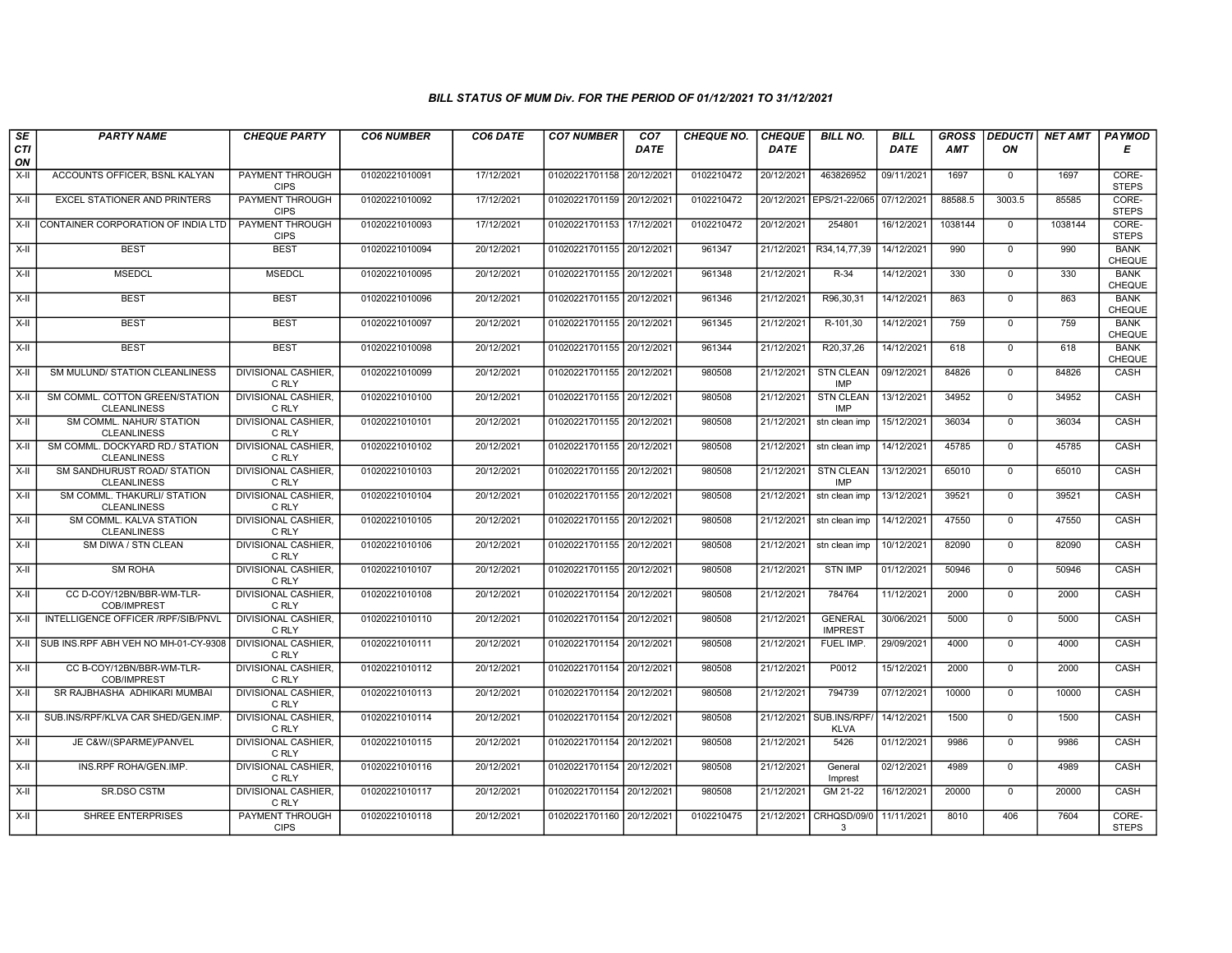| SE        | <b>PARTY NAME</b>                                     | <b>CHEQUE PARTY</b>                   | <b>CO6 NUMBER</b> | CO6 DATE   | <b>CO7 NUMBER</b>         | CO7        | <b>CHEQUE NO.</b> | <b>CHEQUE</b> | <b>BILL NO.</b>                       | <b>BILL</b> | <b>GROSS</b> |                | DEDUCTI NET AMT | <b>PAYMOD</b>         |
|-----------|-------------------------------------------------------|---------------------------------------|-------------------|------------|---------------------------|------------|-------------------|---------------|---------------------------------------|-------------|--------------|----------------|-----------------|-----------------------|
| CTI<br>ON |                                                       |                                       |                   |            |                           | DATE       |                   | <b>DATE</b>   |                                       | DATE        | AMT          | ON             |                 | Е                     |
| X-II      | ADANI ELECTRICITY MUMBAI LIMITED CA<br>NO 102703138   | <b>PAYMENT THROUGH</b><br><b>CIPS</b> | 01020221010120    | 20/12/2021 | 01020221701156            | 20/12/2021 | 0102210472        | 20/12/2021    | $C-29174$                             | 14/12/2021  | 212930       | $\mathbf{0}$   | 212930          | CORE-<br><b>STEPS</b> |
| $X-H$     | ADANI ELECTRICITY MUMBAI LIMITED CA<br>NO 102700083   | <b>PAYMENT THROUGH</b><br><b>CIPS</b> | 01020221010121    | 20/12/2021 | 01020221701156 20/12/2021 |            | 0102210472        | 20/12/2021    | C-13211                               | 14/12/2021  | 98220        | $\Omega$       | 98220           | CORE-<br><b>STEPS</b> |
| X-II      | MSEDCL CON NO 036106004093                            | PAYMENT THROUGH<br><b>CIPS</b>        | 01020221010122    | 20/12/2021 | 01020221701156 20/12/2021 |            | 0102210472        | 20/12/2021    | $C-91$                                | 14/12/2021  | 940          | $\mathbf 0$    | 940             | CORE-<br><b>STEPS</b> |
| $X-H$     | MSEDCL CON NO 033090006296                            | <b>PAYMENT THROUGH</b><br><b>CIPS</b> | 01020221010123    | 20/12/2021 | 01020221701156 20/12/2021 |            | 0102210472        | 20/12/2021    | $C-120$                               | 14/12/2021  | 1090         | $\overline{0}$ | 1090            | CORE-<br><b>STEPS</b> |
| $X-H$     | MSEDCL CON NO 000010269059                            | <b>PAYMENT THROUGH</b><br><b>CIPS</b> | 01020221010124    | 20/12/2021 | 01020221701156 20/12/2021 |            | 0102210472        | 20/12/2021    | R-1979                                | 14/12/2021  | 28500        | $\Omega$       | 28500           | CORE-<br><b>STEPS</b> |
| X-II      | TATA POWER CA NO 900000933841                         | <b>PAYMENT THROUGH</b><br><b>CIPS</b> | 01020221010125    | 20/12/2021 | 01020221701156 20/12/2021 |            | 0102210472        | 20/12/2021    | C-22947                               | 14/12/2021  | 192675       | $\mathbf{0}$   | 192675          | CORE-<br><b>STEPS</b> |
| $X-H$     | MSEDCL CON NO 027150002091                            | PAYMENT THROUGH<br><b>CIPS</b>        | 01020221010126    | 20/12/2021 | 01020221701156 20/12/2021 |            | 0102210472        | 20/12/2021    | R-69                                  | 14/12/2021  | 500          | $\Omega$       | 500             | CORE-<br><b>STEPS</b> |
| $X-II$    | INSPECTOR RPSF THK E-COY/GEN.IMP.                     | PAYMENT THROUGH<br><b>CIPS</b>        | 01020221010127    | 20/12/2021 | 01020221701157            | 20/12/2021 | 0102210472        | 20/12/2021    | 271,163                               | 13/12/2021  | 1500         | $\mathbf 0$    | 1500            | CORE-<br><b>STEPS</b> |
| $X-H$     | SSE P/W BHIWANDI ROAD                                 | <b>PAYMENT THROUGH</b><br><b>CIPS</b> | 01020221010128    | 20/12/2021 | 01020221701156 20/12/2021 |            | 0102210472        | 20/12/2021    | <b>SAFETY IMP</b>                     | 10/12/2021  | 24999        | $\Omega$       | 24999           | CORE-<br><b>STEPS</b> |
| $X-H$     | <b>SSE P/W LONAVALA</b>                               | <b>PAYMENT THROUGH</b><br><b>CIPS</b> | 01020221010129    | 20/12/2021 | 01020221701156 20/12/2021 |            | 0102210472        |               | 20/12/2021 P.WAY/LNL/G.<br><b>IMP</b> | 02/12/2021  | 24012        | $\mathbf 0$    | 24012           | CORE-<br><b>STEPS</b> |
| X-II      | <b>INSPECTOR RPSF/A COY</b><br>12BN/RPSF/THK/GEN.IMP. | PAYMENT THROUGH<br><b>CIPS</b>        | 01020221010130    | 20/12/2021 | 01020221701157            | 20/12/2021 | 0102210472        | 20/12/2021    | 2055, 173,                            | 11/12/2021  | 1500         | $\mathbf 0$    | 1500            | CORE-<br><b>STEPS</b> |
| X-II      | ADEN M IGP                                            | PAYMENT THROUGH<br><b>CIPS</b>        | 01020221010131    | 20/12/2021 | 01020221701156 20/12/2021 |            | 0102210472        | 20/12/2021    | Pet/cr/20-<br>21/117                  | 08/12/2021  | 18000        | $\Omega$       | 18000           | CORE-<br><b>STEPS</b> |
| X-II      | INSPECTOR RPSF/THK/B COY/GEN.IMP.                     | <b>PAYMENT THROUGH</b><br><b>CIPS</b> | 01020221010132    | 20/12/2021 | 01020221701157 20/12/2021 |            | 0102210472        | 20/12/2021    | 521                                   | 15/12/2021  | 1500         | $\mathbf 0$    | 1500            | CORE-<br><b>STEPS</b> |
| $X-H$     | <b>ESSJAY COPIER PVT LTD</b>                          | <b>PAYMENT THROUGH</b><br><b>CIPS</b> | 01020221010133    | 20/12/2021 | 01020221701158 20/12/2021 |            | 0102210472        |               | 20/12/2021 EC/RENT/4642               | 05/11/2021  | 25665        | 435            | 25230           | CORE-<br><b>STEPS</b> |
| X-II      | SR HINDI OFFICER                                      | PAYMENT THROUGH<br><b>CIPS</b>        | 01020221010134    | 20/12/2021 | 01020221701156 20/12/2021 |            | 0102210472        | 20/12/2021    | 1982                                  | 04/10/2021  | 1935         | $\mathbf 0$    | 1935            | CORE-<br><b>STEPS</b> |
| X-II      | SSE(TL/AC)MZN                                         | <b>PAYMENT THROUGH</b><br><b>CIPS</b> | 01020221010135    | 20/12/2021 | 01020221701156 20/12/2021 |            | 0102210472        | 20/12/2021    | 3894/2021-22                          | 25/10/2021  | 10371        | $\overline{0}$ | 10371           | CORE-<br><b>STEPS</b> |
| X-II      | <b>SSE P/W MNKD</b>                                   | <b>PAYMENT THROUGH</b><br><b>CIPS</b> | 01020221010136    | 20/12/2021 | 01020221701156 20/12/2021 |            | 0102210472        | 20/12/2021    | safety imp                            | 08/12/2021  | 22715        | $\Omega$       | 22715           | CORE-<br><b>STEPS</b> |
| X-II      | VINDHYA INFOTECH                                      | <b>PAYMENT THROUGH</b><br><b>CIPS</b> | 01020221010137    | 20/12/2021 | 01020221701158 20/12/2021 |            | 0102210472        | 20/12/2021    | 35/2021-22                            | 26/11/2021  | 19250        | 326            | 18924           | CORE-<br><b>STEPS</b> |
| X-II      | SSE P/W VVH                                           | PAYMENT THROUGH<br><b>CIPS</b>        | 01020221010138    | 20/12/2021 | 01020221701156 20/12/2021 |            | 0102210472        | 20/12/2021    | SAFETY<br><b>IMPREST</b>              | 08/12/2021  | 20275        | $\Omega$       | 20275           | CORE-<br><b>STEPS</b> |
| X-II      | DRM(W)CSTM GEN IMP                                    | PAYMENT THROUGH<br><b>CIPS</b>        | 01020221010139    | 20/12/2021 | 01020221701156 20/12/2021 |            | 0102210472        | 20/12/2021    | <b>GENERAL</b><br><b>IMPREST</b>      | 09/12/2021  | 15000        | $\overline{0}$ | 15000           | CORE-<br><b>STEPS</b> |
| $X-H$     | A V ENTERPRISES                                       | <b>PAYMENT THROUGH</b><br><b>CIPS</b> | 01020221010140    | 20/12/2021 | 01020221701158 20/12/2021 |            | 0102210472        | 20/12/2021    | <b>AVE/02</b>                         | 27/09/2021  | 57848        | 6198           | 51650           | CORE-<br><b>STEPS</b> |
| X-II      | SR DEE (TRS)CLA /GEN.IMP.                             | <b>PAYMENT THROUGH</b><br><b>CIPS</b> | 01020221010141    | 20/12/2021 | 01020221701157 20/12/2021 |            | 0102210472        | 20/12/2021    | <b>CLA/S/16</b>                       | 01/12/2021  | 5970         | $\mathbf{0}$   | 5970            | CORE-<br><b>STEPS</b> |
| $X-II$    | SHRINATH CONSTRUCTION                                 | PAYMENT THROUGH<br><b>CIPS</b>        | 01020221010142    | 20/12/2021 | 01020221701188 28/12/202  |            | 0102210488        | 29/12/2021    | 273117                                | 15/12/2021  | 217800       | $\mathbf 0$    | 217800          | CORE-<br><b>STEPS</b> |
| $X-H$     | BHARTI AIRTEL LTD                                     | PAYMENT THROUGH<br><b>CIPS</b>        | 01020221010143    | 20/12/2021 | 01020221701161 21/12/2021 |            | 0102210475        |               | 21/12/2021 BM2227l01330<br>6742       | 06/12/2021  | 144949       | $\Omega$       | 144949          | CORE-<br><b>STEPS</b> |
| X-II      | <b>MTNL MUMBAI</b>                                    | PAYMENT THROUGH<br><b>CIPS</b>        | 01020221010144    | 20/12/2021 | 01020221701161 21/12/202  |            | 0102210475        |               | 21/12/2021 MLCB4130036<br>128         | 07/12/2021  | 12496.2      | 2264.2         | 10232           | CORE-<br><b>STEPS</b> |
| X-II      | <b>MTNL MUMBAI</b>                                    | <b>PAYMENT THROUGH</b><br><b>CIPS</b> | 01020221010145    | 20/12/2021 | 01020221701161 21/12/2021 |            | 0102210475        | 21/12/2021    | MLCB4130036<br>022                    | 07/12/2021  | 167318.99    | 1534.99        | 165784          | CORE-<br><b>STEPS</b> |
| X-II      | SIPF/RPF/NERAL/FUEL.IMP.                              | PAYMENT THROUGH<br><b>CIPS</b>        | 01020221010146    | 21/12/2021 | 01020221701163 21/12/2021 |            | 0102210475        | 21/12/2021    | <b>FUEL IMP</b>                       | 15/12/2021  | 4000         | $\mathbf 0$    | 4000            | CORE-<br><b>STEPS</b> |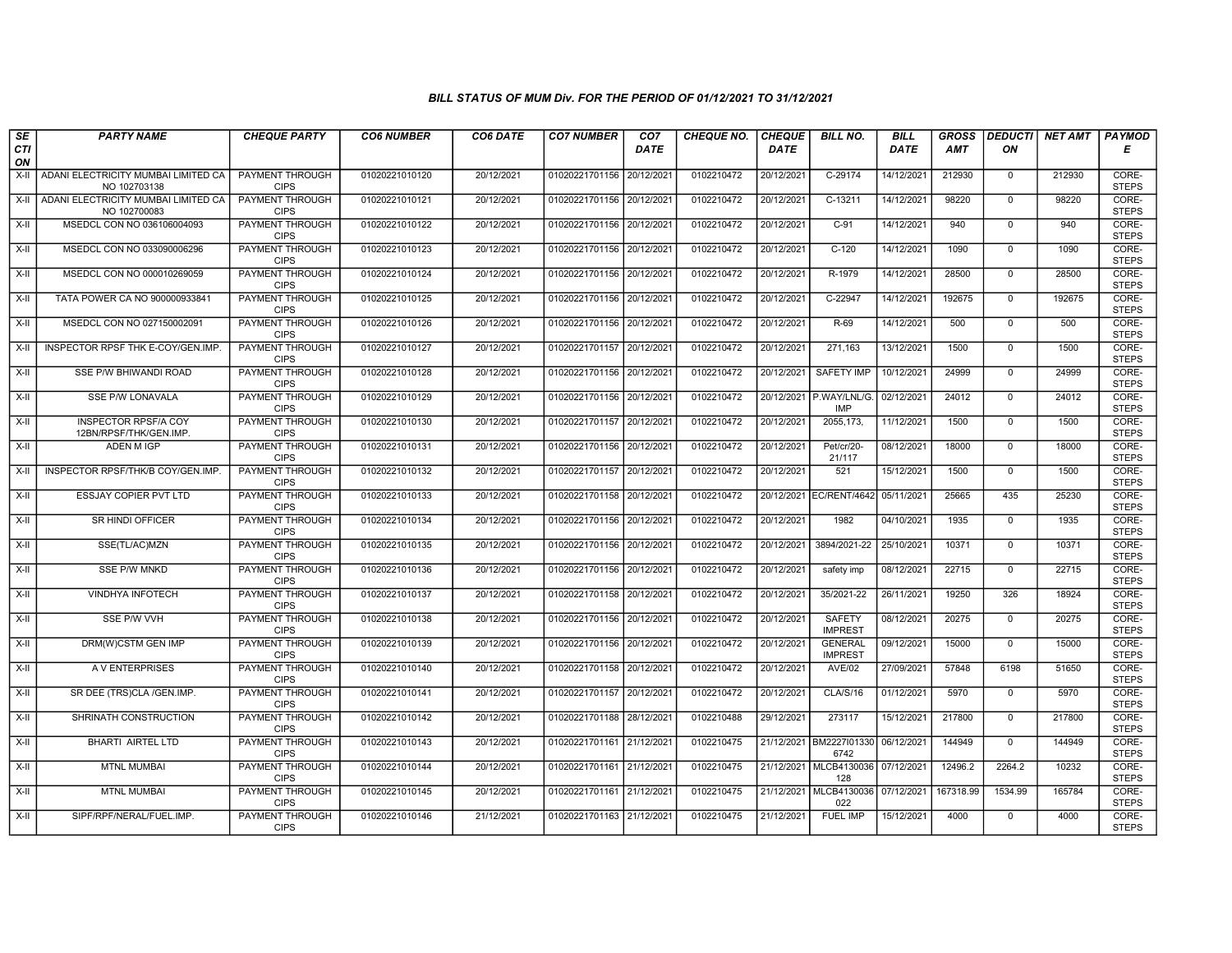| SE        | <b>PARTY NAME</b>                                   | <b>CHEQUE PARTY</b>                   | <b>CO6 NUMBER</b> | CO6 DATE   | <b>CO7 NUMBER</b>         | CO7         | <b>CHEQUE NO.</b> | <b>CHEQUE</b> | <b>BILL NO.</b>                       | <b>BILL</b> | <b>GROSS</b> | <b>DEDUCTI</b> | <b>NET AMT</b> | <b>PAYMOD</b>                |
|-----------|-----------------------------------------------------|---------------------------------------|-------------------|------------|---------------------------|-------------|-------------------|---------------|---------------------------------------|-------------|--------------|----------------|----------------|------------------------------|
| CTI<br>ON |                                                     |                                       |                   |            |                           | <b>DATE</b> |                   | <b>DATE</b>   |                                       | DATE        | AMT          | ON             |                | Е                            |
| X-II      | CMS KALYAN(DIESEL IMPREST 15000/-)                  | <b>PAYMENT THROUGH</b><br><b>CIPS</b> | 01020221010147    | 21/12/2021 | 01020221701161 21/12/2021 |             | 0102210475        |               | 21/12/2021 KYN/H/S/FUEL<br><b>IMP</b> | 14/12/2021  | 39931        | $\mathbf 0$    | 39931          | CORE-<br><b>STEPS</b>        |
| X-II      | INSPECTOR RPF/NERAL/GEN.IMP.                        | <b>PAYMENT THROUGH</b><br><b>CIPS</b> | 01020221010148    | 21/12/2021 | 01020221701163 21/12/2021 |             | 0102210475        | 21/12/2021    | <b>GEN Imprest</b>                    | 15/12/2021  | 1503         | $\Omega$       | 1503           | CORE-<br><b>STEPS</b>        |
| X-II      | CHIEF CONTROLLER CLA/GEN.IMP.                       | PAYMENT THROUGH<br><b>CIPS</b>        | 01020221010149    | 21/12/2021 | 01020221701163 21/12/2021 |             | 0102210475        | 21/12/2021    | <b>GEN.IMP</b>                        | 30/11/2021  | 1900         | $\mathbf{0}$   | 1900           | CORE-<br><b>STEPS</b>        |
| $X-H$     | OSD(S)BB                                            | <b>PAYMENT THROUGH</b><br><b>CIPS</b> | 01020221010150    | 21/12/2021 | 01020221701163 21/12/2021 |             | 0102210475        | 21/12/2021    | 1120208827                            | 02/12/2021  | 8000         | $\overline{0}$ | 8000           | CORE-<br><b>STEPS</b>        |
| $X-H$     | DRM BB (PETROL IMP)                                 | <b>PAYMENT THROUGH</b><br><b>CIPS</b> | 01020221010151    | 21/12/2021 | 01020221701163 21/12/2021 |             | 0102210475        | 21/12/2021    | 1112307331                            | 23/12/2021  | 10000        | $\mathbf 0$    | 10000          | CORE-<br><b>STEPS</b>        |
| X-II      | <b>SAI VISION</b>                                   | <b>PAYMENT THROUGH</b><br><b>CIPS</b> | 01020221010152    | 21/12/2021 | 01020221701164 21/12/2021 |             | 0102210475        | 21/12/2021    | SV/21-22/21                           | 01/12/2021  | 60693        | 1029           | 59664          | CORE-<br><b>STEPS</b>        |
| X-II      | SSE (C&W)NRL/GEN.IMP.                               | PAYMENT THROUGH<br><b>CIPS</b>        | 01020221010153    | 21/12/2021 | 01020221701163            | 21/12/2021  | 0102210475        | 21/12/2021    | <b>GEN IMP</b>                        | 12/12/2020  | 4413         | $\mathbf{0}$   | 4413           | CORE-<br><b>STEPS</b>        |
| X-II      | MAHANAGAR TELEPHONE NIGAM LTD<br><b>MUMBAI</b>      | <b>PAYMENT THROUGH</b><br><b>CIPS</b> | 01020221010155    | 21/12/2021 | 01020221701164 21/12/2021 |             | 0102210475        | 21/12/2021    | MECB0221322<br>3500                   | 10/07/2021  | 544043       | $\mathbf 0$    | 544043         | CORE-<br><b>STEPS</b>        |
| $X-H$     | SSE/C&W/ARME/IGP/DIESEL IMP.                        | <b>PAYMENT THROUGH</b><br><b>CIPS</b> | 01020221010156    | 21/12/2021 | 01020221701163 21/12/2021 |             | 0102210475        | 21/12/2021    | 11024                                 | 13/12/2021  | 1500         | $\overline{0}$ | 1500           | CORE-<br><b>STEPS</b>        |
| $X-H$     | SSE(C&W), IOH SHED, W.B. DEPOT                      | <b>PAYMENT THROUGH</b><br><b>CIPS</b> | 01020221010157    | 21/12/2021 | 01020221701163 21/12/2021 |             | 0102210475        |               | 21/12/2021 SSE/C&W/WB/<br>15/11       | 10/12/2021  | 25000        | $\mathbf 0$    | 25000          | CORE-<br><b>STEPS</b>        |
| X-II      | SSE/TD/OHE/LNL/PSI/DEPOT/GEN.IMP.                   | PAYMENT THROUGH<br><b>CIPS</b>        | 01020221010158    | 21/12/2021 | 01020221701163 21/12/2021 |             | 0102210475        | 21/12/2021    | GEN.IMP.6534                          | 22/11/2021  | 1000         | $\mathbf{0}$   | 1000           | CORE-<br><b>STEPS</b>        |
| X-II      | INSPECTOR RPF/KYN/GEN.IMP.                          | PAYMENT THROUGH<br><b>CIPS</b>        | 01020221010159    | 21/12/2021 | 01020221701163 21/12/2021 |             | 0102210475        | 21/12/2021    | <b>GENRAL</b><br><b>IMPREST</b>       | 11/12/2021  | 3750         | $\Omega$       | 3750           | CORE-<br><b>STEPS</b>        |
| X-II      | INSPECTOR RPF KASARA/GEN.IMP.                       | <b>PAYMENT THROUGH</b><br><b>CIPS</b> | 01020221010160    | 21/12/2021 | 01020221701163 21/12/202  |             | 0102210475        | 21/12/2021    | 1234                                  | 14/12/2021  | 3750         | $\mathbf{0}$   | 3750           | CORE-<br><b>STEPS</b>        |
| $X-H$     | DCTI CSTM GEN.IMP.                                  | <b>PAYMENT THROUGH</b><br><b>CIPS</b> | 01020221010161    | 21/12/2021 | 01020221701163 21/12/2021 |             | 0102210475        | 21/12/2021    | 1000076                               | 15/12/2021  | 6000         | $\overline{0}$ | 6000           | CORE-<br><b>STEPS</b>        |
| X-II      | ACDO DADER                                          | PAYMENT THROUGH<br><b>CIPS</b>        | 01020221010162    | 21/12/2021 | 01020221701163 21/12/2021 |             | 0102210475        | 21/12/2021    | <b>GEN.IMP</b>                        | 17/12/2021  | 14900        | $\mathbf{0}$   | 14900          | CORE-<br><b>STEPS</b>        |
| $X-II$    | ADDITIONAL REGISTRAR RCT MUMBAI                     | <b>DIVISIONAL CASHIER,</b><br>C RLY   | 01020221010163    | 21/12/2021 | 01020221701162 21/12/2021 |             | 980507            | 21/12/2021    | C465924                               | 06/12/2021  | 15776        | $\overline{0}$ | 15776          | CASH                         |
| X-II      | INSPECTOR DS/MATUNGA/GAS.IMP                        | <b>PAYMENT THROUGH</b><br><b>CIPS</b> | 01020221010164    | 21/12/2021 | 01020221701163 21/12/2021 |             | 0102210475        | 21/12/2021    | <b>DS.MTN.GAS.</b><br>MP              | 16/12/2021  | 899          | $\mathbf{0}$   | 899            | CORE-<br><b>STEPS</b>        |
| X-II      | SUB.INS.GOD.SEQ.KYN PETROL IMP                      | PAYMENT THROUGH<br><b>CIPS</b>        | 01020221010165    | 21/12/2021 | 01020221701163 21/12/202  |             | 0102210475        |               | 21/12/2021 KYN.PETROL.I<br>MP         | 16/12/2021  | 4000         | $\mathbf 0$    | 4000           | CORE-<br><b>STEPS</b>        |
| $X-II$    | SR DEE (TRS) SNPD/GEN.IMP.                          | PAYMENT THROUGH<br><b>CIPS</b>        | 01020221010166    | 21/12/2021 | 01020221701163 21/12/2021 |             | 0102210475        |               | 21/12/2021 BB/AC/FX/TRS<br>/PRO       | 12/11/2021  | 7510         | $\Omega$       | 7510           | CORE-<br><b>STEPS</b>        |
| X-II      | APPLE STATIONERS & ZEROX                            | PAYMENT THROUGH<br><b>CIPS</b>        | 01020221010167    | 21/12/2021 | 01020221701170 23/12/2021 |             | 0102210479        | 23/12/2021    | S0001144/21-<br>22                    | 04/12/2021  | 3822.02      | 65.02          | 3757           | CORE-<br><b>STEPS</b>        |
| $X-H$     | ADMO LNL(GEN. IMP Rs.3000/-)                        | <b>PAYMENT THROUGH</b><br><b>CIPS</b> | 01020221010168    | 21/12/2021 | 01020221701164 21/12/2021 |             | 0102210475        | 21/12/2021    | ADMO LNL GI<br>DEC <sub>2</sub>       | 14/12/2021  | 1000         | $\overline{0}$ | 1000           | CORE-<br><b>STEPS</b>        |
| X-II      | <b>STAR TRAVELS-NASHIK</b>                          | <b>PAYMENT THROUGH</b><br><b>CIPS</b> | 01020221010169    | 21/12/2021 | 01020221701164 21/12/2021 |             | 0102210475        | 21/12/2021    | 27NK0106                              | 01/10/2021  | 60009        | 586            | 59423          | CORE-<br><b>STEPS</b>        |
| X-II      | SR DME (FR. AND OP) MUMBAI                          | DIVISIONAL CASHIER<br>C RLY           | 01020221010170    | 21/12/2021 | 01020221701167 22/12/2021 |             | 980511            | 22/12/2021    | 774798                                | 17/12/2021  | 30000        | $\mathbf 0$    | 30000          | CASH                         |
| $X-H$     | SR DME (D) CLA/ART IMP.                             | <b>DIVISIONAL CASHIER,</b><br>C RLY   | 01020221010171    | 21/12/2021 | 01020221701167            | 22/12/2021  | 980511            | 22/12/2021    | ART Imp.                              | 14/12/2021  | 24780        | $\mathbf{0}$   | 24780          | CASH                         |
| X-II      | <b>MSEDCL</b>                                       | <b>MSEDCL</b>                         | 01020221010173    | 22/12/2021 | 01020221701166 22/12/2021 |             | 961350            | 22/12/2021    | R-95                                  | 16/12/2021  | 650          | $\Omega$       | 650            | <b>BANK</b><br><b>CHEQUE</b> |
| $X-H$     | <b>MSEDCL</b>                                       | <b>MSEDCL</b>                         | 01020221010174    | 22/12/2021 | 01020221701166 22/12/2021 |             | 961352            | 22/12/2021    | R-155,617,90                          | 15/12/2021  | 9820         | 0              | 9820           | <b>BANK</b><br>CHEQUE        |
| X-II      | SM COMML. CHUNABHATTI/STATION<br><b>CLEANLINESS</b> | <b>DIVISIONAL CASHIER,</b><br>C RLY   | 01020221010175    | 22/12/2021 | 01020221701166 22/12/2021 |             | 980511            | 22/12/2021    | Imprest Bill                          | 17/12/2021  | 36106        | $\mathbf 0$    | 36106          | CASH                         |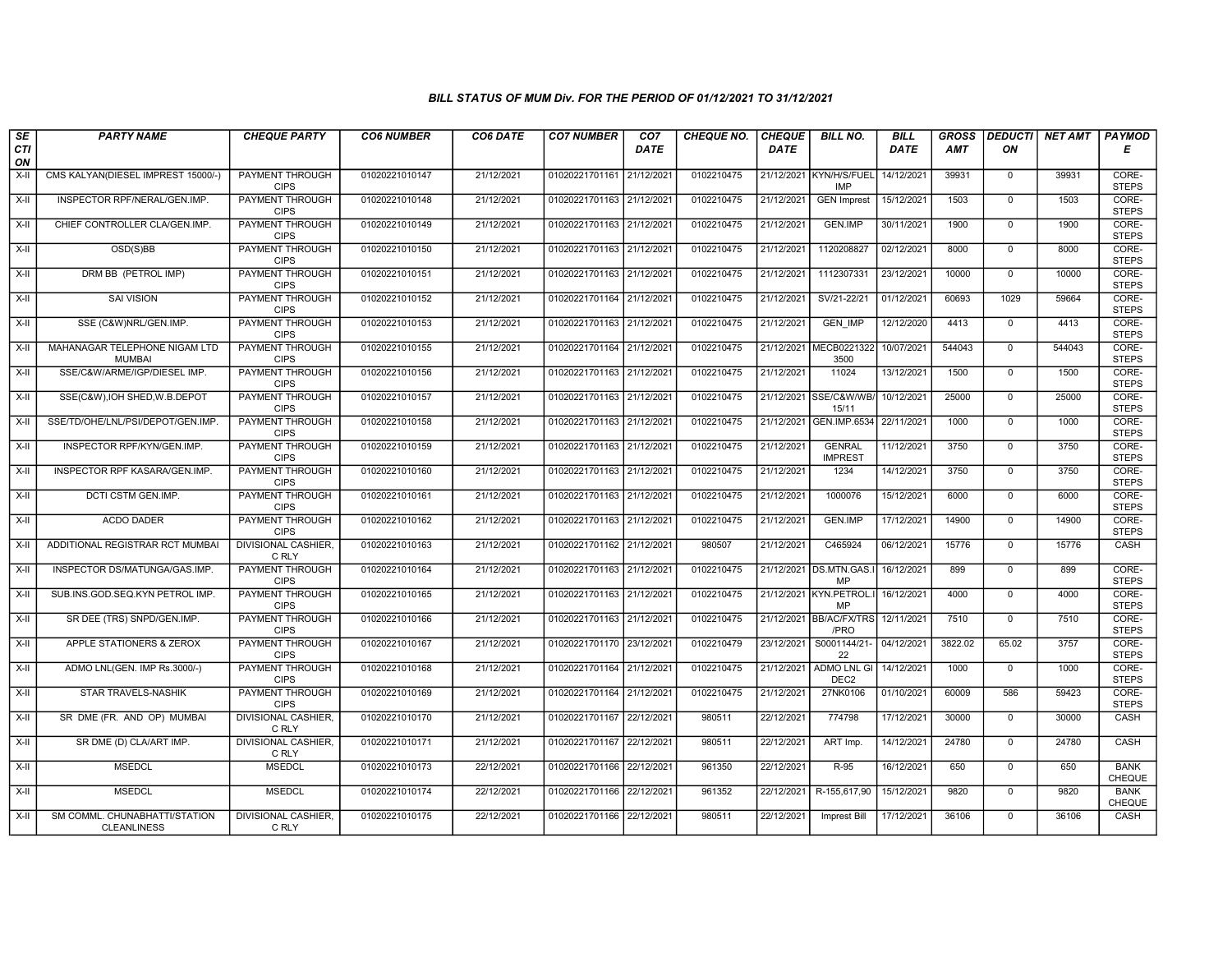| SE<br>CTI<br>ON | <b>PARTY NAME</b>                                    | <b>CHEQUE PARTY</b>                   | <b>CO6 NUMBER</b> | CO6 DATE   | <b>CO7 NUMBER</b>         | CO <sub>7</sub><br>DATE | <b>CHEQUE NO.</b> | <b>CHEQUE</b><br><b>DATE</b> | <b>BILL NO.</b>        | <b>BILL</b><br><b>DATE</b> | <b>GROSS</b><br>AMT | <b>DEDUCTI</b><br>ON | NET AMT | <b>PAYMOD</b><br>Е    |
|-----------------|------------------------------------------------------|---------------------------------------|-------------------|------------|---------------------------|-------------------------|-------------------|------------------------------|------------------------|----------------------------|---------------------|----------------------|---------|-----------------------|
| $X-H$           | SM COMML. CHINCHPOKLI/ STATION<br><b>CLEANLINESS</b> | <b>DIVISIONAL CASHIER.</b><br>C RLY   | 01020221010176    | 22/12/2021 | 01020221701166 22/12/2021 |                         | 980511            | 22/12/2021                   | <b>Imprest Bill</b>    | 20/12/2021                 | 29025               | $\mathbf{0}$         | 29025   | CASH                  |
| X-II            | SM COMML, GOVANDI/STATION<br><b>CLEANLINESS</b>      | <b>DIVISIONAL CASHIER.</b><br>C RLY   | 01020221010177    | 22/12/2021 | 01020221701166 22/12/2021 |                         | 980511            | 22/12/2021                   | Stn clean imp          | 16/12/2021                 | 44716               | $\Omega$             | 44716   | CASH                  |
| $X-II$          | SM MATUNGA/ STATION CLEANLINESS                      | <b>DIVISIONAL CASHIER.</b><br>C RLY   | 01020221010178    | 22/12/2021 | 01020221701166 22/12/2021 |                         | 980511            | 22/12/2021                   | Imprest Bill           | 16/12/2021                 | 36255               | $\mathbf 0$          | 36255   | CASH                  |
| X-II            | SM MANKHURD / STN CLEAN                              | <b>DIVISIONAL CASHIER,</b><br>C RLY   | 01020221010179    | 22/12/2021 | 01020221701166 22/12/2021 |                         | 980511            | 22/12/2021                   | <b>Imprest Bill</b>    | 16/12/2021                 | 74882               | $\mathbf 0$          | 74882   | CASH                  |
| X-II            | <b>BEST</b>                                          | <b>BEST</b>                           | 01020221010180    | 22/12/2021 | 01020221701166 22/12/2021 |                         | 961349            | 22/12/2021                   | R-2249                 | 20/12/2021                 | 25600               | $\overline{0}$       | 25600   | <b>BANK</b><br>CHEQUE |
| X-II            | <b>MSEDCL</b>                                        | <b>MSEDCL</b>                         | 01020221010181    | 22/12/2021 | 01020221701166 22/12/2021 |                         | 961351            | 22/12/2021                   | $C-117$                | 20/12/2021                 | 870                 | $\overline{0}$       | 870     | <b>BANK</b><br>CHEQUE |
| X-II            | SM SEAWOODS DARAVE                                   | <b>DIVISIONAL CASHIER,</b><br>C RLY   | 01020221010183    | 22/12/2021 | 01020221701166 22/12/2021 |                         | 980511            | 22/12/2021                   | <b>IMPREST</b><br>CASH | 09/12/2021                 | 1540                | $\mathbf 0$          | 1540    | CASH                  |
| $X-II$          | SM SEAWOODS DARAVE                                   | <b>DIVISIONAL CASHIER.</b><br>C RLY   | 01020221010184    | 22/12/2021 | 01020221701166 22/12/2021 |                         | 980511            | 22/12/2021                   | <b>IMPREST</b><br>CASH | 09/12/2021                 | 1450                | $\mathbf 0$          | 1450    | CASH                  |
| X-II            | SM SEAWOODS DARAVE                                   | <b>DIVISIONAL CASHIER,</b><br>C RLY   | 01020221010185    | 22/12/2021 | 01020221701166 22/12/2021 |                         | 980511            | 22/12/2021                   | <b>IMPREST</b><br>CASH | 09/12/2021                 | 1868                | $\mathbf{0}$         | 1868    | CASH                  |
| X-II            | <b>ADEN W CSTM</b>                                   | <b>DIVISIONAL CASHIER</b><br>C RLY    | 01020221010186    | 22/12/2021 | 01020221701166 22/12/2021 |                         | 980511            | 22/12/2021                   | ADEN[W]CSM 01/11/2021  |                            | 199999              | $\Omega$             | 199999  | <b>CASH</b>           |
| X-II            | <b>SM IGATPURI</b>                                   | PAYMENT THROUGH<br><b>CIPS</b>        | 01020221010187    | 22/12/2021 | 01020221701168 22/12/2021 |                         | 0102210477        | 22/12/2021                   | <b>Imprest Bill</b>    | 29/11/2021                 | 38430               | $\mathbf 0$          | 38430   | CORE-<br><b>STEPS</b> |
| X-II            | <b>STATION DIRECTOR LTT</b>                          | PAYMENT THROUGH<br><b>CIPS</b>        | 01020221010188    | 22/12/2021 | 01020221701168 22/12/2021 |                         | 0102210477        | 22/12/2021                   | SD/LTT/BBoy/<br>Dec1   | 17/12/2021                 | 57510               | $\mathbf 0$          | 57510   | CORE-<br><b>STEPS</b> |
| $X-II$          | SR SM (GAZ) CSTM                                     | PAYMENT THROUGH<br><b>CIPS</b>        | 01020221010189    | 22/12/2021 | 01020221701168 22/12/2021 |                         | 0102210477        | 22/12/2021                   | Imprest Bill           | 16/12/2021                 | 57510               | $\overline{0}$       | 57510   | CORE-<br><b>STEPS</b> |
| X-II            | SM REAY ROAD                                         | <b>PAYMENT THROUGH</b><br><b>CIPS</b> | 01020221010190    | 22/12/2021 | 01020221701168 22/12/2021 |                         | 0102210477        | 22/12/2021                   | <b>STN IMP</b>         | 02/12/2021                 | 2877                | $\mathbf 0$          | 2877    | CORE-<br><b>STEPS</b> |
| $X-II$          | CYM JASAI YARD                                       | PAYMENT THROUGH<br><b>CIPS</b>        | 01020221010191    | 22/12/2021 | 01020221701168 22/12/2021 |                         | 0102210477        | 22/12/2021                   | <b>STN IMP</b>         | 01/12/2021                 | 15000               | $\mathbf 0$          | 15000   | CORE-<br><b>STEPS</b> |
| $X-H$           | <b>SM SEWRI</b>                                      | <b>PAYMENT THROUGH</b><br><b>CIPS</b> | 01020221010192    | 22/12/2021 | 01020221701168 22/12/2021 |                         | 0102210477        | 22/12/2021                   | <b>STN IMPREST</b>     | 30/11/2021                 | 3000                | $\overline{0}$       | 3000    | CORE-<br><b>STEPS</b> |
| X-II            | SR DEE(G)CSTM (GEN IMP)                              | PAYMENT THROUGH<br><b>CIPS</b>        | 01020221010193    | 22/12/2021 | 01020221701168 22/12/2021 |                         | 0102210477        | 22/12/2021                   | General<br>Imprest     | 10/12/2021                 | 5000                | $\mathbf 0$          | 5000    | CORE-<br><b>STEPS</b> |
| $X-H$           | ADEN N LNL (FUEL IMP -9000)                          | <b>PAYMENT THROUGH</b><br><b>CIPS</b> | 01020221010194    | 22/12/2021 | 01020221701168 22/12/2021 |                         | 0102210477        | 22/12/2021                   | <b>BB/M/LNL/DP</b>     | 10/12/2021                 | 20000               | $\overline{0}$       | 20000   | CORE-<br><b>STEPS</b> |
| X-II            | <b>SM THANE</b>                                      | PAYMENT THROUGH<br><b>CIPS</b>        | 01020221010195    | 22/12/2021 | 01020221701168 22/12/2021 |                         | 0102210477        | 22/12/2021                   | <b>Imprest Bill</b>    | 01/11/2021                 | 5471                | $\mathbf 0$          | 5471    | CORE-<br><b>STEPS</b> |
| X-II            | TATA POWER CA NO 900000892989                        | PAYMENT THROUGH<br><b>CIPS</b>        | 01020221010196    | 22/12/2021 | 01020221701168 22/12/2021 |                         | 0102210477        | 22/12/2021                   | $R-31$                 | 15/12/2021                 | 226                 | $\mathbf{0}$         | 226     | CORE-<br><b>STEPS</b> |
| $X-H$           | MSEDCL CON NO 028570890371                           | PAYMENT THROUGH<br><b>CIPS</b>        | 01020221010197    | 22/12/2021 | 01020221701168 22/12/2021 |                         | 0102210477        | 22/12/2021                   | $C-0$                  | 15/12/2021                 | 410                 | $\overline{0}$       | 410     | CORE-<br><b>STEPS</b> |
| X-II            | MSEDCL CON NO 052013058989                           | <b>PAYMENT THROUGH</b><br><b>CIPS</b> | 01020221010198    | 22/12/2021 | 01020221701168 22/12/2021 |                         | 0102210477        | 22/12/2021                   | $R-412$                | 15/12/2021                 | 4210                | $\mathbf{0}$         | 4210    | CORE-<br><b>STEPS</b> |
| $X-H$           | MSEDCL CON NO 028512719301                           | PAYMENT THROUGH<br><b>CIPS</b>        | 01020221010199    | 22/12/2021 | 01020221701168 22/12/202  |                         | 0102210477        | 22/12/2021                   | $C-349$                | 15/12/2021                 | 33330               | $\mathbf 0$          | 33330   | CORE-<br><b>STEPS</b> |
| X-II            | MSEDCL CON NO 036480001162                           | PAYMENT THROUGH<br><b>CIPS</b>        | 01020221010200    | 22/12/2021 | 01020221701168 22/12/2021 |                         | 0102210477        | 22/12/2021                   | $C-2821$               | 15/12/2021                 | 30180               | $\mathbf{0}$         | 30180   | CORE-<br><b>STEPS</b> |
| X-II            | MSEDCL CON NO 028510523352                           | PAYMENT THROUGH<br><b>CIPS</b>        | 01020221010201    | 22/12/2021 | 01020221701168 22/12/2021 |                         | 0102210477        | 22/12/2021                   | R-87                   | 15/12/2021                 | 610                 | $\mathbf 0$          | 610     | CORE-<br><b>STEPS</b> |
| $X-H$           | MSEDCL CON NO 000314246373                           | PAYMENT THROUGH<br><b>CIPS</b>        | 01020221010202    | 22/12/2021 | 01020221701168 22/12/2021 |                         | 0102210477        | 22/12/2021                   | $C-1$                  | 15/12/2021                 | 420                 | $\overline{0}$       | 420     | CORE-<br><b>STEPS</b> |
| X-II            | MSEDCL CON NO 000334227324                           | <b>PAYMENT THROUGH</b><br><b>CIPS</b> | 01020221010203    | 22/12/2021 | 01020221701168 22/12/2021 |                         | 0102210477        | 22/12/2021                   | $C-12024$              | 15/12/2021                 | 65830               | $\mathbf 0$          | 65830   | CORE-<br><b>STEPS</b> |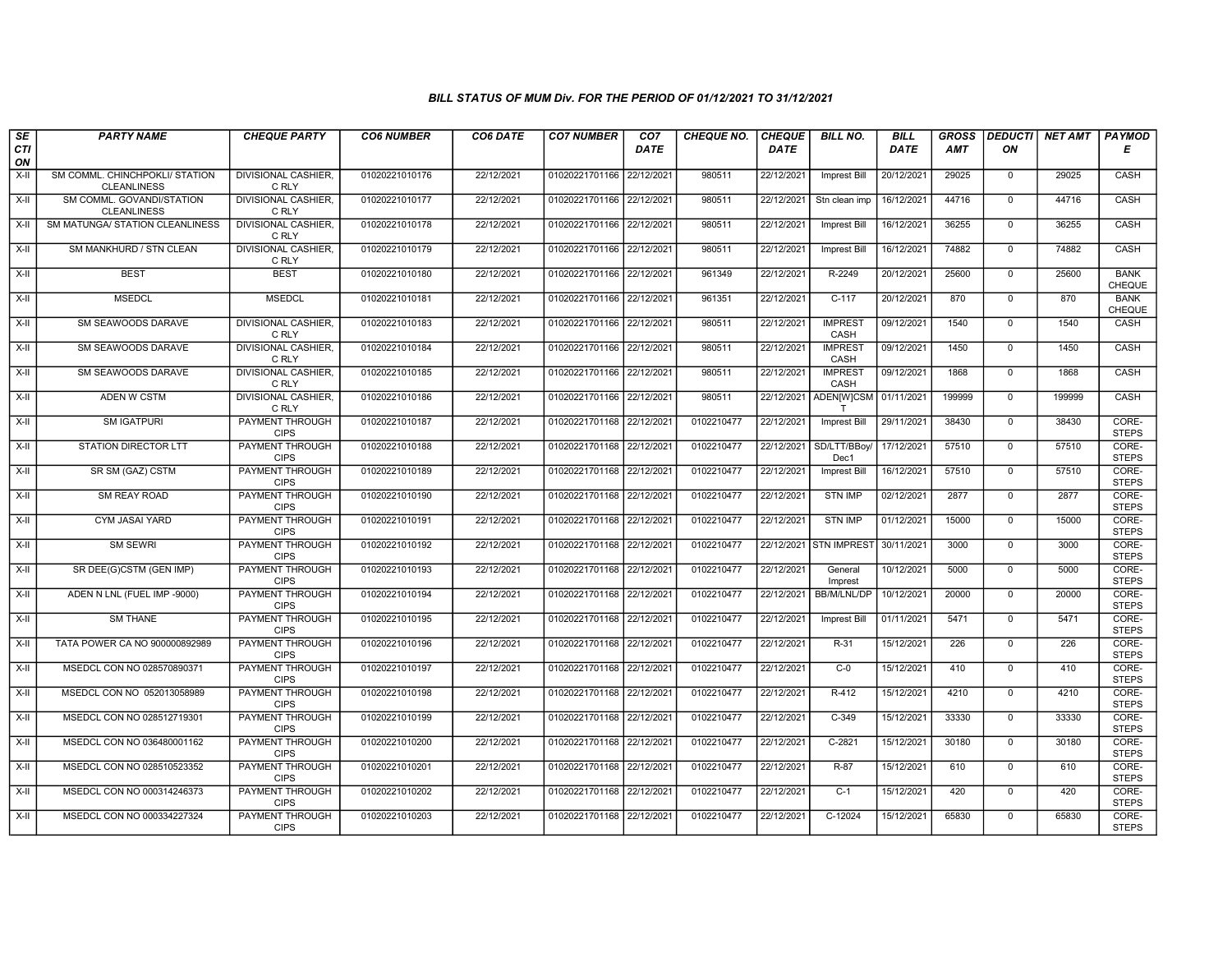| $\sqrt{SE}$ | <b>PARTY NAME</b>              | <b>CHEQUE PARTY</b>                   | <b>CO6 NUMBER</b> | CO6 DATE   | <b>CO7 NUMBER</b>         | CO <sub>7</sub> | <b>CHEQUE NO.</b> | <b>CHEQUE</b> | <b>BILL NO.</b>                  | <b>BILL</b> | <b>GROSS</b> |              | DEDUCTI NET AMT | <b>PAYMOD</b>         |
|-------------|--------------------------------|---------------------------------------|-------------------|------------|---------------------------|-----------------|-------------------|---------------|----------------------------------|-------------|--------------|--------------|-----------------|-----------------------|
| CTI<br>ON   |                                |                                       |                   |            |                           | <b>DATE</b>     |                   | <b>DATE</b>   |                                  | DATE        | AMT          | ON           |                 | Е                     |
| X-II        | MSEDCL CON NO 000336846749     | <b>PAYMENT THROUGH</b><br><b>CIPS</b> | 01020221010204    | 22/12/2021 | 01020221701168 22/12/202  |                 | 0102210477        | 22/12/2021    | $C-486$                          | 15/12/2021  | 5570         | $\mathbf 0$  | 5570            | CORE-<br><b>STEPS</b> |
| X-II        | MSEDCL CON NO 000290091659     | PAYMENT THROUGH<br><b>CIPS</b>        | 01020221010205    | 22/12/2021 | 01020221701168 22/12/2021 |                 | 0102210477        | 22/12/2021    | R-3349                           | 15/12/2021  | 50100        | $\mathbf{0}$ | 50100           | CORE-<br><b>STEPS</b> |
| $X-H$       | MSEDCL CON NO 000290141681     | PAYMENT THROUGH<br><b>CIPS</b>        | 01020221010206    | 22/12/2021 | 01020221701168 22/12/2021 |                 | 0102210477        | 22/12/2021    | R-2370                           | 15/12/2021  | 34840        | $\Omega$     | 34840           | CORE-<br><b>STEPS</b> |
| X-II        | MSEDCL CON NO 000360066517     | PAYMENT THROUGH<br><b>CIPS</b>        | 01020221010207    | 22/12/2021 | 01020221701168 22/12/2021 |                 | 0102210477        | 22/12/2021    | R-33                             | 15/12/2021  | 310          | $\mathbf{0}$ | 310             | CORE-<br><b>STEPS</b> |
| X-II        | MSEDCL CON NO 028652849450     | <b>PAYMENT THROUGH</b><br><b>CIPS</b> | 01020221010209    | 22/12/2021 | 01020221701168 22/12/2021 |                 | 0102210477        | 22/12/2021    | $R-96$                           | 15/12/2021  | 680          | $\mathbf 0$  | 680             | CORE-<br><b>STEPS</b> |
| X-II        | MSEDCL CON NO 028652849441     | <b>PAYMENT THROUGH</b><br><b>CIPS</b> | 01020221010210    | 22/12/2021 | 01020221701168 22/12/2021 |                 | 0102210477        | 22/12/2021    | $R-39$                           | 15/12/2021  | 360          | $\Omega$     | 360             | CORE-<br><b>STEPS</b> |
| X-II        | MSEDCL CON NO 052018050676     | PAYMENT THROUGH<br><b>CIPS</b>        | 01020221010211    | 22/12/2021 | 01020221701168            | 22/12/2021      | 0102210477        | 22/12/2021    | R-407                            | 15/12/2021  | 4130         | $\mathbf 0$  | 4130            | CORE-<br><b>STEPS</b> |
| $X-H$       | MSEDCL CON NO 052013058962     | <b>PAYMENT THROUGH</b><br><b>CIPS</b> | 01020221010212    | 22/12/2021 | 01020221701168 22/12/2021 |                 | 0102210477        | 22/12/2021    | R-376                            | 15/12/2021  | 3660         | $\mathbf 0$  | 3660            | CORE-<br><b>STEPS</b> |
| X-II        | MSEDCL CON NO 052010007062     | <b>PAYMENT THROUGH</b><br><b>CIPS</b> | 01020221010213    | 22/12/2021 | 01020221701168 22/12/2021 |                 | 0102210477        | 22/12/2021    | $C-410$                          | 15/12/2021  | 2930         | $\mathbf{0}$ | 2930            | CORE-<br><b>STEPS</b> |
| X-II        | MSEDCL CON NO 052013059012     | <b>PAYMENT THROUGH</b><br><b>CIPS</b> | 01020221010214    | 22/12/2021 | 01020221701168 22/12/2021 |                 | 0102210477        | 22/12/2021    | R-767                            | 15/12/2021  | 9430         | $\mathbf 0$  | 9430            | CORE-<br><b>STEPS</b> |
| X-II        | MSEDCL CON NO 052013059021     | PAYMENT THROUGH<br><b>CIPS</b>        | 01020221010215    | 22/12/2021 | 01020221701168            | 22/12/2021      | 0102210477        | 22/12/2021    | R-516                            | 15/12/2021  | 5660         | $\Omega$     | 5660            | CORE-<br><b>STEPS</b> |
| X-II        | MSEDCL CON NO 052013058946     | <b>PAYMENT THROUGH</b><br><b>CIPS</b> | 01020221010216    | 22/12/2021 | 01020221701168 22/12/2021 |                 | 0102210477        | 22/12/2021    | $R-34$                           | 15/12/2021  | 300          | $\mathbf 0$  | 300             | CORE-<br><b>STEPS</b> |
| X-II        | MSEDCL CON NO 052013059004     | <b>PAYMENT THROUGH</b><br><b>CIPS</b> | 01020221010217    | 22/12/2021 | 01020221701168 22/12/202  |                 | 0102210477        | 22/12/2021    | R-637                            | 15/12/2021  | 7440         | $\mathbf 0$  | 7440            | CORE-<br><b>STEPS</b> |
| X-II        | DY. INTELLIGENCE OFFICER KURLA | <b>DIVISIONAL CASHIER,</b><br>C RLY   | 01020221010218    | 22/12/2021 | 01020221701167 22/12/2021 |                 | 980511            | 22/12/2021    | <b>GENERAL</b><br><b>IMPREST</b> | 31/12/2021  | 5000         | $\mathbf{0}$ | 5000            | <b>CASH</b>           |
| X-II        | <b>MSEDCL</b>                  | PAYMENT THROUGH<br><b>CIPS</b>        | 01020221010219    | 22/12/2021 | 01020221701168 22/12/2021 |                 | 0102210477        | 22/12/2021    | R-82,74,127                      | 16/12/2021  | 2050         | $\mathbf 0$  | 2050            | CORE-<br><b>STEPS</b> |
| X-II        | MSEDCL CON NO 800000260670     | PAYMENT THROUGH<br><b>CIPS</b>        | 01020221010220    | 22/12/2021 | 01020221701168 22/12/202  |                 | 0102210477        | 22/12/2021    | C-7667                           | 16/12/2021  | 69750        | $\mathbf 0$  | 69750           | CORE-<br><b>STEPS</b> |
| $X-H$       | MSEDCL CON NO 027060000153     | <b>PAYMENT THROUGH</b><br><b>CIPS</b> | 01020221010221    | 22/12/2021 | 01020221701168 22/12/2021 |                 | 0102210477        | 22/12/2021    | $C-1210$                         | 16/12/2021  | 7690         | $\mathbf 0$  | 7690            | CORE-<br><b>STEPS</b> |
| X-II        | <b>BPCL E CMS</b>              | <b>PAYMENT THROUGH</b><br><b>CIPS</b> | 01020221010223    | 22/12/2021 | 01020221701165 22/12/2021 |                 | 0102210476        | 22/12/2021    | 103/51                           | 21/12/2021  | 670608       | $\mathbf 0$  | 670608          | CORE-<br><b>STEPS</b> |
| X-II        | INSPECTOR RPF/ DS/FEEDING CH   | DIVISIONAL CASHIER,<br>C RLY          | 01020221010224    | 22/12/2021 | 01020221701167 22/12/2021 |                 | 980511            | 22/12/2021    | <b>DS.MTN.FEED</b><br>.IMP       | 16/12/2021  | 211941       | $\mathbf 0$  | 211941          | CASH                  |
| X-II        | SSE/T/WIRELESS/CSTM            | <b>DIVISIONAL CASHIER,</b><br>C RLY   | 01020221010225    | 22/12/2021 | 01020221701167 22/12/2021 |                 | 980511            | 22/12/2021    | BB.N.IMP                         | 15/11/2021  | 5000         | $\Omega$     | 5000            | CASH                  |
| X-II        | <b>BPCL E CMS</b>              | <b>PAYMENT THROUGH</b><br><b>CIPS</b> | 01020221010226    | 22/12/2021 | 01020221701168 22/12/2021 |                 | 0102210477        | 22/12/2021    | 103/51                           | 22/12/2021  | 857654       | $\mathbf 0$  | 857654          | CORE-<br><b>STEPS</b> |
| X-II        | MSEDCL CON NO 052018048698     | <b>PAYMENT THROUGH</b><br><b>CIPS</b> | 01020221010227    | 22/12/2021 | 01020221701175 23/12/2021 |                 | 0102210479        | 23/12/2021    | $C-2222$                         | 15/12/2021  | 14220        | $\mathbf{0}$ | 14220           | CORE-<br><b>STEPS</b> |
| X-II        | MSEDCL CON NO 181010001531     | PAYMENT THROUGH<br><b>CIPS</b>        | 01020221010228    | 22/12/2021 | 01020221701175 23/12/2021 |                 | 0102210479        | 23/12/2021    | $C-2222$                         | 16/12/2021  | 13720        | $\Omega$     | 13720           | CORE-<br><b>STEPS</b> |
| X-II        | MSEDCL CON NO 027060322266     | PAYMENT THROUGH<br><b>CIPS</b>        | 01020221010229    | 22/12/2021 | 01020221701175 23/12/202  |                 | 0102210479        | 23/12/2021    | R-53                             | 16/12/2021  | 420          | $\mathbf 0$  | 420             | CORE-<br><b>STEPS</b> |
| X-II        | MSEDCL CON NO 181010091556     | <b>PAYMENT THROUGH</b><br><b>CIPS</b> | 01020221010230    | 22/12/2021 | 01020221701175 23/12/2021 |                 | 0102210479        | 23/12/2021    | $R-92$                           | 16/12/2021  | 620          | $\mathbf 0$  | 620             | CORE-<br><b>STEPS</b> |
| X-II        | MSEDCL CON NO 026534808959     | <b>PAYMENT THROUGH</b><br><b>CIPS</b> | 01020221010231    | 22/12/2021 | 01020221701175 23/12/2021 |                 | 0102210479        | 23/12/2021    | $C-110$                          | 14/12/2021  | 1640         | $\Omega$     | 1640            | CORE-<br><b>STEPS</b> |
| X-II        | MSEDCL CON NO 026804100295     | <b>PAYMENT THROUGH</b><br><b>CIPS</b> | 01020221010232    | 22/12/2021 | 01020221701175 23/12/2021 |                 | 0102210479        | 23/12/2021    | $C-0$                            | 14/12/2021  | 410          | $\mathbf{0}$ | 410             | CORE-<br><b>STEPS</b> |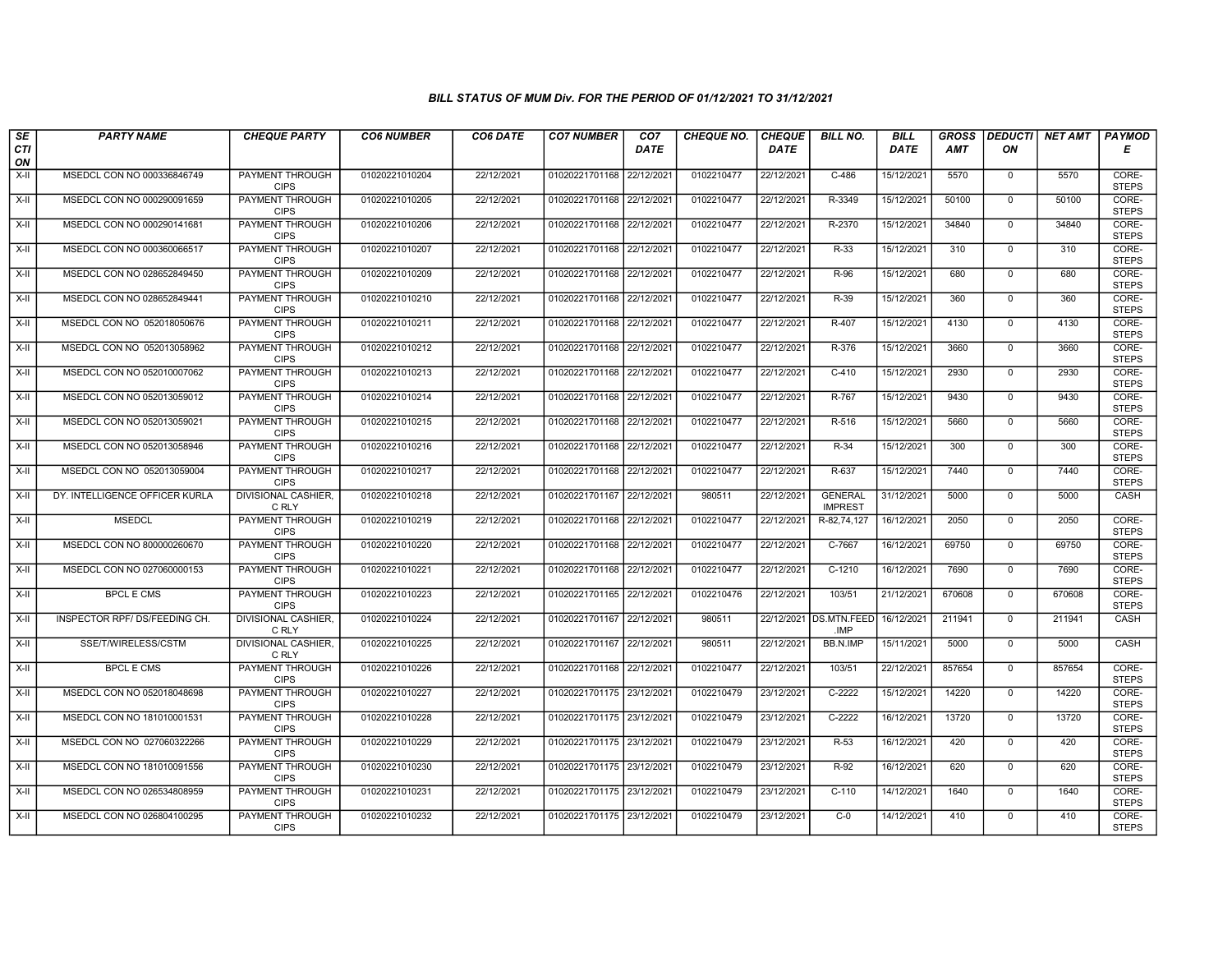| SE               | <b>PARTY NAME</b>                                   | <b>CHEQUE PARTY</b>                   | <b>CO6 NUMBER</b> | CO6 DATE   | <b>CO7 NUMBER</b>         | CO <sub>7</sub> | <b>CHEQUE NO.</b> | <b>CHEQUE</b> | <b>BILL NO.</b>              | <b>BILL</b> | <b>GROSS</b> |              | DEDUCTI  NET AMT | <b>PAYMOD</b>         |
|------------------|-----------------------------------------------------|---------------------------------------|-------------------|------------|---------------------------|-----------------|-------------------|---------------|------------------------------|-------------|--------------|--------------|------------------|-----------------------|
| <b>CTI</b><br>ON |                                                     |                                       |                   |            |                           | <b>DATE</b>     |                   | <b>DATE</b>   |                              | DATE        | <b>AMT</b>   | ON           |                  | Е                     |
| $X-H$            | MSEDCL CON NO 026804100317                          | <b>PAYMENT THROUGH</b><br><b>CIPS</b> | 01020221010233    | 22/12/2021 | 01020221701175 23/12/2021 |                 | 0102210479        | 23/12/2021    | $C-0$                        | 14/12/2021  | 270          | $\mathbf 0$  | 270              | CORE-<br><b>STEPS</b> |
| $X-H$            | MSEDCL CON NO 032570002316                          | <b>PAYMENT THROUGH</b><br><b>CIPS</b> | 01020221010234    | 22/12/2021 | 01020221701175 23/12/2021 |                 | 0102210479        | 23/12/2021    | $C-1729$                     | 14/12/2021  | 10990        | $\mathbf 0$  | 10990            | CORE-<br><b>STEPS</b> |
| X-II             | MSEDCL CON NO 032950004575                          | PAYMENT THROUGH<br><b>CIPS</b>        | 01020221010235    | 22/12/2021 | 01020221701175 23/12/2021 |                 | 0102210479        | 23/12/2021    | $C-92$                       | 14/12/2021  | 930          | $\mathbf 0$  | 930              | CORE-<br><b>STEPS</b> |
| $X-H$            | MSEDCL CON NO 032510040405                          | <b>PAYMENT THROUGH</b><br><b>CIPS</b> | 01020221010236    | 22/12/2021 | 01020221701175 23/12/2021 |                 | 0102210479        | 23/12/2021    | R-182                        | 14/12/2021  | 1500         | $\mathbf 0$  | 1500             | CORE-<br><b>STEPS</b> |
| $X-II$           | MSEDCL CON NO 033010000781                          | PAYMENT THROUGH<br><b>CIPS</b>        | 01020221010237    | 22/12/2021 | 01020221701175 23/12/2021 |                 | 0102210479        | 23/12/2021    | $C-112$                      | 14/12/2021  | 1050         | $\mathbf 0$  | 1050             | CORE-<br><b>STEPS</b> |
| $X-II$           | MSEDCL CON NO 000010404746                          | <b>PAYMENT THROUGH</b><br><b>CIPS</b> | 01020221010238    | 22/12/2021 | 01020221701175 23/12/2021 |                 | 0102210479        | 23/12/2021    | C-1157                       | 14/12/2021  | 7590         | $\mathbf{0}$ | 7590             | CORE-<br><b>STEPS</b> |
| X-II             | MSEDCL CON NO 029890000515                          | <b>PAYMENT THROUGH</b><br><b>CIPS</b> | 01020221010239    | 22/12/2021 | 01020221701175 23/12/2021 |                 | 0102210479        | 23/12/2021    | $C-621$                      | 14/12/2021  | 4120         | $\Omega$     | 4120             | CORE-<br><b>STEPS</b> |
| X-II             | MSEDCL CON NO 029700177724                          | <b>PAYMENT THROUGH</b><br><b>CIPS</b> | 01020221010240    | 22/12/2021 | 01020221701175 23/12/2021 |                 | 0102210479        | 23/12/2021    | $C-0$                        | 14/12/2021  | 410          | $\mathbf 0$  | 410              | CORE-<br><b>STEPS</b> |
| $X-H$            | MSEDCL CON NO 033011000661                          | <b>PAYMENT THROUGH</b><br><b>CIPS</b> | 01020221010241    | 22/12/2021 | 01020221701175 23/12/2021 |                 | 0102210479        | 23/12/2021    | $C-79$                       | 14/12/2021  | 850          | $\Omega$     | 850              | CORE-<br><b>STEPS</b> |
| X-II             | MSEDCL CON NO 026530278661                          | <b>PAYMENT THROUGH</b><br><b>CIPS</b> | 01020221010242    | 22/12/2021 | 01020221701175 23/12/2021 |                 | 0102210479        | 23/12/2021    | $R-0$                        | 14/12/2021  | 100          | $\Omega$     | 100              | CORE-<br><b>STEPS</b> |
| $X-II$           | MSEDCL CON NO 032510040456                          | PAYMENT THROUGH<br><b>CIPS</b>        | 01020221010243    | 22/12/2021 | 01020221701175 23/12/2021 |                 | 0102210479        | 23/12/2021    | R-95                         | 14/12/2021  | 650          | $\mathbf 0$  | 650              | CORE-<br><b>STEPS</b> |
| X-II             | MSEDCL CON NO 026770001853                          | PAYMENT THROUGH<br><b>CIPS</b>        | 01020221010244    | 22/12/2021 | 01020221701175 23/12/2021 |                 | 0102210479        | 23/12/2021    | R-55                         | 14/12/2021  | 420          | $\Omega$     | 420              | CORE-<br><b>STEPS</b> |
| X-II             | MSEDCL CON NO 036065033717                          | <b>PAYMENT THROUGH</b><br><b>CIPS</b> | 01020221010245    | 22/12/2021 | 01020221701175 23/12/2021 |                 | 0102210479        | 23/12/2021    | $C-7712$                     | 15/12/2021  | 117200       | $\mathbf 0$  | 117200           | CORE-<br><b>STEPS</b> |
| $X-H$            | MSEDCL CON NO 036064025044                          | <b>PAYMENT THROUGH</b><br><b>CIPS</b> | 01020221010246    | 22/12/2021 | 01020221701175 23/12/2021 |                 | 0102210479        | 23/12/2021    | $C-481$                      | 15/12/2021  | 4520         | $\mathbf{0}$ | 4520             | CORE-<br><b>STEPS</b> |
| X-II             | MSEDCL CON NO 030680225423                          | PAYMENT THROUGH<br><b>CIPS</b>        | 01020221010247    | 22/12/2021 | 01020221701175 23/12/2021 |                 | 0102210479        | 23/12/2021    | C-927                        | 15/12/2021  | 16140        | $\mathbf 0$  | 16140            | CORE-<br><b>STEPS</b> |
| $X-H$            | ADANI ELECTRICITY MUMBAI LIMITED CA<br>NO 151173248 | PAYMENT THROUGH<br><b>CIPS</b>        | 01020221010248    | 22/12/2021 | 01020221701175 23/12/2021 |                 | 0102210479        | 23/12/2021    | $C-2601$                     | 16/12/2021  | 19140        | $\mathbf 0$  | 19140            | CORE-<br><b>STEPS</b> |
| X-II             | ADANI ELECTRICITY MUMBAI LIMITED CA<br>NO 151084756 | PAYMENT THROUGH<br><b>CIPS</b>        | 01020221010249    | 22/12/2021 | 01020221701175 23/12/2021 |                 | 0102210479        | 23/12/2021    | $C-8180$                     | 16/12/2021  | 60140        | $\mathbf 0$  | 60140            | CORE-<br><b>STEPS</b> |
| X-II             | ADANI ELECTRICITY MUMBAI LIMITED CA<br>NO 102728395 | <b>PAYMENT THROUGH</b><br><b>CIPS</b> | 01020221010250    | 22/12/2021 | 01020221701175 23/12/2021 |                 | 0102210479        | 23/12/2021    | C-18388                      | 16/12/2021  | 132380       | $\mathbf 0$  | 132380           | CORE-<br><b>STEPS</b> |
| $X-H$            | ADANI ELECTRICITY MUMBAI LIMITED CA<br>NO 101970537 | PAYMENT THROUGH<br><b>CIPS</b>        | 01020221010251    | 22/12/2021 | 01020221701175 23/12/2021 |                 | 0102210479        | 23/12/2021    | C-14050                      | 16/12/2021  | 105770       | $\Omega$     | 105770           | CORE-<br><b>STEPS</b> |
| X-II             | ADANI ELECTRICITY MUMBAI LIMITED CA<br>NO 102695609 | PAYMENT THROUGH<br><b>CIPS</b>        | 01020221010252    | 22/12/2021 | 01020221701175 23/12/2021 |                 | 0102210479        | 23/12/2021    | C-8234                       | 16/12/2021  | 61120        | $\mathbf 0$  | 61120            | CORE-<br><b>STEPS</b> |
| $X-H$            | ADANI ELECTRICITY MUMBAI LIMITED CA<br>NO 102692320 | <b>PAYMENT THROUGH</b><br><b>CIPS</b> | 01020221010253    | 22/12/2021 | 01020221701175 23/12/2021 |                 | 0102210479        | 23/12/2021    | $C-1454$                     | 16/12/2021  | 10520        | $\mathbf 0$  | 10520            | CORE-<br><b>STEPS</b> |
| $X-II$           | <b>SM AMBERNATH</b>                                 | PAYMENT THROUGH<br><b>CIPS</b>        | 01020221010254    | 23/12/2021 | 01020221701174 23/12/2021 |                 | 0102210479        | 23/12/2021    | <b>STN IMP</b>               | 02/11/2021  | 20500        | $\Omega$     | 20500            | CORE-<br><b>STEPS</b> |
| $X-II$           | SSE/AC/STY/CSTM                                     | PAYMENT THROUGH<br><b>CIPS</b>        | 01020221010255    | 23/12/2021 | 01020221701174 23/12/2021 |                 | 0102210479        | 23/12/2021    | <b>GEN</b><br><b>IMPREST</b> | 30/11/2021  | 10000        | $\mathbf 0$  | 10000            | CORE-<br><b>STEPS</b> |
| $X-H$            | <b>SM TALOJA</b>                                    | PAYMENT THROUGH<br><b>CIPS</b>        | 01020221010256    | 23/12/2021 | 01020221701174 23/12/2021 |                 | 0102210479        | 23/12/2021    | <b>STN IMP</b>               | 30/11/2021  | 15500        | $\Omega$     | 15500            | CORE-<br><b>STEPS</b> |
| X-II             | <b>CYM KALAMBOLI</b>                                | DIVISIONAL CASHIER,<br>C RLY          | 01020221010257    | 23/12/2021 | 01020221701173 23/12/2021 |                 | 980512            | 23/12/2021    | <b>STN IMP</b>               | 02/12/2021  | 24000        | $\mathbf 0$  | 24000            | <b>CASH</b>           |
| $X-H$            | <b>SM VASHI</b>                                     | <b>PAYMENT THROUGH</b><br><b>CIPS</b> | 01020221010258    | 23/12/2021 | 01020221701174 23/12/2021 |                 | 0102210479        | 23/12/2021    | <b>STN IMP</b>               | 07/12/2021  | 4972         | $\mathbf 0$  | 4972             | CORE-<br><b>STEPS</b> |
|                  | X-II   AREA TRAINING CENTER KYN /GEN.IMP.           | <b>PAYMENT THROUGH</b><br><b>CIPS</b> | 01020221010259    | 23/12/2021 | 01020221701174 23/12/2021 |                 | 0102210479        | 23/12/2021    | ATC KALYAN<br><b>IMP</b>     | 07/12/2021  | 1500         | $\mathbf{0}$ | 1500             | CORE-<br><b>STEPS</b> |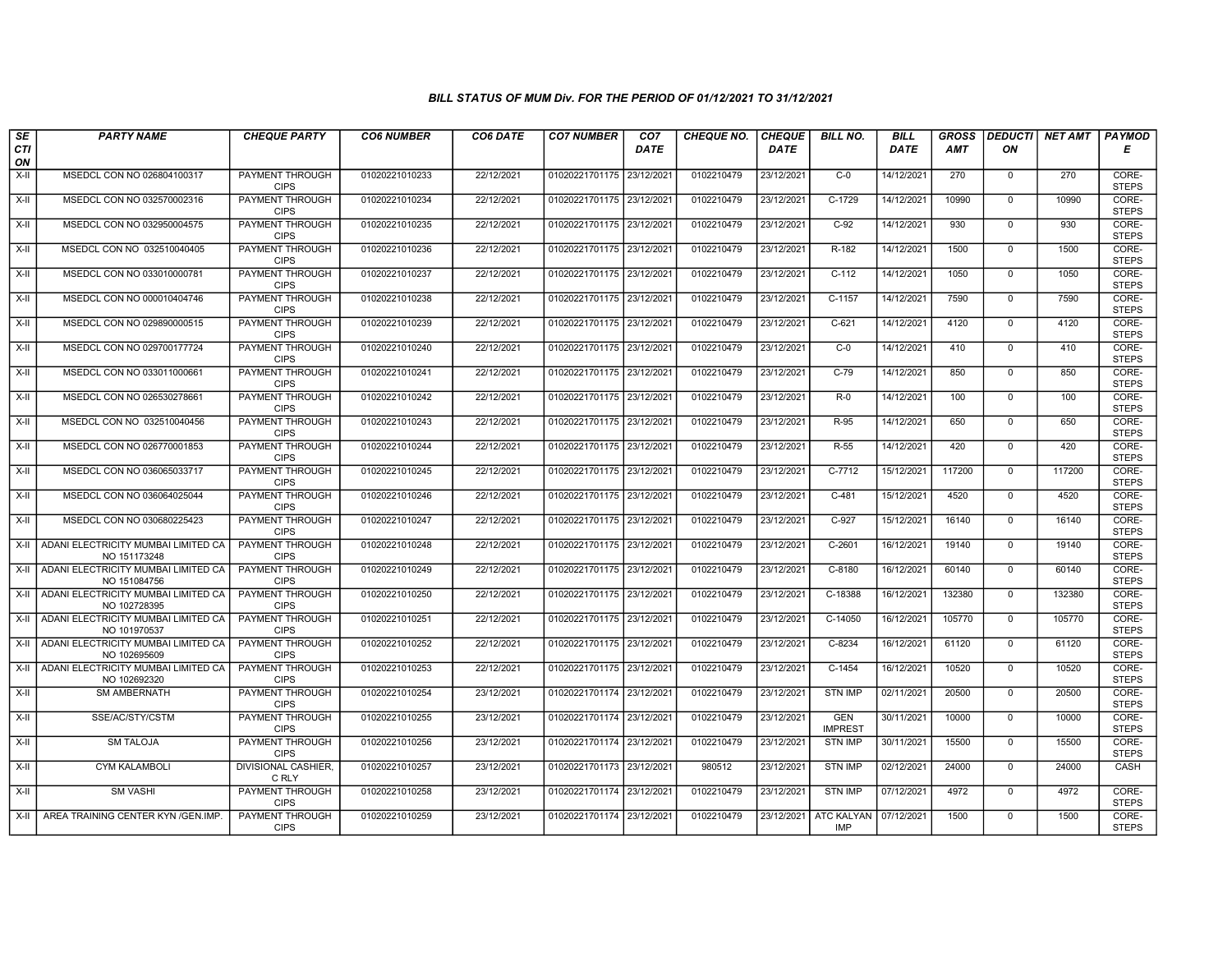| SE        | <b>PARTY NAME</b>          | <b>CHEQUE PARTY</b>                   | <b>CO6 NUMBER</b> | CO6 DATE   | <b>CO7 NUMBER</b>         | CO <sub>7</sub> | <b>CHEQUE NO.</b> | <b>CHEQUE</b> | <b>BILL NO.</b>            | <b>BILL</b> | <b>GROSS</b> |                | DEDUCTI NET AMT | <b>PAYMOD</b>                |
|-----------|----------------------------|---------------------------------------|-------------------|------------|---------------------------|-----------------|-------------------|---------------|----------------------------|-------------|--------------|----------------|-----------------|------------------------------|
| CTI<br>ON |                            |                                       |                   |            |                           | <b>DATE</b>     |                   | <b>DATE</b>   |                            | DATE        | <b>AMT</b>   | ON             |                 | Е                            |
| $X-H$     | <b>SM BHIWANDI ROAD</b>    | PAYMENT THROUGH<br><b>CIPS</b>        | 01020221010260    | 23/12/2021 | 01020221701174 23/12/2021 |                 | 0102210479        | 23/12/2021    | <b>STN IMP</b>             | 01/12/2021  | 15500        | $\mathbf 0$    | 15500           | CORE-<br><b>STEPS</b>        |
| $X-H$     | <b>CYM CST YARD</b>        | <b>PAYMENT THROUGH</b><br><b>CIPS</b> | 01020221010261    | 23/12/2021 | 01020221701174 23/12/2021 |                 | 0102210479        |               | 23/12/2021 STN IMPREST     | 08/12/2021  | 7421         | $\mathbf 0$    | 7421            | CORE-<br><b>STEPS</b>        |
| $X-H$     | <b>SM MANKHURD</b>         | <b>PAYMENT THROUGH</b><br><b>CIPS</b> | 01020221010262    | 23/12/2021 | 01020221701174 23/12/2021 |                 | 0102210479        | 23/12/2021    | <b>STN IMP</b>             | 06/12/2021  | 1000         | $\mathsf 0$    | 1000            | CORE-<br><b>STEPS</b>        |
| X-II      | <b>SM BELAPUR</b>          | PAYMENT THROUGH<br><b>CIPS</b>        | 01020221010263    | 23/12/2021 | 01020221701174 23/12/2021 |                 | 0102210479        | 23/12/2021    | <b>STN IMP</b>             | 04/12/2021  | 6000         | $\mathbf{0}$   | 6000            | CORE-<br><b>STEPS</b>        |
| X-II      | <b>SM MULUND</b>           | <b>PAYMENT THROUGH</b><br><b>CIPS</b> | 01020221010264    | 23/12/2021 | 01020221701174 23/12/2021 |                 | 0102210479        | 23/12/2021    | <b>STN IMP</b>             | 09/12/2021  | 378          | $\mathbf 0$    | 378             | CORE-<br><b>STEPS</b>        |
| X-II      | AREA OFFICER JNPT          | <b>DIVISIONAL CASHIER</b><br>C RLY    | 01020221010265    | 23/12/2021 | 01020221701173 23/12/2021 |                 | 980512            | 23/12/2021    | <b>STN IMP</b>             | 06/12/2021  | 2965         | $\mathbf{0}$   | 2965            | CASH                         |
| $X-II$    | THE TATA POWER COMPANY LTD | THE TATA POWER<br><b>COMPANY LTD</b>  | 01020221010266    | 23/12/2021 | 01020221701173 23/12/2021 |                 | 961355            | 23/12/2021    | R-103,96,156               | 15/12/2021  | 2221         | $\mathbf 0$    | 2221            | <b>BANK</b><br><b>CHEQUE</b> |
| X-II      | THE TATA POWER COMPANY LTD | THE TATA POWER<br><b>COMPANY LTD</b>  | 01020221010267    | 23/12/2021 | 01020221701173 23/12/2021 |                 | 961356            | 23/12/2021    | $R-$<br>135,220,153,87     | 15/12/2021  | 3763         | $\mathbf 0$    | 3763            | <b>BANK</b><br>CHEQUE        |
| X-II      | <b>SR DCM WKS</b>          | PAYMENT THROUGH<br><b>CIPS</b>        | 01020221010268    | 23/12/2021 | 01020221701174 23/12/2021 |                 | 0102210479        | 23/12/2021    | <b>GMPANTRYIM</b><br>PREST | 22/12/2021  | 49595        | $\mathbf 0$    | 49595           | CORE-<br><b>STEPS</b>        |
| $X-II$    | <b>SM CHEMBUR</b>          | PAYMENT THROUGH<br><b>CIPS</b>        | 01020221010269    | 23/12/2021 | 01020221701174 23/12/2021 |                 | 0102210479        | 23/12/2021    | <b>STN IMP</b>             | 06/12/2021  | 2270         | $\mathbf 0$    | 2270            | CORE-<br><b>STEPS</b>        |
| $X-II$    | <b>SM SION</b>             | <b>PAYMENT THROUGH</b><br><b>CIPS</b> | 01020221010270    | 23/12/2021 | 01020221701182 27/12/2021 |                 | 0102210485        | 27/12/2021    | STN IMP.                   | 07/12/2021  | 2550         | $\mathbf{0}$   | 2550            | CORE-<br><b>STEPS</b>        |
| $X-H$     | <b>SM NERUL</b>            | <b>PAYMENT THROUGH</b><br><b>CIPS</b> | 01020221010271    | 23/12/2021 | 01020221701174 23/12/2021 |                 | 0102210479        | 23/12/2021    | <b>STN IMP</b>             | 04/12/2021  | 6965         | $\overline{0}$ | 6965            | CORE-<br><b>STEPS</b>        |
| X-II      | CYM NGSM                   | PAYMENT THROUGH<br><b>CIPS</b>        | 01020221010272    | 23/12/2021 | 01020221701174 23/12/2021 |                 | 0102210479        | 23/12/2021    | <b>STN IMP</b>             | 31/10/2021  | 671          | $\mathbf{0}$   | 671             | CORE-<br><b>STEPS</b>        |
| $X-H$     | <b>SM KARJAT</b>           | <b>PAYMENT THROUGH</b><br><b>CIPS</b> | 01020221010273    | 23/12/2021 | 01020221701174 23/12/2021 |                 | 0102210479        | 23/12/2021    | <b>STN IMP</b>             | 30/11/2021  | 48000        | $\mathbf 0$    | 48000           | CORE-<br><b>STEPS</b>        |
| X-II      | <b>CYM KALYAN YARD</b>     | <b>PAYMENT THROUGH</b><br><b>CIPS</b> | 01020221010274    | 23/12/2021 | 01020221701174 23/12/2021 |                 | 0102210479        | 23/12/2021    | <b>STN IMP</b>             | 06/12/2021  | 5290         | $\mathbf 0$    | 5290            | CORE-<br><b>STEPS</b>        |
| $X-H$     | <b>SM APTA</b>             | <b>PAYMENT THROUGH</b><br><b>CIPS</b> | 01020221010275    | 23/12/2021 | 01020221701174 23/12/2021 |                 | 0102210479        | 23/12/2021    | <b>STN IMP</b>             | 07/12/2021  | 16801        | $\mathbf 0$    | 16801           | CORE-<br><b>STEPS</b>        |
| X-II      | SM NAGOTHANE               | PAYMENT THROUGH<br><b>CIPS</b>        | 01020221010276    | 23/12/2021 | 01020221701174 23/12/2021 |                 | 0102210479        | 23/12/2021    | <b>STN IMP</b>             | 30/11/2021  | 10248        | $\mathbf 0$    | 10248           | CORE-<br><b>STEPS</b>        |
| X-II      | <b>SM PEN</b>              | PAYMENT THROUGH<br><b>CIPS</b>        | 01020221010277    | 23/12/2021 | 01020221701174 23/12/2021 |                 | 0102210479        | 23/12/2021    | <b>STN IMP</b>             | 08/12/2021  | 14945        | $\mathbf 0$    | 14945           | CORE-<br><b>STEPS</b>        |
| $X-II$    | SM.PEN/GEN.IMP.            | PAYMENT THROUGH<br><b>CIPS</b>        | 01020221010278    | 23/12/2021 | 01020221701174 23/12/2021 |                 | 0102210479        | 23/12/2021    | <b>STN IMP</b>             | 08/12/2021  | 6430         | 0              | 6430            | CORE-<br><b>STEPS</b>        |
| $X-H$     | <b>SM JUI NAGAR</b>        | <b>PAYMENT THROUGH</b><br><b>CIPS</b> | 01020221010279    | 23/12/2021 | 01020221701174 23/12/2021 |                 | 0102210479        | 23/12/2021    | <b>STN IMP</b>             | 01/12/2021  | 3381         | $\mathbf 0$    | 3381            | CORE-<br><b>STEPS</b>        |
| $X-H$     | <b>SM DADAR</b>            | <b>PAYMENT THROUGH</b><br><b>CIPS</b> | 01020221010280    | 23/12/2021 | 01020221701174 23/12/2021 |                 | 0102210479        | 23/12/2021    | <b>STN IMP</b>             | 04/12/2021  | 11040        | $\mathbf 0$    | 11040           | CORE-<br><b>STEPS</b>        |
| X-II      | <b>SM KURLA</b>            | PAYMENT THROUGH<br><b>CIPS</b>        | 01020221010281    | 23/12/2021 | 01020221701174 23/12/2021 |                 | 0102210479        | 23/12/2021    | <b>STN IMP</b>             | 03/12/2021  | 5160         | $\mathbf 0$    | 5160            | CORE-<br><b>STEPS</b>        |
| X-II      | SM BHIVPURI ROAD           | PAYMENT THROUGH<br><b>CIPS</b>        | 01020221010282    | 23/12/2021 | 01020221701174 23/12/2021 |                 | 0102210479        | 23/12/2021    | <b>STN IMP</b>             | 01/11/2021  | 9891         | $\mathbf 0$    | 9891            | CORE-<br><b>STEPS</b>        |
| $X-H$     | <b>SS DATIVALI</b>         | <b>PAYMENT THROUGH</b><br><b>CIPS</b> | 01020221010283    | 23/12/2021 | 01020221701174 23/12/2021 |                 | 0102210479        | 23/12/2021    | <b>STN IMP</b>             | 01/12/2021  | 3282         | $\overline{0}$ | 3282            | CORE-<br><b>STEPS</b>        |
| X-II      | <b>SM DIVA</b>             | <b>PAYMENT THROUGH</b><br><b>CIPS</b> | 01020221010284    | 23/12/2021 | 01020221701174 23/12/2021 |                 | 0102210479        | 23/12/2021    | stn imp                    | 01/12/2021  | 2864         | $\mathbf 0$    | 2864            | CORE-<br><b>STEPS</b>        |
| X-II      | MSEDCL CON NO 036186001855 | PAYMENT THROUGH<br><b>CIPS</b>        | 01020221010286    | 23/12/2021 | 01020221701174 23/12/2021 |                 | 0102210479        | 23/12/2021    | $C-77$                     | 15/12/2021  | 850          | $\mathbf 0$    | 850             | CORE-<br><b>STEPS</b>        |
| $X-H$     | MSEDCL CON NO 036180001322 | PAYMENT THROUGH<br><b>CIPS</b>        | 01020221010287    | 23/12/2021 | 01020221701174 23/12/2021 |                 | 0102210479        | 23/12/2021    | $C-640$                    | 15/12/2021  | 5210         | 0              | 5210            | CORE-<br><b>STEPS</b>        |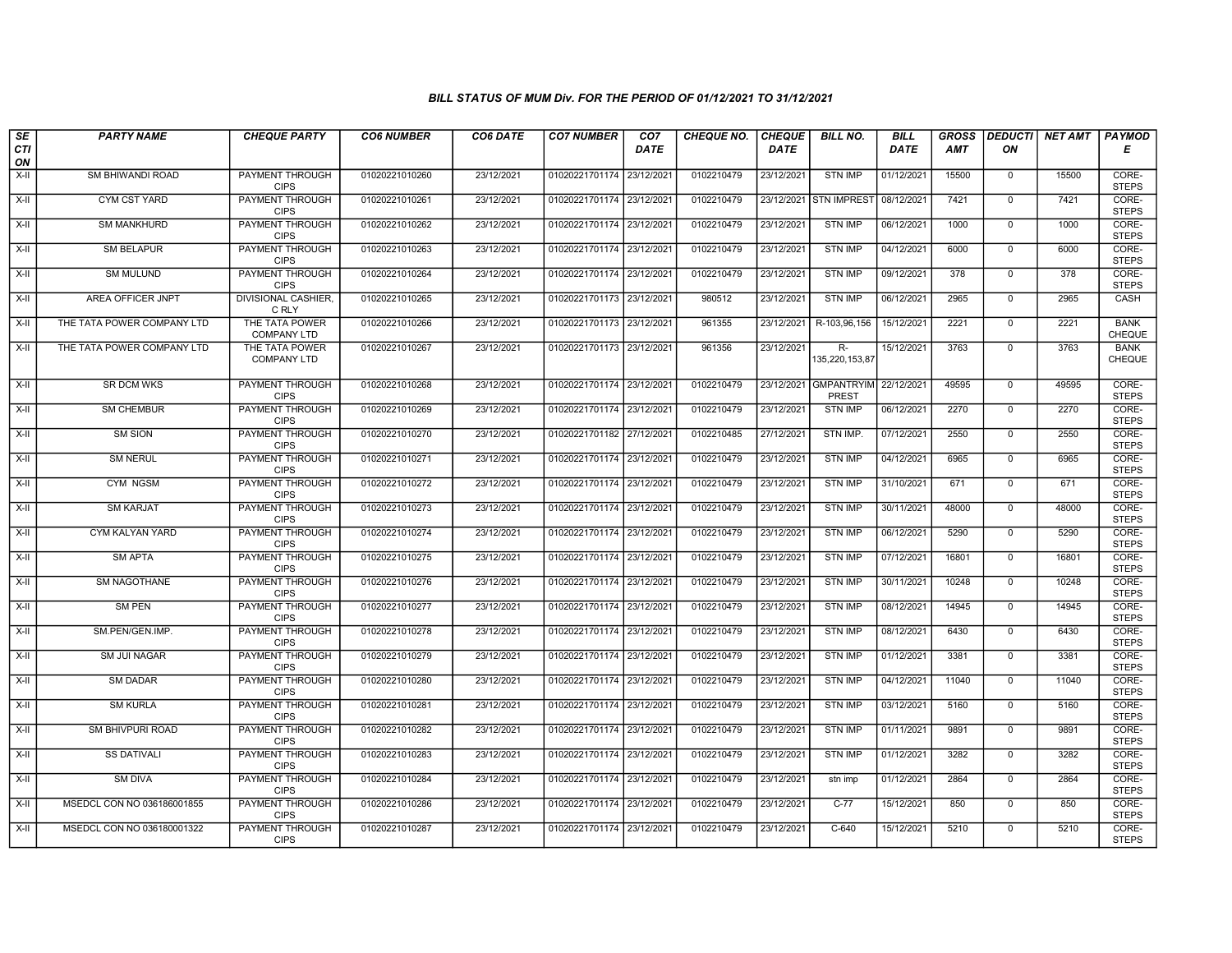| SE               | <b>PARTY NAME</b>                       | <b>CHEQUE PARTY</b>                   | <b>CO6 NUMBER</b> | CO6 DATE   | <b>CO7 NUMBER</b>         | CO <sub>7</sub> | <b>CHEQUE NO.</b> | <b>CHEQUE</b> | <b>BILL NO.</b>                            | <b>BILL</b> | <b>GROSS</b> | <b>DEDUCTI</b> | <b>NET AMT</b> | <b>PAYMOD</b>                |
|------------------|-----------------------------------------|---------------------------------------|-------------------|------------|---------------------------|-----------------|-------------------|---------------|--------------------------------------------|-------------|--------------|----------------|----------------|------------------------------|
| <b>CTI</b><br>ON |                                         |                                       |                   |            |                           | <b>DATE</b>     |                   | DATE          |                                            | DATE        | AMT          | ON             |                | Е                            |
| $X-H$            | MSEDCL CON NO 028652732358              | <b>PAYMENT THROUGH</b><br><b>CIPS</b> | 01020221010288    | 23/12/2021 | 01020221701174 23/12/2021 |                 | 0102210479        | 23/12/2021    | $R-20$                                     | 15/12/2021  | 240          | $\overline{0}$ | 240            | CORE-<br><b>STEPS</b>        |
| $X-H$            | MSEDCL CON NO 000488902601              | <b>PAYMENT THROUGH</b><br><b>CIPS</b> | 01020221010289    | 23/12/2021 | 01020221701174 23/12/2021 |                 | 0102210479        | 23/12/2021    | $C-5500$                                   | 15/12/2021  | 89980        | $\overline{0}$ | 89980          | CORE-<br><b>STEPS</b>        |
| X-II             | BEST Undertaking Authority Code 5279    | PAYMENT THROUGH<br><b>CIPS</b>        | 01020221010290    | 23/12/2021 | 01020221701174 23/12/2021 |                 | 0102210479        | 23/12/2021    | R 21689                                    | 21/12/2021  | 196290       | $\mathbf 0$    | 196290         | CORE-<br><b>STEPS</b>        |
| $X-II$           | MSEDCL CON NO 052013058954              | <b>PAYMENT THROUGH</b><br><b>CIPS</b> | 01020221010291    | 23/12/2021 | 01020221701174 23/12/2021 |                 | 0102210479        | 23/12/2021    | R-207                                      | 15/12/2021  | 1760         | $\overline{0}$ | 1760           | CORE-<br><b>STEPS</b>        |
| $X-H$            | <b>MSEDCL</b>                           | <b>MSEDCL</b>                         | 01020221010292    | 23/12/2021 | 01020221701173 23/12/2021 |                 | 961353            | 23/12/2021    | $1-597$                                    | 15/12/2021  | 4370         | $\overline{0}$ | 4370           | <b>BANK</b><br><b>CHEQUE</b> |
| $X-H$            | MSEDCL CON NO 028700162593              | <b>PAYMENT THROUGH</b><br><b>CIPS</b> | 01020221010293    | 23/12/2021 | 01020221701174 23/12/2021 |                 | 0102210479        | 23/12/2021    | $C-200$                                    | 16/12/2021  | 7130         | $\overline{0}$ | 7130           | CORE-<br><b>STEPS</b>        |
| X-II             | TATA POWER CA NO 900000940463           | <b>PAYMENT THROUGH</b><br><b>CIPS</b> | 01020221010294    | 23/12/2021 | 01020221701174 23/12/2021 |                 | 0102210479        | 23/12/2021    | $R-164$                                    | 15/12/2021  | 1244         | $\mathbf 0$    | 1244           | CORE-<br><b>STEPS</b>        |
| $X-H$            | ADEN(TRACK)KYN                          | <b>PAYMENT THROUGH</b><br><b>CIPS</b> | 01020221010295    | 23/12/2021 | 01020221701169 23/12/2021 |                 | 0102210479        |               | 23/12/2021 DEP/C/53of 21- 11/12/2021<br>22 |             | 22660        | $\overline{0}$ | 22660          | CORE-<br><b>STEPS</b>        |
| X-II             | TATA POWER CA NO 900000892077           | <b>PAYMENT THROUGH</b><br><b>CIPS</b> | 01020221010296    | 23/12/2021 | 01020221701174 23/12/2021 |                 | 0102210479        | 23/12/2021    | $R-66$                                     | 15/12/2021  | 381          | $\mathbf 0$    | 381            | CORE-<br><b>STEPS</b>        |
| $X-H$            | TATA POWER CA NO 900000893049           | <b>PAYMENT THROUGH</b><br><b>CIPS</b> | 01020221010297    | 23/12/2021 | 01020221701174 23/12/2021 |                 | 0102210479        | 23/12/2021    | $R-1121$                                   | 15/12/2021  | 12116        | $\overline{0}$ | 12116          | CORE-<br><b>STEPS</b>        |
| X-II             | TATA POWER CA NO 900000892660           | <b>PAYMENT THROUGH</b><br><b>CIPS</b> | 01020221010298    | 23/12/2021 | 01020221701174 23/12/2021 |                 | 0102210479        | 23/12/2021    | R-99                                       | 15/12/2021  | 529          | $\mathbf 0$    | 529            | CORE-<br><b>STEPS</b>        |
| X-II             | TATA POWER CA NO 900000940492           | PAYMENT THROUGH<br><b>CIPS</b>        | 01020221010299    | 23/12/2021 | 01020221701174 23/12/2021 |                 | 0102210479        | 23/12/2021    | R-161                                      | 15/12/2021  | 1222         | $\mathbf 0$    | 1222           | CORE-<br><b>STEPS</b>        |
| $X-H$            | MSEDCL CON NO 028510841923              | <b>PAYMENT THROUGH</b><br><b>CIPS</b> | 01020221010300    | 23/12/2021 | 01020221701174 23/12/2021 |                 | 0102210479        | 23/12/2021    | R-2037                                     | 20/12/2021  | 29180        | $\overline{0}$ | 29180          | CORE-<br><b>STEPS</b>        |
| X-II             | MSEDCL CONSUMER NO. 032591004271        | <b>PAYMENT THROUGH</b><br><b>CIPS</b> | 01020221010301    | 23/12/2021 | 01020221701174 23/12/2021 |                 | 0102210479        | 23/12/2021    | 000001420858<br>013                        | 17/12/2021  | 21920        | $\overline{0}$ | 21920          | CORE-<br><b>STEPS</b>        |
| X-II             | ADEE/TD/PNVL/GEN.IMP.                   | <b>PAYMENT THROUGH</b><br><b>CIPS</b> | 01020221010302    | 23/12/2021 | 01020221701169 23/12/2021 |                 | 0102210479        | 23/12/2021    | General<br>Imprest                         | 16/12/2021  | 4740         | $\Omega$       | 4740           | CORE-<br><b>STEPS</b>        |
| X-II             | SSE(M)CLA                               | <b>PAYMENT THROUGH</b><br><b>CIPS</b> | 01020221010303    | 23/12/2021 | 01020221701169 23/12/2021 |                 | 0102210479        | 23/12/2021    | 546,545,544,                               | 20/11/2021  | 5000         | $\overline{0}$ | 5000           | CORE-<br><b>STEPS</b>        |
| X-II             | ADEE (TD)/SS/IGP/GEN.IMP.               | <b>PAYMENT THROUGH</b><br><b>CIPS</b> | 01020221010304    | 23/12/2021 | 01020221701169 23/12/2021 |                 | 0102210479        | 23/12/2021    | Gen Impresh                                | 08/11/2021  | 3000         | $\overline{0}$ | 3000           | CORE-<br><b>STEPS</b>        |
| $X-H$            | MSEDCL CON NO 032710003652              | <b>PAYMENT THROUGH</b><br><b>CIPS</b> | 01020221010305    | 23/12/2021 | 01020221701174 23/12/2021 |                 | 0102210479        | 23/12/2021    | $C-139$                                    | 20/12/2021  | 1470         | $\overline{0}$ | 1470           | CORE-<br><b>STEPS</b>        |
| $X-H$            | SSE/EM/WB                               | PAYMENT THROUGH<br><b>CIPS</b>        | 01020221010306    | 23/12/2021 | 01020221701169 23/12/2021 |                 | 0102210479        | 23/12/2021    | 8048, 1836, 183<br>$\overline{7}$          | 15/12/2021  | 7000         | $\mathbf 0$    | 7000           | CORE-<br><b>STEPS</b>        |
| X-II             | BEST Undertaking Authority Code 5708    | <b>PAYMENT THROUGH</b><br><b>CIPS</b> | 01020221010307    | 23/12/2021 | 01020221701174 23/12/2021 |                 | 0102210479        | 23/12/2021    | C-22666                                    | 22/12/2021  | 157740       | $\overline{0}$ | 157740         | CORE-<br><b>STEPS</b>        |
| X-II             | BEST UNDERTAKING AUTHORITY CODE<br>6763 | <b>PAYMENT THROUGH</b><br><b>CIPS</b> | 01020221010308    | 23/12/2021 | 01020221701174 23/12/2021 |                 | 0102210479        | 23/12/2021    | C-425578                                   | 22/12/2021  | 1822600      | $\overline{0}$ | 1822600        | CORE-<br><b>STEPS</b>        |
| X-II             | SR DEE (TRS) SNPD/GEN.IMP.              | <b>PAYMENT THROUGH</b><br><b>CIPS</b> | 01020221010309    | 23/12/2021 | 01020221701169 23/12/2021 |                 | 0102210479        | 23/12/2021    | <b>BB/AC/FX/TRS</b><br>/PRO                | 18/12/2021  | 7567         | $\Omega$       | 7567           | CORE-<br><b>STEPS</b>        |
| $X-H$            | BEST Undertaking Authority Code 5707    | PAYMENT THROUGH<br><b>CIPS</b>        | 01020221010310    | 23/12/2021 | 01020221701174 23/12/2021 |                 | 0102210479        | 23/12/2021    | R-2024                                     | 22/12/2021  | 20410        | $\mathbf 0$    | 20410          | CORE-<br><b>STEPS</b>        |
| X-II             | SR CDO LTT /MISS                        | <b>PAYMENT THROUGH</b><br><b>CIPS</b> | 01020221010311    | 23/12/2021 | 01020221701169 23/12/2021 |                 | 0102210479        | 23/12/2021    | SR CDO IMP<br>dec-l                        | 16/12/2021  | 74630        | $\overline{0}$ | 74630          | CORE-<br><b>STEPS</b>        |
| $X-H$            | SSE (M) PANVEL                          | PAYMENT THROUGH<br><b>CIPS</b>        | 01020221010312    | 23/12/2021 | 01020221701169 23/12/2021 |                 | 0102210479        | 23/12/2021    | diesel imprest                             | 14/11/2021  | 42000        | $\Omega$       | 42000          | CORE-<br><b>STEPS</b>        |
| $X-H$            | SSE/PSI/SION/GEN.IMP.                   | PAYMENT THROUGH<br><b>CIPS</b>        | 01020221010313    | 23/12/2021 | 01020221701169 23/12/2021 |                 | 0102210479        | 23/12/2021    | Gen Imprest                                | 22/12/2021  | 1500         | $\overline{0}$ | 1500           | CORE-<br><b>STEPS</b>        |
| X-II             | ADMO LNL(DIGNOSTIC IMP Rs.8000/-)       | <b>PAYMENT THROUGH</b><br><b>CIPS</b> | 01020221010314    | 23/12/2021 | 01020221701178 24/12/2021 |                 | 0102210483        | 24/12/2021    | <b>ADMO LNL DI</b><br>NOV <sub>1</sub>     | 17/11/2021  | 7880         | $\mathbf{0}$   | 7880           | CORE-<br><b>STEPS</b>        |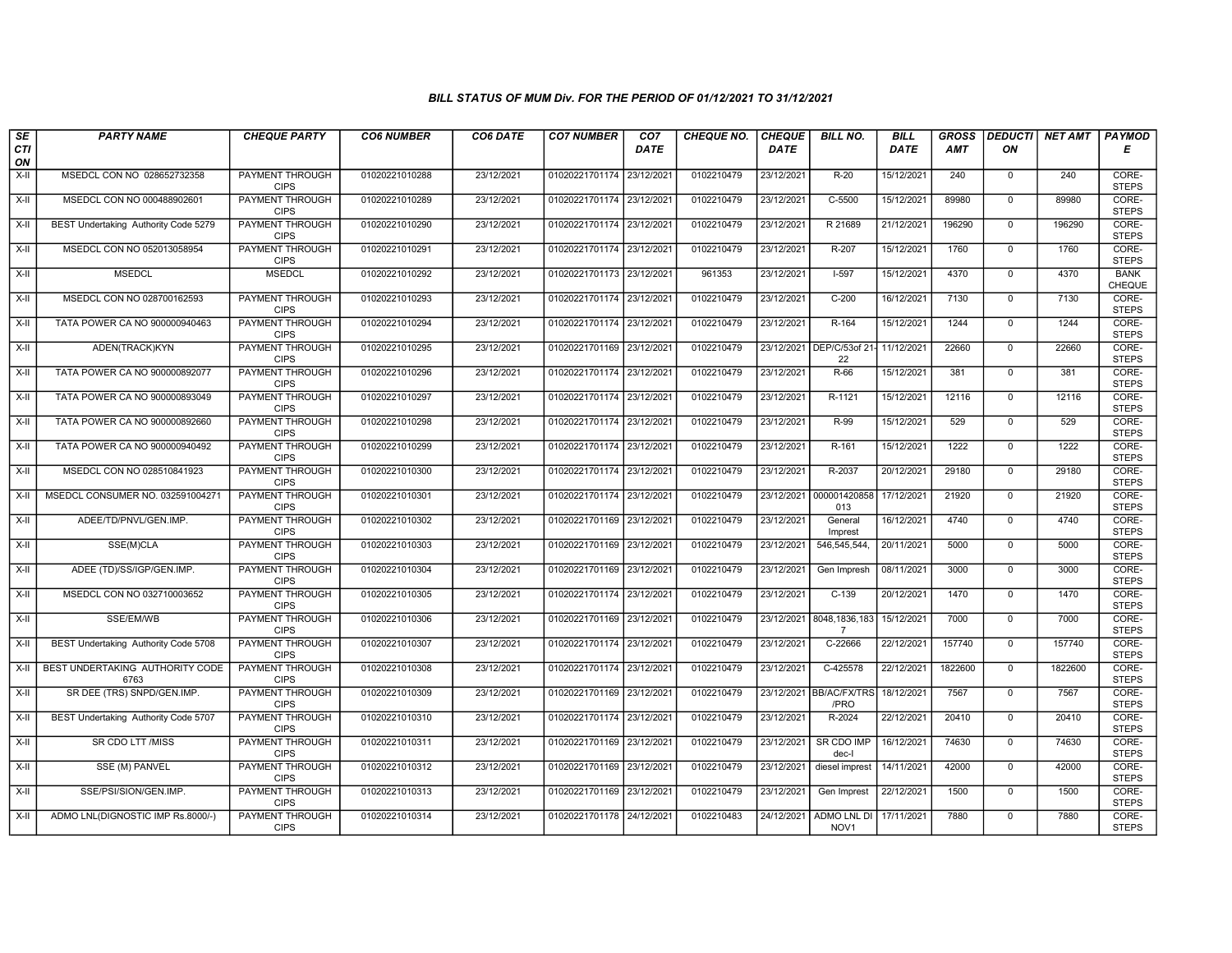| SE               | <b>PARTY NAME</b>                                            | <b>CHEQUE PARTY</b>                                                | <b>CO6 NUMBER</b> | CO6 DATE   | <b>CO7 NUMBER</b>         | CO <sub>7</sub> | <b>CHEQUE NO.</b> | <b>CHEQUE</b> | <b>BILL NO.</b>                  | <b>BILL</b> | <b>GROSS</b> | <b>DEDUCTI</b> | <b>NET AMT</b> | PAYMOD                       |
|------------------|--------------------------------------------------------------|--------------------------------------------------------------------|-------------------|------------|---------------------------|-----------------|-------------------|---------------|----------------------------------|-------------|--------------|----------------|----------------|------------------------------|
| <b>CTI</b><br>ON |                                                              |                                                                    |                   |            |                           | <b>DATE</b>     |                   | <b>DATE</b>   |                                  | DATE        | <b>AMT</b>   | ON             |                | Е                            |
| X-II             | INSPECTOR RPF/NGSM/GEN.IMP.                                  | <b>PAYMENT THROUGH</b><br><b>CIPS</b>                              | 01020221010315    | 23/12/2021 | 01020221701169            | 23/12/2021      | 0102210479        | 23/12/2021    | Gen. Imp.                        | 09/12/2021  | 3190         | $\mathbf{0}$   | 3190           | CORE-<br><b>STEPS</b>        |
| $X-H$            | ADRM BB (DIESEL IMP)                                         | <b>PAYMENT THROUGH</b><br><b>CIPS</b>                              | 01020221010316    | 23/12/2021 | 01020221701169 23/12/2021 |                 | 0102210479        | 23/12/2021    | 11092                            | 10/12/2021  | 10000        | $\mathbf 0$    | 10000          | CORE-<br><b>STEPS</b>        |
| X-II             | <b>INSPECTOR RPF/DS/MEDICAL</b><br>EXP./GEN.IMP              | PAYMENT THROUGH<br><b>CIPS</b>                                     | 01020221010317    | 23/12/2021 | 01020221701169 23/12/2021 |                 | 0102210479        |               | 23/12/2021 DS/MTN/MED.<br>MP.    | 21/12/2021  | 25511        | $\Omega$       | 25511          | CORE-<br><b>STEPS</b>        |
| $X-II$           | DEE/TD/KURLA/GEN.IMP.                                        | PAYMENT THROUGH<br><b>CIPS</b>                                     | 01020221010318    | 23/12/2021 | 01020221701169 23/12/2021 |                 | 0102210479        | 23/12/2021    | A                                | 03/12/2021  | 5000         | $\mathbf 0$    | 5000           | CORE-<br><b>STEPS</b>        |
| $X-H$            | MAHARASHTRA POLLUTION CONTROL<br><b>BOARD</b>                | <b>PAYMENT THROUGH</b><br><b>CIPS</b>                              | 01020221010319    | 23/12/2021 | 01020221701171 23/12/2021 |                 | 0102210479        | 23/12/2021    | 775460                           | 10/12/2021  | 150000       | $\mathbf 0$    | 150000         | CORE-<br><b>STEPS</b>        |
| $X-II$           | MAHARASHTRA POLLUTION CONTROL<br><b>BOARD</b>                | <b>PAYMENT THROUGH</b><br><b>CIPS</b>                              | 01020221010320    | 23/12/2021 | 01020221701171 23/12/2021 |                 | 0102210479        | 23/12/2021    | 775461                           | 10/12/2021  | 25000        | $\mathbf 0$    | 25000          | CORE-<br><b>STEPS</b>        |
| $X-II$           | MAHARASHTRA POLLUTION CONTROL<br><b>BOARD</b>                | PAYMENT THROUGH<br><b>CIPS</b>                                     | 01020221010321    | 23/12/2021 | 01020221701171 23/12/2021 |                 | 0102210479        | 23/12/2021    | 775462                           | 10/12/2021  | 15000        | $\mathbf{0}$   | 15000          | CORE-<br><b>STEPS</b>        |
| $X-H$            | THE COMMISSIONER FOR EMPLOYEES<br><b>COMPENSATION MUMBAI</b> | THE COMMISSIONER<br>FOR EMPLOYEES<br>COMPENSATION<br><b>MUMBAI</b> | 01020221010322    | 23/12/2021 | 01020221701176 23/12/2021 |                 | 961354            | 23/12/2021    | 749860                           | 16/12/2021  | 1559850      | $\overline{0}$ | 1559850        | <b>BANK</b><br>CHEQUE        |
| $X-II$           | MAHARASHTRA POLLUTION CONTROL<br><b>BOARD</b>                | PAYMENT THROUGH<br><b>CIPS</b>                                     | 01020221010323    | 23/12/2021 | 01020221701171 23/12/2021 |                 | 0102210479        | 23/12/2021    | 0775463                          | 10/12/2021  | 15000        | $\mathbf{0}$   | 15000          | CORE-<br><b>STEPS</b>        |
| $X-H$            | <b>ADMO KALWA</b>                                            | <b>DIVISIONAL CASHIER.</b><br>C RLY                                | 01020221010324    | 23/12/2021 | 01020221701177 24/12/2021 |                 | 980513            | 24/12/2021    | 12345                            | 16/12/2021  | 991          | $\overline{0}$ | 991            | CASH                         |
| $X-H$            | CC C-COY/12BN/BBR-WM-TLR-<br><b>COB/IMPREST</b>              | <b>DIVISIONAL CASHIER</b><br>C RLY                                 | 01020221010325    | 24/12/2021 | 01020221701179 24/12/2021 |                 | 980513            | 24/12/2021    | 784747                           | 10/12/2021  | 1945         | $\mathbf 0$    | 1945           | CASH                         |
| X-II             | CC A-COY/12BN/BBR-WM-TLR-<br>COB/IMPREST                     | <b>DIVISIONAL CASHIER,</b><br>C RLY                                | 01020221010326    | 24/12/2021 | 01020221701179 24/12/2021 |                 | 980513            | 24/12/2021    | 201, 162                         | 14/12/2021  | 1000         | $\mathbf{0}$   | 1000           | CASH                         |
| $X-II$           | INTELLIGENCE OFFICER /RPF/SIB/PNVL                           | <b>DIVISIONAL CASHIER</b><br>C RLY                                 | 01020221010327    | 24/12/2021 | 01020221701179 24/12/2021 |                 | 980513            | 24/12/2021    | <b>GENERAL</b><br><b>IMPREST</b> | 30/09/2021  | 4995         | $\mathbf 0$    | 4995           | CASH                         |
| $X-H$            | SUB INS.RPF ABH VEH NO MH-01-CY-9308                         | <b>DIVISIONAL CASHIER.</b><br>C RLY                                | 01020221010328    | 24/12/2021 | 01020221701179 24/12/2021 |                 | 980513            | 24/12/2021    | FUEL IMP.                        | 29/09/2021  | 4000         | $\Omega$       | 4000           | CASH                         |
| X-II             | SR DSC /RPF/CSTM                                             | <b>DIVISIONAL CASHIER,</b><br>C RLY                                | 01020221010329    | 24/12/2021 | 01020221701179 24/12/2021 |                 | 980513            | 24/12/2021    | PO No.644901                     | 22/12/2021  | 3963         | $\mathbf{0}$   | 3963           | CASH                         |
| $X-H$            | SR DSC /RPF/CSTM                                             | <b>DIVISIONAL CASHIER.</b><br>C RLY                                | 01020221010330    | 24/12/2021 | 01020221701179 24/12/2021 |                 | 980513            | 24/12/2021    | PO No.644902                     | 23/12/2021  | 48425        | $\Omega$       | 48425          | CASH                         |
| X-II             | SM COMML. VIDYAVIHAR/ STATION<br><b>CLEANLINESS</b>          | <b>DIVISIONAL CASHIER</b><br>C RLY                                 | 01020221010331    | 27/12/2021 | 01020221701181 27/12/2021 |                 | 980514            | 27/12/2021    | stn clean imp                    | 30/11/2021  | 38340        | $\Omega$       | 38340          | CASH                         |
| $X-II$           | SM COMML. KANJUR MARG/ STATION<br><b>CLEANLINESS</b>         | <b>DIVISIONAL CASHIER</b><br>C RLY                                 | 01020221010332    | 27/12/2021 | 01020221701181 27/12/2021 |                 | 980514            | 27/12/2021    | <b>STN CLEAN</b><br><b>IMP</b>   | 07/12/2021  | 28755        | $\mathbf{0}$   | 28755          | CASH                         |
| $X-H$            | <b>SM PAREL/ STATION CLEANLINESS</b>                         | <b>DIVISIONAL CASHIER.</b><br>C RLY                                | 01020221010333    | 27/12/2021 | 01020221701181 27/12/2021 |                 | 980514            | 27/12/2021    | <b>STN CLEAN</b><br>IMP          | 18/12/2021  | 59104        | $\Omega$       | 59104          | CASH                         |
| X-II             | SM CHEMBUR / STN CLEAN                                       | <b>DIVISIONAL CASHIER</b><br>C RLY                                 | 01020221010334    | 27/12/2021 | 01020221701181 27/12/2021 |                 | 980514            | 27/12/2021    | <b>STN CLEAN</b><br>IMP.         | 14/12/2021  | 56893        | $\mathbf 0$    | 56893          | CASH                         |
| X-II             | <b>BEST</b>                                                  | <b>BEST</b>                                                        | 01020221010335    | 27/12/2021 | 01020221701181 27/12/2021 |                 | 961357            | 27/12/2021    | R-4087                           | 22/12/2021  | 48440        | $\mathbf{0}$   | 48440          | <b>BANK</b><br><b>CHEQUE</b> |
| $X-II$           | CYM TROMBAT YARD                                             | PAYMENT THROUGH<br><b>CIPS</b>                                     | 01020221010336    | 27/12/2021 | 01020221701182 27/12/2021 |                 | 0102210485        | 27/12/2021    | <b>Imprest Bill</b>              | 17/12/2021  | 5000         | $\overline{0}$ | 5000           | CORE-<br><b>STEPS</b>        |
| $X-II$           | <b>SM ASANGAON</b>                                           | <b>DIVISIONAL CASHIER,</b><br>C RLY                                | 01020221010337    | 27/12/2021 | 01020221701181 27/12/2021 |                 | 980514            | 27/12/2021    | <b>Imprest Bill</b>              | 02/12/2021  | 13000        | $\mathbf 0$    | 13000          | CASH                         |
| $X-H$            | <b>SM GHATKOPAR</b>                                          | <b>PAYMENT THROUGH</b><br><b>CIPS</b>                              | 01020221010338    | 27/12/2021 | 01020221701182 27/12/2021 |                 | 0102210485        | 27/12/2021    | <b>Imprest Bill</b>              | 12/12/2021  | 3703         | $\mathbf{0}$   | 3703           | CORE-<br><b>STEPS</b>        |
| X-II             | <b>SM DOMBIVLI</b>                                           | <b>PAYMENT THROUGH</b><br><b>CIPS</b>                              | 01020221010339    | 27/12/2021 | 01020221701182 27/12/2021 |                 | 0102210485        | 27/12/2021    | <b>Imprest Bill</b>              | 01/12/2021  | 10000        | $\mathbf{0}$   | 10000          | CORE-<br><b>STEPS</b>        |
| $X-H$            | <b>SM TITWALA</b>                                            | PAYMENT THROUGH<br><b>CIPS</b>                                     | 01020221010340    | 27/12/2021 | 01020221701182 27/12/2021 |                 | 0102210485        | 27/12/2021    | <b>Imprest Bill</b>              | 01/12/2021  | 35434        | $\mathbf{0}$   | 35434          | CORE-<br><b>STEPS</b>        |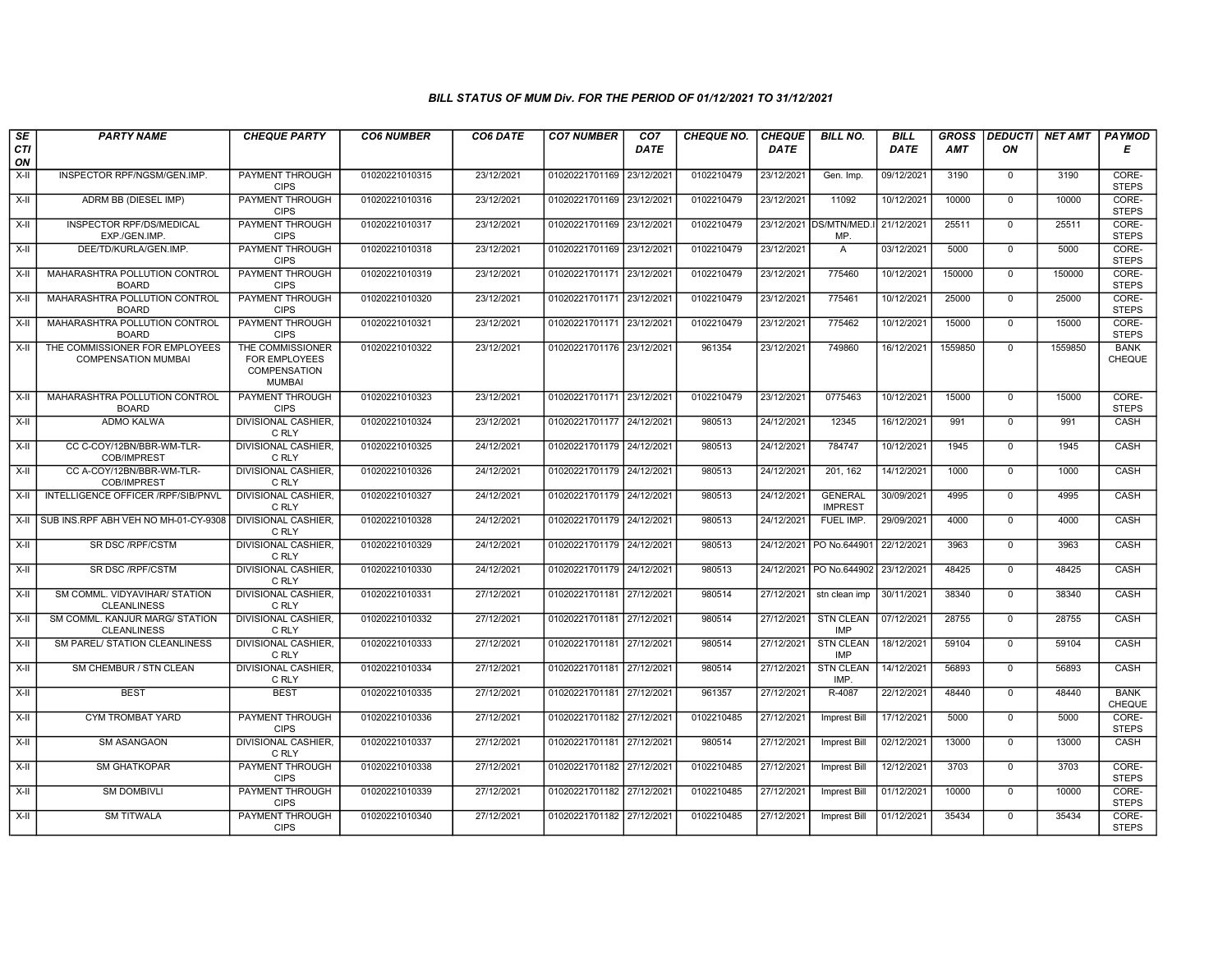| SE        | <b>PARTY NAME</b>            | <b>CHEQUE PARTY</b>                   | <b>CO6 NUMBER</b> | CO6 DATE   | <b>CO7 NUMBER</b>         | CO7         | <b>CHEQUE NO.</b> | <b>CHEQUE</b> | <b>BILL NO.</b>     | <b>BILL</b> | <b>GROSS</b> | <b>DEDUCTI</b> | <b>NET AMT</b> | <b>PAYMOD</b>         |
|-----------|------------------------------|---------------------------------------|-------------------|------------|---------------------------|-------------|-------------------|---------------|---------------------|-------------|--------------|----------------|----------------|-----------------------|
| CTI<br>ON |                              |                                       |                   |            |                           | <b>DATE</b> |                   | <b>DATE</b>   |                     | DATE        | AMT          | ON             |                | Е                     |
| $X-H$     | <b>SM DAPOLI</b>             | <b>PAYMENT THROUGH</b><br><b>CIPS</b> | 01020221010341    | 27/12/2021 | 01020221701182 27/12/2021 |             | 0102210485        | 27/12/2021    | <b>Imprest Bill</b> | 01/12/2021  | 7000         | $\mathbf 0$    | 7000           | CORE-<br><b>STEPS</b> |
| $X-H$     | <b>SM CHAUK</b>              | PAYMENT THROUGH<br><b>CIPS</b>        | 01020221010342    | 27/12/2021 | 01020221701182 27/12/2021 |             | 0102210485        | 27/12/2021    | <b>Imprest Bill</b> | 01/12/2021  | 6974         | $\overline{0}$ | 6974           | CORE-<br><b>STEPS</b> |
| X-II      | <b>SM MONKEY HILL</b>        | PAYMENT THROUGH<br><b>CIPS</b>        | 01020221010343    | 27/12/2021 | 01020221701182 27/12/2021 |             | 0102210485        | 27/12/2021    | <b>Imprest Bill</b> | 26/11/2021  | 4966         | $\mathbf 0$    | 4966           | CORE-<br><b>STEPS</b> |
| $X-II$    | SM THAKURWADI                | PAYMENT THROUGH<br><b>CIPS</b>        | 01020221010344    | 27/12/2021 | 01020221701182 27/12/2021 |             | 0102210485        | 27/12/2021    | <b>Imprest Bill</b> | 05/12/2021  | 5000         | $\mathbf 0$    | 5000           | CORE-<br><b>STEPS</b> |
| $X-H$     | SM SUB CSTM                  | <b>PAYMENT THROUGH</b><br><b>CIPS</b> | 01020221010345    | 27/12/2021 | 01020221701182 27/12/2021 |             | 0102210485        | 27/12/2021    | <b>Imprest Bill</b> | 17/12/2021  | 10606        | $\mathsf{O}$   | 10606          | CORE-<br><b>STEPS</b> |
| X-II      | <b>SM VASIND</b>             | <b>PAYMENT THROUGH</b><br><b>CIPS</b> | 01020221010346    | 27/12/2021 | 01020221701182 27/12/2021 |             | 0102210485        | 27/12/2021    | Imprest Bill        | 02/12/2021  | 14146        | $\mathbf 0$    | 14146          | CORE-<br><b>STEPS</b> |
| X-II      | <b>SM VANGANI</b>            | PAYMENT THROUGH<br><b>CIPS</b>        | 01020221010347    | 27/12/2021 | 01020221701182 27/12/2021 |             | 0102210485        | 27/12/2021    | <b>Imprest Bill</b> | 05/12/2021  | 17761        | $\mathbf 0$    | 17761          | CORE-<br><b>STEPS</b> |
| $X-H$     | SM JITE                      | <b>PAYMENT THROUGH</b><br><b>CIPS</b> | 01020221010348    | 27/12/2021 | 01020221701182 27/12/2021 |             | 0102210485        | 27/12/2021    | <b>Imprest Bill</b> | 01/12/2021  | 17000        | $\overline{0}$ | 17000          | CORE-<br><b>STEPS</b> |
| X-II      | INSPECTOR RPF THANA/GEN.IMP. | <b>PAYMENT THROUGH</b><br><b>CIPS</b> | 01020221010349    | 27/12/2021 | 01020221701180 27/12/2021 |             | 0102210485        | 27/12/2021    | 02/2021             | 23/12/2021  | 2500         | $\mathbf 0$    | 2500           | CORE-<br><b>STEPS</b> |
| $X-H$     | <b>SM SOMATNE</b>            | <b>PAYMENT THROUGH</b><br><b>CIPS</b> | 01020221010350    | 27/12/2021 | 01020221701182 27/12/2021 |             | 0102210485        | 27/12/2021    | Imprest Bill        | 01/12/2021  | 7000         | $\overline{0}$ | 7000           | CORE-<br><b>STEPS</b> |
| X-II      | INSPECTOR RPF DADER          | PAYMENT THROUGH<br><b>CIPS</b>        | 01020221010351    | 27/12/2021 | 01020221701180 27/12/2021 |             | 0102210485        | 27/12/2021    | General<br>Imprest  | 24/12/2021  | 4877         | $\mathbf 0$    | 4877           | CORE-<br><b>STEPS</b> |
| $X-H$     | <b>SM KASU</b>               | <b>PAYMENT THROUGH</b><br><b>CIPS</b> | 01020221010352    | 27/12/2021 | 01020221701182 27/12/2021 |             | 0102210485        | 27/12/2021    | <b>Imprest Bill</b> | 06/12/2021  | 10410        | $\overline{0}$ | 10410          | CORE-<br><b>STEPS</b> |
| $X-H$     | CYM NGSM                     | <b>PAYMENT THROUGH</b><br><b>CIPS</b> | 01020221010353    | 27/12/2021 | 01020221701182 27/12/2021 |             | 0102210485        | 27/12/2021    | <b>Imprest Bill</b> | 30/11/2021  | 1617         | $\mathbf{0}$   | 1617           | CORE-<br><b>STEPS</b> |
| $X-H$     | <b>SM VADALA ROAD</b>        | <b>DIVISIONAL CASHIER,</b><br>C RLY   | 01020221010354    | 27/12/2021 | 01020221701181 27/12/2021 |             | 980514            | 27/12/2021    | <b>Imprest Bill</b> | 08/12/2021  | 1705         | $\overline{0}$ | 1705           | <b>CASH</b>           |
| X-II      | SSE (E/M) IGP/GEN.IMP.       | PAYMENT THROUGH<br><b>CIPS</b>        | 01020221010355    | 27/12/2021 | 01020221701180 27/12/2021 |             | 0102210485        | 27/12/2021    | Gen Imp             | 23/10/2021  | 9890         | $\mathbf 0$    | 9890           | CORE-<br><b>STEPS</b> |
| X-II      | SM KASARA                    | PAYMENT THROUGH<br><b>CIPS</b>        | 01020221010356    | 27/12/2021 | 01020221701182 27/12/2021 |             | 0102210485        | 27/12/2021    | Imprest Bill        | 09/12/2021  | 30500        | $\mathbf{0}$   | 30500          | CORE-<br><b>STEPS</b> |
| $X-H$     | <b>SM BADLAPUR</b>           | <b>PAYMENT THROUGH</b><br><b>CIPS</b> | 01020221010357    | 27/12/2021 | 01020221701182 27/12/2021 |             | 0102210485        | 27/12/2021    | Imprest Bill        | 02/12/2021  | 20400        | $\overline{0}$ | 20400          | CORE-<br><b>STEPS</b> |
| X-II      | MSEDCL CON NO 028510649186   | <b>PAYMENT THROUGH</b><br><b>CIPS</b> | 01020221010358    | 27/12/2021 | 01020221701182 27/12/2021 |             | 0102210485        | 27/12/2021    | $R-58$              | 20/12/2021  | 450          | $\mathbf{0}$   | 450            | CORE-<br><b>STEPS</b> |
| X-II      | SSE (C&W)NRL/GEN.IMP.        | PAYMENT THROUGH<br><b>CIPS</b>        | 01020221010359    | 27/12/2021 | 01020221701180 27/12/2021 |             | 0102210485        | 27/12/2021    | GEN_IMP             | 15/12/2021  | 1247         | $\mathsf{O}$   | 1247           | CORE-<br><b>STEPS</b> |
| $X-H$     | MSEDCL CON NO 028512531379   | PAYMENT THROUGH<br><b>CIPS</b>        | 01020221010360    | 27/12/2021 | 01020221701182 27/12/2021 |             | 0102210485        | 27/12/2021    | R-995               | 20/12/2021  | 13260        | $\overline{0}$ | 13260          | CORE-<br><b>STEPS</b> |
| X-II      | <b>BPCL E CMS</b>            | PAYMENT THROUGH<br><b>CIPS</b>        | 01020221010361    | 27/12/2021 | 01020221701182 27/12/2021 |             | 0102210485        | 27/12/2021    | 103/51              | 23/12/2021  | 800326       | $\mathbf 0$    | 800326         | CORE-<br><b>STEPS</b> |
| X-II      | MSEDCL CON NO 028512531361   | <b>PAYMENT THROUGH</b><br><b>CIPS</b> | 01020221010362    | 27/12/2021 | 01020221701182 27/12/2021 |             | 0102210485        | 27/12/2021    | R-481               | 20/12/2021  | 5440         | $\mathbf 0$    | 5440           | CORE-<br><b>STEPS</b> |
| X-II      | SSE(M)DADAR                  | PAYMENT THROUGH<br><b>CIPS</b>        | 01020221010363    | 27/12/2021 | 01020221701180 27/12/2021 |             | 0102210485        | 27/12/2021    | GL-IMP              | 23/12/2021  | 5000         | $\mathbf 0$    | 5000           | CORE-<br><b>STEPS</b> |
| X-II      | MSEDCL CON NO 028510648848   | PAYMENT THROUGH<br><b>CIPS</b>        | 01020221010364    | 27/12/2021 | 01020221701182 27/12/2021 |             | 0102210485        | 27/12/2021    | R-68                | 20/12/2021  | 510          | $\mathbf 0$    | 510            | CORE-<br><b>STEPS</b> |
| $X-H$     | <b>VEETRAG ENTERPRISES</b>   | PAYMENT THROUGH<br><b>CIPS</b>        | 01020221010365    | 27/12/2021 | 01020221701189 28/12/2021 |             | 0102210488        | 29/12/2021    | 760304              | 14/12/2021  | 18400        | $\overline{0}$ | 18400          | CORE-<br><b>STEPS</b> |
| $X-H$     | MSEDCL CON NO 052010007046   | <b>PAYMENT THROUGH</b><br><b>CIPS</b> | 01020221010366    | 27/12/2021 | 01020221701182 27/12/2021 |             | 0102210485        | 27/12/2021    | $C-211$             | 15/12/2021  | 1690         | $\overline{0}$ | 1690           | CORE-<br><b>STEPS</b> |
| $X-H$     | MSEDCL CON NO 028980004246   | PAYMENT THROUGH<br><b>CIPS</b>        | 01020221010367    | 27/12/2021 | 01020221701182 27/12/2021 |             | 0102210485        | 27/12/2021    | $C-308$             | 20/12/2021  | 2230         | $\overline{0}$ | 2230           | CORE-<br><b>STEPS</b> |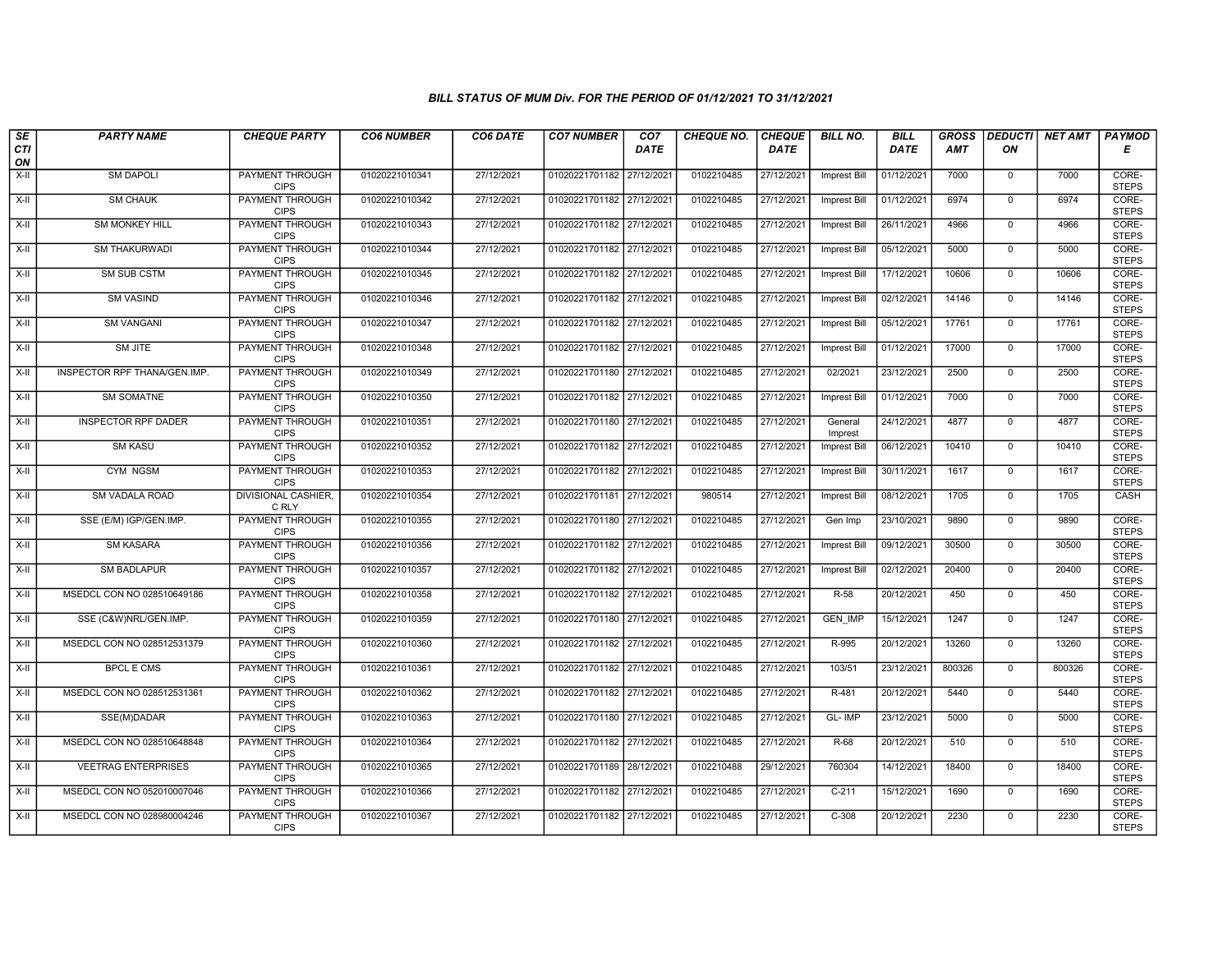| SE               | <b>PARTY NAME</b>                                   | <b>CHEQUE PARTY</b>                   | <b>CO6 NUMBER</b> | CO6 DATE   | <b>CO7 NUMBER</b>         | CO7         | <b>CHEQUE NO.</b> | <b>CHEQUE</b> | <b>BILL NO.</b>                  | <b>BILL</b> | <b>GROSS</b> |                | DEDUCTI NET AMT | <b>PAYMOD</b>         |
|------------------|-----------------------------------------------------|---------------------------------------|-------------------|------------|---------------------------|-------------|-------------------|---------------|----------------------------------|-------------|--------------|----------------|-----------------|-----------------------|
| <b>CTI</b><br>ON |                                                     |                                       |                   |            |                           | <b>DATE</b> |                   | <b>DATE</b>   |                                  | DATE        | <b>AMT</b>   | ON             |                 | Е                     |
| $X-H$            | SSE/TD/OHE/KYN/PSI/DEPOT/GEN.IMP.                   | <b>PAYMENT THROUGH</b><br><b>CIPS</b> | 01020221010368    | 27/12/2021 | 01020221701180 27/12/2021 |             | 0102210485        | 27/12/2021    | LTD/KYN/118                      | 15/12/2021  | 980          | $\mathbf 0$    | 980             | CORE-<br><b>STEPS</b> |
| $X-H$            | MSEDCL CON NO 028560000814                          | <b>PAYMENT THROUGH</b><br><b>CIPS</b> | 01020221010369    | 27/12/2021 | 01020221701182 27/12/2021 |             | 0102210485        | 27/12/2021    | $C - 6000$                       | 20/12/2021  | 36650        | $\mathbf 0$    | 36650           | CORE-<br><b>STEPS</b> |
| X-II             | MSEDCL CON NO 032590005079                          | PAYMENT THROUGH<br><b>CIPS</b>        | 01020221010370    | 27/12/2021 | 01020221701182 27/12/2021 |             | 0102210485        | 27/12/2021    | C-2000                           | 20/12/2021  | 12490        | $\mathbf 0$    | 12490           | CORE-<br><b>STEPS</b> |
| $X-H$            | MSEDCL CON NO 028510649194                          | <b>PAYMENT THROUGH</b><br><b>CIPS</b> | 01020221010371    | 27/12/2021 | 01020221701182 27/12/2021 |             | 0102210485        | 27/12/2021    | $R-18$                           | 20/12/2021  | 230          | $\overline{0}$ | 230             | CORE-<br><b>STEPS</b> |
| X-II             | MSEDCL CON NO 029880002889                          | <b>PAYMENT THROUGH</b><br><b>CIPS</b> | 01020221010372    | 27/12/2021 | 01020221701182 27/12/2021 |             | 0102210485        | 27/12/2021    | $C-71$                           | 20/12/2021  | 800          | $\mathbf{0}$   | 800             | CORE-<br><b>STEPS</b> |
| X-II             | MSEDCL CON NO 028600030568                          | <b>PAYMENT THROUGH</b><br><b>CIPS</b> | 01020221010373    | 27/12/2021 | 01020221701182 27/12/2021 |             | 0102210485        | 27/12/2021    | $C-141$                          | 20/12/2021  | 1230         | $\mathbf{0}$   | 1230            | CORE-<br><b>STEPS</b> |
| X-II             | SSE/TD/OHE/KYN/DEPOT/GEN.IMP.                       | PAYMENT THROUGH<br><b>CIPS</b>        | 01020221010374    | 27/12/2021 | 01020221701180 27/12/2021 |             | 0102210485        | 27/12/2021    | LTD/KYN/118                      | 22/12/2021  | 2975         | $\Omega$       | 2975            | CORE-<br><b>STEPS</b> |
| X-II             | ADEE TD SS KURLA                                    | <b>PAYMENT THROUGH</b><br><b>CIPS</b> | 01020221010375    | 27/12/2021 | 01020221701180 27/12/2021 |             | 0102210485        | 27/12/2021    | 03                               | 13/12/2021  | 2988         | $\mathbf 0$    | 2988            | CORE-<br><b>STEPS</b> |
| $X-H$            | RAJ ASSOCIATES-THANE                                | <b>PAYMENT THROUGH</b><br><b>CIPS</b> | 01020221010376    | 27/12/2021 | 01020221701189 28/12/2021 |             | 0102210488        | 29/12/2021    | 760311                           | 14/12/2021  | 1700         | $\overline{0}$ | 1700            | CORE-<br><b>STEPS</b> |
| X-II             | <b>SR DCM BB</b>                                    | <b>DIVISIONAL CASHIER,</b><br>C RLY   | 01020221010377    | 27/12/2021 | 01020221701181 27/12/2021 |             | 980514            | 27/12/2021    | 271259                           | 31/08/2021  | 6000         | $\mathbf 0$    | 6000            | CASH                  |
| X-II             | DEN LM (LAND)                                       | PAYMENT THROUGH<br><b>CIPS</b>        | 01020221010378    | 27/12/2021 | 01020221701182 27/12/2021 |             | 0102210485        | 27/12/2021    | 0500124                          | 30/11/2021  | 12287        | $\mathbf{0}$   | 12287           | CORE-<br><b>STEPS</b> |
| X-II             | UNITY CONSTRUCTION-MUMBAI                           | PAYMENT THROUGH<br><b>CIPS</b>        | 01020221010379    | 27/12/2021 | 01020221701189 28/12/2021 |             | 0102210488        | 29/12/2021    | 760305                           | 14/12/2021  | 3500         | $\Omega$       | 3500            | CORE-<br><b>STEPS</b> |
| X-II             | INSPECTOR RPSF/THK/BN<br>OFFICE/GEN.IMP.            | <b>PAYMENT THROUGH</b><br><b>CIPS</b> | 01020221010380    | 27/12/2021 | 01020221701180 27/12/2021 |             | 0102210485        | 27/12/2021    | 3402,5539,                       | 20/10/2021  | 4760         | $\mathbf 0$    | 4760            | CORE-<br><b>STEPS</b> |
| $X-H$            | TORRENT POWER LTD CON NO<br>000023223716            | <b>PAYMENT THROUGH</b><br><b>CIPS</b> | 01020221010381    | 27/12/2021 | 01020221701182 27/12/2021 |             | 0102210485        | 27/12/2021    | R-2920                           | 14/12/2021  | 42970        | $\mathbf{0}$   | 42970           | CORE-<br><b>STEPS</b> |
| $X-H$            | UNITY CONSTRUCTION-MUMBAI                           | PAYMENT THROUGH<br><b>CIPS</b>        | 01020221010382    | 27/12/2021 | 01020221701189 28/12/2021 |             | 0102210488        | 29/12/2021    | 760306                           | 14/12/2021  | 4600         | $\mathbf 0$    | 4600            | CORE-<br><b>STEPS</b> |
| $X-H$            | MSEDCL CON NO 028510840757                          | <b>PAYMENT THROUGH</b><br><b>CIPS</b> | 01020221010383    | 27/12/2021 | 01020221701182 27/12/2021 |             | 0102210485        | 27/12/2021    | $C-73$                           | 20/12/2021  | 1270         | $\overline{0}$ | 1270            | CORE-<br><b>STEPS</b> |
| X-II             | MSEDCL CON NO 028510831880                          | <b>PAYMENT THROUGH</b><br><b>CIPS</b> | 01020221010384    | 27/12/2021 | 01020221701182 27/12/2021 |             | 0102210485        | 27/12/2021    | $R-24$                           | 20/12/2021  | 260          | $\mathbf 0$    | 260             | CORE-<br><b>STEPS</b> |
| X-II             | MSEDCL CON NO 181010054146                          | <b>PAYMENT THROUGH</b><br><b>CIPS</b> | 01020221010385    | 27/12/2021 | 01020221701182 27/12/2021 |             | 0102210485        | 27/12/2021    | $C-1157$                         | 16/12/2021  | 7580         | $\mathbf 0$    | 7580            | CORE-<br><b>STEPS</b> |
| $X-H$            | MSEDCL CON NO 181010095772                          | PAYMENT THROUGH<br><b>CIPS</b>        | 01020221010386    | 27/12/2021 | 01020221701182 27/12/2021 |             | 0102210485        | 27/12/2021    | $R-702$                          | 16/12/2021  | 8730         | $\Omega$       | 8730            | CORE-<br><b>STEPS</b> |
| X-II             | MSEDCL CON NO 036336305271                          | PAYMENT THROUGH<br><b>CIPS</b>        | 01020221010387    | 27/12/2021 | 01020221701182 27/12/2021 |             | 0102210485        | 27/12/2021    | $C-79$                           | 15/12/2021  | 860          | $\mathbf 0$    | 860             | CORE-<br><b>STEPS</b> |
| $X-II$           | ADANI ELECTRICITY MUMBAI LIMITED CA<br>NO 102703138 | <b>PAYMENT THROUGH</b><br><b>CIPS</b> | 01020221010388    | 27/12/2021 | 01020221701182 27/12/2021 |             | 0102210485        | 27/12/2021    | C-32430                          | 23/12/2021  | 234330       | $\overline{0}$ | 234330          | CORE-<br><b>STEPS</b> |
| X-II             | ADANI ELECTRICITY MUMBAI LIMITED CA<br>NO 102700083 | <b>PAYMENT THROUGH</b><br><b>CIPS</b> | 01020221010389    | 27/12/2021 | 01020221701182 27/12/2021 |             | 0102210485        | 27/12/2021    | $C-13971$                        | 23/12/2021  | 101930       | $\mathbf{0}$   | 101930          | CORE-<br><b>STEPS</b> |
| X-II             | ADEE/TL/AC/LTT (GEN IMP)                            | PAYMENT THROUGH<br><b>CIPS</b>        | 01020221010390    | 27/12/2021 | 01020221701180 27/12/2021 |             | 0102210485        | 27/12/2021    | <b>GENERAL</b><br><b>IMPREST</b> | 23/12/2021  | 34649        | $\mathbf 0$    | 34649           | CORE-<br><b>STEPS</b> |
| X-II             | SR.DCM.CSTM                                         | DIVISIONAL CASHIER,<br>C RLY          | 01020221010392    | 27/12/2021 | 01020221701184 28/12/2021 |             | 980515            | 29/12/2021    | 648480                           | 01/12/2021  | 1000         | $\Omega$       | 1000            | CASH                  |
| X-II             | SSE/S/BYCULLA (REPAIR CENTRE)                       | DIVISIONAL CASHIER,<br>C RLY          | 01020221010393    | 27/12/2021 | 01020221701184 28/12/2021 |             | 980515            | 29/12/2021    | BB/AC/FX/7/S<br>NT/G             | 27/10/2021  | 4852         | $\mathbf 0$    | 4852            | <b>CASH</b>           |
| $X-H$            | APO L AND W                                         | <b>DIVISIONAL CASHIER,</b><br>C RLY   | 01020221010394    | 27/12/2021 | 01020221701184 28/12/2021 |             | 980515            | 29/12/2021    | 0820003                          | 23/12/2021  | 10000        | 0              | 10000           | CASH                  |
| X-II             | RTM AND CAPRICORNIO LOGISTICS-<br><b>MUMBAI</b>     | PAYMENT THROUGH<br><b>CIPS</b>        | 01020221010395    | 27/12/2021 | 01020221701188 28/12/2021 |             | 0102210488        | 29/12/2021    | 144721                           | 22/12/2021  | 100000       | $\mathbf 0$    | 100000          | CORE-<br><b>STEPS</b> |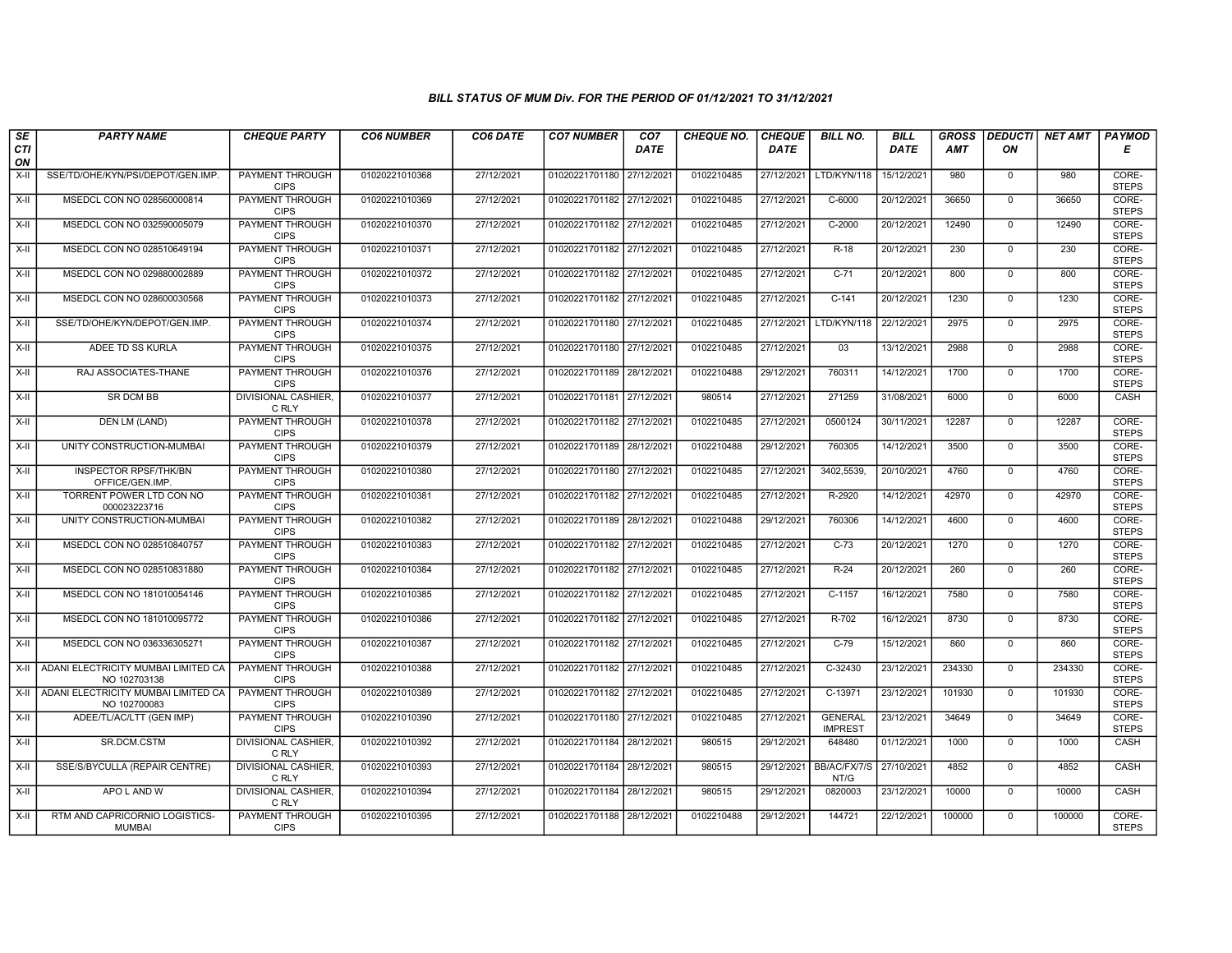| SE               | <b>PARTY NAME</b>                                         | <b>CHEQUE PARTY</b>                   | <b>CO6 NUMBER</b> | CO6 DATE   | <b>CO7 NUMBER</b>         | CO <sub>7</sub> | <b>CHEQUE NO.</b> | <b>CHEQUE</b> | <b>BILL NO.</b>         | <b>BILL</b> | <b>GROSS</b> |                | DEDUCTI NET AMT | <b>PAYMOD</b>         |
|------------------|-----------------------------------------------------------|---------------------------------------|-------------------|------------|---------------------------|-----------------|-------------------|---------------|-------------------------|-------------|--------------|----------------|-----------------|-----------------------|
| <b>CTI</b><br>ON |                                                           |                                       |                   |            |                           | <b>DATE</b>     |                   | <b>DATE</b>   |                         | DATE        | <b>AMT</b>   | ON             |                 | Е                     |
| $X-II$           | MANSAROVAR ENTERPRISES-PALGHAR                            | <b>PAYMENT THROUGH</b><br><b>CIPS</b> | 01020221010396    | 27/12/2021 | 01020221701188            | 28/12/2021      | 0102210488        | 29/12/2021    | 144722                  | 22/12/2021  | 100000       | $\mathbf 0$    | 100000          | CORE-<br><b>STEPS</b> |
| $X-II$           | RTM AND CAPRICORNIO LOGISTICS-<br><b>MUMBAI</b>           | PAYMENT THROUGH<br><b>CIPS</b>        | 01020221010397    | 27/12/2021 | 01020221701188 28/12/2021 |                 | 0102210488        | 29/12/2021    | 144724                  | 22/12/2021  | 100000       | $\mathbf{0}$   | 100000          | CORE-<br><b>STEPS</b> |
| X-II             | DAVIDRAJ TRAIN LOGISTIC-MUMBA                             | PAYMENT THROUGH<br><b>CIPS</b>        | 01020221010398    | 27/12/2021 | 01020221701188 28/12/2021 |                 | 0102210488        | 29/12/2021    | 144729                  | 22/12/2021  | 100000       | $\mathbf 0$    | 100000          | CORE-<br><b>STEPS</b> |
| $X-II$           | ASHOK AIRWAYS-MUMBAI                                      | <b>PAYMENT THROUGH</b><br><b>CIPS</b> | 01020221010399    | 27/12/2021 | 01020221701188 28/12/2021 |                 | 0102210488        | 29/12/2021    | 144730                  | 22/12/2021  | 100000       | $\overline{0}$ | 100000          | CORE-<br><b>STEPS</b> |
| $X-H$            | CHAIN SINGH JADOUN-NANDED                                 | <b>PAYMENT THROUGH</b><br><b>CIPS</b> | 01020221010400    | 27/12/2021 | 01020221701188 28/12/2021 |                 | 0102210488        | 29/12/2021    | 144731                  | 22/12/2021  | 100000       | $\mathbf{0}$   | 100000          | CORE-<br><b>STEPS</b> |
| X-II             | ASHOK AIRWAYS-MUMBAI                                      | <b>PAYMENT THROUGH</b><br><b>CIPS</b> | 01020221010401    | 27/12/2021 | 01020221701188 28/12/2021 |                 | 0102210488        | 29/12/2021    | 144732                  | 22/12/2021  | 100000       | $\mathbf{0}$   | 100000          | CORE-<br><b>STEPS</b> |
| X-II             | ARYAN RAIL CARGO-MUMBAI                                   | PAYMENT THROUGH<br><b>CIPS</b>        | 01020221010402    | 27/12/2021 | 01020221701188 28/12/2021 |                 | 0102210488        | 29/12/2021    | 144733                  | 22/12/2021  | 100000       | $\Omega$       | 100000          | CORE-<br><b>STEPS</b> |
| X-II             | WALLOP ADVERTISING PRIVATE LIMITED<br><b>MUMBAI</b>       | PAYMENT THROUGH<br><b>CIPS</b>        | 01020221010403    | 27/12/2021 | 01020221701188 28/12/2021 |                 | 0102210488        | 29/12/2021    | 144780                  | 24/12/2021  | 944100       | $\mathbf 0$    | 944100          | CORE-<br><b>STEPS</b> |
| $X-H$            | ALAKH ADVERTISING AND PUBLICITY<br>PRIVATE LIMITED-MUMBAI | <b>PAYMENT THROUGH</b><br><b>CIPS</b> | 01020221010404    | 27/12/2021 | 01020221701188 28/12/2021 |                 | 0102210488        | 29/12/2021    | 144805                  | 27/12/2021  | 1888200      | $\mathbf{0}$   | 1888200         | CORE-<br><b>STEPS</b> |
| $X-H$            | <b>JAGDISH ENGINEERING SERVICES</b>                       | <b>PAYMENT THROUGH</b><br><b>CIPS</b> | 01020221010405    | 27/12/2021 | 01020221701183 28/12/2021 |                 | 0102210489        |               | 30/12/2021 PO No.296196 | 21/12/2021  | 232820       | $\mathbf 0$    | 232820          | CORE-<br><b>STEPS</b> |
| $X-H$            | LAQSHYA MEDIA LIMITED-MUMBAI                              | PAYMENT THROUGH<br><b>CIPS</b>        | 01020221010406    | 28/12/2021 | 01020221701188 28/12/2021 |                 | 0102210488        | 29/12/2021    | 144814                  | 27/12/2021  | 606300       | $\mathbf 0$    | 606300          | CORE-<br><b>STEPS</b> |
| $X-H$            | VIJAY ADVERTISING-THANE                                   | PAYMENT THROUGH<br><b>CIPS</b>        | 01020221010407    | 28/12/2021 | 01020221701188 28/12/2021 |                 | 0102210488        | 29/12/2021    | 144815                  | 27/12/2021  | 316600       | $\Omega$       | 316600          | CORE-<br><b>STEPS</b> |
| $X-II$           | NUCLEUSSITES VENTURES PRIVATE<br>LIMITED-MUMBAI           | <b>PAYMENT THROUGH</b><br><b>CIPS</b> | 01020221010408    | 28/12/2021 | 01020221701188 28/12/2021 |                 | 0102210488        | 29/12/2021    | 144816                  | 27/12/2021  | 511800       | $\mathbf 0$    | 511800          | CORE-<br><b>STEPS</b> |
| $X-H$            | SC-I/RPF/KALYAN                                           | <b>DIVISIONAL CASHIER.</b><br>C RLY   | 01020221010409    | 28/12/2021 | 01020221701184 28/12/2021 |                 | 980515            | 29/12/2021    | PO NO.34474             | 23/12/2021  | 3000         | $\overline{0}$ | 3000            | CASH                  |
| X-II             | SHRINATH CONSTRUCTION                                     | PAYMENT THROUGH<br><b>CIPS</b>        | 01020221010410    | 28/12/2021 | 01020221701188 28/12/2021 |                 | 0102210488        | 29/12/2021    | 273118                  | 08/09/2021  | 252400       | $\mathbf 0$    | 252400          | CORE-<br><b>STEPS</b> |
| $X-II$           | SM KAMAN ROAD                                             | PAYMENT THROUGH<br><b>CIPS</b>        | 01020221010411    | 28/12/2021 | 01020221701185 28/12/2021 |                 | 0102210486        | 28/12/2021    | Imprest Bill            | 06/12/2021  | 7000         | $\overline{0}$ | 7000            | CORE-<br><b>STEPS</b> |
| X-II             | <b>SS KHOPOLI</b>                                         | PAYMENT THROUGH<br><b>CIPS</b>        | 01020221010413    | 28/12/2021 | 01020221701185 28/12/2021 |                 | 0102210486        | 28/12/2021    | <b>Imprest Bill</b>     | 07/12/2021  | 23701        | $\mathbf{0}$   | 23701           | CORE-<br><b>STEPS</b> |
| X-II             | SHRINATH CONSTRUCTION                                     | <b>PAYMENT THROUGH</b><br><b>CIPS</b> | 01020221010414    | 28/12/2021 | 01020221701188 28/12/2021 |                 | 0102210488        | 29/12/2021    | 273119                  | 15/12/2021  | 252400       | $\mathbf 0$    | 252400          | CORE-<br><b>STEPS</b> |
| $X-II$           | <b>SM TVSG RCF THAL</b>                                   | PAYMENT THROUGH<br><b>CIPS</b>        | 01020221010415    | 28/12/2021 | 01020221701185 28/12/2021 |                 | 0102210486        | 28/12/2021    | <b>Imprest Bill</b>     | 17/12/2021  | 5488         | $\Omega$       | 5488            | CORE-<br><b>STEPS</b> |
| X-II             | CYM WB MZN                                                | <b>PAYMENT THROUGH</b><br><b>CIPS</b> | 01020221010416    | 28/12/2021 | 01020221701185 28/12/2021 |                 | 0102210486        | 28/12/2021    | <b>Imprest Bill</b>     | 17/12/2021  | 7333         | $\mathbf 0$    | 7333            | CORE-<br><b>STEPS</b> |
| $X-H$            | <b>SM KHARBAV</b>                                         | <b>PAYMENT THROUGH</b><br><b>CIPS</b> | 01020221010417    | 28/12/2021 | 01020221701185 28/12/2021 |                 | 0102210486        | 28/12/2021    | Imprest Bill            | 17/12/2021  | 7000         | $\overline{0}$ | 7000            | CORE-<br><b>STEPS</b> |
| X-II             | <b>SM BYCULLA</b>                                         | <b>PAYMENT THROUGH</b><br><b>CIPS</b> | 01020221010418    | 28/12/2021 | 01020221701185 28/12/2021 |                 | 0102210486        | 28/12/2021    | <b>Imprest Bill</b>     | 30/11/2021  | 3868         | $\mathbf{0}$   | 3868            | CORE-<br><b>STEPS</b> |
| X-II             | <b>SM MATUNGA</b>                                         | PAYMENT THROUGH<br><b>CIPS</b>        | 01020221010419    | 28/12/2021 | 01020221701185 28/12/202  |                 | 0102210486        | 28/12/2021    | Imprest Bill            | 01/12/2021  | 1340         | $\mathbf 0$    | 1340            | CORE-<br><b>STEPS</b> |
| $X-H$            | <b>SM IGATPURI</b>                                        | PAYMENT THROUGH<br><b>CIPS</b>        | 01020221010420    | 28/12/2021 | 01020221701185 28/12/2021 |                 | 0102210486        | 28/12/2021    | <b>Imprest Bill</b>     | 01/12/2021  | 2987         | $\Omega$       | 2987            | CORE-<br><b>STEPS</b> |
| X-II             | <b>SM ATGAON</b>                                          | PAYMENT THROUGH<br><b>CIPS</b>        | 01020221010421    | 28/12/2021 | 01020221701185 28/12/202  |                 | 0102210486        | 28/12/2021    | Imprest Bill            | 02/12/2021  | 8886         | $\mathbf 0$    | 8886            | CORE-<br><b>STEPS</b> |
| $X-H$            | <b>SM KHARDI</b>                                          | <b>PAYMENT THROUGH</b><br><b>CIPS</b> | 01020221010422    | 28/12/2021 | 01020221701185 28/12/2021 |                 | 0102210486        | 28/12/2021    | Imprest Bill            | 30/11/2021  | 2085         | 0              | 2085            | CORE-<br><b>STEPS</b> |
| X-II             | <b>SS UMBARMALI</b>                                       | <b>PAYMENT THROUGH</b><br><b>CIPS</b> | 01020221010423    | 28/12/2021 | 01020221701185 28/12/2021 |                 | 0102210486        | 28/12/2021    | Imprest Bill            | 09/12/2021  | 4800         | $\mathbf 0$    | 4800            | CORE-<br><b>STEPS</b> |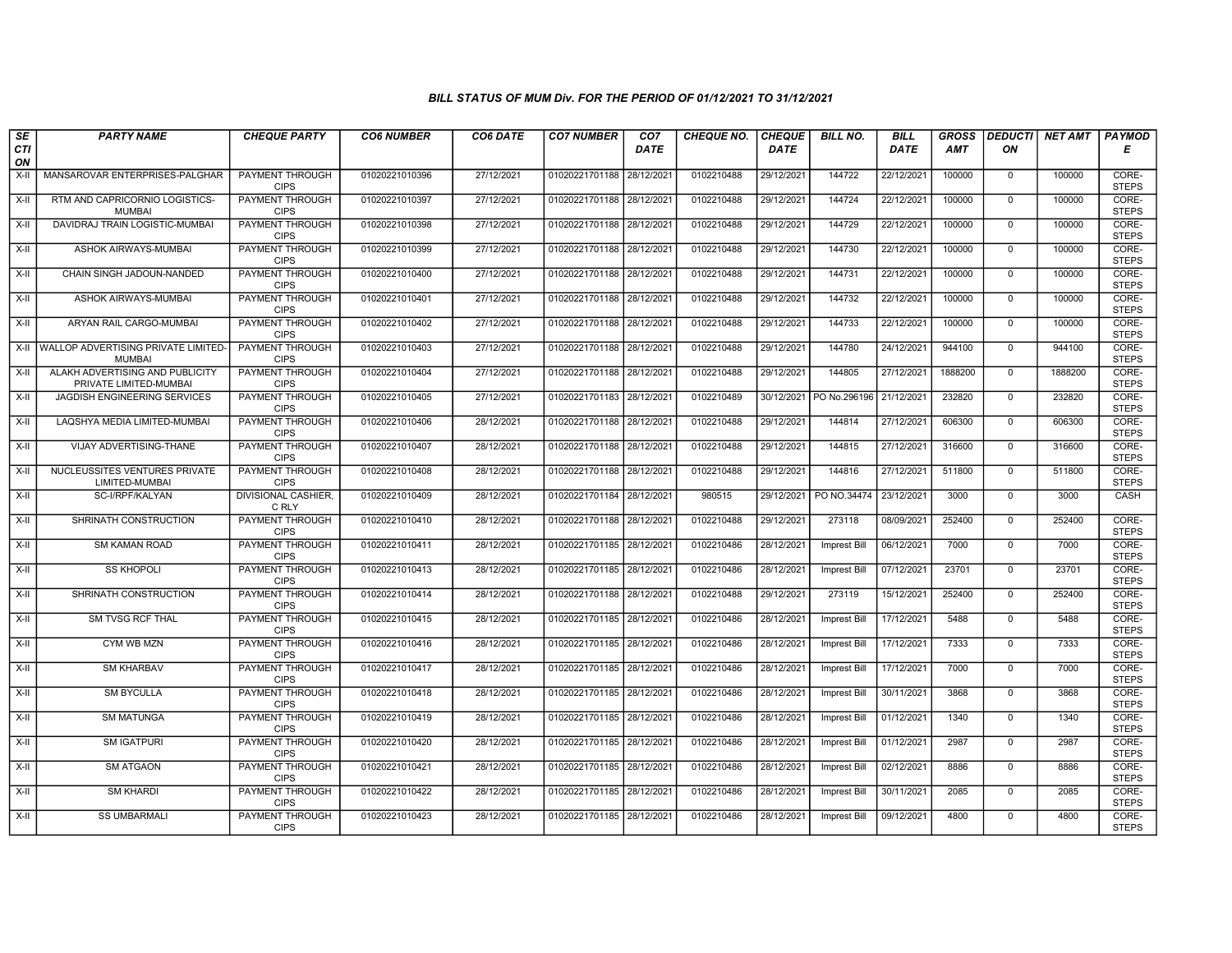| SE                 | <b>PARTY NAME</b>             | <b>CHEQUE PARTY</b>                   | <b>CO6 NUMBER</b> | CO6 DATE   | <b>CO7 NUMBER</b>         | CO <sub>7</sub> | <b>CHEQUE NO.</b> | <b>CHEQUE</b> | <b>BILL NO.</b>                 | <b>BILL</b> | <b>GROSS</b> |                | DEDUCTI NET AMT | <b>PAYMOD</b>         |
|--------------------|-------------------------------|---------------------------------------|-------------------|------------|---------------------------|-----------------|-------------------|---------------|---------------------------------|-------------|--------------|----------------|-----------------|-----------------------|
| <b>CTI</b><br>ON   |                               |                                       |                   |            |                           | <b>DATE</b>     |                   | <b>DATE</b>   |                                 | <b>DATE</b> | <b>AMT</b>   | ON             |                 | Е                     |
| $X-H$              | SM KOPARKHAIRANE              | <b>PAYMENT THROUGH</b><br><b>CIPS</b> | 01020221010424    | 28/12/2021 | 01020221701185 28/12/2021 |                 | 0102210486        | 28/12/2021    | Imprest Bill                    | 06/12/2021  | 4320         | $\mathbf{0}$   | 4320            | CORE-<br><b>STEPS</b> |
| $\overline{x}$ -II | <b>SM NILJE</b>               | <b>PAYMENT THROUGH</b><br><b>CIPS</b> | 01020221010425    | 28/12/2021 | 01020221701185 28/12/2021 |                 | 0102210486        | 28/12/2021    | <b>Imprest Bill</b>             | 05/12/2021  | 16999        | $\overline{0}$ | 16999           | CORE-<br><b>STEPS</b> |
| X-II               | <b>SM VIKHROLI</b>            | PAYMENT THROUGH<br><b>CIPS</b>        | 01020221010426    | 28/12/2021 | 01020221701185 28/12/2021 |                 | 0102210486        | 28/12/2021    | <b>Imprest Bill</b>             | 06/12/2021  | 2900         | $\mathbf 0$    | 2900            | CORE-<br><b>STEPS</b> |
| $X-H$              | <b>SM TURBHE</b>              | <b>PAYMENT THROUGH</b><br><b>CIPS</b> | 01020221010427    | 28/12/2021 | 01020221701185 28/12/2021 |                 | 0102210486        | 28/12/2021    | <b>Imprest Bill</b>             | 02/12/2021  | 4465         | $\mathsf{O}$   | 4465            | CORE-<br><b>STEPS</b> |
| $X-H$              | <b>SM KHADAVLI</b>            | <b>PAYMENT THROUGH</b><br><b>CIPS</b> | 01020221010428    | 28/12/2021 | 01020221701185 28/12/2021 |                 | 0102210486        | 28/12/2021    | <b>Imprest Bill</b>             | 08/12/2021  | 16000        | $\mathbf{0}$   | 16000           | CORE-<br><b>STEPS</b> |
| $X-H$              | <b>SSE (M) IGATPURI</b>       | <b>PAYMENT THROUGH</b><br><b>CIPS</b> | 01020221010429    | 28/12/2021 | 01020221701185 28/12/2021 |                 | 0102210486        | 28/12/2021    | <b>IMP.FUEL</b>                 | 23/12/2021  | 30504        | $\overline{0}$ | 30504           | CORE-<br><b>STEPS</b> |
| $X-H$              | SSE P/W BY                    | PAYMENT THROUGH<br><b>CIPS</b>        | 01020221010430    | 28/12/2021 | 01020221701185 28/12/2021 |                 | 0102210486        | 28/12/2021    | <b>SAFETY</b><br><b>IMPREST</b> | 16/12/2021  | 24998        | $\mathbf{0}$   | 24998           | CORE-<br><b>STEPS</b> |
| X-II               | SSE (M) THAKURLI              | <b>PAYMENT THROUGH</b><br><b>CIPS</b> | 01020221010431    | 28/12/2021 | 01020221701185 28/12/2021 |                 | 0102210486        | 28/12/2021    | 12345                           | 16/12/2021  | 6000         | $\mathbf 0$    | 6000            | CORE-<br><b>STEPS</b> |
| X-II               | ADEN W PNVL (GEN IMP-10000)   | <b>PAYMENT THROUGH</b><br><b>CIPS</b> | 01020221010432    | 28/12/2021 | 01020221701185 28/12/2021 |                 | 0102210486        | 28/12/2021    | General<br>imprest              | 15/12/2021  | 7500         | $\mathbf{0}$   | 7500            | CORE-<br><b>STEPS</b> |
| $X-H$              | MSEDCL CON NO 028510523344    | <b>PAYMENT THROUGH</b><br><b>CIPS</b> | 01020221010433    | 28/12/2021 | 01020221701186 28/12/2021 |                 | 0102210486        | 28/12/2021    | R-229                           | 15/12/2021  | 2270         | $\overline{0}$ | 2270            | CORE-<br><b>STEPS</b> |
| X-II               | TATA POWER CA NO.900000892963 | PAYMENT THROUGH<br><b>CIPS</b>        | 01020221010434    | 28/12/2021 | 01020221701186            | 28/12/2021      | 0102210486        | 28/12/2021    | R-376                           | 15/12/2021  | 2928         | $\mathbf{0}$   | 2928            | CORE-<br><b>STEPS</b> |
| $X-H$              | TATA POWER CA NO 900000892970 | PAYMENT THROUGH<br><b>CIPS</b>        | 01020221010435    | 28/12/2021 | 01020221701186 28/12/2021 |                 | 0102210486        | 28/12/2021    | $R-212$                         | 15/12/2021  | 1410         | $\overline{0}$ | 1410            | CORE-<br><b>STEPS</b> |
| X-II               | TATA POWER CA NO 900000893050 | <b>PAYMENT THROUGH</b><br><b>CIPS</b> | 01020221010436    | 28/12/2021 | 01020221701186 28/12/2021 |                 | 0102210486        | 28/12/2021    | R-502                           | 15/12/2021  | 5049         | $\mathbf 0$    | 5049            | CORE-<br><b>STEPS</b> |
| $X-H$              | MSEDCL CON NO 181010414916    | <b>PAYMENT THROUGH</b><br><b>CIPS</b> | 01020221010437    | 28/12/2021 | 01020221701186 28/12/2021 |                 | 0102210486        | 28/12/2021    | $R-34$                          | 16/12/2021  | 310          | $\mathbf{0}$   | 310             | CORE-<br><b>STEPS</b> |
| $X-II$             | TATA POWER CA NO 900000892987 | PAYMENT THROUGH<br><b>CIPS</b>        | 01020221010438    | 28/12/2021 | 01020221701186 28/12/2021 |                 | 0102210486        | 28/12/2021    | $R-34$                          | 15/12/2021  | 238          | $\mathbf{0}$   | 238             | CORE-<br><b>STEPS</b> |
| X-II               | TATA POWER CA NO 900000892985 | <b>PAYMENT THROUGH</b><br><b>CIPS</b> | 01020221010439    | 28/12/2021 | 01020221701186 28/12/2021 |                 | 0102210486        | 28/12/2021    | $R-29$                          | 15/12/2021  | 217          | $\overline{0}$ | 217             | CORE-<br><b>STEPS</b> |
| $X-H$              | TATA POWER CA NO 900000892984 | <b>PAYMENT THROUGH</b><br><b>CIPS</b> | 01020221010440    | 28/12/2021 | 01020221701186 28/12/2021 |                 | 0102210486        | 28/12/2021    | $R-41$                          | 15/12/2021  | 269          | $\mathbf{0}$   | 269             | CORE-<br><b>STEPS</b> |
| X-II               | TATA POWER CA NO 900000892986 | <b>PAYMENT THROUGH</b><br><b>CIPS</b> | 01020221010441    | 28/12/2021 | 01020221701186 28/12/2021 |                 | 0102210486        | 28/12/2021    | $R-45$                          | 15/12/2021  | 288          | $\mathbf 0$    | 288             | CORE-<br><b>STEPS</b> |
| X-II               | TATA POWER CA NO 900000892978 | PAYMENT THROUGH<br><b>CIPS</b>        | 01020221010442    | 28/12/2021 | 01020221701186 28/12/2021 |                 | 0102210486        | 28/12/2021    | R-306                           | 15/12/2021  | 2133         | $\mathbf 0$    | 2133            | CORE-<br><b>STEPS</b> |
| X-II               | TATA POWER CA NO 900000892983 | PAYMENT THROUGH<br><b>CIPS</b>        | 01020221010443    | 28/12/2021 | 01020221701186 28/12/2021 |                 | 0102210486        | 28/12/2021    | $R-49$                          | 15/12/2021  | 305          | $\mathbf{0}$   | 305             | CORE-<br><b>STEPS</b> |
| $X-H$              | INS.RPF ROHA/GEN.IMP.         | <b>DIVISIONAL CASHIER,</b><br>C RLY   | 01020221010444    | 28/12/2021 | 01020221701208 03/01/2022 |                 | 980554            | 04/01/2022    | General<br>Imprest              | 25/12/2021  | 4995         | $\overline{0}$ | 4995            | CASH                  |
| X-II               | TATA POWER CA NO 900000892975 | <b>PAYMENT THROUGH</b><br><b>CIPS</b> | 01020221010445    | 28/12/2021 | 01020221701186 28/12/2021 |                 | 0102210486        | 28/12/2021    | R-165                           | 15/12/2021  | 1061         | $\mathbf{0}$   | 1061            | CORE-<br><b>STEPS</b> |
| X-II               | TATA POWER CA NO 900000892976 | PAYMENT THROUGH<br><b>CIPS</b>        | 01020221010446    | 28/12/2021 | 01020221701186 28/12/2021 |                 | 0102210486        | 28/12/2021    | R-125                           | 15/12/2021  | 764          | $\mathbf 0$    | 764             | CORE-<br><b>STEPS</b> |
| $X-H$              | TATA POWER CA NO 900000892988 | PAYMENT THROUGH<br><b>CIPS</b>        | 01020221010447    | 28/12/2021 | 01020221701186 28/12/2021 |                 | 0102210486        | 28/12/2021    | $R-42$                          | 15/12/2021  | 274          | $\mathbf{0}$   | 274             | CORE-<br><b>STEPS</b> |
| $X-H$              | SR DEE (TD) CSTM/GEN.IMP.     | PAYMENT THROUGH<br><b>CIPS</b>        | 01020221010448    | 28/12/2021 | 01020221701187 28/12/2021 |                 | 0102210486        | 28/12/2021    | <b>GEN IMP</b>                  | 27/12/2021  | 6000         | $\mathbf{0}$   | 6000            | CORE-<br><b>STEPS</b> |
| $X-H$              | MSEDCL CON NO 036064025036    | <b>PAYMENT THROUGH</b><br><b>CIPS</b> | 01020221010449    | 28/12/2021 | 01020221701186 28/12/2021 |                 | 0102210486        | 28/12/2021    | $C-126$                         | 15/12/2021  | 1490         | $\mathbf{0}$   | 1490            | CORE-<br><b>STEPS</b> |
| $X-II$             | <b>INSRPF KLMG</b>            | <b>PAYMENT THROUGH</b><br><b>CIPS</b> | 01020221010450    | 28/12/2021 | 01020221701187 28/12/2021 |                 | 0102210486        | 28/12/2021    | 01                              | 01/12/2021  | 5000         | $\mathbf{0}$   | 5000            | CORE-<br><b>STEPS</b> |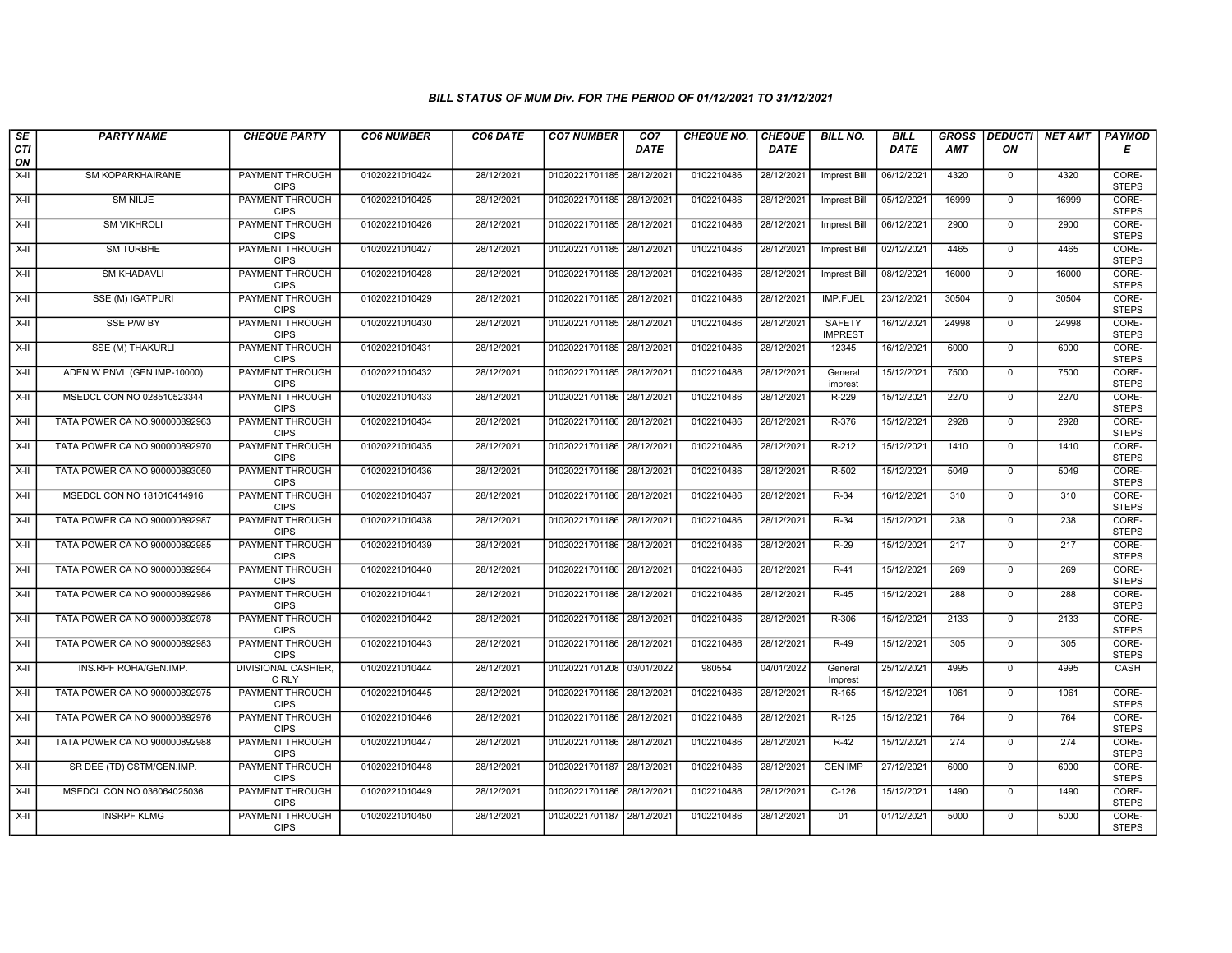| SE               | <b>PARTY NAME</b>                 | <b>CHEQUE PARTY</b>                   | <b>CO6 NUMBER</b> | CO6 DATE   | <b>CO7 NUMBER</b>         | CO <sub>7</sub> | <b>CHEQUE NO.</b> | <b>CHEQUE</b> | <b>BILL NO.</b>            | <b>BILL</b> | <b>GROSS</b> | <b>DEDUCTI</b> | <b>NET AMT</b> | <b>PAYMOD</b>         |
|------------------|-----------------------------------|---------------------------------------|-------------------|------------|---------------------------|-----------------|-------------------|---------------|----------------------------|-------------|--------------|----------------|----------------|-----------------------|
| <b>CTI</b><br>ON |                                   |                                       |                   |            |                           | DATE            |                   | <b>DATE</b>   |                            | DATE        | <b>AMT</b>   | ΟN             |                | Е                     |
| $X-H$            | MSEDCL CON NO 025570002204        | <b>PAYMENT THROUGH</b><br><b>CIPS</b> | 01020221010451    | 28/12/2021 | 01020221701186 28/12/2021 |                 | 0102210486        | 28/12/2021    | $C-0$                      | 16/12/2021  | 200          | $\mathbf 0$    | 200            | CORE-<br><b>STEPS</b> |
| $X-H$            | MSEDCL CON NO 028510604166        | <b>PAYMENT THROUGH</b><br><b>CIPS</b> | 01020221010452    | 28/12/2021 | 01020221701186 28/12/2021 |                 | 0102210486        | 28/12/2021    | $C-3516$                   | 16/12/2021  | 61840        | $\mathbf 0$    | 61840          | CORE-<br><b>STEPS</b> |
| X-II             | MSEDCL CON NO 800000009195        | PAYMENT THROUGH<br><b>CIPS</b>        | 01020221010453    | 28/12/2021 | 01020221701186 28/12/2021 |                 | 0102210486        | 28/12/2021    | C-844                      | 16/12/2021  | 9380         | $\mathbf 0$    | 9380           | CORE-<br><b>STEPS</b> |
| X-II             | MSEDCL CON NO 029290177730        | PAYMENT THROUGH<br><b>CIPS</b>        | 01020221010454    | 28/12/2021 | 01020221701186 28/12/2021 |                 | 0102210486        | 28/12/2021    | $C-50$                     | 16/12/2021  | 1020         | $\mathbf{0}$   | 1020           | CORE-<br><b>STEPS</b> |
| $X-H$            | MSEDCL CON NO 030940150431        | <b>PAYMENT THROUGH</b><br><b>CIPS</b> | 01020221010455    | 28/12/2021 | 01020221701186 28/12/2021 |                 | 0102210486        | 28/12/2021    | $C-59$                     | 16/12/2021  | 730          | $\mathbf 0$    | 730            | CORE-<br><b>STEPS</b> |
| $X-H$            | MSEDCL CON NO 181010091572        | <b>PAYMENT THROUGH</b><br><b>CIPS</b> | 01020221010456    | 28/12/2021 | 01020221701186 28/12/2021 |                 | 0102210486        | 28/12/2021    | $R-64$                     | 16/12/2021  | 470          | $\mathbf 0$    | 470            | CORE-<br><b>STEPS</b> |
| X-II             | MSEDCL CON NO 181010091581        | PAYMENT THROUGH<br><b>CIPS</b>        | 01020221010457    | 28/12/2021 | 01020221701186 28/12/2021 |                 | 0102210486        | 28/12/2021    | $R-21$                     | 16/12/2021  | 240          | $\mathbf{0}$   | 240            | CORE-<br><b>STEPS</b> |
| $X-H$            | MSEDCL CON NO 181010414924        | PAYMENT THROUGH<br><b>CIPS</b>        | 01020221010458    | 28/12/2021 | 01020221701186 28/12/2021 |                 | 0102210486        | 28/12/2021    | $R-28$                     | 16/12/2021  | 280          | $\overline{0}$ | 280            | CORE-<br><b>STEPS</b> |
| X-II             | ADSTE/PNVL/GEN.IMP.               | <b>PAYMENT THROUGH</b><br><b>CIPS</b> | 01020221010459    | 28/12/2021 | 01020221701187 28/12/2021 |                 | 0102210486        | 28/12/2021    | 00                         | 12/10/2021  | 2000         | $\mathbf 0$    | 2000           | CORE-<br><b>STEPS</b> |
| $X-H$            | SUBINSRPF ASANGAON                | <b>PAYMENT THROUGH</b><br><b>CIPS</b> | 01020221010460    | 28/12/2021 | 01020221701187 28/12/2021 |                 | 0102210486        | 28/12/2021    | 1234                       | 14/12/2021  | 1488         | $\mathbf 0$    | 1488           | CORE-<br><b>STEPS</b> |
| X-II             | INS.RPF ASO VEH NO MH-01-CY-9317  | <b>PAYMENT THROUGH</b><br><b>CIPS</b> | 01020221010461    | 28/12/2021 | 01020221701187 28/12/2021 |                 | 0102210486        | 28/12/2021    | 1234                       | 14/12/2021  | 3980         | $\mathbf{0}$   | 3980           | CORE-<br><b>STEPS</b> |
| $X-H$            | RAJ ASSOCIATES-THANE              | PAYMENT THROUGH<br><b>CIPS</b>        | 01020221010462    | 28/12/2021 | 01020221701189 28/12/2021 |                 | 0102210488        | 29/12/2021    | 760302                     | 28/10/2021  | 5500         | $\mathbf 0$    | 5500           | CORE-<br><b>STEPS</b> |
| X-II             | INS.RPF KSRA VEH NO MH-01-CY-9326 | <b>PAYMENT THROUGH</b><br><b>CIPS</b> | 01020221010463    | 28/12/2021 | 01020221701187 28/12/2021 |                 | 0102210486        | 28/12/2021    | 1234                       | 21/12/2021  | 3950         | $\mathbf 0$    | 3950           | CORE-<br><b>STEPS</b> |
| X-II             | SSE/TD/OHE/KJT/PSI/DEPOT/GEN.IMP. | <b>PAYMENT THROUGH</b><br><b>CIPS</b> | 01020221010464    | 28/12/2021 | 01020221701187 28/12/2021 |                 | 0102210486        | 28/12/2021    | 880                        | 15/11/2021  | 1000         | $\mathbf{0}$   | 1000           | CORE-<br><b>STEPS</b> |
| $X-II$           | INSPECTOR RPF MATUNGA BARRACK     | PAYMENT THROUGH<br><b>CIPS</b>        | 01020221010465    | 28/12/2021 | 01020221701187 28/12/2021 |                 | 0102210486        | 28/12/2021    | <b>RPF.BARRAC</b><br>K.MTN | 23/12/2021  | 9949         | $\mathbf 0$    | 9949           | CORE-<br><b>STEPS</b> |
| X-II             | YEVAI MOTORS INDIA PVT LTD        | PAYMENT THROUGH<br><b>CIPS</b>        | 01020221010466    | 28/12/2021 | 01020221701190 28/12/2021 |                 | 0102210486        | 28/12/2021    | IYEVBH21220<br>01212       | 01/11/2021  | 47720.51     | 5983.51        | 41737          | CORE-<br><b>STEPS</b> |
| $X-H$            | DEEP DECORS-MUMBAI                | <b>PAYMENT THROUGH</b><br><b>CIPS</b> | 01020221010467    | 28/12/2021 | 01020221701189 28/12/2021 |                 | 0102210488        | 29/12/2021    | 760303                     | 15/11/2021  | 1300         | $\overline{0}$ | 1300           | CORE-<br><b>STEPS</b> |
| X-II             | INS.RPF BUD VEH NO MH-01-CY-9332  | <b>PAYMENT THROUGH</b><br><b>CIPS</b> | 01020221010468    | 28/12/2021 | 01020221701191 28/12/2021 |                 | 0102210486        | 28/12/2021    | FUEL IMP.                  | 27/12/2021  | 2470         | $\mathbf 0$    | 2470           | CORE-<br><b>STEPS</b> |
| X-II             | SSE (C&W) LNL/GEN.IMP.            | PAYMENT THROUGH<br><b>CIPS</b>        | 01020221010469    | 28/12/2021 | 01020221701191 28/12/2021 |                 | 0102210486        | 28/12/2021    | <b>GEN.IMP FOR</b><br>ART  | 30/11/2021  | 5843         | $\mathbf 0$    | 5843           | CORE-<br><b>STEPS</b> |
| $X-II$           | SSE/TD/OHE/IGP/DEPOT/GEN.IMP.     | PAYMENT THROUGH<br><b>CIPS</b>        | 01020221010470    | 28/12/2021 | 01020221701191 28/12/2021 |                 | 0102210486        | 28/12/2021    | General<br>Impresh         | 09/11/2021  | 1500         | $\overline{0}$ | 1500           | CORE-<br><b>STEPS</b> |
| X-II             | RANJANA ENTERPRISES-NAVIMUMBAI    | PAYMENT THROUGH<br><b>CIPS</b>        | 01020221010471    | 28/12/2021 | 01020221701196 29/12/2021 |                 | 0102210488        | 29/12/2021    | 144820                     | 28/12/2021  | 2700         | $\mathbf{0}$   | 2700           | CORE-<br><b>STEPS</b> |
| X-II             | ASHOK ENTERPRISES-MUMBAI          | <b>PAYMENT THROUGH</b><br><b>CIPS</b> | 01020221010472    | 28/12/2021 | 01020221701196 29/12/2021 |                 | 0102210488        | 29/12/2021    | 144821                     | 28/12/2021  | 2700         | $\mathbf{0}$   | 2700           | CORE-<br><b>STEPS</b> |
| X-II             | RAJ INTERNATIONAL-MUMBAI          | PAYMENT THROUGH<br><b>CIPS</b>        | 01020221010473    | 28/12/2021 | 01020221701196 29/12/2021 |                 | 0102210488        | 29/12/2021    | 144822                     | 28/12/2021  | 2700         | $\mathbf 0$    | 2700           | CORE-<br><b>STEPS</b> |
| X-II             | RIYA ENTERPRISE-MUMBAI            | PAYMENT THROUGH<br><b>CIPS</b>        | 01020221010474    | 28/12/2021 | 01020221701196 29/12/2021 |                 | 0102210488        | 29/12/2021    | 144823                     | 28/12/2021  | 2700         | $\mathbf{0}$   | 2700           | CORE-<br><b>STEPS</b> |
| $X-H$            | ROSHNI MULTI SERVICES-MUMBAI      | <b>PAYMENT THROUGH</b><br><b>CIPS</b> | 01020221010475    | 28/12/2021 | 01020221701196 29/12/2021 |                 | 0102210488        | 29/12/2021    | 144824                     | 28/12/2021  | 117800       | $\mathbf 0$    | 117800         | CORE-<br><b>STEPS</b> |
| $X-II$           | <b>SSE ROAD ART PNVL</b>          | <b>PAYMENT THROUGH</b><br><b>CIPS</b> | 01020221010476    | 28/12/2021 | 01020221701191 28/12/2021 |                 | 0102210486        | 28/12/2021    | <b>GEN IMP</b>             | 26/12/2021  | 14968        | $\Omega$       | 14968          | CORE-<br><b>STEPS</b> |
| X-II             | RANJANA ENTERPRISES-NAVIMUMBAI    | <b>PAYMENT THROUGH</b><br><b>CIPS</b> | 01020221010477    | 28/12/2021 | 01020221701196 29/12/2021 |                 | 0102210488        | 29/12/2021    | 144825                     | 28/12/2021  | 117800       | $\overline{0}$ | 117800         | CORE-<br><b>STEPS</b> |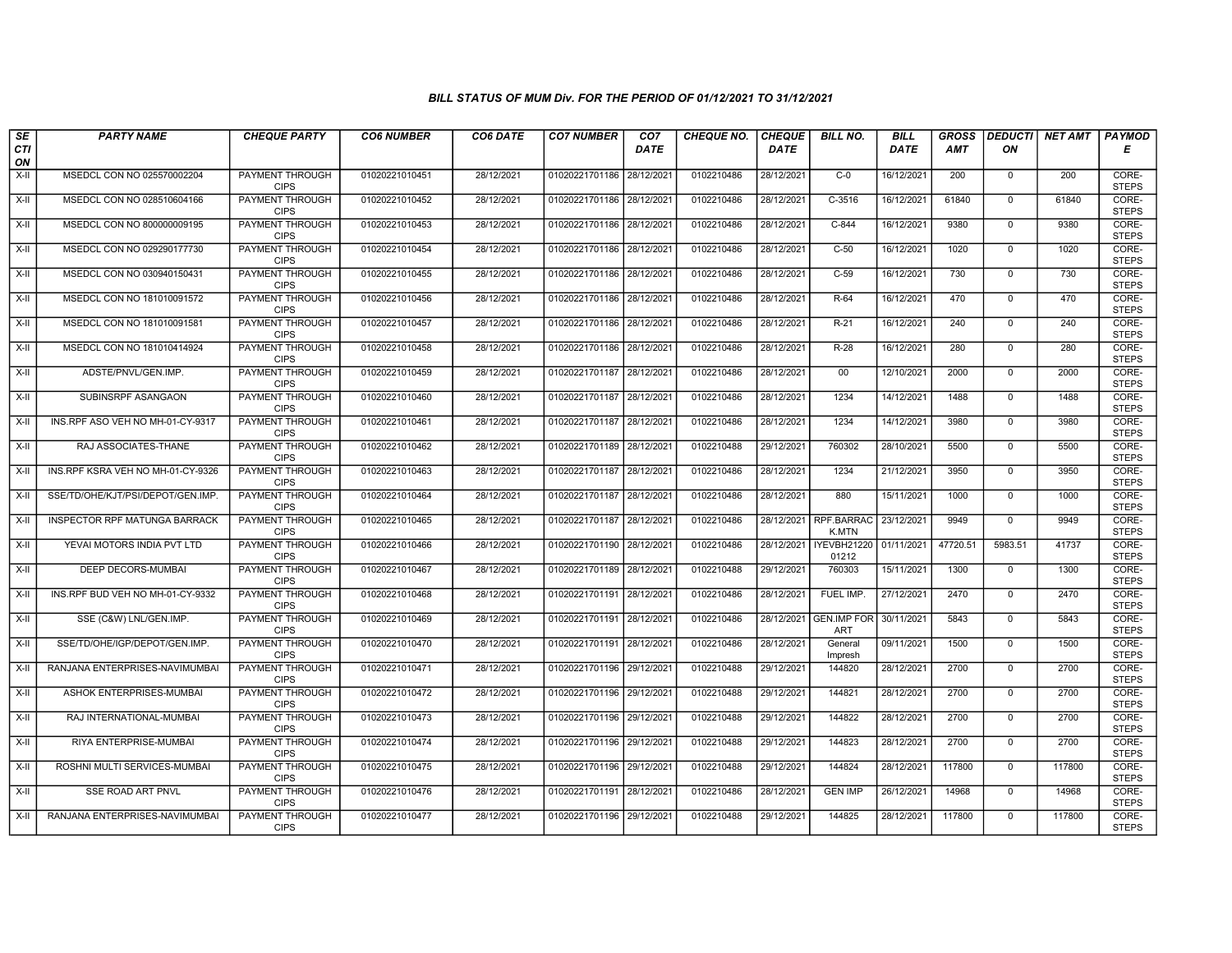| SE               | <b>PARTY NAME</b>                   | <b>CHEQUE PARTY</b>                   | <b>CO6 NUMBER</b> | CO6 DATE   | <b>CO7 NUMBER</b>         | CO7        | <b>CHEQUE NO.</b> | <b>CHEQUE</b> | <b>BILL NO.</b>                            | <b>BILL</b> | <b>GROSS</b> | <b>DEDUCTI</b> | <b>NET AMT</b> | <b>PAYMOD</b>         |
|------------------|-------------------------------------|---------------------------------------|-------------------|------------|---------------------------|------------|-------------------|---------------|--------------------------------------------|-------------|--------------|----------------|----------------|-----------------------|
| <b>CTI</b><br>ON |                                     |                                       |                   |            |                           | DATE       |                   | <b>DATE</b>   |                                            | DATE        | AMT          | ON             |                | Е                     |
| $X-H$            | SHREYA ENTERPRISES-ALLAHABAD        | <b>PAYMENT THROUGH</b><br><b>CIPS</b> | 01020221010478    | 28/12/2021 | 01020221701196            | 29/12/2021 | 0102210488        | 29/12/2021    | 144826                                     | 28/12/2021  | 117800       | $\mathbf 0$    | 117800         | CORE-<br><b>STEPS</b> |
| $X-H$            | RANJANA ENTERPRISES-NAVIMUMBAI      | <b>PAYMENT THROUGH</b><br><b>CIPS</b> | 01020221010479    | 28/12/2021 | 01020221701196 29/12/2021 |            | 0102210488        | 29/12/2021    | 144827                                     | 28/12/2021  | 25000        | $\mathbf 0$    | 25000          | CORE-<br><b>STEPS</b> |
| X-II             | KUNAL ENTERPRISES-THANE             | PAYMENT THROUGH<br><b>CIPS</b>        | 01020221010480    | 28/12/2021 | 01020221701196 29/12/2021 |            | 0102210488        | 29/12/2021    | 144828                                     | 28/12/2021  | 25000        | $\mathbf 0$    | 25000          | CORE-<br><b>STEPS</b> |
| $X-H$            | RAJ INTERNATIONAL-MUMBAI            | <b>PAYMENT THROUGH</b><br><b>CIPS</b> | 01020221010481    | 28/12/2021 | 01020221701196            | 29/12/2021 | 0102210488        | 29/12/2021    | 144830                                     | 28/12/2021  | 25000        | $\overline{0}$ | 25000          | CORE-<br><b>STEPS</b> |
| X-II             | A K BHANDARI ENTERPRISES-MUMBAI     | <b>PAYMENT THROUGH</b><br><b>CIPS</b> | 01020221010482    | 28/12/2021 | 01020221701196 29/12/2021 |            | 0102210488        | 29/12/2021    | 144831                                     | 28/12/2021  | 25000        | $\mathbf 0$    | 25000          | CORE-<br><b>STEPS</b> |
| X-II             | KUMAR CONSTRUCTION-THANE            | <b>PAYMENT THROUGH</b><br><b>CIPS</b> | 01020221010483    | 28/12/2021 | 01020221701196 29/12/2021 |            | 0102210488        | 29/12/2021    | 144832                                     | 28/12/2021  | 234800       | $\mathbf{0}$   | 234800         | CORE-<br><b>STEPS</b> |
| $X-H$            | RANJANA ENTERPRISES-NAVIMUMBAI      | <b>PAYMENT THROUGH</b><br><b>CIPS</b> | 01020221010484    | 28/12/2021 | 01020221701196            | 29/12/2021 | 0102210488        | 29/12/2021    | 144833                                     | 28/12/2021  | 54900        | $\mathbf 0$    | 54900          | CORE-<br><b>STEPS</b> |
| X-II             | KUMAR CONSTRUCTION-THANE            | PAYMENT THROUGH<br><b>CIPS</b>        | 01020221010485    | 28/12/2021 | 01020221701196 29/12/2021 |            | 0102210488        | 29/12/2021    | 144834                                     | 28/12/2021  | 54900        | $\mathbf 0$    | 54900          | CORE-<br><b>STEPS</b> |
| $X-H$            | KUNAL ENTERPRISES-THANE             | <b>PAYMENT THROUGH</b><br><b>CIPS</b> | 01020221010486    | 28/12/2021 | 01020221701196 29/12/2021 |            | 0102210488        | 29/12/2021    | 144835                                     | 28/12/2021  | 54900        | $\overline{0}$ | 54900          | CORE-<br><b>STEPS</b> |
| X-II             | AMM DIESEL KURLA                    | <b>PAYMENT THROUGH</b><br><b>CIPS</b> | 01020221010487    | 28/12/2021 | 01020221701191 28/12/2021 |            | 0102210486        |               | 28/12/2021 CLA/D/G/IMP/2<br>$\overline{1}$ | 30/11/2021  | 3900         | $\mathbf 0$    | 3900           | CORE-<br><b>STEPS</b> |
| X-II             | ARYAN RAIL CARGO-MUMBAI             | PAYMENT THROUGH<br><b>CIPS</b>        | 01020221010488    | 29/12/2021 | 01020221701196 29/12/2021 |            | 0102210488        | 29/12/2021    | 144849                                     | 29/12/2021  | 100000       | $\mathbf 0$    | 100000         | CORE-<br><b>STEPS</b> |
| X-II             | SHRI SUBODH KUMAR KULSHRESTHA       | <b>PAYMENT THROUGH</b><br><b>CIPS</b> | 01020221010489    | 29/12/2021 | 01020221701194 29/12/2021 |            | 0102210488        | 29/12/2021    | 774032                                     | 20/12/2021  | 25373        | 2537           | 22836          | CORE-<br><b>STEPS</b> |
| $X-H$            | <b>ADEN M IGP</b>                   | PAYMENT THROUGH<br><b>CIPS</b>        | 01020221010490    | 29/12/2021 | 01020221701194            | 29/12/2021 | 0102210488        | 29/12/2021    | pet/cr/20-<br>20/119                       | 21/12/2021  | 18000        | $\mathbf 0$    | 18000          | CORE-<br><b>STEPS</b> |
| $X-H$            | CHIEF CONTROLLER CSTM/GEN.IMP.      | <b>PAYMENT THROUGH</b><br><b>CIPS</b> | 01020221010491    | 29/12/2021 | 01020221701194 29/12/2021 |            | 0102210488        | 29/12/2021    | Imprest Bill                               | 22/12/2021  | 2000         | $\overline{0}$ | 2000           | CORE-<br><b>STEPS</b> |
| X-II             | ADEN(W)BY S                         | <b>PAYMENT THROUGH</b><br><b>CIPS</b> | 01020221010492    | 29/12/2021 | 01020221701194 29/12/2021 |            | 0102210488        |               | 29/12/2021 GEN IMPREST                     | 14/12/2021  | 45000        | $\mathbf 0$    | 45000          | CORE-<br><b>STEPS</b> |
| $X-II$           | ADEN(W)BY S                         | <b>PAYMENT THROUGH</b><br><b>CIPS</b> | 01020221010493    | 29/12/2021 | 01020221701194 29/12/2021 |            | 0102210488        |               | 29/12/2021 GEN IMPREST                     | 14/12/2021  | 45000        | $\overline{0}$ | 45000          | CORE-<br><b>STEPS</b> |
| X-II             | SSE(M)TNA                           | <b>DIVISIONAL CASHIER,</b><br>C RLY   | 01020221010495    | 29/12/2021 | 01020221701195 29/12/2021 |            | 980515            | 29/12/2021    | General<br>Imprest                         | 17/12/2021  | 5000         | $\mathbf{0}$   | 5000           | <b>CASH</b>           |
| X-II             | SSE(M)BYCULLA                       | PAYMENT THROUGH<br><b>CIPS</b>        | 01020221010496    | 29/12/2021 | 01020221701194 29/12/202  |            | 0102210488        | 29/12/2021    | <b>GENERAL</b><br><b>IMPREST</b>           | 20/12/2021  | 5000         | $\mathbf 0$    | 5000           | CORE-<br><b>STEPS</b> |
| X-II             | SSE (M) CSMT                        | <b>PAYMENT THROUGH</b><br><b>CIPS</b> | 01020221010497    | 29/12/2021 | 01020221701194 29/12/2021 |            | 0102210488        | 29/12/2021    | <b>GENERAL</b><br><b>IMPREST</b>           | 21/12/2021  | 14000        | $\mathbf 0$    | 14000          | CORE-<br><b>STEPS</b> |
| $X-H$            | <b>DEN LM CSTM</b>                  | <b>PAYMENT THROUGH</b><br><b>CIPS</b> | 01020221010498    | 29/12/2021 | 01020221701194 29/12/2021 |            | 0102210488        | 29/12/2021    | BB/W/LEG/IM<br>P                           | 16/12/2021  | 3501         | $\overline{0}$ | 3501           | CORE-<br><b>STEPS</b> |
| $X-H$            | CNC ULHASNAGAR                      | <b>PAYMENT THROUGH</b><br><b>CIPS</b> | 01020221010499    | 29/12/2021 | 01020221701194 29/12/2021 |            | 0102210488        | 29/12/2021    | <b>IMPREST</b><br>CASH                     | 21/12/2021  | 23726        | $\overline{0}$ | 23726          | CORE-<br><b>STEPS</b> |
| X-II             | <b>SHUBHAM TRADERS</b>              | <b>PAYMENT THROUGH</b><br><b>CIPS</b> | 01020221010500    | 29/12/2021 | 01020221701192 29/12/2021 |            | 0102210488        | 29/12/2021    | GST/050/21-22                              | 06/12/2021  | 15000        | $\mathbf{0}$   | 15000          | CORE-<br><b>STEPS</b> |
| X-II             | ADEN(M)PNVL - GATE BOOMS (GEN-5000) | PAYMENT THROUGH<br><b>CIPS</b>        | 01020221010501    | 29/12/2021 | 01020221701194            | 29/12/2021 | 0102210488        | 29/12/2021    | <b>GATE IMP</b><br><b>BILL</b>             | 27/11/2021  | 1646         | $\mathbf 0$    | 1646           | CORE-<br><b>STEPS</b> |
| X-II             | ADEN(M)PNVL - GATE BOOMS (GEN-5000) | PAYMENT THROUGH<br><b>CIPS</b>        | 01020221010502    | 29/12/2021 | 01020221701194            | 29/12/2021 | 0102210488        | 29/12/2021    | <b>GATE IMP</b><br><b>BILL</b>             | 27/11/2021  | 4800         | $\overline{0}$ | 4800           | CORE-<br><b>STEPS</b> |
| X-II             | ADEN E PNVL (GEN-IMP)               | PAYMENT THROUGH<br><b>CIPS</b>        | 01020221010503    | 29/12/2021 | 01020221701194 29/12/2021 |            | 0102210488        | 29/12/2021    | <b>GEN IMP BILL</b>                        | 27/11/2021  | 6000         | $\mathbf 0$    | 6000           | CORE-<br><b>STEPS</b> |
| $X-H$            | ADEN E PNVL (GEN-IMP)               | <b>PAYMENT THROUGH</b><br><b>CIPS</b> | 01020221010504    | 29/12/2021 | 01020221701194 29/12/2021 |            | 0102210488        | 29/12/2021    | <b>GEN IMP BILL</b>                        | 27/09/2021  | 6104         | $\mathbf 0$    | 6104           | CORE-<br><b>STEPS</b> |
| X-II             | SSE(TL/AC)MZN                       | <b>PAYMENT THROUGH</b><br><b>CIPS</b> | 01020221010505    | 29/12/2021 | 01020221701194 29/12/2021 |            | 0102210488        | 29/12/2021    | M673/21-22                                 | 18/11/2021  | 6485         | $\mathbf 0$    | 6485           | CORE-<br><b>STEPS</b> |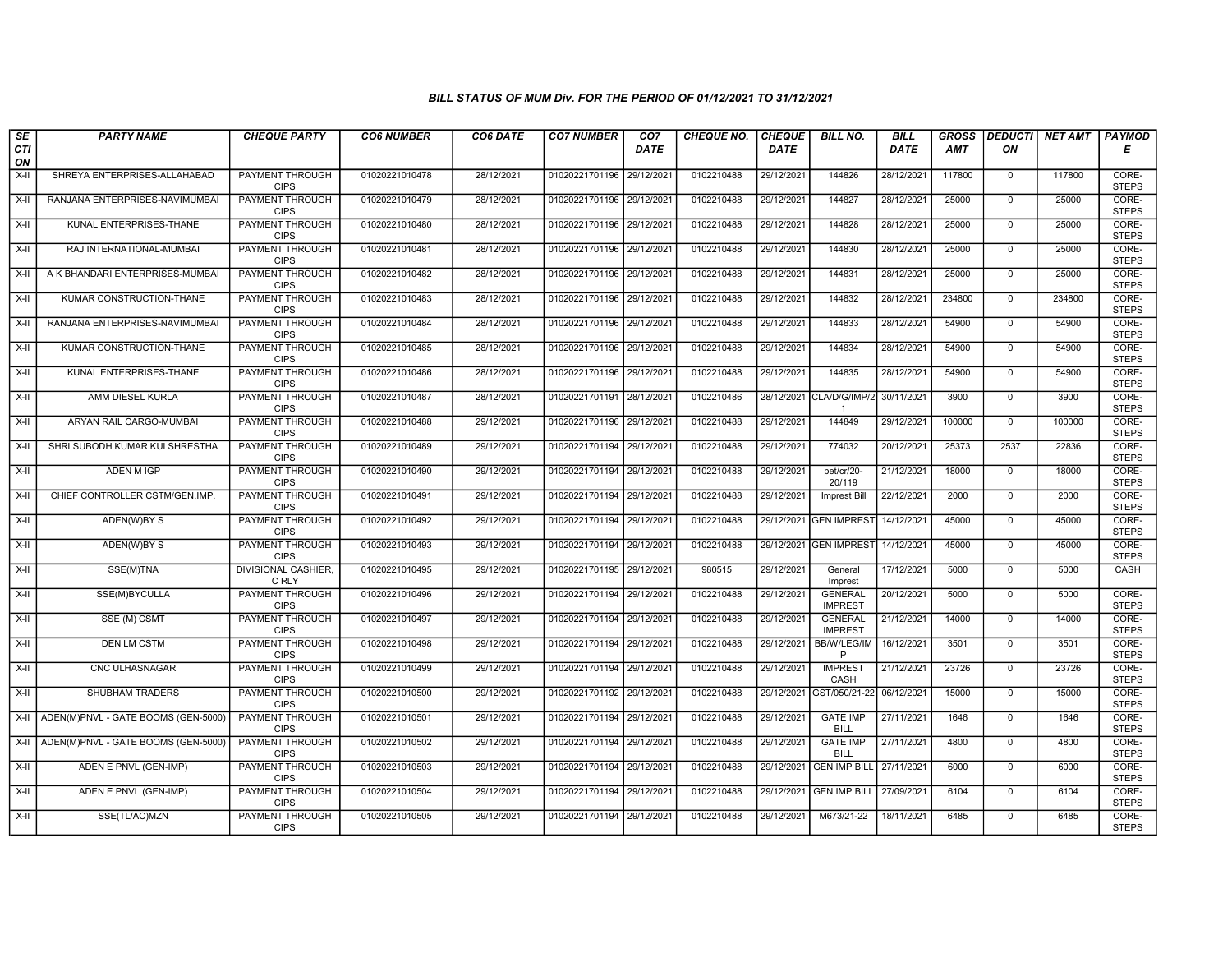| SE             | <b>PARTY NAME</b>                                  | <b>CHEQUE PARTY</b>                                      | <b>CO6 NUMBER</b>                | CO6 DATE                 | <b>CO7 NUMBER</b>                                      | CO7         | CHEQUE NO.               | <b>CHEQUE</b>            | <b>BILL NO.</b>                                 | <b>BILL</b>              | <b>GROSS</b>  | <b>DEDUCTI</b>      | <b>NET AMT</b> | <b>PAYMOD</b>                  |
|----------------|----------------------------------------------------|----------------------------------------------------------|----------------------------------|--------------------------|--------------------------------------------------------|-------------|--------------------------|--------------------------|-------------------------------------------------|--------------------------|---------------|---------------------|----------------|--------------------------------|
| CTI<br>ON      |                                                    |                                                          |                                  |                          |                                                        | <b>DATE</b> |                          | <b>DATE</b>              |                                                 | DATE                     | AMT           | ON                  |                | Е                              |
| X-II           | ADEN T TNA FUEL IMP                                | <b>DIVISIONAL CASHIER,</b><br>C RLY                      | 01020221010507                   | 29/12/2021               | 01020221701195 29/12/2021                              |             | 980515                   | 29/12/2021               | <b>TNA/1303/Petr</b><br>ol                      | 20/12/2021               | 22961         | $\mathbf 0$         | 22961          | <b>CASH</b>                    |
| X-II           | SM KINGCIRCLE/STATION CLEANLINESS                  | <b>DIVISIONAL CASHIER,</b><br>C RLY                      | 01020221010508                   | 29/12/2021               | 01020221701195 29/12/2021                              |             | 980515                   | 29/12/2021               | stn clean imp                                   | 14/12/2021               | 45840         | $\overline{0}$      | 45840          | CASH                           |
| X-II           | SSE(M/PUMP)WADIBUNDER                              | DIVISIONAL CASHIER,<br>C RLY                             | 01020221010509                   | 29/12/2021               | 01020221701195 29/12/2021                              |             | 980515                   | 29/12/2021               | 16,266,25,24                                    | 05/11/2021               | 15000         | $\mathbf 0$         | 15000          | CASH                           |
| $X-H$          | SM SEWRI/ STATION CLEANLINESS                      | DIVISIONAL CASHIER,<br>C RLY                             | 01020221010510                   | 29/12/2021               | 01020221701195 29/12/2021                              |             | 980515                   | 29/12/2021               | <b>STN CLEAN</b><br><b>IMP</b>                  | 23/12/2021               | 45840         | $\overline{0}$      | 45840          | CASH                           |
| $X-H$          | <b>MEDIA VISION-DELHI</b>                          | <b>PAYMENT THROUGH</b><br><b>CIPS</b>                    | 01020221010511                   | 29/12/2021               | 01020221701197 29/12/2021                              |             | 0102210488               | 29/12/2021               | 144851                                          | 29/12/2021               | 124200        | $\mathbf 0$         | 124200         | CORE-<br><b>STEPS</b>          |
| X-II           | SAAD CARGO SERVICES-MUMBAI                         | PAYMENT THROUGH<br><b>CIPS</b>                           | 01020221010512                   | 29/12/2021               | 01020221701197 29/12/2021                              |             | 0102210488               | 29/12/2021               | 144870                                          | 29/12/2021               | 100000        | $\mathbf{0}$        | 100000         | CORE-<br><b>STEPS</b>          |
| $X-II$         | UTS ROADLINES-MUMBAI                               | PAYMENT THROUGH<br><b>CIPS</b>                           | 01020221010513                   | 29/12/2021               | 01020221701197                                         | 29/12/2021  | 0102210488               | 29/12/2021               | 144871                                          | 29/12/2021               | 100000        | $\mathbf 0$         | 100000         | CORE-<br><b>STEPS</b>          |
| X-II           | ATS CARGO PRIVATE LIMITED-MUMBAI                   | <b>PAYMENT THROUGH</b><br><b>CIPS</b>                    | 01020221010514                   | 29/12/2021               | 01020221701197 29/12/2021                              |             | 0102210488               | 29/12/2021               | 144872                                          | 29/12/2021               | 100000        | $\overline{0}$      | 100000         | CORE-<br><b>STEPS</b>          |
| $X-H$          | <b>SM MOHAPE</b><br><b>SM KALYAN</b>               | <b>PAYMENT THROUGH</b><br><b>CIPS</b>                    | 01020221010516                   | 30/12/2021<br>30/12/2021 | 01020221701199 30/12/2021                              |             | 0102210494               | 30/12/2021               | <b>Imprest Bill</b>                             | 11/12/2021               | 6829<br>3263  | $\overline{0}$      | 6829<br>3263   | CORE-<br><b>STEPS</b>          |
| $X-H$          |                                                    | <b>PAYMENT THROUGH</b><br><b>CIPS</b><br>PAYMENT THROUGH | 01020221010517                   |                          | 01020221701199 30/12/2021                              |             | 0102210494               | 30/12/2021               | <b>Imprest Bill</b>                             | 20/12/2021               |               | $\mathbf 0$         |                | CORE-<br><b>STEPS</b><br>CORE- |
| X-II<br>$X-II$ | <b>SM BHANDUP</b><br>VINAY SHANKAR MASURKAR        | <b>CIPS</b><br>PAYMENT THROUGH                           | 01020221010518<br>01020221010519 | 30/12/2021<br>30/12/2021 | 01020221701199 30/12/2021<br>01020221701199 30/12/2021 |             | 0102210494<br>0102210494 | 30/12/2021<br>30/12/2021 | <b>Imprest Bill</b><br>10741                    | 08/12/2021<br>24/09/2021 | 1965<br>88600 | $\mathbf 0$<br>8860 | 1965<br>79740  | <b>STEPS</b><br>CORE-          |
| $X-H$          | <b>ABHAY KULKARNI</b>                              | <b>CIPS</b><br><b>PAYMENT THROUGH</b>                    | 01020221010520                   | 30/12/2021               | 01020221701199 30/12/2021                              |             | 0102210494               | 30/12/2021               | 5095                                            | 27/10/2021               | 8840          | 884                 | 7956           | <b>STEPS</b><br>CORE-          |
|                |                                                    | <b>CIPS</b>                                              |                                  |                          |                                                        |             |                          |                          |                                                 |                          |               |                     |                | <b>STEPS</b>                   |
| $X-H$          | <b>ABHAY KULKARNI</b>                              | <b>PAYMENT THROUGH</b><br><b>CIPS</b>                    | 01020221010521                   | 30/12/2021               | 01020221701199 30/12/2021                              |             | 0102210494               | 30/12/2021               | 5094                                            | 27/10/2021               | 13000         | 1300                | 11700          | CORE-<br><b>STEPS</b>          |
| X-II           | ABHAY KULKARNI                                     | PAYMENT THROUGH<br><b>CIPS</b>                           | 01020221010522                   | 30/12/2021               | 01020221701199 30/12/2021                              |             | 0102210494               | 30/12/2021               | 5093                                            | 27/10/2021               | 6760          | 676                 | 6084           | CORE-<br><b>STEPS</b>          |
| $X-H$          | SSE P/W PEN                                        | PAYMENT THROUGH<br><b>CIPS</b>                           | 01020221010525                   | 30/12/2021               | 01020221701199 30/12/2021                              |             | 0102210494               | 30/12/2021               | PWI/PEN/GEN<br>/IMP                             | 10/12/2021               | 24465         | $\overline{0}$      | 24465          | CORE-<br><b>STEPS</b>          |
| X-II           | ADEE TL CSTM (GEN IMP - 7000)                      | <b>PAYMENT THROUGH</b><br><b>CIPS</b>                    | 01020221010526                   | 30/12/2021               | 01020221701199 30/12/2021                              |             | 0102210494               | 30/12/2021               | Genl Imp                                        | 30/11/2021               | 5358          | $\mathbf{0}$        | 5358           | CORE-<br><b>STEPS</b>          |
| X-II           | <b>SSE P/W SION</b>                                | <b>DIVISIONAL CASHIER,</b><br>C RLY                      | 01020221010527                   | 30/12/2021               | 01020221701198 30/12/2021                              |             | 980516                   |                          | 30/12/2021 GEN IMPREST                          | 11/12/2021               | 23686         | $\mathbf{0}$        | 23686          | CASH                           |
| $X-H$          | ADEN (W) CSTM/ FUEL IMP                            | PAYMENT THROUGH<br><b>CIPS</b>                           | 01020221010528                   | 30/12/2021               | 01020221701199 30/12/2021                              |             | 0102210494               | 30/12/2021               | ADEN[W]CSM 01/11/2021                           |                          | 2000          | $\Omega$            | 2000           | CORE-<br><b>STEPS</b>          |
| X-II           | ADEN HORT CSTM                                     | <b>PAYMENT THROUGH</b><br><b>CIPS</b>                    | 01020221010529                   | 30/12/2021               | 01020221701199 30/12/2021                              |             | 0102210494               |                          | 30/12/2021 ADEN[HORT]C 20/12/2021<br><b>SMT</b> |                          | 19900         | $\mathbf 0$         | 19900          | CORE-<br><b>STEPS</b>          |
|                | X-II ADEN (W & E) PNVL SMALL TTM FUEL IMP<br>40000 | PAYMENT THROUGH<br><b>CIPS</b>                           | 01020221010530                   | 30/12/2021               | 01020221701199 30/12/2021                              |             | 0102210494               |                          | 30/12/2021 PET IMP BILL.                        | 23/12/2021               | 32500         | $\overline{0}$      | 32500          | CORE-<br><b>STEPS</b>          |
| X-II           | SSE P/W PNVL (E)                                   | <b>PAYMENT THROUGH</b><br><b>CIPS</b>                    | 01020221010531                   | 30/12/2021               | 01020221701199 30/12/2021                              |             | 0102210494               | 30/12/2021               | <b>GENERAL</b><br><b>UMP BILL</b>               | 18/12/2021               | 24874         | $\mathbf{0}$        | 24874          | CORE-<br><b>STEPS</b>          |
| X-II           | CNC SHELU                                          | PAYMENT THROUGH<br><b>CIPS</b>                           | 01020221010532                   | 30/12/2021               | 01020221701199 30/12/2021                              |             | 0102210494               | 30/12/2021               | <b>IMPREST</b><br>CASH                          | 14/12/2021               | 24092         | $\mathbf 0$         | 24092          | CORE-<br><b>STEPS</b>          |
| $X-H$          | <b>SSE P/W THANE</b>                               | <b>PAYMENT THROUGH</b><br><b>CIPS</b>                    | 01020221010533                   | 30/12/2021               | 01020221701199 30/12/2021                              |             | 0102210494               | 30/12/2021               | CE/088/21-22                                    | 02/12/2021               | 24408         | $\mathbf{0}$        | 24408          | CORE-<br><b>STEPS</b>          |
| X-II           | ADEN MANKHURD (FUEL IMP - 15000)                   | <b>PAYMENT THROUGH</b><br><b>CIPS</b>                    | 01020221010534                   | 30/12/2021               | 01020221701199 30/12/2021                              |             | 0102210494               | 30/12/2021               | BB/M/MNKD/I<br>mp                               | 13/12/2021               | 29929         | $\mathbf 0$         | 29929          | CORE-<br><b>STEPS</b>          |
| $X-H$          | SSE P/W TURBHE                                     | <b>PAYMENT THROUGH</b><br><b>CIPS</b>                    | 01020221010535                   | 30/12/2021               | 01020221701199 30/12/2021                              |             | 0102210494               | 30/12/2021               | 320                                             | 02/08/2021               | 24990         | $\overline{0}$      | 24990          | CORE-<br><b>STEPS</b>          |
| X-II           | <b>CBS VARTAK NAGAR</b>                            | <b>PAYMENT THROUGH</b><br><b>CIPS</b>                    | 01020221010536                   | 30/12/2021               | 01020221701199 30/12/2021                              |             | 0102210494               | 30/12/2021               | imprest cash                                    | 27/12/2021               | 9000          | $\overline{0}$      | 9000           | CORE-<br><b>STEPS</b>          |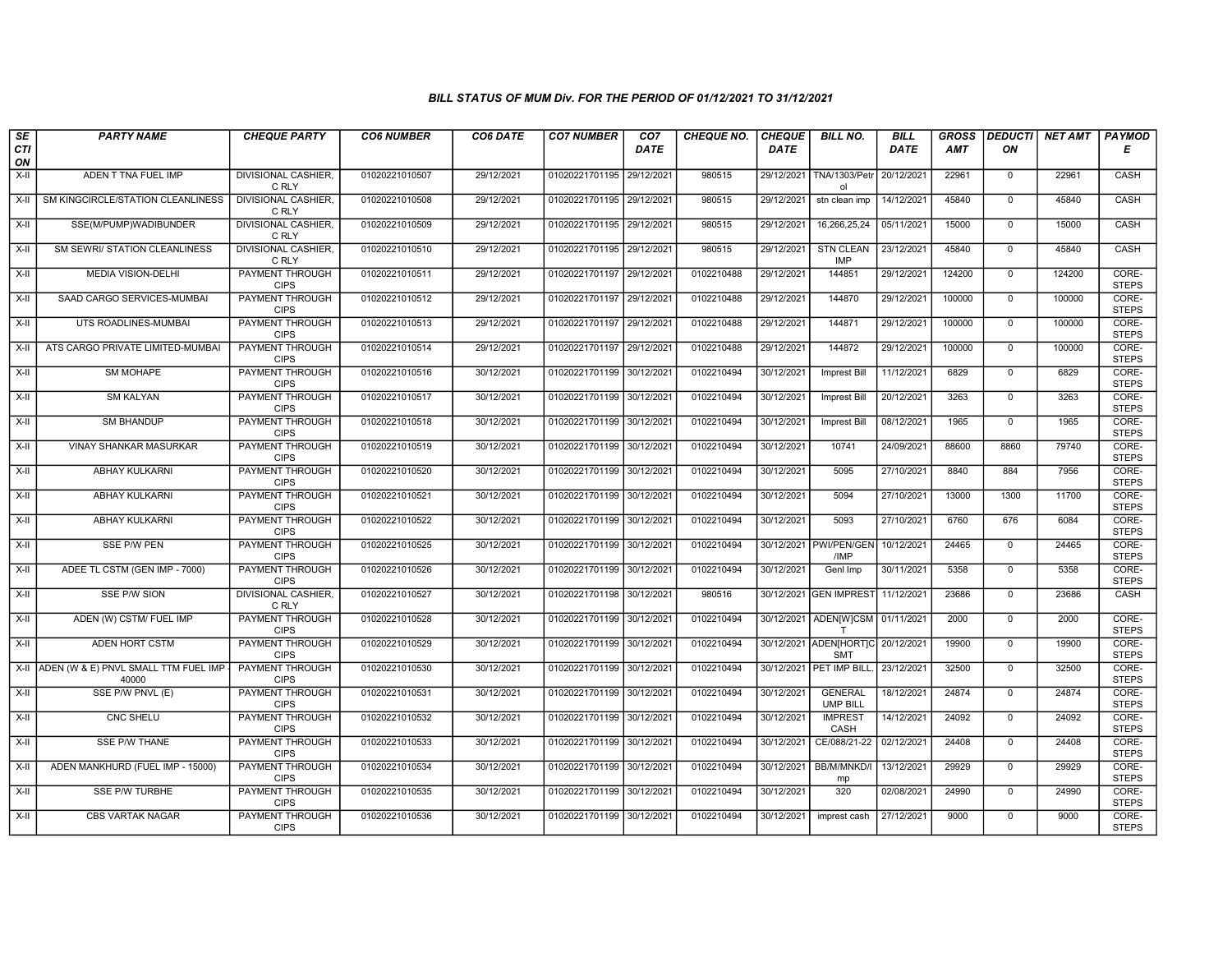| SE        | <b>PARTY NAME</b>                                     | <b>CHEQUE PARTY</b>                   | <b>CO6 NUMBER</b> | CO6 DATE   | <b>CO7 NUMBER</b>         | CO7         | <b>CHEQUE NO.</b> | <b>CHEQUE</b> | <b>BILL NO.</b>                 | <b>BILL</b> | <b>GROSS</b> | <b>DEDUCTI</b> | <b>NET AMT</b> | <b>PAYMOD</b>                |
|-----------|-------------------------------------------------------|---------------------------------------|-------------------|------------|---------------------------|-------------|-------------------|---------------|---------------------------------|-------------|--------------|----------------|----------------|------------------------------|
| CTI<br>ON |                                                       |                                       |                   |            |                           | <b>DATE</b> |                   | <b>DATE</b>   |                                 | DATE        | <b>AMT</b>   | ON             |                | Е                            |
| X-II      | ADEN (W) CSTM                                         | <b>DIVISIONAL CASHIER,</b><br>C RLY   | 01020221010537    | 30/12/2021 | 01020221701198            | 30/12/2021  | 980516            | 30/12/2021    | 610842                          | 18/12/2021  | 42000        | $\mathsf{O}$   | 42000          | CASH                         |
| X-II      | SSE (M) AMBARNATH                                     | <b>DIVISIONAL CASHIER.</b><br>C RLY   | 01020221010538    | 30/12/2021 | 01020221701198 30/12/2021 |             | 980516            | 30/12/2021    | 12345                           | 24/12/2021  | 50000        | $\mathbf 0$    | 50000          | CASH                         |
| X-II      | <b>SM MUMBRA</b>                                      | <b>DIVISIONAL CASHIER</b><br>C RLY    | 01020221010539    | 30/12/2021 | 01020221701198 30/12/2021 |             | 980516            | 30/12/2021    | <b>IMPREST</b><br>CASH          | 08/12/2021  | 693          | $\mathbf 0$    | 693            | CASH                         |
| $X-II$    | ADEN T TNA GEN IMP                                    | <b>DIVISIONAL CASHIER,</b><br>C RLY   | 01020221010540    | 30/12/2021 | 01020221701198 30/12/2021 |             | 980516            | 30/12/2021    | TNA/1303/Genl                   | 18/12/2021  | 9997         | $\overline{0}$ | 9997           | CASH                         |
| X-II      | <b>EXCEL ENTERPRISES</b>                              | <b>PAYMENT THROUGH</b><br><b>CIPS</b> | 01020221010541    | 30/12/2021 | 01020221701201 30/12/2021 |             | 0102210496        | 31/12/2021    | 036/21-22                       | 08/09/2021  | 86460        | 2931           | 83529          | CORE-<br><b>STEPS</b>        |
| X-II      | <b>EXCEL ENTERPRISES</b>                              | <b>PAYMENT THROUGH</b><br><b>CIPS</b> | 01020221010542    | 30/12/2021 | 01020221701201 30/12/2021 |             | 0102210496        | 31/12/2021    | 041/21-22                       | 08/10/2021  | 59000        | 2000           | 57000          | CORE-<br><b>STEPS</b>        |
| X-II      | <b>EXCEL ENTERPRISES</b>                              | PAYMENT THROUGH<br><b>CIPS</b>        | 01020221010543    | 30/12/2021 | 01020221701201            | 30/12/2021  | 0102210496        | 31/12/2021    | 042/21-22                       | 08/10/2021  | 35400        | 1200           | 34200          | CORE-<br><b>STEPS</b>        |
| X-II      | <b>EZZAK INDIA</b>                                    | PAYMENT THROUGH<br><b>CIPS</b>        | 01020221010544    | 30/12/2021 | 01020221701201            | 30/12/202   | 0102210496        | 31/12/2021    | 014/21-22                       | 17/09/2021  | 246915       | 4185           | 242730         | CORE-<br><b>STEPS</b>        |
| $X-H$     | SM COMML. KOPAR/ STATION<br><b>CLEANLINESS</b>        | <b>DIVISIONAL CASHIER.</b><br>C RLY   | 01020221010545    | 30/12/2021 | 01020221701200 30/12/2021 |             | 980516            | 30/12/2021    | <b>Imprest Bill</b>             | 23/12/2021  | 38141        | $\overline{0}$ | 38141          | CASH                         |
| $X-H$     | SM MANKHURD / STN CLEAN                               | <b>DIVISIONAL CASHIER,</b><br>C RLY   | 01020221010546    | 30/12/2021 | 01020221701200 30/12/2021 |             | 980516            | 30/12/2021    | <b>STN CLEAN</b><br>IMP         | 27/12/2021  | 75321        | $\mathbf 0$    | 75321          | CASH                         |
| X-II      | SM REAY RD./ STATION CLEANLINESS                      | <b>DIVISIONAL CASHIER,</b><br>C RLY   | 01020221010548    | 30/12/2021 | 01020221701200 30/12/2021 |             | 980516            | 30/12/2021    | <b>STN CLEAN</b><br><b>IMP</b>  | 23/12/2021  | 45822        | $\mathbf 0$    | 45822          | CASH                         |
| X-II      | SM COMML. NAHUR/ STATION<br><b>CLEANLINESS</b>        | <b>DIVISIONAL CASHIER,</b><br>C RLY   | 01020221010549    | 30/12/2021 | 01020221701200 30/12/2021 |             | 980516            | 30/12/2021    | <b>STN CLEAN</b><br><b>IMP</b>  | 23/12/2021  | 28755        | $\mathbf 0$    | 28755          | CASH                         |
| X-II      | SM BYCULLA/ STATION CLEANLINESS                       | <b>DIVISIONAL CASHIER</b><br>C RLY    | 01020221010550    | 30/12/2021 | 01020221701200 30/12/2021 |             | 980516            | 30/12/2021    | <b>STN CLEAN</b><br>IMP.        | 23/12/2021  | 86680        | $\mathbf 0$    | 86680          | <b>CASH</b>                  |
| $X-H$     | <b>SM BHANDUP/ STATION CLEANLINESS</b>                | <b>DIVISIONAL CASHIER,</b><br>C RLY   | 01020221010551    | 30/12/2021 | 01020221701200 30/12/2021 |             | 980516            | 30/12/2021    | Stn clean imp.                  | 24/12/2021  | 67339        | $\mathbf 0$    | 67339          | CASH                         |
| X-II      | MSEDCL CON NO 030942112251                            | PAYMENT THROUGH<br><b>CIPS</b>        | 01020221010552    | 30/12/2021 | 01020221701199 30/12/2021 |             | 0102210494        | 30/12/2021    | R-5794                          | 24/12/2021  | 91010        | $\mathbf 0$    | 91010          | CORE-<br><b>STEPS</b>        |
| $X-II$    | <b>BPCL E CMS</b>                                     | <b>PAYMENT THROUGH</b><br><b>CIPS</b> | 01020221010553    | 30/12/2021 | 01020221701202 30/12/2021 |             | 0102210496        | 31/12/2021    | 103/51                          | 30/12/2021  | 781010       | $\overline{0}$ | 781010         | CORE-<br><b>STEPS</b>        |
| X-II      | <b>VODAFONE IDEA LIMITED</b>                          | <b>PAYMENT THROUGH</b><br><b>CIPS</b> | 01020221010554    | 31/12/2021 | 01020221701210 03/01/2022 |             | 0102210498        |               | 03/01/2022 MHI151218470<br>1385 | 25/12/2021  | 3193         | $\mathbf 0$    | 3193           | CORE-<br><b>STEPS</b>        |
| X-II      | VODAFONE IDEA LIMITED A/C<br>NO.100016935414          | <b>PAYMENT THROUGH</b><br><b>CIPS</b> | 01020221010555    | 31/12/2021 | 01020221701210 03/01/2022 |             | 0102210498        |               | 03/01/2022 MHI141218460<br>4580 | 25/12/2021  | 960          | $\mathbf 0$    | 960            | CORE-<br><b>STEPS</b>        |
| $X-II$    | <b>VODAFONE IDEA LIMITED</b>                          | PAYMENT THROUGH<br><b>CIPS</b>        | 01020221010556    | 31/12/2021 | 01020221701210 03/01/2022 |             | 0102210498        |               | 03/01/2022 MHI151218378<br>7423 | 18/12/2021  | 176          | $\Omega$       | 176            | CORE-<br><b>STEPS</b>        |
| X-II      | ADMO JUI NAGAR                                        | DIVISIONAL CASHIER,<br>C RLY          | 01020221010557    | 31/12/2021 | 01020221701209 03/01/2022 |             | 980554            | 04/01/2022    | 29                              | 23/12/2021  | 1000         | $\mathbf{0}$   | 1000           | CASH                         |
| $X-II$    | RENENTECH LABORATORIES PVT. LTD.                      | <b>PAYMENT THROUGH</b><br><b>CIPS</b> | 01020221010558    | 31/12/2021 | 01020221701210 03/01/2022 |             | 0102210498        | 03/01/2022    | 15/S/X.Ray/IG<br>P              | 14/12/2021  | 1346         | $\overline{0}$ | 1346           | CORE-<br><b>STEPS</b>        |
| X-II      | <b>BEST</b>                                           | <b>BEST</b>                           | 01020221010559    | 31/12/2021 | 01020221701206 03/01/2022 |             | 961449            | 04/01/2022    | $C-0$                           | 24/12/2021  | 400          | $\Omega$       | 400            | <b>BANK</b><br><b>CHEQUE</b> |
| X-II      | SM DIWA / STN CLEAN                                   | <b>DIVISIONAL CASHIER</b><br>C RLY    | 01020221010560    | 31/12/2021 | 01020221701206 03/01/2022 |             | 980554            | 04/01/2022    | <b>STN CLEAN</b><br>IMP.        | 27/12/2021  | 81026        | $\mathbf 0$    | 81026          | CASH                         |
| X-II      | SM COMML. MUMBRA , STATION<br><b>CLEANLINESS</b>      | DIVISIONAL CASHIER,<br>C RLY          | 01020221010561    | 31/12/2021 | 01020221701206 03/01/2022 |             | 980554            | 04/01/2022    | <b>STN CLEAN</b><br><b>IMP</b>  | 23/12/2021  | 47550        | $\mathbf 0$    | 47550          | CASH                         |
| X-II      | SM COMML. CHINCHPOKLI/ STATION<br><b>CLEANLINESS</b>  | <b>DIVISIONAL CASHIER</b><br>C RLY    | 01020221010562    | 31/12/2021 | 01020221701206 03/01/2022 |             | 980554            | 04/01/2022    | <b>STN CLEAN</b><br><b>IMP</b>  | 27/12/2021  | 29025        | $\mathbf 0$    | 29025          | CASH                         |
| $X-H$     | SM MATUNGA/ STATION CLEANLINESS                       | <b>DIVISIONAL CASHIER</b><br>C RLY    | 01020221010563    | 31/12/2021 | 01020221701206 03/01/2022 |             | 980554            | 04/01/2022    | <b>STN CLEAN</b><br><b>IMP</b>  | 24/12/2021  | 36255        | $\mathsf{O}$   | 36255          | CASH                         |
| X-II      | SM COMML. DOCKYARD RD./ STATION<br><b>CLEANLINESS</b> | <b>DIVISIONAL CASHIER,</b><br>C RLY   | 01020221010564    | 31/12/2021 | 01020221701206 03/01/2022 |             | 980554            | 04/01/2022    | <b>STN CLEAN</b><br>IMP         | 24/12/2021  | 45776        | $\mathbf 0$    | 45776          | CASH                         |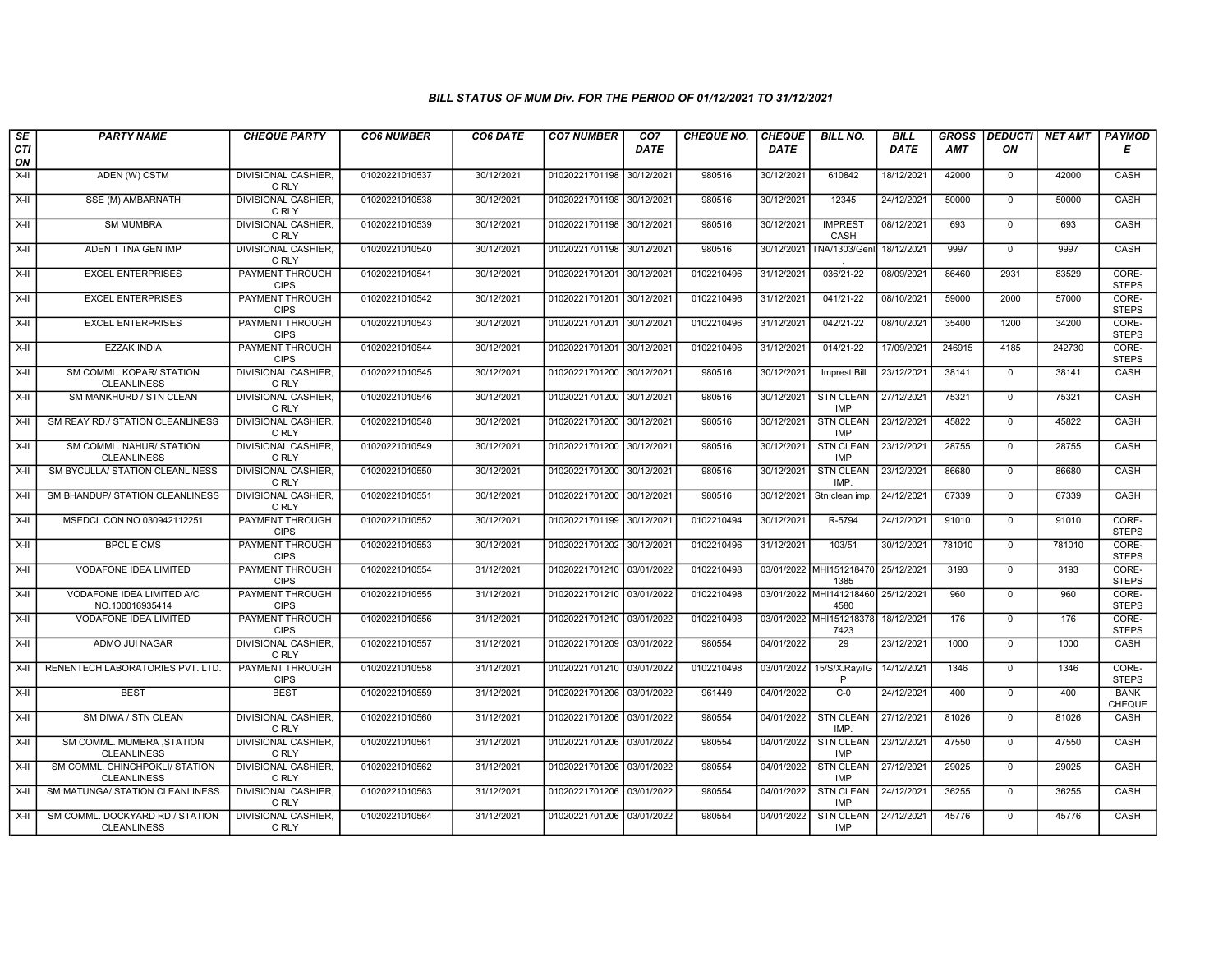| SE             | <b>PARTY NAME</b>                                        | <b>CHEQUE PARTY</b>                                             | <b>CO6 NUMBER</b>                | CO6 DATE                 | <b>CO7 NUMBER</b>                | CO7                      | <b>CHEQUE NO.</b>        | <b>CHEQUE</b>            | <b>BILL NO.</b>                | <b>BILL</b>              | <b>GROSS</b>   | <b>DEDUCTI</b>                | <b>NET AMT</b> | <b>PAYMOD</b>                  |
|----------------|----------------------------------------------------------|-----------------------------------------------------------------|----------------------------------|--------------------------|----------------------------------|--------------------------|--------------------------|--------------------------|--------------------------------|--------------------------|----------------|-------------------------------|----------------|--------------------------------|
| CTI<br>ON      |                                                          |                                                                 |                                  |                          |                                  | <b>DATE</b>              |                          | DATE                     |                                | DATE                     | AMT            | ON                            |                | Е                              |
| $X-H$          | SM MULUND/ STATION CLEANLINESS                           | <b>DIVISIONAL CASHIER,</b><br>C RLY                             | 01020221010565                   | 31/12/2021               | 01020221701206                   | 03/01/2022               | 980554                   | 04/01/2022               | <b>STN CLEAN</b><br><b>IMP</b> | 27/12/2021               | 86620          | $\mathbf 0$                   | 86620          | CASH                           |
| $X-H$          | <b>SM VIKHROLI/ STATION CLEANLINESS</b>                  | <b>DIVISIONAL CASHIER.</b><br>C RLY                             | 01020221010566                   | 31/12/2021               | 01020221701206 03/01/2022        |                          | 980554                   | 04/01/2022               | <b>STN CLEAN</b><br>IMP.       | 24/12/2021               | 65966          | $\Omega$                      | 65966          | <b>CASH</b>                    |
| X-II           | SM COMML. TILAK NAGAR /STATION<br><b>CLEANLINESS</b>     | DIVISIONAL CASHIER.<br>C RLY                                    | 01020221010567                   | 31/12/2021               | 01020221701206                   | 03/01/2022               | 980554                   | 04/01/2022               | <b>STNCLEAN</b><br>IMP.        | 24/12/2021               | 36161          | $\mathbf 0$                   | 36161          | CASH                           |
| $X-II$         | SM COMML. COTTON GREEN/STATION<br><b>CLEANLINESS</b>     | <b>DIVISIONAL CASHIER,</b><br>C RLY                             | 01020221010568                   | 31/12/2021               | 01020221701206                   | 03/01/2022               | 980554                   | 04/01/2022               | <b>STN CLEAN</b><br>IMP        | 27/12/2021               | 28755          | $\overline{0}$                | 28755          | CASH                           |
| X-II           | ROHAN MACHINERY SPARES-Kalyan                            | <b>PAYMENT THROUGH</b><br><b>CIPS</b>                           | 01020221010569                   | 31/12/2021               | 01020221701205 31/12/2021        |                          | 0102210498               | 03/01/2022               | 275871                         | 27/12/2021               | 49379          | $\mathbf 0$                   | 49379          | CORE-<br><b>STEPS</b>          |
| X-II           | SM SION/ STATION CLEANLINESS                             | <b>DIVISIONAL CASHIER,</b><br>C RLY                             | 01020221010570                   | 31/12/2021               | 01020221701206 03/01/2022        |                          | 980554                   | 04/01/2022               | <b>STN CLEAN</b><br>IMP        | 27/12/2021               | 57916          | $\mathbf{0}$                  | 57916          | CASH                           |
| X-II           | ROHAN MACHINERY SPARES-Kalyan                            | PAYMENT THROUGH<br><b>CIPS</b>                                  | 01020221010571                   | 31/12/2021               | 01020221701205                   | 31/12/2021               | 0102210498               | 03/01/2022               | 275870                         | 27/12/2021               | 49415          | $\Omega$                      | 49415          | CORE-<br><b>STEPS</b>          |
| $X-II$         | SM VADALA / STN CLEAN                                    | DIVISIONAL CASHIER<br>C RLY                                     | 01020221010572                   | 31/12/2021               | 01020221701206                   | 03/01/2022               | 980554                   | 04/01/2022               | <b>STN CLEAN</b><br><b>IMP</b> | 25/12/2021               | 65407          | $\mathbf 0$                   | 65407          | CASH                           |
| $X-H$          | <b>MAHALASA ENTERPRISES</b>                              | <b>PAYMENT THROUGH</b><br><b>CIPS</b>                           | 01020221010573                   | 31/12/2021               | 01020221701205 31/12/2021        |                          | 0102210498               | 03/01/2022               | 275872                         | 27/12/2021               | 30660          | $\overline{0}$                | 30660          | CORE-<br><b>STEPS</b>          |
| X-II           | SM COMML. KALVA STATION<br><b>CLEANLINESS</b>            | <b>DIVISIONAL CASHIER.</b><br>C RLY                             | 01020221010574                   | 31/12/2021               | 01020221701206 03/01/2022        |                          | 980554                   | 04/01/2022               | <b>STN CLEAN</b><br><b>IMP</b> | 27/12/2021               | 47550          | $\mathbf 0$                   | 47550          | CASH                           |
| X-II           | <b>MAHALASA ENTERPRISES</b>                              | PAYMENT THROUGH<br><b>CIPS</b>                                  | 01020221010575                   | 31/12/2021               | 01020221701205 31/12/2021        |                          | 0102210498               | 03/01/2022               | 275873                         | 27/12/2021               | 26200          | $\mathbf{0}$                  | 26200          | CORE-<br><b>STEPS</b>          |
| X-II           | MSEDCL CON NO 181010091564                               | PAYMENT THROUGH<br><b>CIPS</b>                                  | 01020221010576                   | 31/12/2021               | 01020221701207                   | 03/01/2022               | 0102210498               | 03/01/2022               | $R-51$                         | 16/12/2021               | 400            | $\Omega$                      | 400<br>2920    | CORE-<br><b>STEPS</b>          |
| $X-H$<br>$X-H$ | MSEDCL CON NO 020210331183<br>MSEDCL CON NO 020010204161 | <b>PAYMENT THROUGH</b><br><b>CIPS</b><br><b>PAYMENT THROUGH</b> | 01020221010577<br>01020221010578 | 31/12/2021<br>31/12/2021 | 01020221701207<br>01020221701207 | 03/01/2022<br>03/01/2022 | 0102210498<br>0102210498 | 03/01/2022<br>03/01/2022 | $C-338$<br>R-1130              | 20/12/2021<br>20/12/2021 | 2920<br>13100  | $\mathbf 0$<br>$\overline{0}$ | 13100          | CORE-<br><b>STEPS</b><br>CORE- |
|                |                                                          | <b>CIPS</b>                                                     |                                  |                          |                                  |                          |                          |                          |                                |                          |                |                               |                | <b>STEPS</b>                   |
| X-II           | MSEDCL CON NO 020210330713                               | <b>PAYMENT THROUGH</b><br><b>CIPS</b>                           | 01020221010579                   | 31/12/2021               | 01020221701207                   | 03/01/2022               | 0102210498               | 03/01/2022               | $C-223$                        | 20/12/2021               | 2080           | $\mathbf 0$                   | 2080           | CORE-<br><b>STEPS</b>          |
| $X-H$          | MSEDCL CON NO 020023069181                               | <b>PAYMENT THROUGH</b><br><b>CIPS</b>                           | 01020221010580                   | 31/12/2021               | 01020221701207                   | 03/01/2022               | 0102210498               | 03/01/2022               | $C-146$                        | 20/12/2021               | 1540           | $\overline{0}$                | 1540           | CORE-<br><b>STEPS</b>          |
| X-II           | TORRENT POWER LTD CON NO<br>13335764247                  | <b>PAYMENT THROUGH</b><br><b>CIPS</b>                           | 01020221010581                   | 31/12/2021               | 01020221701207                   | 03/01/2022               | 0102210498               | 03/01/2022               | $C-712$                        | 20/12/2021               | 7990           | $\mathbf{0}$                  | 7990           | CORE-<br><b>STEPS</b>          |
| X-II           | TATA POWER CA NO 900000892962                            | <b>PAYMENT THROUGH</b><br><b>CIPS</b>                           | 01020221010582                   | 31/12/2021               | 01020221701207                   | 03/01/2022               | 0102210498               | 03/01/2022               | R-329                          | 15/12/2021               | 2393           | $\mathbf 0$                   | 2393           | CORE-<br><b>STEPS</b>          |
| $X-H$          | TORRENT POWER LTD CON NO<br>000570750852                 | <b>PAYMENT THROUGH</b><br><b>CIPS</b>                           | 01020221010583                   | 31/12/2021               | 01020221701207                   | 03/01/2022               | 0102210498               | 03/01/2022               | $C-1166$                       | 16/12/2021               | 15620          | $\Omega$                      | 15620          | CORE-<br><b>STEPS</b>          |
| $X-H$          | MSEDCL CON NO 031480000725                               | PAYMENT THROUGH<br><b>CIPS</b><br><b>PAYMENT THROUGH</b>        | 01020221010584                   | 31/12/2021<br>31/12/2021 | 01020221701207                   | 03/01/2022               | 0102210498<br>0102210498 | 03/01/2022               | $C-201$<br>TNA/WKS/Gen         | 24/12/2021<br>09/12/2021 | 1580           | $\mathbf 0$<br>$\overline{0}$ | 1580<br>35000  | CORE-<br><b>STEPS</b><br>CORE- |
| $X-II$         | ADEN (WKS) TNA                                           | <b>CIPS</b>                                                     | 01020221010585                   |                          | 01020221701207                   | 03/01/2022               |                          | 03/01/2022               | I.Imp                          |                          | 35000<br>17530 |                               |                | <b>STEPS</b>                   |
| X-II           | <b>SM PANVEL</b>                                         | <b>PAYMENT THROUGH</b><br><b>CIPS</b>                           | 01020221010586                   | 31/12/2021               | 01020221701207                   | 03/01/2022               | 0102210498               | 03/01/2022               | Imprest Bill                   | 03/12/2021               |                | $\mathbf{0}$                  | 17530          | CORE-<br><b>STEPS</b>          |
| $X-H$          | <b>SM NERAL</b>                                          | PAYMENT THROUGH<br><b>CIPS</b>                                  | 01020221010587                   | 31/12/2021               | 01020221701207                   | 03/01/2022               | 0102210498               | 03/01/2022               | Imprest Bill                   | 02/12/2021               | 20500          | $\mathbf 0$                   | 20500          | CORE-<br><b>STEPS</b>          |
| $X-II$         | MSEDCL CON NO 181010095802                               | PAYMENT THROUGH<br><b>CIPS</b>                                  | 01020221010588                   | 31/12/2021               | 01020221701207                   | 03/01/2022               | 0102210498               | 03/01/2022               | R-1936                         | 24/12/2021               | 27480          | $\mathbf{0}$                  | 27480          | CORE-<br><b>STEPS</b>          |
| $X-H$          | MSEDCL CON NO 320290349235                               | PAYMENT THROUGH<br><b>CIPS</b>                                  | 01020221010589                   | 31/12/2021               | 01020221701207                   | 03/01/2022               | 0102210498               | 03/01/2022               | $C-748$                        | 24/12/2021               | 6060           | $\mathbf 0$                   | 6060           | CORE-<br><b>STEPS</b>          |
| $X-H$          | MSEDCL CON NO 181010095799                               | PAYMENT THROUGH<br><b>CIPS</b>                                  | 01020221010590                   | 31/12/2021               | 01020221701207                   | 03/01/2022               | 0102210498               | 03/01/2022               | R-1653                         | 24/12/2021               | 23290          | $\mathbf 0$                   | 23290          | CORE-<br><b>STEPS</b>          |
| X-II           | RAZA FURNITURE                                           | <b>PAYMENT THROUGH</b><br><b>CIPS</b>                           | 01020221010591                   | 31/12/2021               | 01020221701203 31/12/2021        |                          | 0102210498               | 03/01/2022               | $\overline{025}$               | 06/12/2021               | 335172         | 44882                         | 290290         | CORE-<br><b>STEPS</b>          |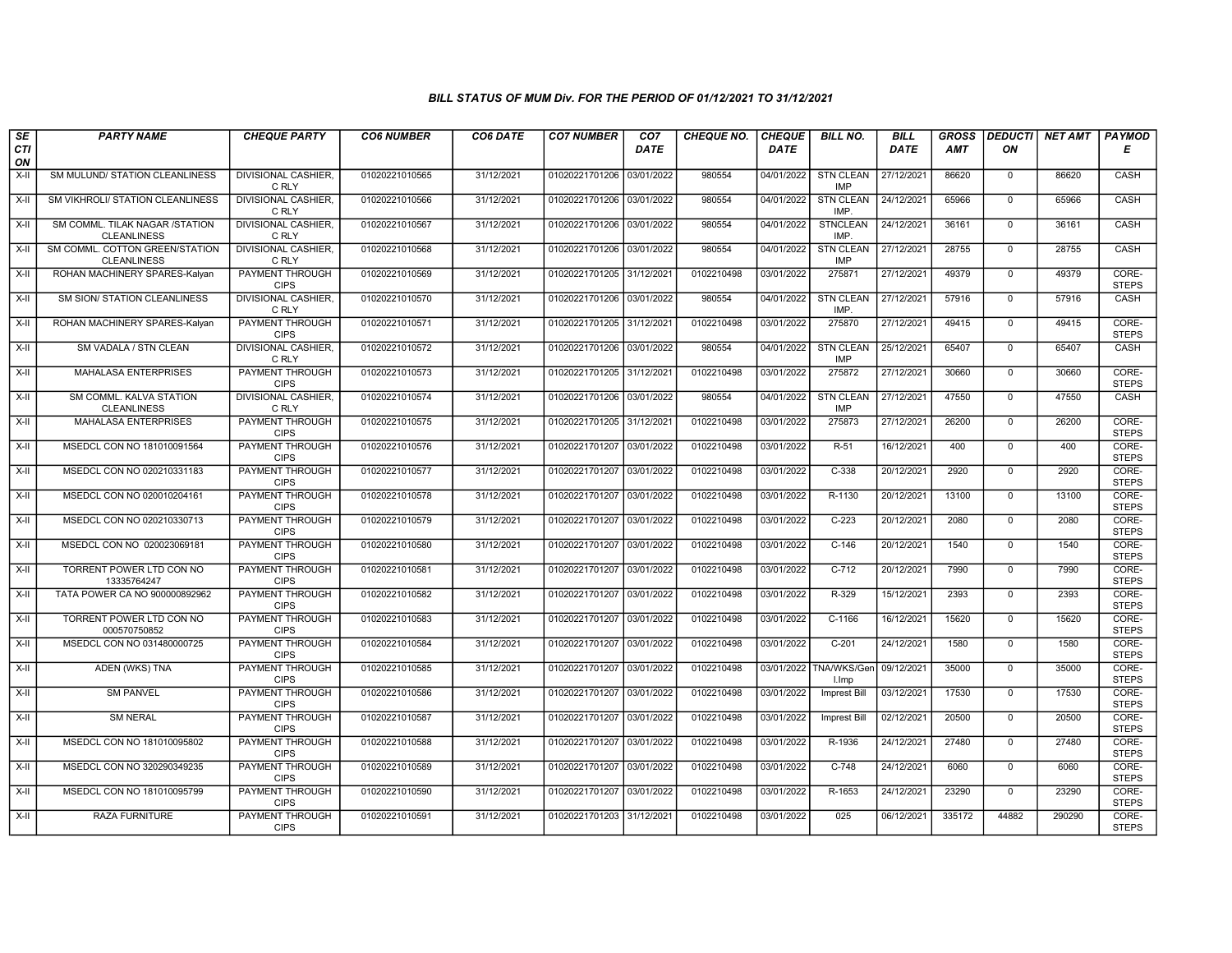| SE                         | <b>PARTY NAME</b>                                 | <b>CHEQUE PARTY</b>                   | <b>CO6 NUMBER</b> | CO6 DATE   | <b>CO7 NUMBER</b>         | CO <sub>7</sub> | <b>CHEQUE NO.</b> | <b>CHEQUE</b> | <b>BILL NO.</b>           | <b>BILL</b> | <b>GROSS</b> | <b>DEDUCTI</b>  | <b>NET AMT</b> | <b>PAYMOD</b>         |
|----------------------------|---------------------------------------------------|---------------------------------------|-------------------|------------|---------------------------|-----------------|-------------------|---------------|---------------------------|-------------|--------------|-----------------|----------------|-----------------------|
| CTI<br>ON                  |                                                   |                                       |                   |            |                           | <b>DATE</b>     |                   | <b>DATE</b>   |                           | DATE        | <b>AMT</b>   | ΟN              |                | Е                     |
| $X-H$                      | M/S VISHESHWAR ENTERPRISES                        | PAYMENT THROUGH<br><b>CIPS</b>        | 01020221010592    | 31/12/2021 | 01020221701204            | 31/12/202       | 0102210498        | 03/01/2022    | VE/158/21-22              | 19/10/2021  | 528933       | 18030           | 510903         | CORE-<br><b>STEPS</b> |
| $X-H$                      | <b>M/S VISHESHWAR ENTERPRISES</b>                 | <b>PAYMENT THROUGH</b><br><b>CIPS</b> | 01020221010593    | 31/12/2021 | 01020221701204 31/12/2021 |                 | 0102210498        | 03/01/2022    | VE/159/21-22              | 19/10/2021  | 528933       | 18030           | 510903         | CORE-<br><b>STEPS</b> |
| <b>SBN</b><br>S            | DEVCO ENGINEERING TECHNOLOGIES<br>PRIVATE LIMITED | PAYMENT THROUGH<br><b>CIPS</b>        | 01020421001780    | 01/12/2021 | 01020421700177 09/12/202  |                 | 0102210458        | 10/12/2021    | 2122/SB-62                | 19/08/2021  | 11000        | $\mathbf 0$     | 11000          | CORE-<br><b>STEPS</b> |
| <b>SBN</b><br>S            | ARIHANT TUFFLEX AGENCY-MUMBAI                     | <b>PAYMENT THROUGH</b><br><b>CIPS</b> | 01020421001781    | 02/12/2021 | 01020421700175 06/12/2021 |                 | 0102210448        | 06/12/2021    | 23                        | 20/10/2021  | 50858        | $\overline{0}$  | 50858          | CORE-<br><b>STEPS</b> |
| <b>SBN</b><br>S.           | SHAM RAVINDRA AND CO.-DELHI                       | <b>PAYMENT THROUGH</b><br><b>CIPS</b> | 01020421001782    | 02/12/2021 | 01020421700176 08/12/202  |                 | 0102210456        | 09/12/2021    | 043                       | 05/10/2021  | 246000       | 9840            | 236160         | CORE-<br><b>STEPS</b> |
| <b>SBN</b><br>S            | N. M. INDUSTRIES-THANE                            | <b>PAYMENT THROUGH</b><br><b>CIPS</b> | 01020421001783    | 02/12/2021 | 01020421700175 06/12/2021 |                 | 0102210448        | 06/12/2021    | 160                       | 01/11/2021  | 190120       | $\mathbf{0}$    | 190120         | CORE-<br><b>STEPS</b> |
| <b>SBN</b><br>S            | TECHNO CRAFTS-BHOPAL                              | PAYMENT THROUGH<br><b>CIPS</b>        | 01020421001784    | 02/12/2021 | 01020421700175 06/12/202  |                 | 0102210448        | 06/12/2021    | 038/18-19A                | 01/12/2020  | 28444.5      | 0.5             | 28444          | CORE-<br><b>STEPS</b> |
| <b>SBN</b><br>S            | SUMIT ASSOCIATES-JAIPUR                           | PAYMENT THROUGH<br><b>CIPS</b>        | 01020421001787    | 02/12/2021 | 01020421700175 06/12/202  |                 | 0102210448        | 06/12/2021    | SAJ/21-<br>22/001021      | 17/09/2021  | 25287.99     | 379.99          | 24908          | CORE-<br><b>STEPS</b> |
| <b>SBN</b><br><sub>S</sub> | TRINITY HOUSE (INDIA) PVT. LTD.-MUMBA             | PAYMENT THROUGH<br><b>CIPS</b>        | 01020421001790    | 02/12/2021 | 01020421700175 06/12/2021 |                 | 0102210448        | 06/12/2021    | 300/21/KYN                | 12/10/2021  | 26034        | $\overline{22}$ | 26012          | CORE-<br><b>STEPS</b> |
| <b>SBN</b><br>S.           | PREETI ENTERPRISES-KANPUR                         | <b>PAYMENT THROUGH</b><br><b>CIPS</b> | 01020421001791    | 02/12/2021 | 01020421700175 06/12/202  |                 | 0102210448        | 06/12/2021    | 031                       | 30/09/2021  | 37760        | 1510            | 36250          | CORE-<br><b>STEPS</b> |
| <b>SBN</b><br>S.           | TIRUPATI SALES-ROURKELA                           | <b>PAYMENT THROUGH</b><br><b>CIPS</b> | 01020421001792    | 02/12/2021 | 01020421700175 06/12/2021 |                 | 0102210448        | 06/12/2021    | TS/20-21/07A              | 28/11/2020  | 10207        | 816             | 9391           | CORE-<br><b>STEPS</b> |
| <b>SBN</b><br>S            | SWASTIK ENTERPRISES-KALYAN                        | PAYMENT THROUGH<br><b>CIPS</b>        | 01020421001793    | 02/12/2021 | 01020421700175 06/12/202  |                 | 0102210448        | 06/12/2021    | 149                       | 20/10/2021  | 18644        | $\Omega$        | 18644          | CORE-<br><b>STEPS</b> |
| <b>SBN</b><br>S            | RELIABLE FURNITURE MUMBAI CITY                    | <b>PAYMENT THROUGH</b><br><b>CIPS</b> | 01020421001794    | 06/12/2021 | 01020421700176 08/12/202  |                 | 0102210456        | 09/12/2021    | 066/2021-22               | 06/09/2021  | 30180        | $\mathbf 0$     | 30180          | CORE-<br><b>STEPS</b> |
| <b>SBN</b><br>$\mathsf S$  | RUSHABH FASTECH LLP                               | <b>PAYMENT THROUGH</b><br><b>CIPS</b> | 01020421001795    | 06/12/2021 | 01020421700176 08/12/2021 |                 | 0102210456        | 09/12/2021    | 0779                      | 23/10/2021  | 2388         | $\mathbf 0$     | 2388           | CORE-<br><b>STEPS</b> |
| <b>SBN</b><br>S            | SHERIN ENTERPRISES-BHOPAL                         | PAYMENT THROUGH<br><b>CIPS</b>        | 01020421001796    | 06/12/2021 | 01020421700175 06/12/202  |                 | 0102210448        | 06/12/2021    | SE/21-22/297              | 19/10/2021  | 6890         | $\mathbf 0$     | 6890           | CORE-<br><b>STEPS</b> |
| <b>SBN</b><br>S            | ASCO INDUSTRIES-MUMBAI                            | <b>PAYMENT THROUGH</b><br><b>CIPS</b> | 01020421001797    | 06/12/2021 | 01020421700175 06/12/2021 |                 | 0102210448        | 06/12/2021    | 2                         | 15/05/2021  | 19175        | 16              | 19159          | CORE-<br><b>STEPS</b> |
| <b>SBN</b><br>S.           | RANJEET ENTERPRISES-THANE                         | PAYMENT THROUGH<br><b>CIPS</b>        | 01020421001799    | 06/12/2021 | 01020421700177 09/12/202  |                 | 0102210458        | 10/12/2021    | RJE-VVH-<br>2021/05       | 29/05/2021  | 57820        | 2024            | 55796          | CORE-<br><b>STEPS</b> |
| <b>SBN</b><br>S            | UNITED INDIA ENTERPRISES-MUMBA                    | <b>PAYMENT THROUGH</b><br><b>CIPS</b> | 01020421001801    | 07/12/2021 | 01020421700176 08/12/202  |                 | 0102210456        | 09/12/2021    | UIE-45/21-22              | 17/11/2021  | 235705       | $\mathbf 0$     | 235705         | CORE-<br><b>STEPS</b> |
| <b>SBN</b><br>S            | UNITED INDIA ENTERPRISES-MUMBAI                   | PAYMENT THROUGH<br><b>CIPS</b>        | 01020421001802    | 07/12/2021 | 01020421700176 08/12/2021 |                 | 0102210456        | 09/12/2021    | UIE-44/21-22              | 17/11/2021  | 247866       | $\Omega$        | 247866         | CORE-<br><b>STEPS</b> |
| SBN<br>S                   | A K TRADER-MUMBAI                                 | PAYMENT THROUGH<br><b>CIPS</b>        | 01020421001805    | 07/12/2021 | 01020421700176 08/12/202  |                 | 0102210456        | 09/12/2021    | 23                        | 13/11/2021  | 24072        | $\mathbf 0$     | 24072          | CORE-<br><b>STEPS</b> |
| <b>SBN</b><br>S            | A K TRADER-MUMBAI                                 | <b>PAYMENT THROUGH</b><br><b>CIPS</b> | 01020421001807    | 07/12/2021 | 01020421700176 08/12/2021 |                 | 0102210456        | 09/12/2021    | 21                        | 08/11/2021  | 28000        | $\overline{0}$  | 28000          | CORE-<br><b>STEPS</b> |
| <b>SBN</b><br><sub>S</sub> | ELECTRIC INDUSTRIES-NEW DELHI                     | PAYMENT THROUGH<br><b>CIPS</b>        | 01020421001808    | 07/12/2021 | 01020421700176 08/12/202  |                 | 0102210456        |               | 09/12/2021 2021-22/EI/218 | 08/11/2021  | 1101530      | 19604           | 1081926        | CORE-<br><b>STEPS</b> |
| <b>SBN</b><br>S.           | A K TRADER-MUMBAI                                 | PAYMENT THROUGH<br><b>CIPS</b>        | 01020421001809    | 07/12/2021 | 01020421700176 08/12/202  |                 | 0102210456        | 09/12/2021    | 20                        | 01/11/2021  | 31860        | $\mathbf 0$     | 31860          | CORE-<br><b>STEPS</b> |
| <b>SBN</b><br>S            | ATLANTIS ENTERPRISES-MUMBAI                       | PAYMENT THROUGH<br><b>CIPS</b>        | 01020421001810    | 07/12/2021 | 01020421700180            | 14/12/2021      | 0102210464        | 15/12/2021    | AE/20-21/008              | 22/11/2021  | 5471157      | 132869          | 5338288        | CORE-<br><b>STEPS</b> |
| <b>SBN</b><br>S.           | VIN TECH ENTERPRISES-MUMBAI                       | PAYMENT THROUGH<br><b>CIPS</b>        | 01020421001811    | 08/12/2021 | 01020421700176 08/12/202  |                 | 0102210456        | 09/12/2021    | VIN-TECH-07<br>2021       | 21/08/2021  | 159064       | 15906           | 143158         | CORE-<br><b>STEPS</b> |
| <b>SBN</b><br>S            | A K TRADER-MUMBAI                                 | PAYMENT THROUGH<br><b>CIPS</b>        | 01020421001812    | 08/12/2021 | 01020421700176 08/12/2021 |                 | 0102210456        | 09/12/2021    | 25                        | 18/11/2021  | 81200        | 406             | 80794          | CORE-<br><b>STEPS</b> |
| <b>SBN</b><br>S.           | TECH ENTERPRISES-PUNE                             | PAYMENT THROUGH<br><b>CIPS</b>        | 01020421001813    | 08/12/2021 | 01020421700178 14/12/2021 |                 | 0102210464        | 15/12/2021    | 279                       | 09/11/2021  | 1415115      | 25184           | 1389931        | CORE-<br><b>STEPS</b> |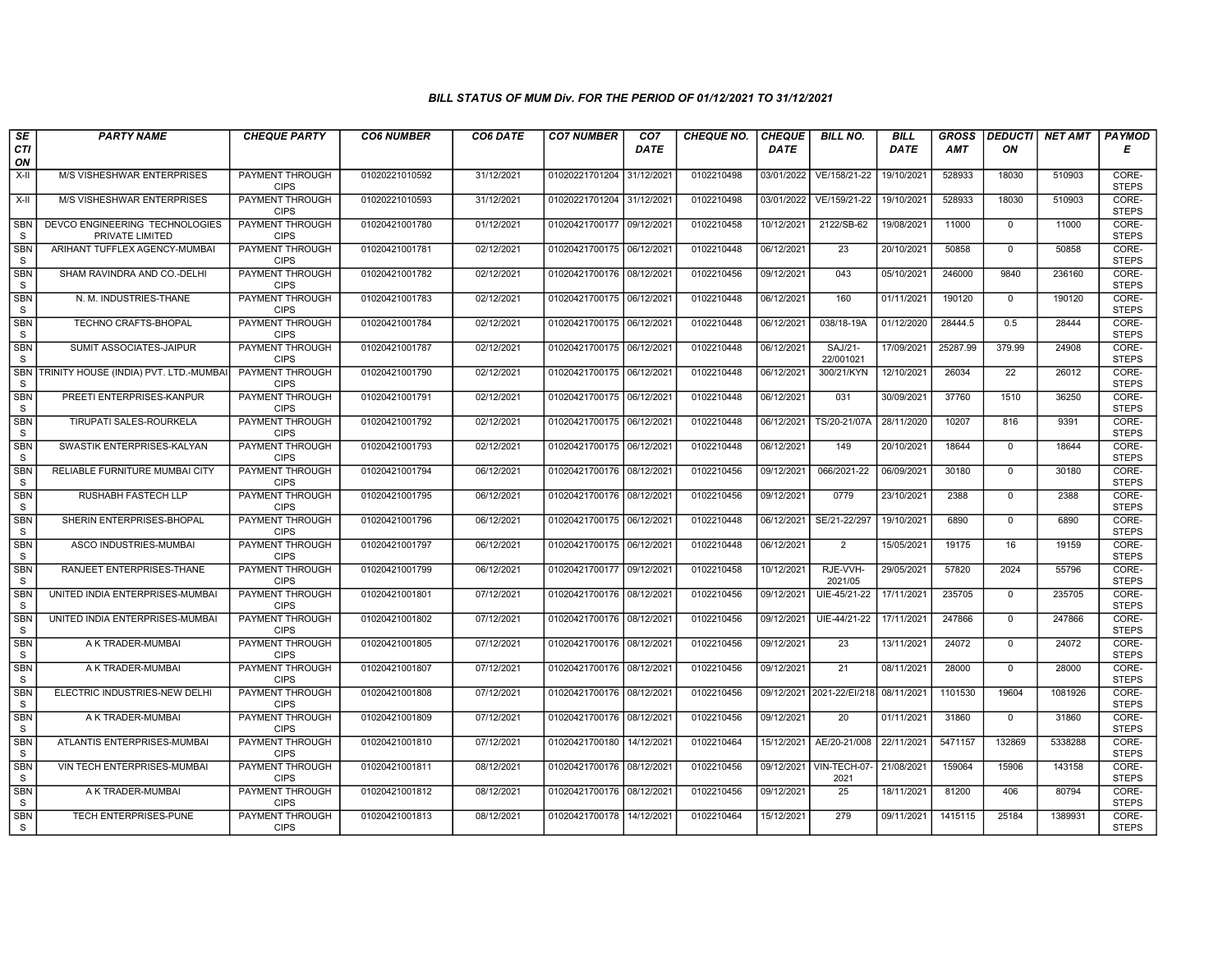| SE                         | <b>PARTY NAME</b>                                       | <b>CHEQUE PARTY</b>                   | <b>CO6 NUMBER</b> | CO6 DATE   | <b>CO7 NUMBER</b>         | CO <sub>7</sub> | <b>CHEQUE NO.</b> | <b>CHEQUE</b> | <b>BILL NO.</b>                | <b>BILL</b> | <b>GROSS</b> |                 | <b>DEDUCTI</b> NET AMT | <b>PAYMOD</b>         |
|----------------------------|---------------------------------------------------------|---------------------------------------|-------------------|------------|---------------------------|-----------------|-------------------|---------------|--------------------------------|-------------|--------------|-----------------|------------------------|-----------------------|
| <b>CTI</b><br>ON           |                                                         |                                       |                   |            |                           | <b>DATE</b>     |                   | <b>DATE</b>   |                                | <b>DATE</b> | <b>AMT</b>   | ON              |                        | Е                     |
| <b>SBN</b><br>S            | P R ENTERPRISES-MUMBAI                                  | PAYMENT THROUGH<br><b>CIPS</b>        | 01020421001814    | 09/12/2021 | 01020421700177 09/12/2021 |                 | 0102210458        |               | 10/12/2021 PR/OCT/01/21-<br>22 | 22/10/2021  | 67649        | $\mathbf{0}$    | 67649                  | CORE-<br><b>STEPS</b> |
| <b>SBN</b><br>$\mathbf S$  | A K TRADER-MUMBAI                                       | PAYMENT THROUGH<br><b>CIPS</b>        | 01020421001816    | 09/12/2021 | 01020421700179 14/12/2021 |                 | 0102210464        | 15/12/2021    | $\overline{26}$                | 26/11/2021  | 215350       | 1076            | 214274                 | CORE-<br><b>STEPS</b> |
| <b>SBN</b><br>S            | SHREE ENTERPRISES-PALGHAR.                              | PAYMENT THROUGH<br><b>CIPS</b>        | 01020421001817    | 09/12/2021 | 01020421700179            | 14/12/2021      | 0102210464        | 15/12/2021    | S033                           | 29/11/2021  | 184670       | 1847            | 182823                 | CORE-<br><b>STEPS</b> |
| <b>SBN</b><br>S            | Union Trading                                           | PAYMENT THROUGH<br><b>CIPS</b>        | 01020421001819    | 09/12/2021 | 01020421700177 09/12/2021 |                 | 0102210458        | 10/12/2021    | 57                             | 16/07/2021  | 7396         | $\mathbf{0}$    | 7396                   | CORE-<br><b>STEPS</b> |
| <b>SBN</b><br><sub>S</sub> | SIDDHI VINAYAK ENTERPRISES-MUMBAI                       | <b>PAYMENT THROUGH</b><br><b>CIPS</b> | 01020421001820    | 09/12/2021 | 01020421700179            | 14/12/2021      | 0102210464        | 15/12/2021    | SVE/166/21-22                  | 20/11/2021  | 174599       | 3640            | 170959                 | CORE-<br><b>STEPS</b> |
| <b>SBN</b><br><sub>S</sub> | NIYURA LIFESTYLE PRIVEATE LIMITED                       | PAYMENT THROUGH<br><b>CIPS</b>        | 01020421001821    | 10/12/2021 | 01020421700181            | 14/12/2021      | 0102210464        | 15/12/2021    | <b>NLPL/21-</b><br>22/353      | 09/10/2021  | 148720       | 126             | 148594                 | CORE-<br><b>STEPS</b> |
| <b>SBN</b><br>S            | EDDY CURRENT CONTROLS INDIA LTD                         | PAYMENT THROUGH<br><b>CIPS</b>        | 01020421001822    | 10/12/2021 | 01020421700182            | 16/12/2021      | 0102210468        | 17/12/2021    | 87                             | 10/11/2021  | 469640       | 55322           | 414318                 | CORE-<br><b>STEPS</b> |
| <b>SBN</b><br>S            | PARK AND COMPANY-MUMBAI                                 | <b>PAYMENT THROUGH</b><br><b>CIPS</b> | 01020421001823    | 13/12/2021 | 01020421700179            | 14/12/2021      | 0102210464        | 15/12/2021    | 38/21-22                       | 18/11/2021  | 64000        | 50              | 63950                  | CORE-<br><b>STEPS</b> |
| <b>SBN</b><br>S            | SOLID INDUSTRIES WORLD-MUMBAI                           | <b>PAYMENT THROUGH</b><br><b>CIPS</b> | 01020421001825    | 13/12/2021 | 01020421700182            | 16/12/2021      | 0102210468        | 17/12/2021    | SIW/21-21/023                  | 30/09/2021  | 24640        | $\mathbf{0}$    | 24640                  | CORE-<br><b>STEPS</b> |
| <b>SBN</b><br>S            | <b>ESKAY WHEELZ N RIMS</b>                              | <b>PAYMENT THROUGH</b><br><b>CIPS</b> | 01020421001826    | 13/12/2021 | 01020421700182 16/12/2021 |                 | 0102210468        | 17/12/2021    | <b>INV/2021-</b><br>22/1102    | 20/10/2021  | 30750        | $\overline{0}$  | 30750                  | CORE-<br><b>STEPS</b> |
| SBN<br>S                   | AMTEX SAFETY SYSTEMS-DELHI                              | PAYMENT THROUGH<br><b>CIPS</b>        | 01020421001827    | 13/12/2021 | 01020421700183            | 17/12/2021      | 0102210470        | 17/12/2021    | 068/21-22                      | 20/10/2021  | 234171       | 198             | 233973                 | CORE-<br><b>STEPS</b> |
| S                          | SBN ONYX TECHNO SYSTEM PRIVATE LIMITED<br><b>MUMBAI</b> | PAYMENT THROUGH<br><b>CIPS</b>        | 01020421001828    | 13/12/2021 | 01020421700181            | 14/12/2021      | 0102210464        | 15/12/2021    | OTSPL/16/21<br>22              | 15/11/2021  | 616845       | 10455           | 606390                 | CORE-<br><b>STEPS</b> |
| <b>SBN</b><br>S            | ONYX TECHNO SYSTEM PRIVATE LIMITED-<br><b>MUMBAI</b>    | PAYMENT THROUGH<br><b>CIPS</b>        | 01020421001829    | 13/12/2021 | 01020421700181 14/12/2021 |                 | 0102210464        | 15/12/2021    | OTSPL/19/21<br>22              | 17/11/2021  | 593127       | 10053           | 583074                 | CORE-<br><b>STEPS</b> |
| <b>SBN</b><br><sub>S</sub> | ONYX TECHNO SYSTEM PRIVATE LIMITED<br><b>MUMBAI</b>     | <b>PAYMENT THROUGH</b><br><b>CIPS</b> | 01020421001830    | 14/12/2021 | 01020421700181            | 14/12/2021      | 0102210464        | 15/12/2021    | OTSPL/18/21-<br>22             | 17/11/2021  | 790836       | 13404           | 777432                 | CORE-<br><b>STEPS</b> |
| <b>SBN</b><br>S            | SUNAINA SALES CORPORATION-NEW<br>DELHI                  | PAYMENT THROUGH<br><b>CIPS</b>        | 01020421001831    | 14/12/2021 | 01020421700181 14/12/2021 |                 | 0102210464        | 15/12/2021    | SSC/8/2021-22                  | 05/10/2021  | 84000        | 2100            | 81900                  | CORE-<br><b>STEPS</b> |
| <b>SBN</b><br>S            | ROSS ENTERPRISES-NAVI MUMBAI                            | PAYMENT THROUGH<br><b>CIPS</b>        | 01020421001833    | 15/12/2021 | 01020421700182            | 16/12/2021      | 0102210468        |               | 17/12/2021 RE202122/218        | 22/09/2021  | 207798       | $\mathbf{0}$    | 207798                 | CORE-<br><b>STEPS</b> |
| <b>SBN</b><br>S            | SHREE SAI ENTERPRISES-MUMBAI                            | PAYMENT THROUGH<br><b>CIPS</b>        | 01020421001834    | 15/12/2021 | 01020421700187            | 28/12/2021      | 0102210486        | 28/12/2021    | 58                             | 23/11/2021  | 24990        | 21              | 24969                  | CORE-<br><b>STEPS</b> |
| <b>SBN</b><br>S            | SHREE SAI ENTERPRISES-MUMBAI                            | <b>PAYMENT THROUGH</b><br><b>CIPS</b> | 01020421001835    | 15/12/2021 | 01020421700184 20/12/2021 |                 | 0102210472        | 20/12/2021    | 61                             | 23/11/2021  | 24000        | $\overline{21}$ | 23979                  | CORE-<br><b>STEPS</b> |
| <b>SBN</b><br>S            | SHREE SAI ENTERPRISES-MUMBAI                            | PAYMENT THROUGH<br><b>CIPS</b>        | 01020421001836    | 15/12/2021 | 01020421700184            | 20/12/2021      | 0102210472        | 20/12/2021    | 59                             | 23/11/2021  | 24150        | $\overline{21}$ | 24129                  | CORE-<br><b>STEPS</b> |
| <b>SBN</b><br>$\mathbb S$  | SHREE SAI ENTERPRISES-MUMBAI                            | PAYMENT THROUGH<br><b>CIPS</b>        | 01020421001837    | 15/12/2021 | 01020421700184 20/12/2021 |                 | 0102210472        | 20/12/2021    | 60                             | 23/11/2021  | 21500        | 19              | 21481                  | CORE-<br><b>STEPS</b> |
| <b>SBN</b><br>S            | SHREE SAI ENTERPRISES-MUMBAI                            | PAYMENT THROUGH<br><b>CIPS</b>        | 01020421001838    | 15/12/2021 | 01020421700182            | 16/12/2021      | 0102210468        | 17/12/2021    | 62                             | 07/12/2021  | 245375       | 27648           | 217727                 | CORE-<br><b>STEPS</b> |
| <b>SBN</b><br>S            | SHREE SAI ENTERPRISES-MUMBAI                            | PAYMENT THROUGH<br><b>CIPS</b>        | 01020421001839    | 15/12/2021 | 01020421700184 20/12/2021 |                 | 0102210472        | 20/12/2021    | 53                             | 06/11/2021  | 24000        | 21              | 23979                  | CORE-<br><b>STEPS</b> |
| SBN<br>S                   | SHREE SAI ENTERPRISES-MUMBAI                            | PAYMENT THROUGH<br><b>CIPS</b>        | 01020421001840    | 15/12/2021 | 01020421700184 20/12/2021 |                 | 0102210472        | 20/12/2021    | 51                             | 01/11/2021  | 24800        | 21              | 24779                  | CORE-<br><b>STEPS</b> |
| <b>SBN</b><br>S            | <b>BALMIK TRADERS</b>                                   | PAYMENT THROUGH<br><b>CIPS</b>        | 01020421001841    | 15/12/2021 | 01020421700183            | 17/12/2021      | 0102210470        | 17/12/2021    | <b>BAL-212</b>                 | 03/11/2021  | 66294        | $\Omega$        | 66294                  | CORE-<br><b>STEPS</b> |
| <b>SBN</b><br>S            | LAL BABA SEAMLESS TUBES PVT LTD-<br><b>KOLKATA</b>      | PAYMENT THROUGH<br><b>CIPS</b>        | 01020421001842    | 15/12/2021 | 01020421700183            | 17/12/2021      | 0102210470        |               | 17/12/2021 LBSTMFG2122<br>1065 | 08/10/2021  | 172044       | 13385           | 158659                 | CORE-<br><b>STEPS</b> |
| <b>SBN</b><br>S            | <b>UNION TRADING</b>                                    | <b>PAYMENT THROUGH</b><br><b>CIPS</b> | 01020421001843    | 16/12/2021 | 01020421700186 23/12/2021 |                 | 0102210479        | 23/12/2021    | 59                             | 16/07/2021  | 133440       | $\mathsf{O}$    | 133440                 | CORE-<br><b>STEPS</b> |
| <b>SBN</b><br>S            | NIGAM SUPPLIERSCUTTACK                                  | PAYMENT THROUGH<br><b>CIPS</b>        | 01020421001844    | 16/12/2021 | 01020421700188 30/12/2021 |                 | 0102210496        | 31/12/2021    | 2433                           | 17/07/2021  | 80376        | $\mathbf{0}$    | 80376                  | CORE-<br><b>STEPS</b> |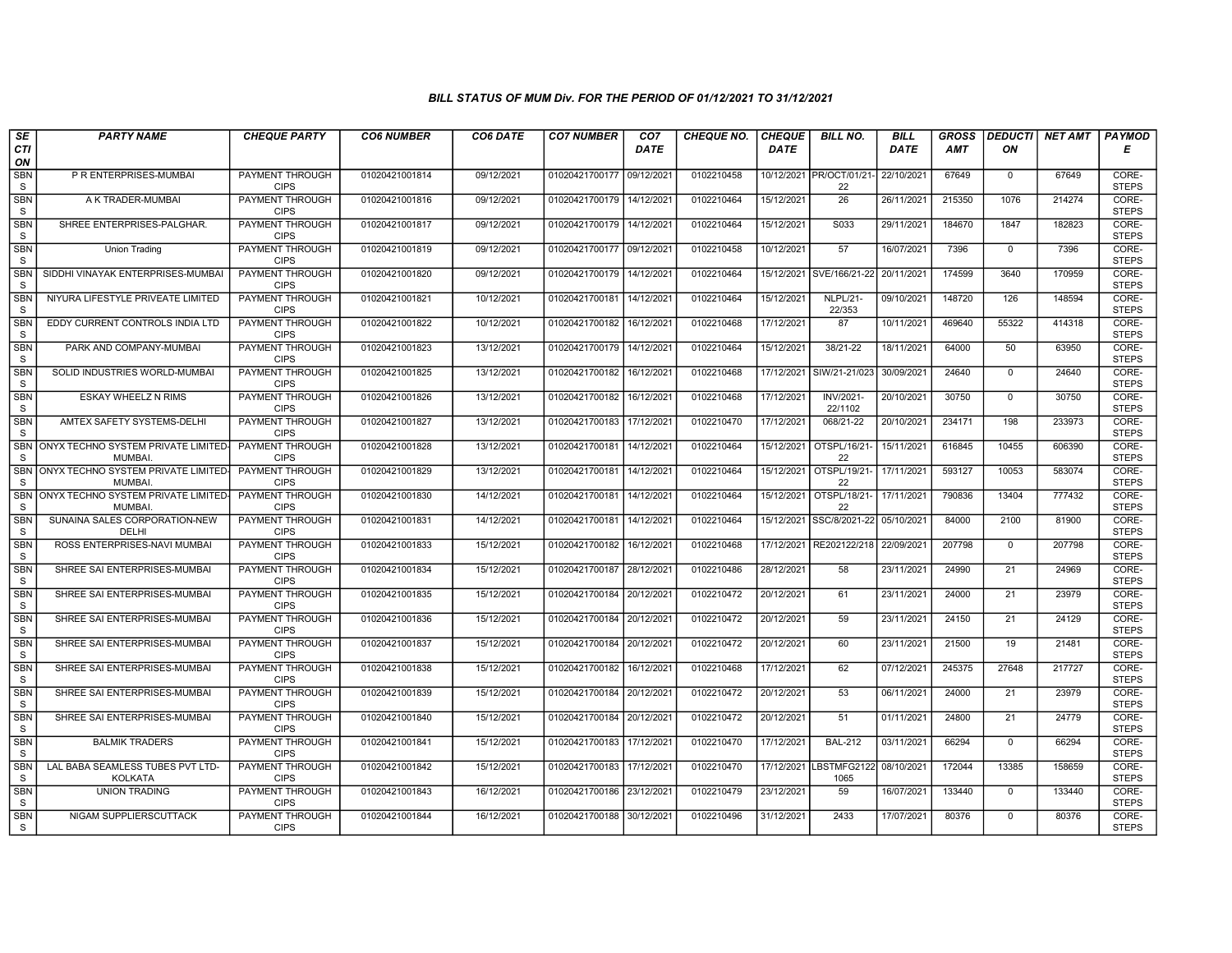| SE                         | <b>PARTY NAME</b>                                           | <b>CHEQUE PARTY</b>                   | <b>CO6 NUMBER</b> | CO6 DATE   | <b>CO7 NUMBER</b>         | CO7         | <b>CHEQUE NO.</b> | <b>CHEQUE</b> | <b>BILL NO.</b>             | <b>BILL</b> | <b>GROSS</b> | <b>DEDUCTI</b> | <b>NET AMT</b> | PAYMOD                |
|----------------------------|-------------------------------------------------------------|---------------------------------------|-------------------|------------|---------------------------|-------------|-------------------|---------------|-----------------------------|-------------|--------------|----------------|----------------|-----------------------|
| CTI<br>ON                  |                                                             |                                       |                   |            |                           | <b>DATE</b> |                   | <b>DATE</b>   |                             | DATE        | <b>AMT</b>   | ΟN             |                | Е                     |
| <b>SBN</b><br>S            | SUN SYSTEMS-NAVI MUMBAI                                     | <b>PAYMENT THROUGH</b><br><b>CIPS</b> | 01020421001847    | 17/12/2021 | 01020421700184            | 20/12/2021  | 0102210472        | 20/12/2021    | p                           | 04/10/2021  | 22302        | $\mathbf 0$    | 22302          | CORE-<br><b>STEPS</b> |
| <b>SBN</b><br><sub>S</sub> | NAVIN ELECTRONICS-SONEBHADRA                                | <b>PAYMENT THROUGH</b><br><b>CIPS</b> | 01020421001849    | 17/12/2021 | 01020421700184 20/12/2021 |             | 0102210472        | 20/12/2021    | 75                          | 31/07/2021  | 7469         | 6              | 7463           | CORE-<br><b>STEPS</b> |
| <b>SBN</b><br>S            | PRISTINE ENGINEERING SERVICES<br>PRIVATE LIMITED-MUMBAI     | PAYMENT THROUGH<br><b>CIPS</b>        | 01020421001850    | 17/12/2021 | 01020421700184            | 20/12/202   | 0102210472        | 20/12/2021    | <b>PES/20-</b><br>21/A/0617 | 17/03/2021  | 171690       | $\mathbf 0$    | 171690         | CORE-<br><b>STEPS</b> |
| <b>SBN</b><br>S            | PRISTINE ENGINEERING SERVICES<br>PRIVATE LIMITED-MUMBAI     | <b>PAYMENT THROUGH</b><br><b>CIPS</b> | 01020421001852    | 17/12/2021 | 01020421700184            | 20/12/2021  | 0102210472        | 20/12/2021    | <b>PES/20-</b><br>21/A/0627 | 17/03/2021  | 107380       | $\overline{0}$ | 107380         | CORE-<br><b>STEPS</b> |
| <b>SBN</b><br><sub>S</sub> | <b>GREENLEAF IT CONSULTING PRIVATE</b><br>LIMITED-NEW DELHI | <b>PAYMENT THROUGH</b><br><b>CIPS</b> | 01020421001854    | 20/12/2021 | 01020421700186 23/12/2021 |             | 0102210479        | 23/12/2021    | GL/IT/20-<br>21/428         | 14/12/2020  | 726526       | 12314          | 714212         | CORE-<br><b>STEPS</b> |
| <b>SBN</b><br>S            | LAMBODAR GLOBAL ENGINEERING<br>PRIVATE LIMITED-DOMBIVLI     | <b>PAYMENT THROUGH</b><br><b>CIPS</b> | 01020421001855    | 20/12/2021 | 01020421700186 23/12/2021 |             | 0102210479        | 23/12/2021    | 001/2020-21                 | 29/05/2020  | 50400        | 2904           | 47496          | CORE-<br><b>STEPS</b> |
| <b>SBN</b><br><sub>S</sub> | SUPERIOR CORPORATIONSAS NAGAR                               | <b>PAYMENT THROUGH</b><br><b>CIPS</b> | 01020421001856    | 21/12/2021 | 01020421700188            | 30/12/2021  | 0102210496        | 31/12/2021    | SC31                        | 30/10/2021  | 56700        | $\mathbf 0$    | 56700          | CORE-<br><b>STEPS</b> |
| <b>SBN</b><br><sub>S</sub> | TIRUPATI ENTERPRISES-KOLKATA                                | PAYMENT THROUGH<br><b>CIPS</b>        | 01020421001857    | 21/12/2021 | 01020421700186            | 23/12/2021  | 0102210479        | 23/12/2021    | TE/030/20-21                | 11/03/2021  | 721216       | 12835          | 708381         | CORE-<br><b>STEPS</b> |
| <b>SBN</b><br><b>S</b>     | PRISTINE ENGINEERING SERVICES<br>PRIVATE LIMITED-MUMBAI     | <b>PAYMENT THROUGH</b><br><b>CIPS</b> | 01020421001858    | 21/12/2021 | 01020421700186 23/12/2021 |             | 0102210479        | 23/12/2021    | <b>PES/20-</b><br>21/A/0620 | 17/03/2021  | 120950       | $\mathbf 0$    | 120950         | CORE-<br><b>STEPS</b> |
| <b>SBN</b><br>S            | PAT AND COMPANY-MUMBAI                                      | <b>PAYMENT THROUGH</b><br><b>CIPS</b> | 01020421001859    | 22/12/2021 | 01020421700185 22/12/202  |             | 0102210477        | 22/12/2021    | 002                         | 09/07/2021  | 2443721      | 41419          | 2402302        | CORE-<br><b>STEPS</b> |
| <b>SBN</b><br>S            | ARHAM ENTERPRISES-MUMBAI                                    | <b>PAYMENT THROUGH</b><br><b>CIPS</b> | 01020421001860    | 22/12/2021 | 01020421700186            | 23/12/2021  | 0102210479        | 23/12/2021    | 314/DEC/21-22               | 03/12/2021  | 203985       | $\mathbf 0$    | 203985         | CORE-<br><b>STEPS</b> |
| <b>SBN</b><br><sub>S</sub> | CLEANOTECH INDIAGAUTAM BUDDHA<br><b>NAGAR</b>               | PAYMENT THROUGH<br><b>CIPS</b>        | 01020421001861    | 22/12/2021 | 01020421700187            | 28/12/2021  | 0102210486        | 28/12/2021    | 63                          | 25/11/2021  | 20100        | $\mathbf 0$    | 20100          | CORE-<br><b>STEPS</b> |
| <b>SBN</b><br>S            | AADARSH TECHNOLOGIESTHANE                                   | <b>PAYMENT THROUGH</b><br><b>CIPS</b> | 01020421001862    | 22/12/2021 | 01020421700187            | 28/12/2021  | 0102210486        |               | 28/12/2021 AT2021-22337     | 13/11/2021  | 16800        | $\Omega$       | 16800          | CORE-<br><b>STEPS</b> |
| <b>SBN</b><br>S            | AUDUMBAR PRINTNG PRESS                                      | <b>PAYMENT THROUGH</b><br><b>CIPS</b> | 01020421001863    | 22/12/2021 | 01020421700187 28/12/2021 |             | 0102210486        | 28/12/2021    | 203                         | 18/11/2021  | 29800        | $\Omega$       | 29800          | CORE-<br><b>STEPS</b> |
| <b>SBN</b><br><sub>S</sub> | AUDUMBAR PRINTNG PRESS                                      | PAYMENT THROUGH<br><b>CIPS</b>        | 01020421001864    | 22/12/2021 | 01020421700187            | 28/12/2021  | 0102210486        | 28/12/2021    | 202                         | 18/11/2021  | 84000        | $\mathbf 0$    | 84000          | CORE-<br><b>STEPS</b> |
| <b>SBN</b><br><sub>S</sub> | JOHNSON LIFTS PRIVATE LIMITED-<br>CHENNAI                   | PAYMENT THROUGH<br><b>CIPS</b>        | 01020421001866    | 27/12/2021 | 01020421700187 28/12/2021 |             | 0102210486        | 28/12/2021    | MH040121003<br>63           | 03/12/2021  | 8171227      | 145915         | 8025312        | CORE-<br><b>STEPS</b> |
| <b>SBN</b><br><sub>S</sub> | UNIQUE SOLUTION ENTERPRISES-DELHI                           | <b>PAYMENT THROUGH</b><br><b>CIPS</b> | 01020421001868    | 27/12/2021 | 01020421700187            | 28/12/2021  | 0102210486        | 28/12/2021    | UNIQUE/21-<br>22/068        | 19/10/2021  | 96250        | 82             | 96168          | CORE-<br><b>STEPS</b> |
| <b>SBN</b><br><sub>S</sub> | KALARIA AUTOFORGE PRIVATE LIMITED-<br><b>RAJKOT</b>         | <b>PAYMENT THROUGH</b><br><b>CIPS</b> | 01020421001869    | 28/12/2021 | 01020421700188            | 30/12/2021  | 0102210496        | 31/12/2021    | G244                        | 21/08/2021  | 28025        | $\overline{0}$ | 28025          | CORE-<br><b>STEPS</b> |
| SBN<br>S                   | MELBROW ENGINEERING WORKS PVT.<br>LTD.-KOLKATA              | PAYMENT THROUGH<br><b>CIPS</b>        | 01020421001871    | 29/12/2021 | 01020421700188            | 30/12/2021  | 0102210496        | 31/12/2021    | MEW/WB/19-<br>20/908        | 11/01/2020  | 244125       | 24646          | 219479         | CORE-<br><b>STEPS</b> |
| <b>SBN</b><br>S            | VJ INTERIOR PRIVATE LIMITED-WEST<br>DELHI                   | <b>PAYMENT THROUGH</b><br><b>CIPS</b> | 01020421001872    | 29/12/2021 | 01020421700188            | 30/12/202   | 0102210496        | 31/12/2021    | VJ/01185/21-<br>22          | 27/09/2021  | 3000         | 15             | 2985           | CORE-<br><b>STEPS</b> |
| <b>SBN</b><br>S            | <b>EXCEL ENTERPRISES-MUMBAI</b>                             | <b>PAYMENT THROUGH</b><br><b>CIPS</b> | 01020421001873    | 29/12/2021 | 01020421700188            | 30/12/2021  | 0102210496        | 31/12/2021    | 005                         | 24/05/2021  | 10500        | $\mathbf 0$    | 10500          | CORE-<br><b>STEPS</b> |
| <b>SBN</b><br>S            | JOY GURU ENTERPRISE-HOWRAH                                  | PAYMENT THROUGH<br><b>CIPS</b>        | 01020421001875    | 29/12/2021 | 01020421700188            | 30/12/202   | 0102210496        | 31/12/2021    | 90/JGE/2021<br>22           | 04/11/2021  | 162400       | $\mathbf 0$    | 162400         | CORE-<br><b>STEPS</b> |
| <b>SBN</b><br>S            | COMM TECH COMMERCIAL<br>CORPORATION-MUMBAI                  | PAYMENT THROUGH<br><b>CIPS</b>        | 01020421001876    | 29/12/2021 | 01020421700189 31/12/2021 |             | 0102210498        | 03/01/2022    | 744                         | 11/10/2021  | 104171       | 93             | 104078         | CORE-<br><b>STEPS</b> |
| SBN<br>S                   | SOLID INDUSTRIES WORLD-MUMBAI                               | PAYMENT THROUGH<br><b>CIPS</b>        | 01020421001877    | 29/12/2021 | 01020421700188            | 30/12/2021  | 0102210496        | 31/12/2021    | SIW/21-22/027               | 02/11/2021  | 34810        | $\mathbf 0$    | 34810          | CORE-<br><b>STEPS</b> |
| <b>SBN</b><br>S            | SHREE ENTERPRISES-PALGHAR.                                  | <b>PAYMENT THROUGH</b><br><b>CIPS</b> | 01020421001880    | 31/12/2021 | 01020421700189 31/12/2021 |             | 0102210498        | 03/01/2022    | S038                        | 22/12/2021  | 57159        | $\mathbf 0$    | 57159          | CORE-<br><b>STEPS</b> |
| <b>SBN</b><br>S.           | SHREE ENTERPRISES-PALGHAR.                                  | <b>PAYMENT THROUGH</b><br><b>CIPS</b> | 01020421001881    | 31/12/2021 | 01020421700189 31/12/2021 |             | 0102210498        | 03/01/2022    | S037                        | 21/12/2021  | 19500        | $\mathbf 0$    | 19500          | CORE-<br><b>STEPS</b> |